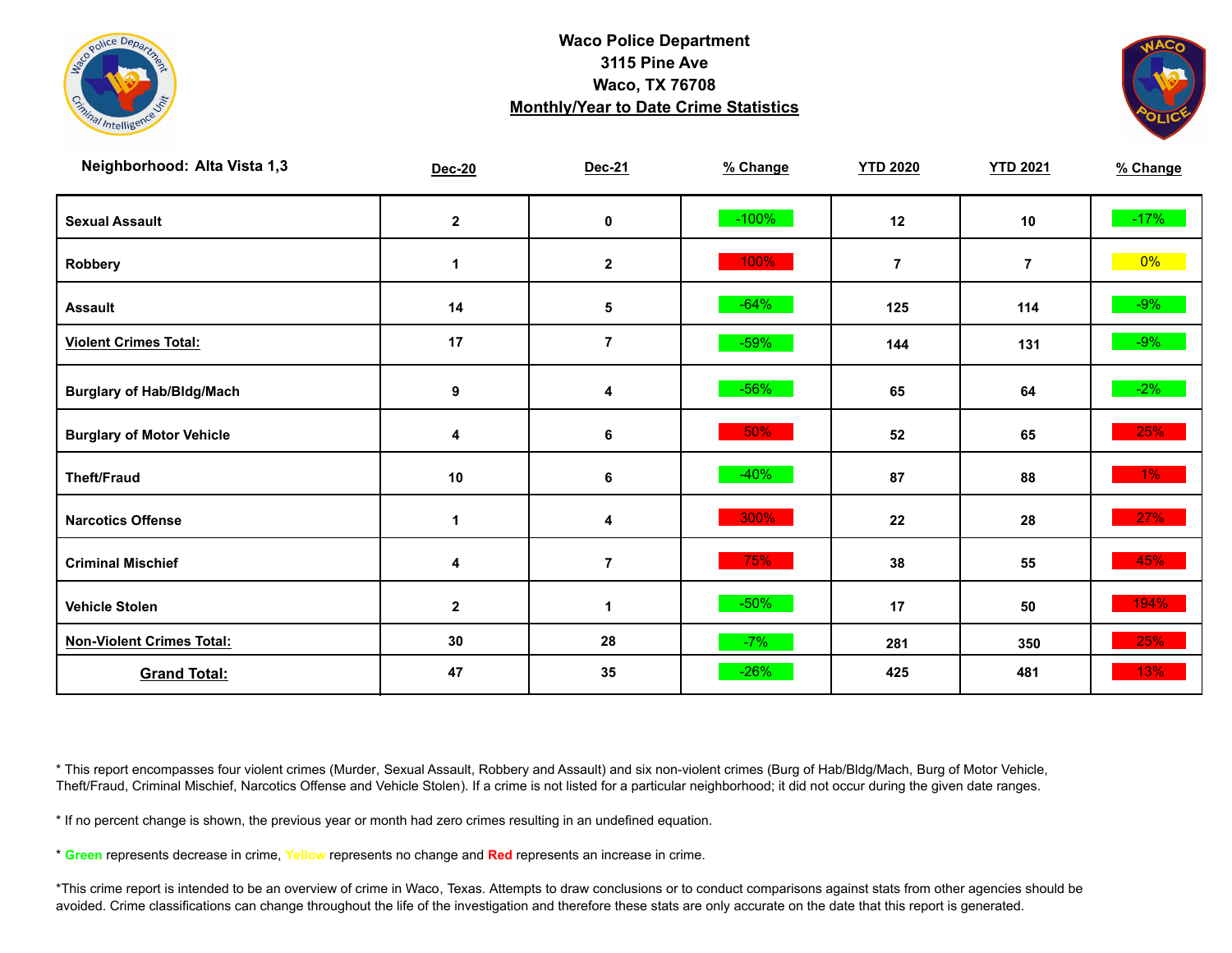



| Neighborhood: Austin Avenue 2,3,4 | <b>Dec-20</b> | Dec-21         | % Change | <b>YTD 2020</b> | <b>YTD 2021</b> | % Change |
|-----------------------------------|---------------|----------------|----------|-----------------|-----------------|----------|
| <b>Murder</b>                     | $\pmb{0}$     | $\pmb{0}$      | $0\%$    | $\mathbf 0$     | $\mathbf{1}$    |          |
| <b>Sexual Assault</b>             | 0             | 1              |          | $\mathbf{3}$    | 4               | 33%      |
| Robbery                           | 0             | 0              | $0\%$    | 4               | 5               | 25%      |
| <b>Assault</b>                    | $\mathbf{3}$  | 6              | 100%     | 46              | 50              | 9%       |
| <b>Violent Crimes Total:</b>      | 3             | $\overline{7}$ | 133%     | 53              | 60              | 13%      |
| <b>Burglary of Hab/Bldg/Mach</b>  | $\mathbf{1}$  | 9              | 800%     | 47              | 45              | $-4%$    |
| <b>Burglary of Motor Vehicle</b>  | $\mathbf 2$   | 6              | 200%     | 39              | 41              | 5%       |
| <b>Theft/Fraud</b>                | 8             | 4              | $-50%$   | 72              | 89              | 24%      |
| <b>Narcotics Offense</b>          | $\pmb{0}$     | 5              |          | 31              | 37              | 19%      |
| <b>Criminal Mischief</b>          | 1             | $\mathbf 1$    | $0\%$    | 20              | 58              | $190\%$  |
| <b>Vehicle Stolen</b>             | 4             | 0              | $-100%$  | 17              | 13              | $-24%$   |
| <b>Non-Violent Crimes Total:</b>  | 16            | 25             | 56%      | 226             | 283             | 25%      |
| <b>Grand Total:</b>               | 19            | 32             | 68%      | 279             | 343             | 23%      |

\* This report encompasses four violent crimes (Murder, Sexual Assault, Robbery and Assault) and six non-violent crimes (Burg of Hab/Bldg/Mach, Burg of Motor Vehicle, Theft/Fraud, Criminal Mischief, Narcotics Offense and Vehicle Stolen). If a crime is not listed for a particular neighborhood; it did not occur during the given date ranges.

\* If no percent change is shown, the previous year or month had zero crimes resulting in an undefined equation.

\* **Green** represents decrease in crime, **Yellow** represents no change and **Red** represents an increase in crime.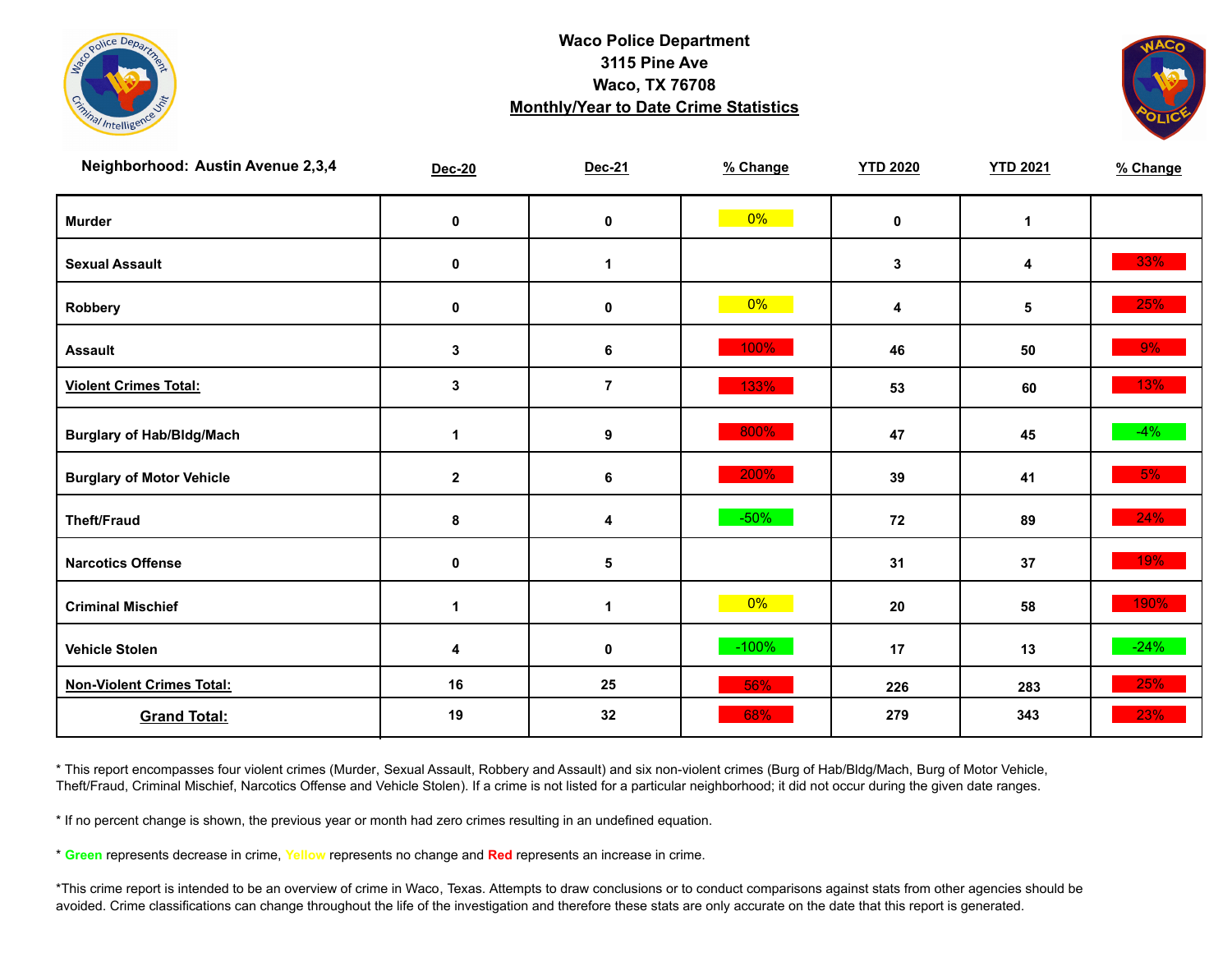



| Neighborhood: Baylor 2           | <b>Dec-20</b> | Dec-21       | % Change | <b>YTD 2020</b> | <b>YTD 2021</b> | % Change |
|----------------------------------|---------------|--------------|----------|-----------------|-----------------|----------|
| <b>Murder</b>                    | $\mathbf 0$   | $\pmb{0}$    | $0\%$    | $\mathbf 0$     | $\mathbf{1}$    |          |
| <b>Sexual Assault</b>            | 0             | 0            | $0\%$    | 4               | 9               | 125%     |
| Robbery                          | 1             | 1            | $0\%$    | 3               | 10              | 233%     |
| <b>Assault</b>                   | $\mathbf{3}$  | 8            | 167%     | 70              | 83              | 19%      |
| <b>Violent Crimes Total:</b>     | 4             | 9            | 125%     | 77              | 103             | 34%      |
| <b>Burglary of Hab/Bldg/Mach</b> | $\mathbf{3}$  | 8            | 167%     | 49              | 38              | $-22%$   |
| <b>Burglary of Motor Vehicle</b> | 9             | 8            | $-11%$   | 215             | 130             | $-40%$   |
| <b>Theft/Fraud</b>               | 4             | 10           | 150%     | 114             | 150             | 32%      |
| <b>Narcotics Offense</b>         | 0             | $\mathbf{2}$ |          | 14              | 23              | 64%      |
| <b>Criminal Mischief</b>         | 4             | $\mathbf 3$  | $-25%$   | 38              | 51              | 34%      |
| <b>Vehicle Stolen</b>            | 1             | 1            | $0\%$    | 36              | 41              | 14%      |
| <b>Non-Violent Crimes Total:</b> | 21            | 32           | 52%      | 466             | 433             | $-7%$    |
| <b>Grand Total:</b>              | 25            | 41           | 64%      | 543             | 536             | $-1\%$   |

\* This report encompasses four violent crimes (Murder, Sexual Assault, Robbery and Assault) and six non-violent crimes (Burg of Hab/Bldg/Mach, Burg of Motor Vehicle, Theft/Fraud, Criminal Mischief, Narcotics Offense and Vehicle Stolen). If a crime is not listed for a particular neighborhood; it did not occur during the given date ranges.

\* If no percent change is shown, the previous year or month had zero crimes resulting in an undefined equation.

\* **Green** represents decrease in crime, **Yellow** represents no change and **Red** represents an increase in crime.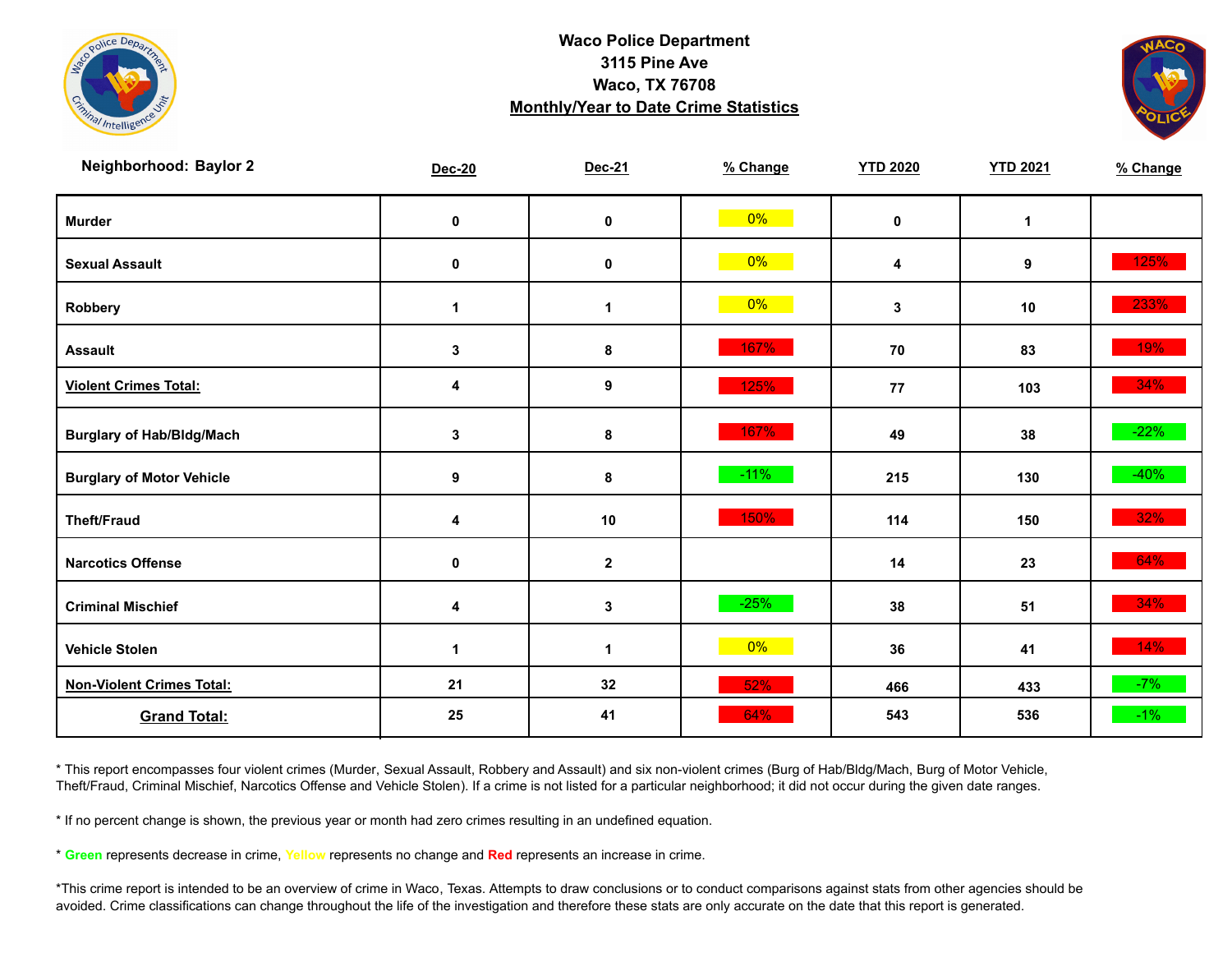



| Neighborhood: Brook Oaks 4       | <b>Dec-20</b>    | Dec-21       | % Change | <b>YTD 2020</b> | <b>YTD 2021</b> | % Change |
|----------------------------------|------------------|--------------|----------|-----------------|-----------------|----------|
| <b>Murder</b>                    | $\mathbf 0$      | $\pmb{0}$    | $0\%$    | $\mathbf{2}$    | $\overline{2}$  | $0\%$    |
| <b>Sexual Assault</b>            | 0                | $\mathbf 2$  |          | 11              | 6               | $-45%$   |
| Robbery                          | 0                | 1            |          | 9               | 10              | $11\%$   |
| <b>Assault</b>                   | 6                | 8            | 33%      | 178             | 143             | $-20%$   |
| <b>Violent Crimes Total:</b>     | 6                | 11           | 83%      | 200             | 161             | $-20%$   |
| <b>Burglary of Hab/Bldg/Mach</b> | 10               | ${\bf 5}$    | $-50%$   | 60              | 58              | $-3%$    |
| <b>Burglary of Motor Vehicle</b> | $\boldsymbol{2}$ | 1            | $-50%$   | 26              | 21              | $-19%$   |
| <b>Theft/Fraud</b>               | $\sqrt{5}$       | 4            | $-20%$   | 105             | 77              | $-27%$   |
| <b>Narcotics Offense</b>         | $\mathbf{2}$     | $\mathbf{1}$ | $-50%$   | 55              | 39              | $-29%$   |
| <b>Criminal Mischief</b>         | $\sqrt{5}$       | 5            | $0\%$    | 64              | 61              | $-5%$    |
| <b>Vehicle Stolen</b>            | $\mathbf{3}$     | $\mathbf 1$  | $-67%$   | 17              | 20              | 18%      |
| <b>Non-Violent Crimes Total:</b> | 27               | 17           | $-37%$   | 327             | 276             | $-16%$   |
| <b>Grand Total:</b>              | 33               | 28           | $-15%$   | 527             | 437             | $-17%$   |

\* This report encompasses four violent crimes (Murder, Sexual Assault, Robbery and Assault) and six non-violent crimes (Burg of Hab/Bldg/Mach, Burg of Motor Vehicle, Theft/Fraud, Criminal Mischief, Narcotics Offense and Vehicle Stolen). If a crime is not listed for a particular neighborhood; it did not occur during the given date ranges.

\* If no percent change is shown, the previous year or month had zero crimes resulting in an undefined equation.

\* **Green** represents decrease in crime, **Yellow** represents no change and **Red** represents an increase in crime.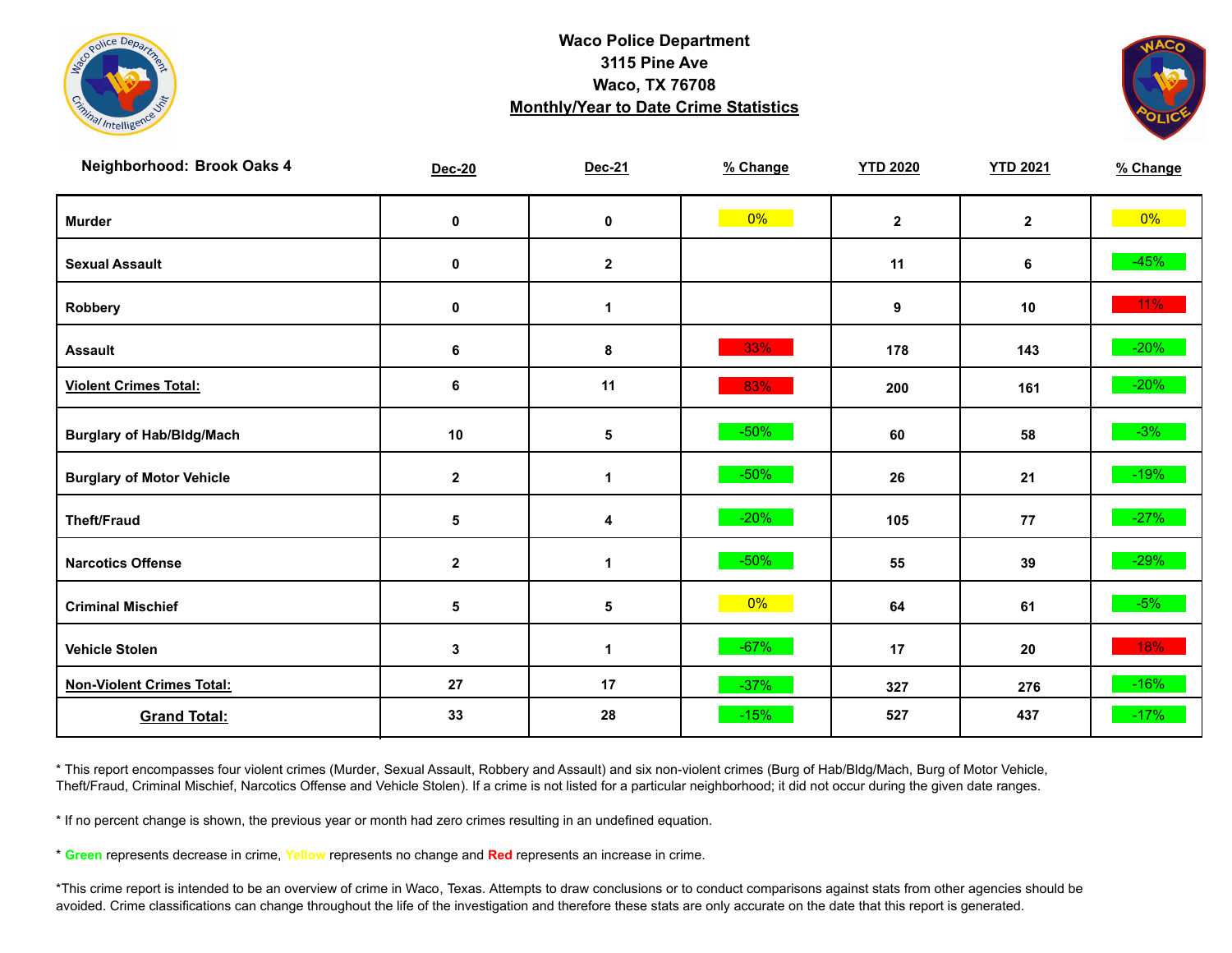



| Neighborhood: Brookview 3,4      | <b>Dec-20</b>           | Dec-21           | % Change | <b>YTD 2020</b> | <b>YTD 2021</b> | % Change |
|----------------------------------|-------------------------|------------------|----------|-----------------|-----------------|----------|
| <b>Murder</b>                    | $\pmb{0}$               | $\mathbf 0$      | $0\%$    | $\mathbf{2}$    | $\mathbf{1}$    | $-50\%$  |
| <b>Sexual Assault</b>            | 0                       | 1                |          | $\mathbf{2}$    | 4               | 100%     |
| Robbery                          | 0                       | $\mathbf{2}$     |          | $\overline{7}$  | 6               | $-14%$   |
| <b>Assault</b>                   | $\boldsymbol{2}$        | $\overline{7}$   | 250%     | 82              | 95              | 16%      |
| <b>Violent Crimes Total:</b>     | $\overline{\mathbf{2}}$ | 10               | 400%     | 93              | 106             | 14%      |
| <b>Burglary of Hab/Bldg/Mach</b> | 4                       | $\mathbf 2$      | $-50%$   | 27              | 31              | 15%      |
| <b>Burglary of Motor Vehicle</b> | $\mathbf{2}$            | 1                | $-50%$   | 35              | 30              | $-14%$   |
| <b>Theft/Fraud</b>               | 5                       | $\overline{7}$   | 40%      | 82              | 69              | $-16%$   |
| <b>Narcotics Offense</b>         | $\blacktriangleleft$    | $\boldsymbol{2}$ | 100%     | 31              | 32              | 3%       |
| <b>Criminal Mischief</b>         | $\mathbf{3}$            | 3                | $0\%$    | 39              | 42              | 8%       |
| <b>Vehicle Stolen</b>            | $\mathbf 3$             | $\pmb{0}$        | $-100%$  | 16              | 13              | $-19%$   |
| <b>Non-Violent Crimes Total:</b> | 18                      | 15               | $-17%$   | 230             | 217             | $-6%$    |
| <b>Grand Total:</b>              | 20                      | 25               | 25%      | 323             | 323             | $0\%$    |

\* This report encompasses four violent crimes (Murder, Sexual Assault, Robbery and Assault) and six non-violent crimes (Burg of Hab/Bldg/Mach, Burg of Motor Vehicle, Theft/Fraud, Criminal Mischief, Narcotics Offense and Vehicle Stolen). If a crime is not listed for a particular neighborhood; it did not occur during the given date ranges.

\* If no percent change is shown, the previous year or month had zero crimes resulting in an undefined equation.

\* **Green** represents decrease in crime, **Yellow** represents no change and **Red** represents an increase in crime.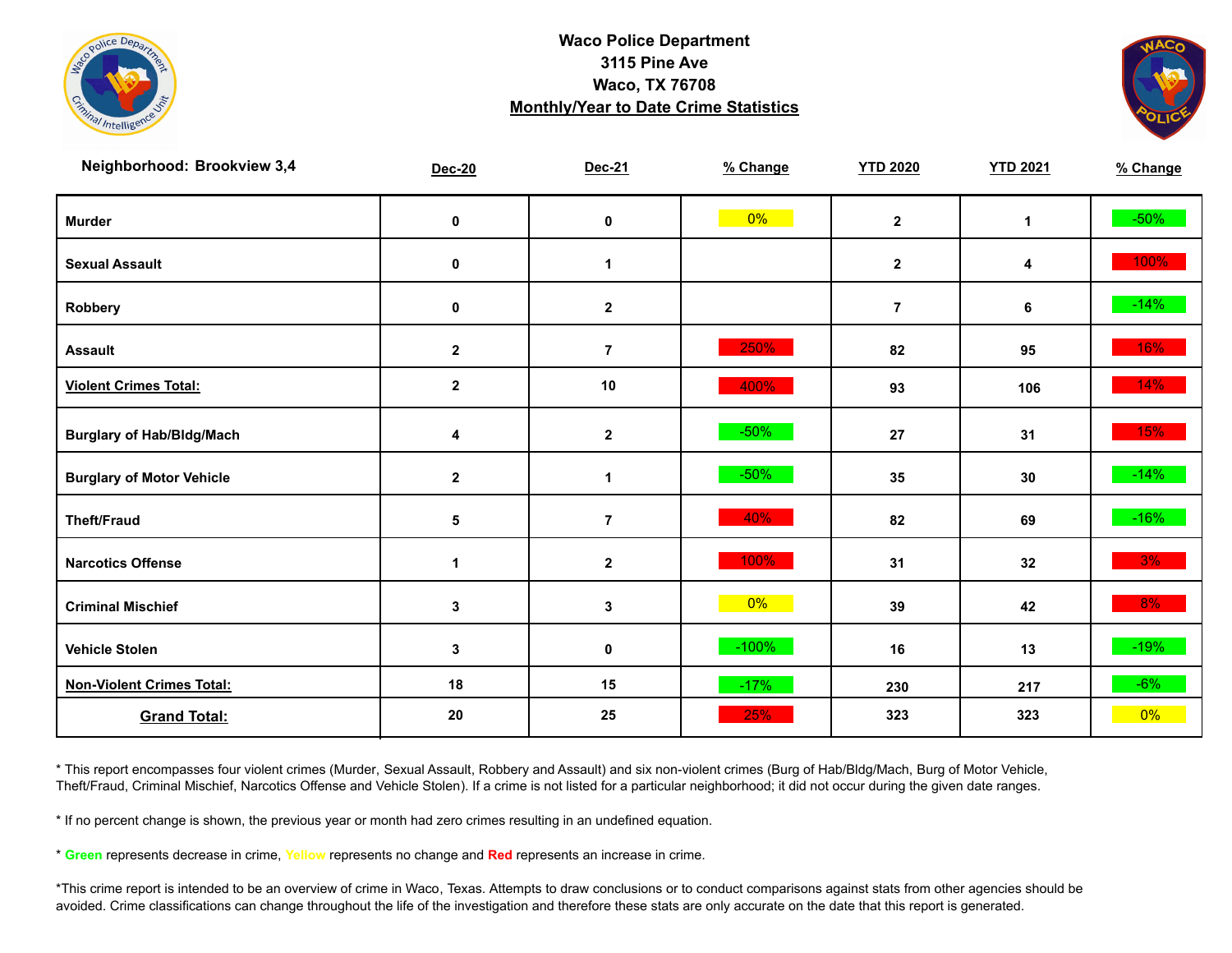



| Neighborhood: Carver 1           | <b>Dec-20</b> | Dec-21                  | % Change | <b>YTD 2020</b> | <b>YTD 2021</b> | % Change |
|----------------------------------|---------------|-------------------------|----------|-----------------|-----------------|----------|
| <b>Murder</b>                    | $\pmb{0}$     | $\mathbf 0$             | $0\%$    | $\mathbf{2}$    | $\mathbf{2}$    | $0\%$    |
| <b>Sexual Assault</b>            | $\pmb{0}$     | $\mathbf{2}$            |          | 17              | 8               | $-53%$   |
| Robbery                          | $\mathbf 2$   | $\mathbf{2}$            | 0%       | 11              | 13              | 18%      |
| <b>Assault</b>                   | 19            | 20                      | 5%       | 229             | 229             | $0\%$    |
| <b>Violent Crimes Total:</b>     | 21            | 24                      | 14%      | 259             | 252             | $-3%$    |
| <b>Burglary of Hab/Bldg/Mach</b> | 5             | $\overline{\mathbf{4}}$ | $-20%$   | 68              | 52              | $-24%$   |
| <b>Burglary of Motor Vehicle</b> | 5             | $\overline{7}$          | 40%      | 40              | 63              | 58%      |
| <b>Theft/Fraud</b>               | 8             | 17                      | 113%     | 94              | 117             | 24%      |
| <b>Narcotics Offense</b>         | 5             | 6                       | 20%      | 88              | 57              | $-35%$   |
| <b>Criminal Mischief</b>         | 9             | 6                       | $-33%$   | 93              | 88              | $-5%$    |
| <b>Vehicle Stolen</b>            | $\mathbf 2$   | $\mathbf{2}$            | $0\%$    | 23              | 18              | $-22%$   |
| <b>Non-Violent Crimes Total:</b> | 34            | 42                      | 24%      | 406             | 395             | $-3%$    |
| <b>Grand Total:</b>              | 55            | 66                      | 20%      | 665             | 647             | $-3%$    |

\* This report encompasses four violent crimes (Murder, Sexual Assault, Robbery and Assault) and six non-violent crimes (Burg of Hab/Bldg/Mach, Burg of Motor Vehicle, Theft/Fraud, Criminal Mischief, Narcotics Offense and Vehicle Stolen). If a crime is not listed for a particular neighborhood; it did not occur during the given date ranges.

\* If no percent change is shown, the previous year or month had zero crimes resulting in an undefined equation.

\* **Green** represents decrease in crime, **Yellow** represents no change and **Red** represents an increase in crime.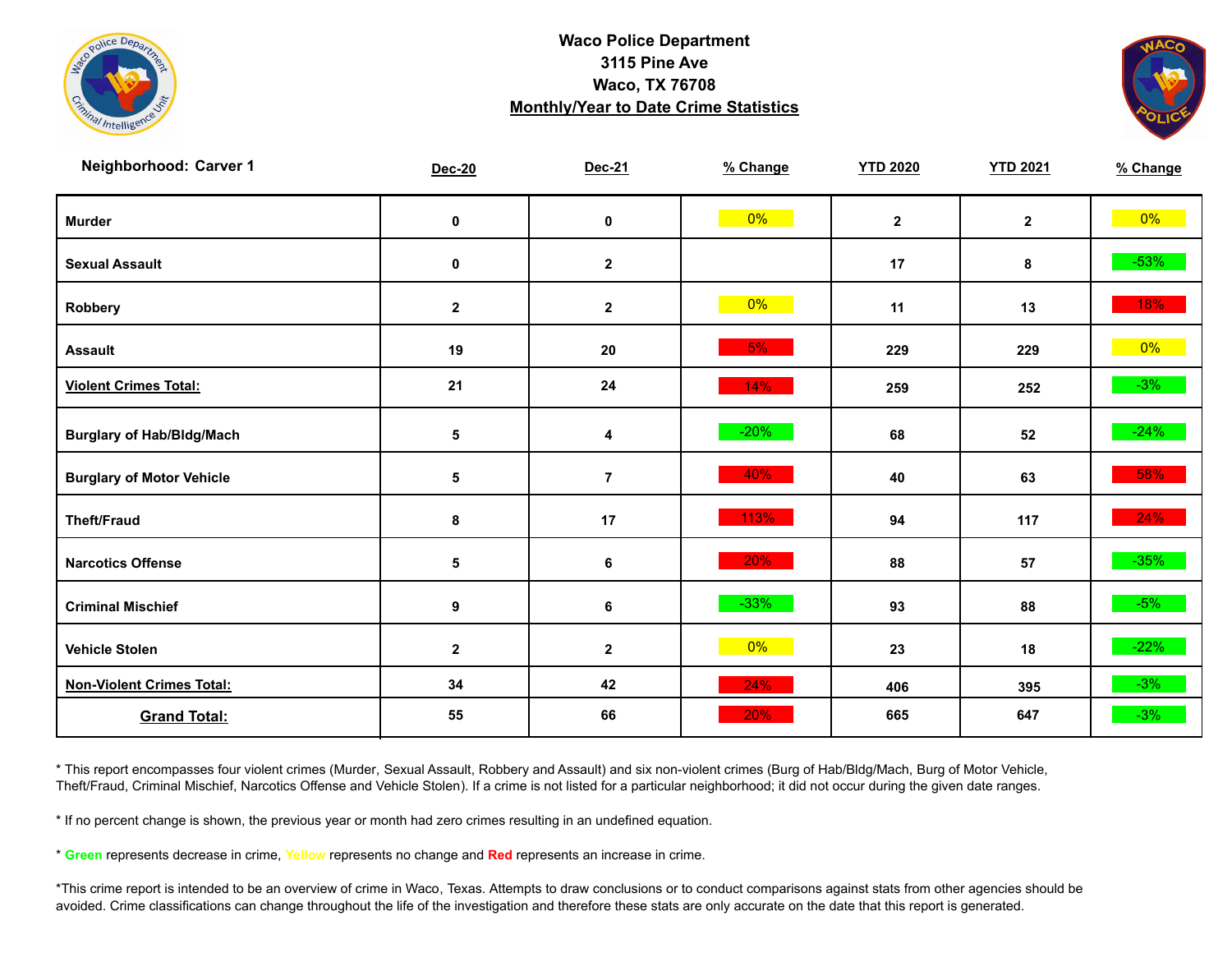



| Neighborhood: Cedar Ridge 1,5    | <b>Dec-20</b>        | Dec-21      | % Change | <b>YTD 2020</b> | <b>YTD 2021</b> | % Change |
|----------------------------------|----------------------|-------------|----------|-----------------|-----------------|----------|
| <b>Murder</b>                    | $\pmb{0}$            | $\mathbf 0$ | $0\%$    | $\mathbf 1$     | $\mathbf 0$     | $-100%$  |
| <b>Sexual Assault</b>            | 0                    | $\pmb{0}$   | $0\%$    | 4               | 3 <sup>1</sup>  | $-25%$   |
| Robbery                          | 0                    | 0           | 0%       | $\mathbf 0$     | $\mathbf{1}$    |          |
| <b>Assault</b>                   | $\mathbf{1}$         | 3           | 200%     | 50              | 41              | $-18%$   |
| <b>Violent Crimes Total:</b>     | 1                    | 3           | 200%     | 55              | 45              | $-18%$   |
| <b>Burglary of Hab/Bldg/Mach</b> | $\mathbf{2}$         | 4           | 100%     | 13              | 15              | 15%      |
| <b>Burglary of Motor Vehicle</b> | 1                    | $\mathbf 2$ | 100%     | 26              | 44              | 69%      |
| <b>Theft/Fraud</b>               | 1                    | 5           | 400%     | 47              | 57              | 21%      |
| <b>Narcotics Offense</b>         | $\blacktriangleleft$ | $\pmb{0}$   | $-100%$  | 12              | $\overline{7}$  | $-42%$   |
| <b>Criminal Mischief</b>         | 0                    | 0           | $0\%$    | 22              | 15              | $-32%$   |
| <b>Vehicle Stolen</b>            | $\pmb{0}$            | $\pmb{0}$   | $0\%$    | 14              | 5               | $-64%$   |
| <b>Non-Violent Crimes Total:</b> | 5                    | 11          | 120%     | 134             | 143             | 7%       |
| <b>Grand Total:</b>              | 6                    | 14          | 133%     | 189             | 188             | $-1\%$   |

\* This report encompasses four violent crimes (Murder, Sexual Assault, Robbery and Assault) and six non-violent crimes (Burg of Hab/Bldg/Mach, Burg of Motor Vehicle, Theft/Fraud, Criminal Mischief, Narcotics Offense and Vehicle Stolen). If a crime is not listed for a particular neighborhood; it did not occur during the given date ranges.

\* If no percent change is shown, the previous year or month had zero crimes resulting in an undefined equation.

\* **Green** represents decrease in crime, **Yellow** represents no change and **Red** represents an increase in crime.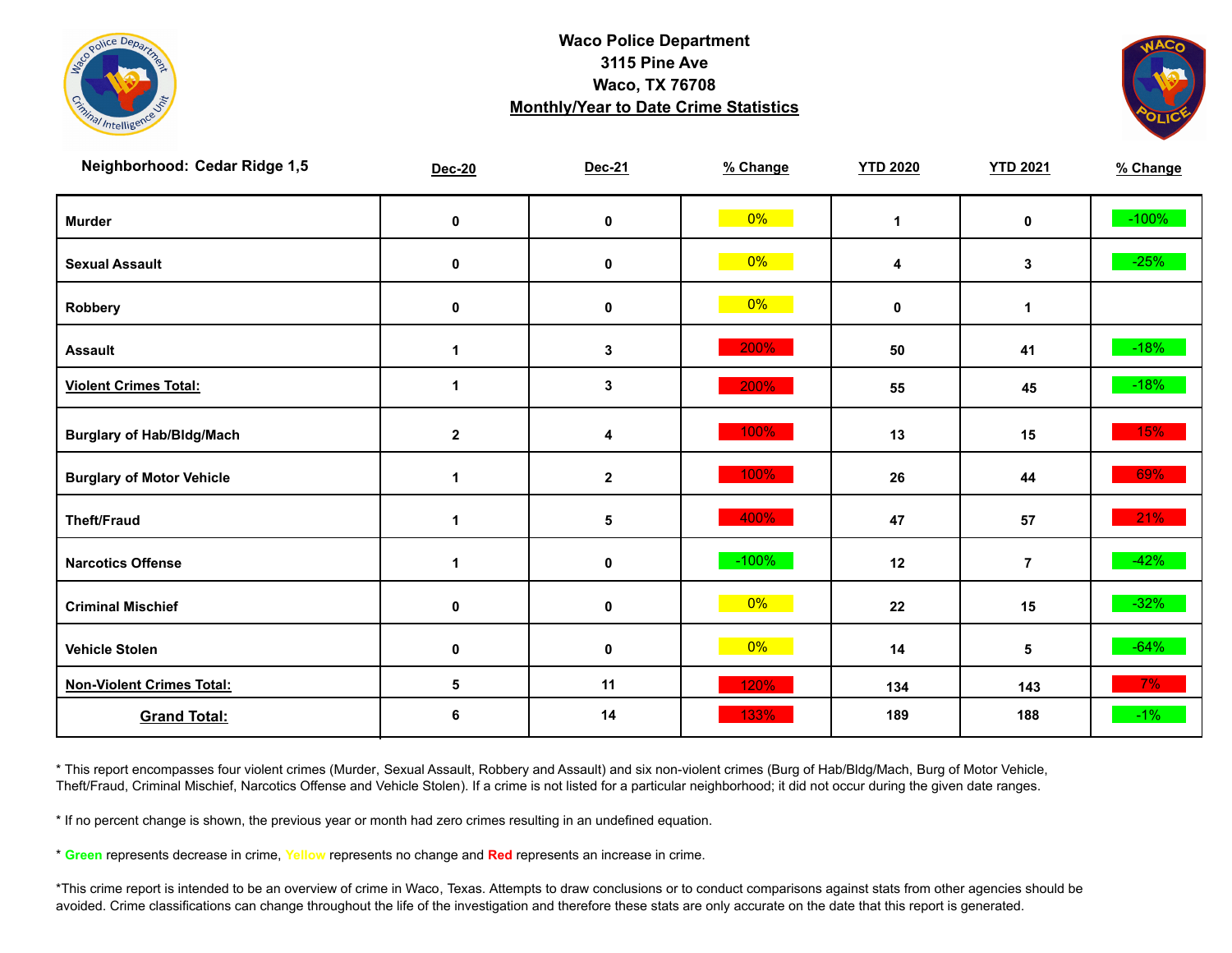



| <b>Neighborhood: China Spring 5</b> | Dec-20               | Dec-21      | % Change | <b>YTD 2020</b> | <b>YTD 2021</b> | % Change |
|-------------------------------------|----------------------|-------------|----------|-----------------|-----------------|----------|
| <b>Sexual Assault</b>               | 0                    | $\mathbf 0$ | $0\%$    | 5               | 5               | $0\%$    |
| Robbery                             | 0                    | 0           | 0%       | 0               | 1               |          |
| <b>Assault</b>                      | $\blacktriangleleft$ | 4           | 300%     | 47              | 51              | $9\%$    |
| <b>Violent Crimes Total:</b>        | 1                    | 4           | 300%     | 52              | 57              | 10%      |
| <b>Burglary of Hab/Bldg/Mach</b>    | $\mathbf{2}$         | $\sqrt{5}$  | 150%     | 20              | 20              | $0\%$    |
| <b>Burglary of Motor Vehicle</b>    | 0                    | 1           |          | 31              | 19              | $-39%$   |
| <b>Theft/Fraud</b>                  | 3                    | 6           | 100%     | 40              | 38              | $-5%$    |
| <b>Narcotics Offense</b>            | 1                    | $\pmb{0}$   | $-100%$  | 6               | $\mathbf{2}$    | $-67%$   |
| <b>Criminal Mischief</b>            | 3                    | $\pmb{0}$   | $-100%$  | 14              | 18              | 29%      |
| <b>Vehicle Stolen</b>               | $\mathbf 0$          | $\mathbf 0$ | $0\%$    | 8               | 8               | $0\%$    |
| <b>Non-Violent Crimes Total:</b>    | 9                    | 12          | 33%      | 119             | 105             | $-12%$   |
| <b>Grand Total:</b>                 | 10                   | 16          | 60%      | 171             | 162             | $-5%$    |

\* This report encompasses four violent crimes (Murder, Sexual Assault, Robbery and Assault) and six non-violent crimes (Burg of Hab/Bldg/Mach, Burg of Motor Vehicle, Theft/Fraud, Criminal Mischief, Narcotics Offense and Vehicle Stolen). If a crime is not listed for a particular neighborhood; it did not occur during the given date ranges.

\* If no percent change is shown, the previous year or month had zero crimes resulting in an undefined equation.

\* **Green** represents decrease in crime, **Yellow** represents no change and **Red** represents an increase in crime.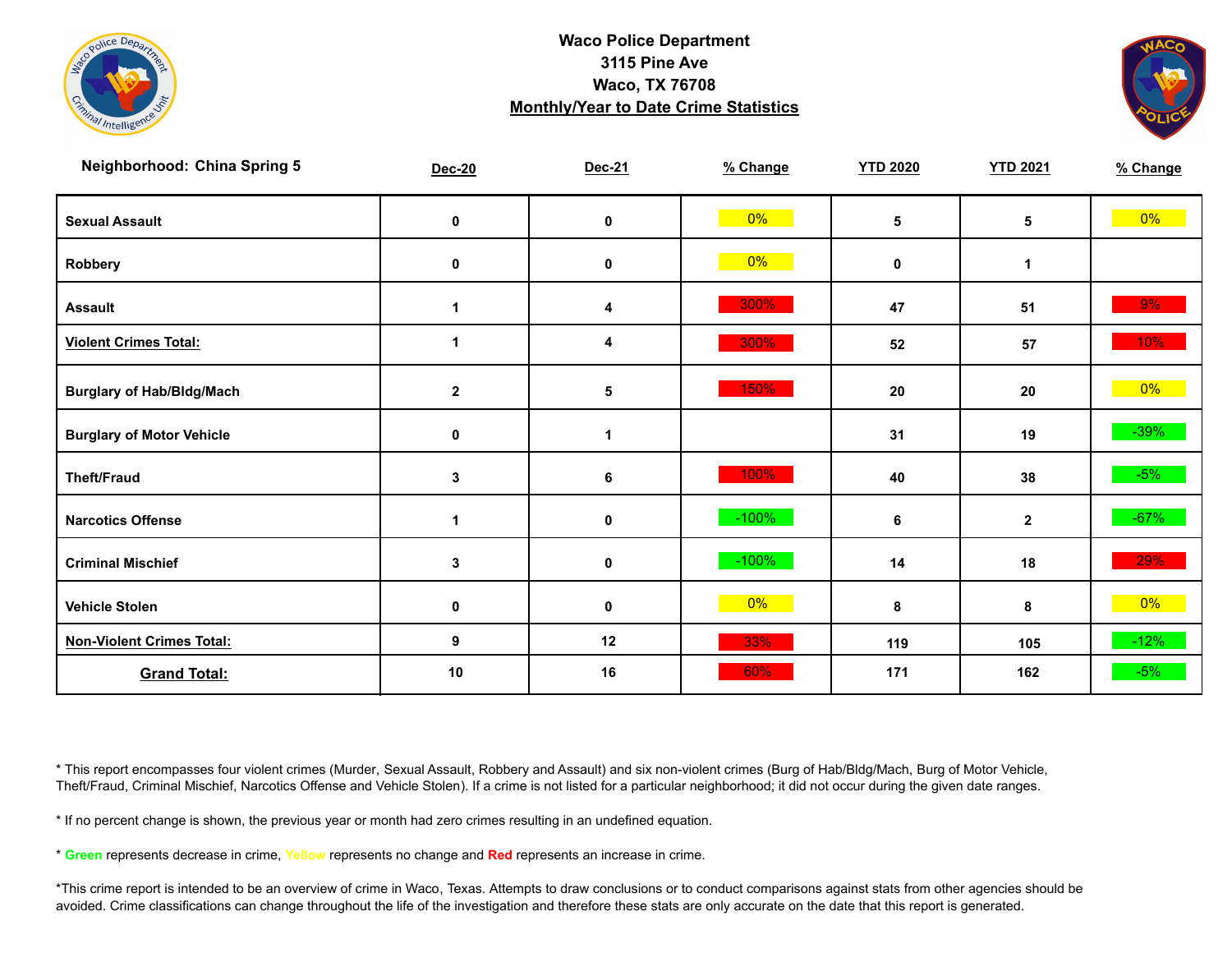



| Neighborhood: Dean Highland 4,5  | <b>Dec-20</b>        | Dec-21           | % Change | <b>YTD 2020</b> | <b>YTD 2021</b> | % Change |
|----------------------------------|----------------------|------------------|----------|-----------------|-----------------|----------|
| <b>Murder</b>                    | $\pmb{0}$            | $\mathbf 0$      | $0\%$    | $\mathbf{1}$    | $\mathbf 0$     | $-100%$  |
| <b>Sexual Assault</b>            | 3                    | $\pmb{0}$        | $-100%$  | 30              | 17              | $-43%$   |
| Robbery                          | 0                    | 0                | 0%       | 3               | 5               | 67%      |
| <b>Assault</b>                   | $\overline{7}$       | 8                | 14%      | 79              | 112             | 42%      |
| <b>Violent Crimes Total:</b>     | 10                   | 8                | $-20%$   | 113             | 134             | 19%      |
| <b>Burglary of Hab/Bldg/Mach</b> | $\mathbf{1}$         | 3                | 200%     | 31              | 26              | $-16%$   |
| <b>Burglary of Motor Vehicle</b> | 3                    | $\mathbf 2$      | $-33%$   | 25              | 25              | $0\%$    |
| <b>Theft/Fraud</b>               | 0                    | $\mathbf 2$      |          | 37              | 62              | 68%      |
| <b>Narcotics Offense</b>         | $\blacktriangleleft$ | $\boldsymbol{2}$ | 100%     | 18              | 13              | $-28%$   |
| <b>Criminal Mischief</b>         | $\mathbf 1$          | 3                | 200%     | 29              | 27              | $-7%$    |
| <b>Vehicle Stolen</b>            | $\boldsymbol{2}$     | $\mathbf{1}$     | $-50%$   | 14              | 10              | $-29%$   |
| <b>Non-Violent Crimes Total:</b> | 8                    | 13               | 63%      | 154             | 163             | 6%       |
| <b>Grand Total:</b>              | 18                   | 21               | 17%      | 267             | 297             | $11\%$   |

\* This report encompasses four violent crimes (Murder, Sexual Assault, Robbery and Assault) and six non-violent crimes (Burg of Hab/Bldg/Mach, Burg of Motor Vehicle, Theft/Fraud, Criminal Mischief, Narcotics Offense and Vehicle Stolen). If a crime is not listed for a particular neighborhood; it did not occur during the given date ranges.

\* If no percent change is shown, the previous year or month had zero crimes resulting in an undefined equation.

\* **Green** represents decrease in crime, **Yellow** represents no change and **Red** represents an increase in crime.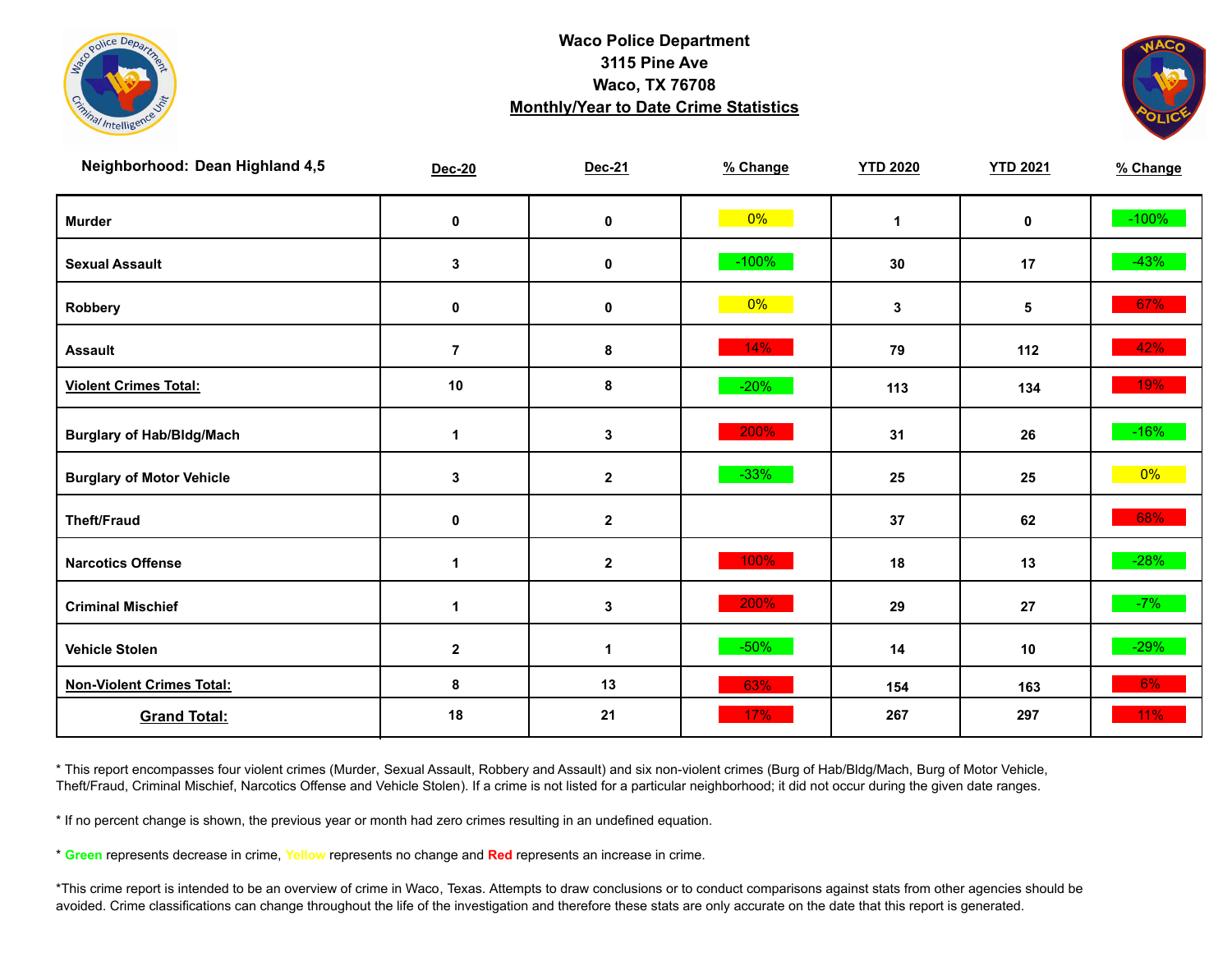



| Neighborhood: Downtown (Brazos) 2,4 | <b>Dec-20</b>    | Dec-21      | % Change | <b>YTD 2020</b> | <b>YTD 2021</b> | % Change |
|-------------------------------------|------------------|-------------|----------|-----------------|-----------------|----------|
| <b>Murder</b>                       | $\pmb{0}$        | $\mathbf 0$ | $0\%$    | $\mathbf{1}$    | $\mathbf{2}$    | 100%     |
| <b>Sexual Assault</b>               | $\mathbf{2}$     | 3           | 50%      | 23              | 11              | $-52%$   |
| Robbery                             | 1                | $\mathbf 1$ | 0%       | 11              | 14              | 27%      |
| <b>Assault</b>                      | 13               | 15          | 15%      | 183             | 167             | $-9\%$   |
| <b>Violent Crimes Total:</b>        | 16               | 19          | 19%      | 218             | 194             | $-11\%$  |
| <b>Burglary of Hab/Bldg/Mach</b>    | $\boldsymbol{9}$ | $\mathbf 2$ | $-78%$   | 62              | 65              | 5%       |
| <b>Burglary of Motor Vehicle</b>    | 6                | 12          | 100%     | 104             | 54              | $-48%$   |
| <b>Theft/Fraud</b>                  | 15               | $10$        | $-33%$   | 145             | 140             | $-3%$    |
| <b>Narcotics Offense</b>            | 5                | 6           | 20%      | 63              | 96              | 52%      |
| <b>Criminal Mischief</b>            | 8                | 4           | $-50%$   | 85              | 98              | 15%      |
| <b>Vehicle Stolen</b>               | 3                | $\mathbf 2$ | $-33%$   | 30              | 29              | $-3%$    |
| <b>Non-Violent Crimes Total:</b>    | 46               | 36          | $-22%$   | 489             | 482             | $-1\%$   |
| <b>Grand Total:</b>                 | 62               | 55          | $-11%$   | 707             | 676             | $-4%$    |

\* This report encompasses four violent crimes (Murder, Sexual Assault, Robbery and Assault) and six non-violent crimes (Burg of Hab/Bldg/Mach, Burg of Motor Vehicle, Theft/Fraud, Criminal Mischief, Narcotics Offense and Vehicle Stolen). If a crime is not listed for a particular neighborhood; it did not occur during the given date ranges.

\* If no percent change is shown, the previous year or month had zero crimes resulting in an undefined equation.

\* **Green** represents decrease in crime, **Yellow** represents no change and **Red** represents an increase in crime.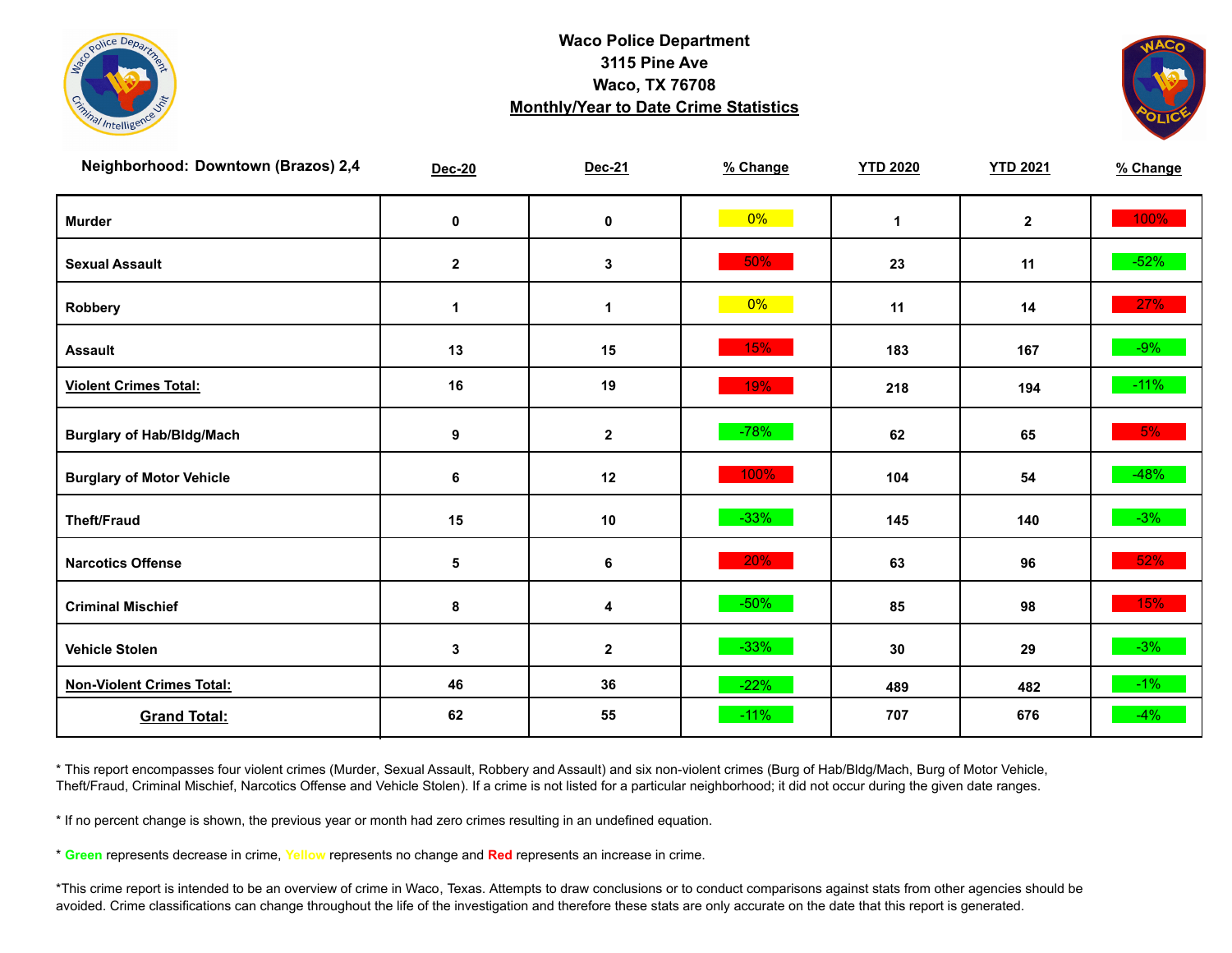



| <b>Neighborhood: Heart of Texas 5</b> | <b>Dec-20</b> | Dec-21               | % Change | <b>YTD 2020</b> | <b>YTD 2021</b> | % Change |
|---------------------------------------|---------------|----------------------|----------|-----------------|-----------------|----------|
| <b>Murder</b>                         | $\mathbf 0$   | $\pmb{0}$            | $0\%$    | $\mathbf{1}$    | $\mathbf 0$     | $-100%$  |
| <b>Sexual Assault</b>                 | 0             | $\pmb{0}$            | $0\%$    | 6               | 6               | $0\%$    |
| Robbery                               | $\mathbf{2}$  | 3                    | 50%      | 10              | 5               | $-50\%$  |
| <b>Assault</b>                        | 6             | $\overline{7}$       | 17%      | 101             | 105             | $4\%$    |
| <b>Violent Crimes Total:</b>          | 8             | 10                   | 25%      | 118             | 116             | $-2\%$   |
| <b>Burglary of Hab/Bldg/Mach</b>      | $\mathbf{3}$  | $\mathbf{2}$         | $-33%$   | 42              | 28              | $-33%$   |
| <b>Burglary of Motor Vehicle</b>      | 5             | 3                    | $-40%$   | 38              | 28              | $-26%$   |
| <b>Theft/Fraud</b>                    | 8             | 15                   | 88%      | 143             | 124             | $-13%$   |
| <b>Narcotics Offense</b>              | $\mathbf 0$   | $\blacktriangleleft$ |          | 29              | 19              | $-34%$   |
| <b>Criminal Mischief</b>              | $\mathbf{3}$  | $\mathbf{1}$         | $-67%$   | 44              | 44              | $0\%$    |
| <b>Vehicle Stolen</b>                 | $\mathbf{2}$  | $\pmb{0}$            | $-100%$  | 26              | 17              | $-35%$   |
| <b>Non-Violent Crimes Total:</b>      | 21            | 22                   | 5%       | 322             | 260             | $-19%$   |
| <b>Grand Total:</b>                   | 29            | 32                   | 10%      | 440             | 376             | $-15%$   |

\* This report encompasses four violent crimes (Murder, Sexual Assault, Robbery and Assault) and six non-violent crimes (Burg of Hab/Bldg/Mach, Burg of Motor Vehicle, Theft/Fraud, Criminal Mischief, Narcotics Offense and Vehicle Stolen). If a crime is not listed for a particular neighborhood; it did not occur during the given date ranges.

\* If no percent change is shown, the previous year or month had zero crimes resulting in an undefined equation.

\* **Green** represents decrease in crime, **Yellow** represents no change and **Red** represents an increase in crime.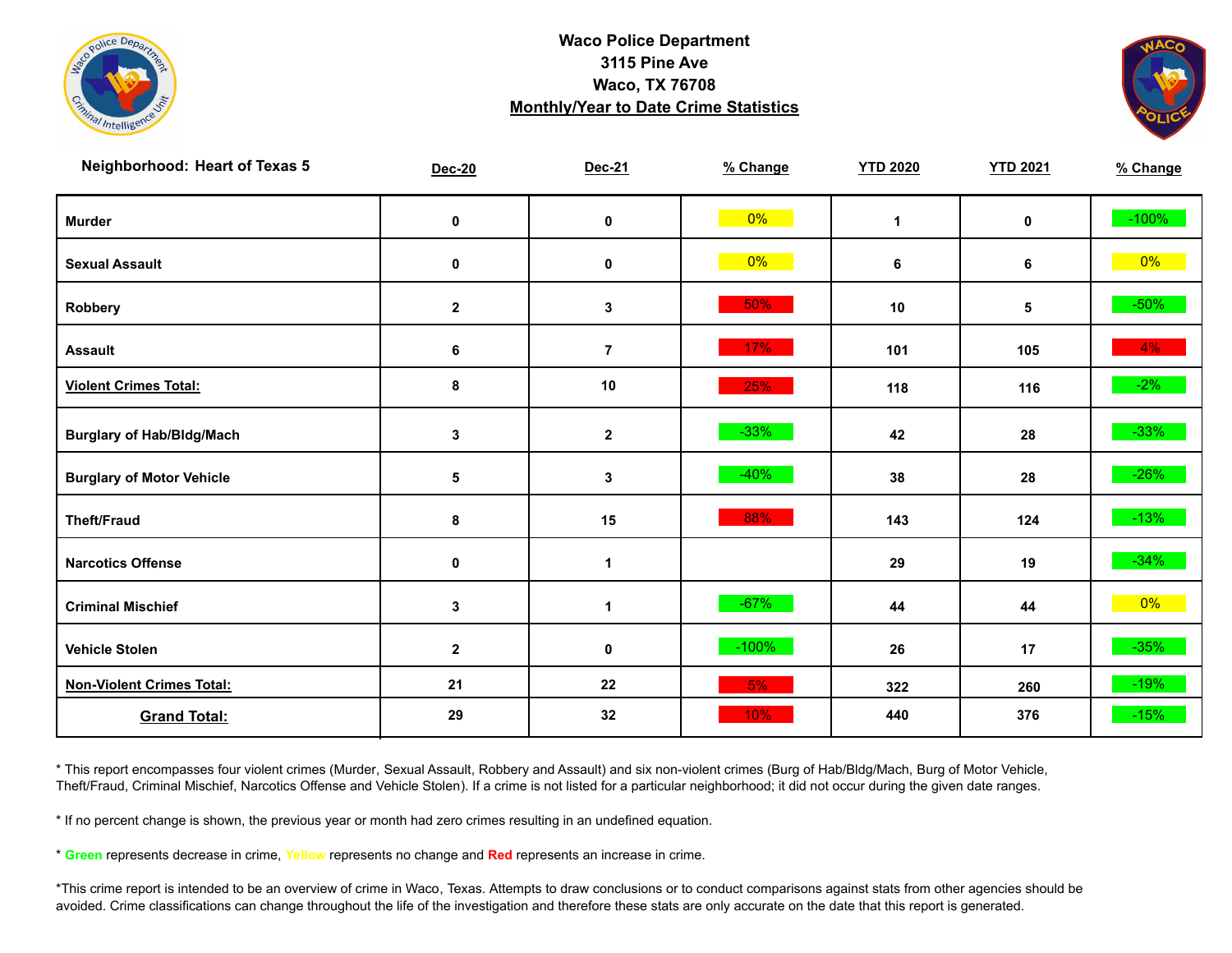



| Neighborhood: Hwy 84 Corridor 5  | <b>Dec-20</b> | Dec-21                  | % Change | <b>YTD 2020</b> | <b>YTD 2021</b> | % Change |
|----------------------------------|---------------|-------------------------|----------|-----------------|-----------------|----------|
| <b>Sexual Assault</b>            | 0             | 0                       | 0%       | $\mathbf 0$     | $\mathbf{2}$    |          |
| <b>Assault</b>                   | 0             | 4                       |          | 12              | 12              | $0\%$    |
| <b>Violent Crimes Total:</b>     | 0             | 4                       | 0%       | 12              | 14              | $17\%$   |
| <b>Burglary of Hab/Bldg/Mach</b> | 0             |                         |          | 11              | $\overline{7}$  | $-36%$   |
| <b>Burglary of Motor Vehicle</b> | 1             | 4                       | 300%     | 32              | 12              | $-63%$   |
| <b>Theft/Fraud</b>               | 1             | $\mathbf{2}$            | 100%     | 27              | 17              | $-37%$   |
| <b>Narcotics Offense</b>         | 0             | 0                       | 0%       | 3               | 0               | $-100%$  |
| <b>Criminal Mischief</b>         | 0             | 0                       | $0\%$    | 3               | $\mathbf 1$     | $-67%$   |
| <b>Vehicle Stolen</b>            | $\mathbf 0$   | 0                       | $0\%$    | $\mathbf{2}$    | 1               | $-50%$   |
| <b>Non-Violent Crimes Total:</b> | $\mathbf{2}$  | $\overline{\mathbf{r}}$ | 250%     | 78              | 38              | $-51%$   |
| <b>Grand Total:</b>              | $\mathbf{2}$  | 11                      | 450%     | 90              | 52              | $-42%$   |

\* This report encompasses four violent crimes (Murder, Sexual Assault, Robbery and Assault) and six non-violent crimes (Burg of Hab/Bldg/Mach, Burg of Motor Vehicle, Theft/Fraud, Criminal Mischief, Narcotics Offense and Vehicle Stolen). If a crime is not listed for a particular neighborhood; it did not occur during the given date ranges.

\* If no percent change is shown, the previous year or month had zero crimes resulting in an undefined equation.

\* **Green** represents decrease in crime, **Yellow** represents no change and **Red** represents an increase in crime.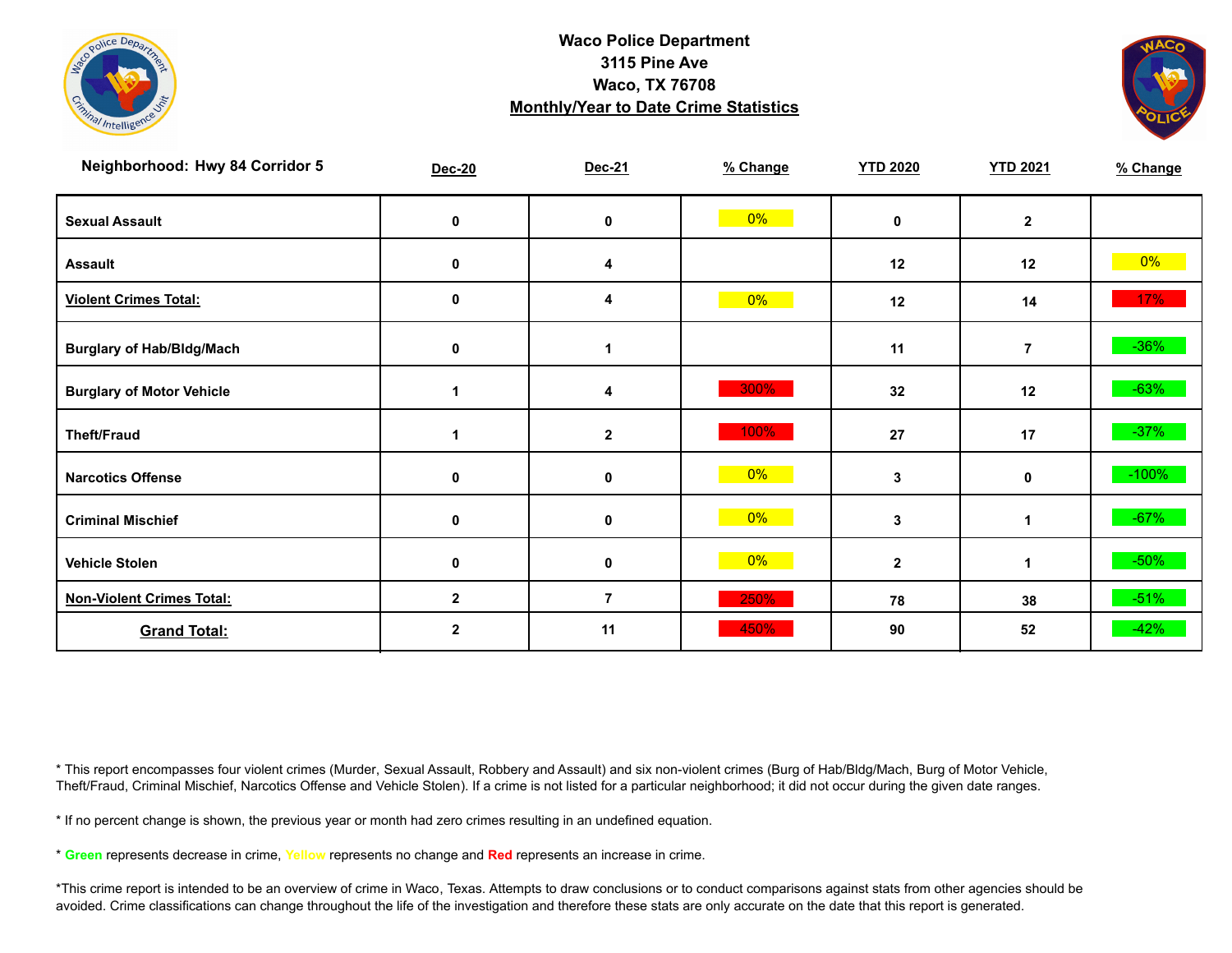



| Neighborhood: Kendrick 2,3       | <b>Dec-20</b> | Dec-21           | % Change | <b>YTD 2020</b> | <b>YTD 2021</b> | % Change |
|----------------------------------|---------------|------------------|----------|-----------------|-----------------|----------|
| <b>Murder</b>                    | $\mathbf 0$   | $\pmb{0}$        | $0\%$    | $\mathbf 0$     | $\mathbf{2}$    |          |
| <b>Sexual Assault</b>            | 1             | $\pmb{0}$        | $-100%$  | 13              | 15              | 15%      |
| <b>Robbery</b>                   | 0             | $\pmb{0}$        | $0\%$    | 9               | 9               | 0%       |
| <b>Assault</b>                   | 11            | 13               | 18%      | 145             | 147             | $1\%$    |
| <b>Violent Crimes Total:</b>     | 12            | 13               | 8%       | 167             | 173             | $4\%$    |
| <b>Burglary of Hab/Bldg/Mach</b> | 3             | $\mathbf 1$      | $-67%$   | 23              | 24              | $4\%$    |
| <b>Burglary of Motor Vehicle</b> | 9             | $\boldsymbol{9}$ | $0\%$    | 52              | 99              | 90%      |
| <b>Theft/Fraud</b>               | 11            | 19               | 73%      | 144             | 238             | 65%      |
| <b>Narcotics Offense</b>         | 0             | $\mathbf 1$      |          | 37              | 45              | 22%      |
| <b>Criminal Mischief</b>         | 5             | 4                | $-20%$   | 60              | 63              | 5%       |
| <b>Vehicle Stolen</b>            | 8             | 5                | $-38%$   | 38              | 43              | 13%      |
| <b>Non-Violent Crimes Total:</b> | 36            | 39               | 8%       | 354             | 512             | 45%      |
| <b>Grand Total:</b>              | 48            | 52               | 8%       | 521             | 685             | $31\%$   |

\* This report encompasses four violent crimes (Murder, Sexual Assault, Robbery and Assault) and six non-violent crimes (Burg of Hab/Bldg/Mach, Burg of Motor Vehicle, Theft/Fraud, Criminal Mischief, Narcotics Offense and Vehicle Stolen). If a crime is not listed for a particular neighborhood; it did not occur during the given date ranges.

\* If no percent change is shown, the previous year or month had zero crimes resulting in an undefined equation.

\* **Green** represents decrease in crime, **Yellow** represents no change and **Red** represents an increase in crime.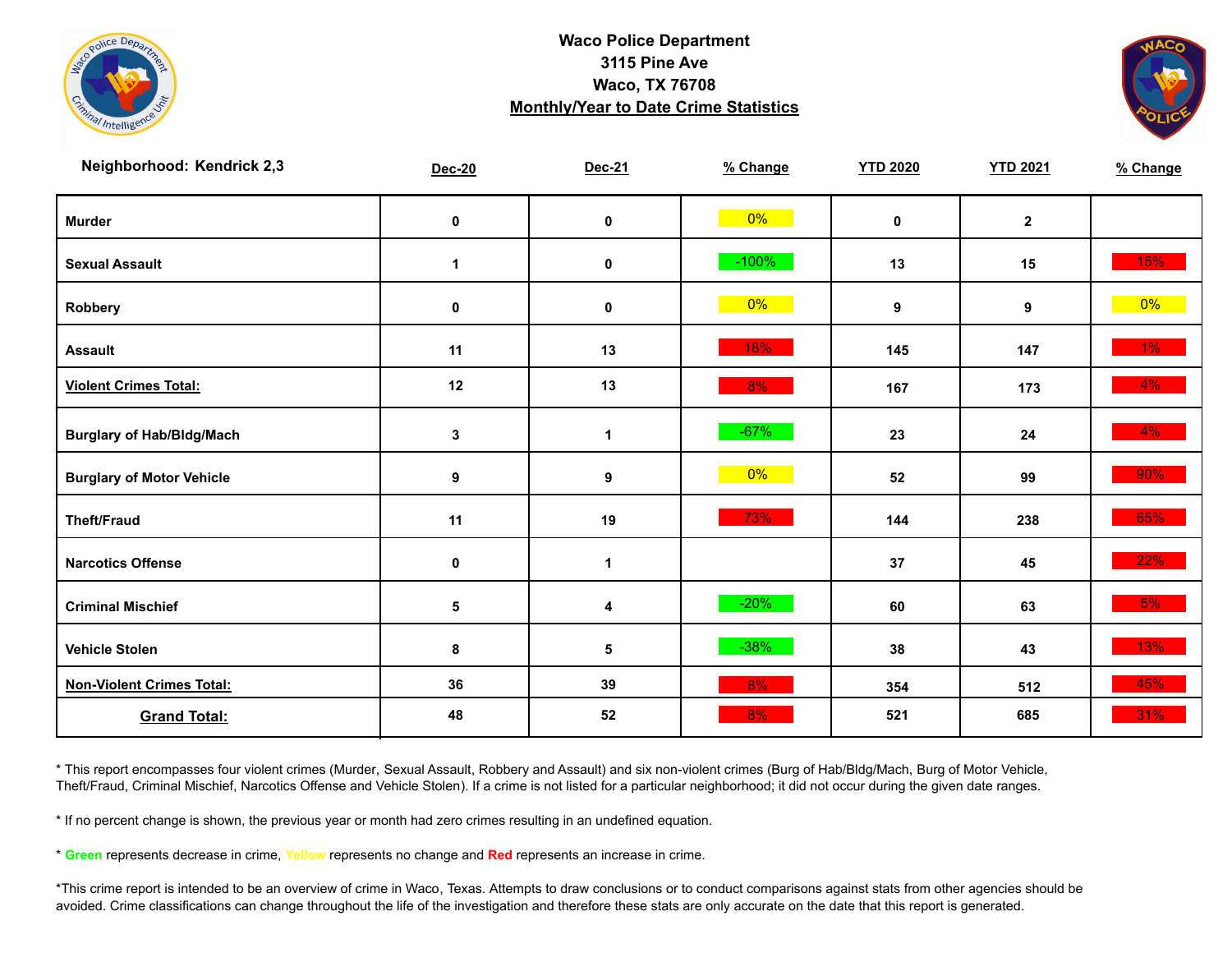



| Neighborhood: Landon Branch 5    | Dec-20       | Dec-21       | % Change | <b>YTD 2020</b> | <b>YTD 2021</b> | % Change |
|----------------------------------|--------------|--------------|----------|-----------------|-----------------|----------|
| <b>Sexual Assault</b>            | $\pmb{0}$    | $\pmb{0}$    | $0\%$    | 4               | 5               | 25%      |
| Robbery                          | 1            | $\pmb{0}$    | $-100%$  | 6               | $\mathbf{3}$    | $-50\%$  |
| <b>Assault</b>                   | 4            | 1            | $-75%$   | 37              | 50              | 35%      |
| <b>Violent Crimes Total:</b>     | 5            | 1            | $-80%$   | 47              | 58              | 23%      |
| <b>Burglary of Hab/Bldg/Mach</b> | 1            | 1            | $0\%$    | 21              | 17              | $-19%$   |
| <b>Burglary of Motor Vehicle</b> | 1            | $\mathbf{2}$ | 100%     | 45              | 58              | 29%      |
| <b>Theft/Fraud</b>               | 12           | 5            | $-58%$   | 67              | 56              | $-16%$   |
| <b>Narcotics Offense</b>         | $\mathbf{2}$ | $\mathbf 1$  | $-50%$   | $\overline{7}$  | 16              | 129%     |
| <b>Criminal Mischief</b>         | 1            | 4            | 300%     | 15              | 23              | 53%      |
| <b>Vehicle Stolen</b>            | $\mathbf{2}$ | $\pmb{0}$    | $-100%$  | 12              | 16              | 33%      |
| <b>Non-Violent Crimes Total:</b> | 19           | 13           | $-32%$   | 167             | 186             | 11%      |
| <b>Grand Total:</b>              | 24           | 14           | $-42%$   | 214             | 244             | 14%      |

\* This report encompasses four violent crimes (Murder, Sexual Assault, Robbery and Assault) and six non-violent crimes (Burg of Hab/Bldg/Mach, Burg of Motor Vehicle, Theft/Fraud, Criminal Mischief, Narcotics Offense and Vehicle Stolen). If a crime is not listed for a particular neighborhood; it did not occur during the given date ranges.

\* If no percent change is shown, the previous year or month had zero crimes resulting in an undefined equation.

\* **Green** represents decrease in crime, **Yellow** represents no change and **Red** represents an increase in crime.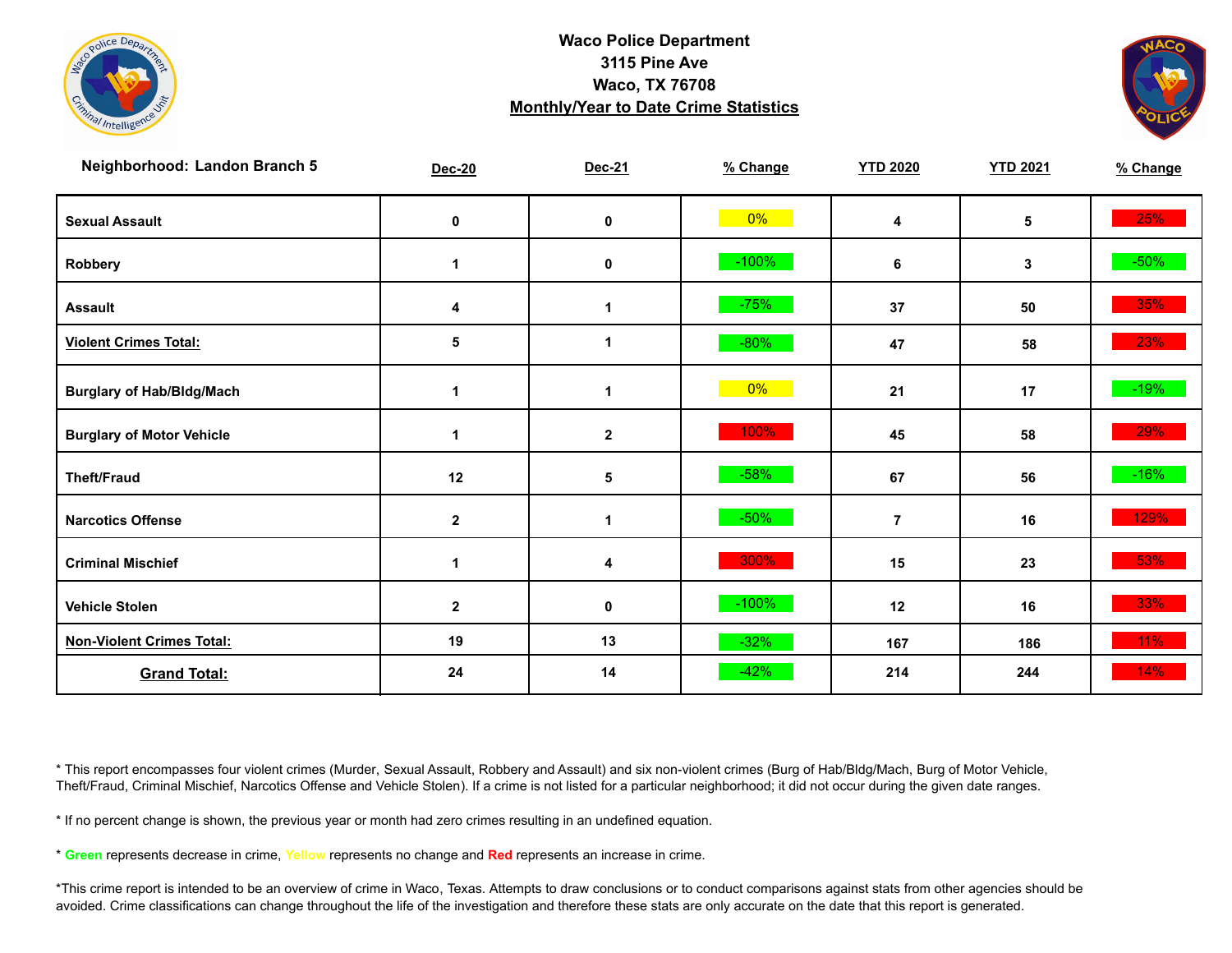



| <b>Neighborhood: Mountainview 5</b> | Dec-20      | Dec-21         | % Change | <b>YTD 2020</b> | <b>YTD 2021</b> | % Change |
|-------------------------------------|-------------|----------------|----------|-----------------|-----------------|----------|
| <b>Sexual Assault</b>               | 0           | $\pmb{0}$      | $0\%$    | $\mathbf{2}$    | 1               | $-50\%$  |
| Robbery                             | 0           | 0              | $0\%$    | $\mathbf{2}$    | 1               | $-50\%$  |
| <b>Assault</b>                      | 4           | 0              | $-100%$  | 17              | 15              | $-12%$   |
| <b>Violent Crimes Total:</b>        | 4           | $\pmb{0}$      | $-100%$  | 21              | 17              | $-19%$   |
| <b>Burglary of Hab/Bldg/Mach</b>    | 1           | $\pmb{0}$      | $-100\%$ | $\overline{7}$  | 9               | 29%      |
| <b>Burglary of Motor Vehicle</b>    | 1           | 0              | $-100%$  | 26              | 34              | $31\%$   |
| <b>Theft/Fraud</b>                  | 3           | 4              | 33%      | 65              | 74              | 14%      |
| <b>Narcotics Offense</b>            | 1           | $\mathbf{2}$   | 100%     | 9               | 12              | 33%      |
| <b>Criminal Mischief</b>            | 0           | $\mathbf{1}$   |          | 13              | 8               | $-38%$   |
| <b>Vehicle Stolen</b>               | $\mathbf 0$ | $\mathbf 0$    | 0%       | 8               | 9               | 13%      |
| <b>Non-Violent Crimes Total:</b>    | 6           | $\overline{7}$ | 17%      | 128             | 146             | 14%      |
| <b>Grand Total:</b>                 | 10          | $\overline{7}$ | $-30%$   | 149             | 163             | $9\%$    |

\* This report encompasses four violent crimes (Murder, Sexual Assault, Robbery and Assault) and six non-violent crimes (Burg of Hab/Bldg/Mach, Burg of Motor Vehicle, Theft/Fraud, Criminal Mischief, Narcotics Offense and Vehicle Stolen). If a crime is not listed for a particular neighborhood; it did not occur during the given date ranges.

\* If no percent change is shown, the previous year or month had zero crimes resulting in an undefined equation.

\* **Green** represents decrease in crime, **Yellow** represents no change and **Red** represents an increase in crime.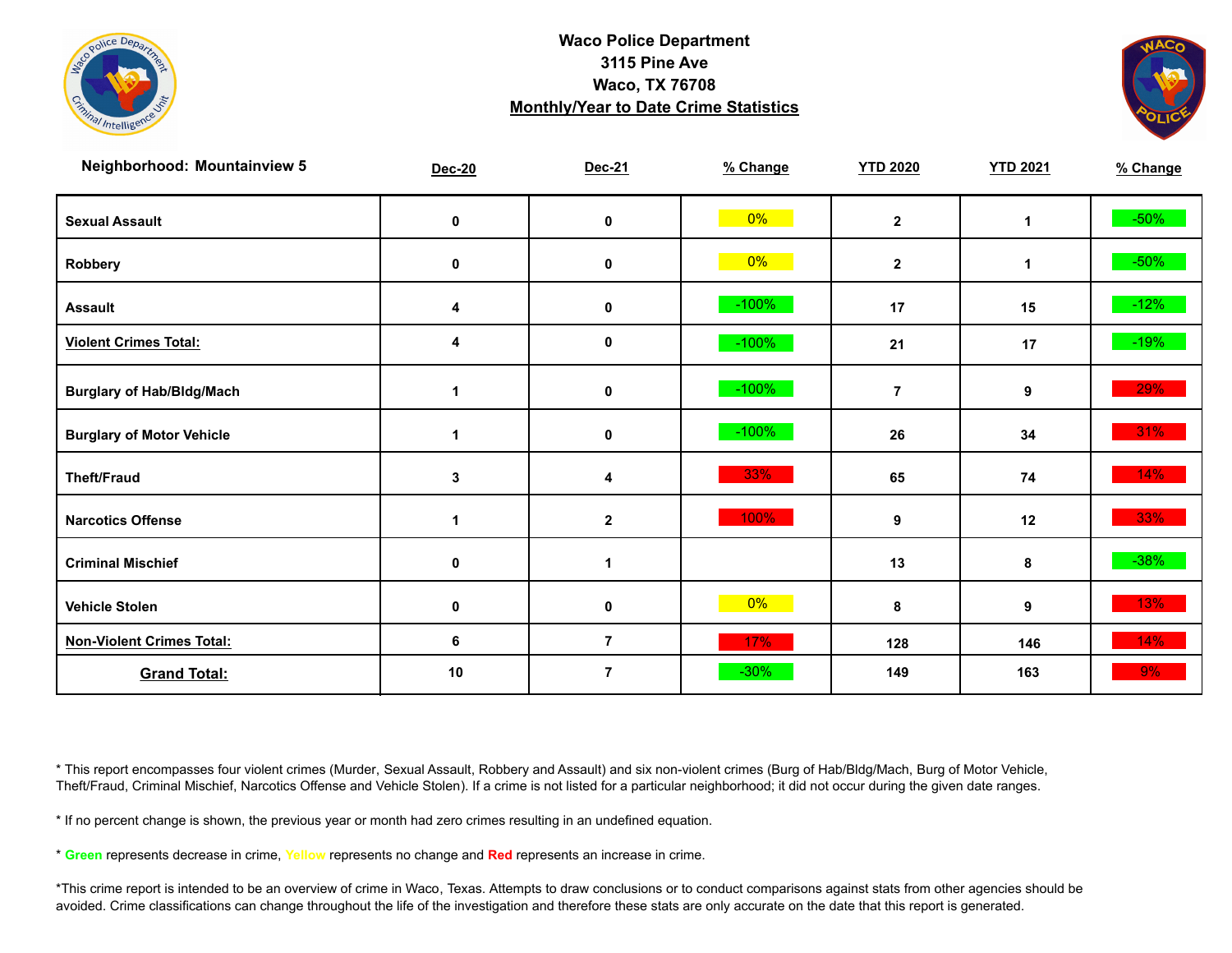



| Neighborhood: North East Riverside 1 | <b>Dec-20</b>    | Dec-21       | % Change | <b>YTD 2020</b> | <b>YTD 2021</b> | % Change |
|--------------------------------------|------------------|--------------|----------|-----------------|-----------------|----------|
| <b>Murder</b>                        | $\pmb{0}$        | $\pmb{0}$    | 0%       | $\mathbf{1}$    | $\mathbf 0$     | $-100%$  |
| <b>Sexual Assault</b>                | 0                | 0            | $0\%$    | 5               | 4               | $-20%$   |
| Robbery                              | 0                | 1            |          | 6               | 5               | $-17%$   |
| <b>Assault</b>                       | $\overline{7}$   | $10$         | 43%      | 87              | 91              | 5%       |
| <b>Violent Crimes Total:</b>         | $\overline{7}$   | 11           | 57%      | 99              | 100             | $1\%$    |
| <b>Burglary of Hab/Bldg/Mach</b>     | $\mathbf 3$      | $\mathbf 1$  | $-67%$   | 36              | 27              | $-25%$   |
| <b>Burglary of Motor Vehicle</b>     | 3                | $\mathbf 2$  | $-33%$   | 17              | 12              | $-29%$   |
| <b>Theft/Fraud</b>                   | $\boldsymbol{9}$ | 5            | $-44%$   | 64              | 74              | 16%      |
| <b>Narcotics Offense</b>             | $\mathbf{2}$     | $\mathbf 1$  | $-50%$   | 38              | 15              | $-61%$   |
| <b>Criminal Mischief</b>             | 5                | $\mathbf 2$  | $-60%$   | 36              | 25              | $-31\%$  |
| <b>Vehicle Stolen</b>                | 1                | $\mathbf{1}$ | $0\%$    | 19              | 10              | $-47%$   |
| <b>Non-Violent Crimes Total:</b>     | 23               | 12           | $-48%$   | 210             | 163             | $-22%$   |
| <b>Grand Total:</b>                  | 30               | 23           | $-23%$   | 309             | 263             | $-15%$   |

\* This report encompasses four violent crimes (Murder, Sexual Assault, Robbery and Assault) and six non-violent crimes (Burg of Hab/Bldg/Mach, Burg of Motor Vehicle, Theft/Fraud, Criminal Mischief, Narcotics Offense and Vehicle Stolen). If a crime is not listed for a particular neighborhood; it did not occur during the given date ranges.

\* If no percent change is shown, the previous year or month had zero crimes resulting in an undefined equation.

\* **Green** represents decrease in crime, **Yellow** represents no change and **Red** represents an increase in crime.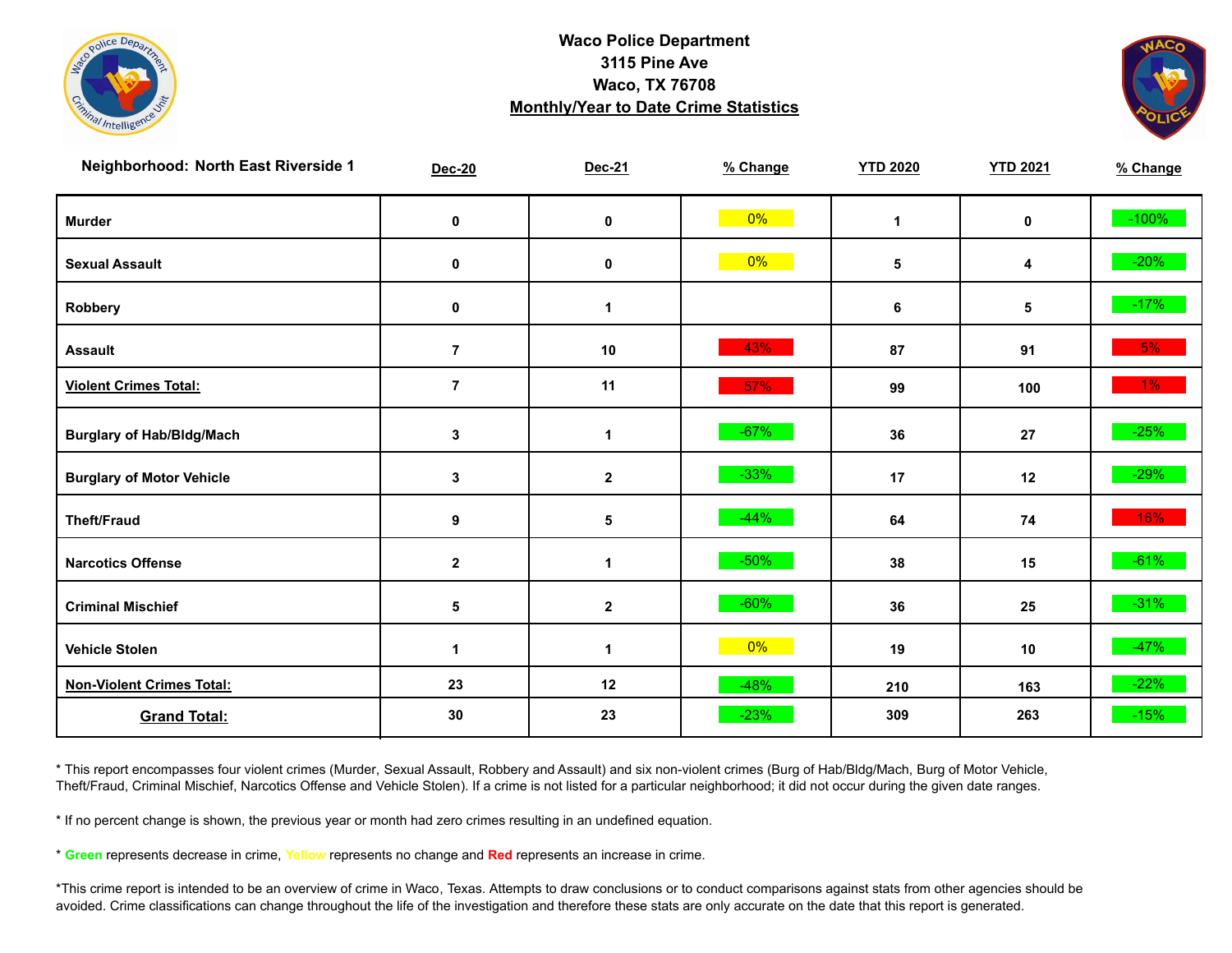



| Neighborhood: North Lake Waco 5  | <b>Dec-20</b> | Dec-21           | % Change | <b>YTD 2020</b> | <b>YTD 2021</b> | % Change |
|----------------------------------|---------------|------------------|----------|-----------------|-----------------|----------|
| <b>Sexual Assault</b>            | 0             | 0                | $0\%$    | $\mathbf{0}$    | $\mathbf{2}$    |          |
| <b>Assault</b>                   |               | $\mathbf{2}$     | 100%     | 13              | $\overline{7}$  | $-46%$   |
| <b>Violent Crimes Total:</b>     |               | $\boldsymbol{2}$ | 100%     | 13              | 9               | $-31%$   |
| <b>Burglary of Hab/Bldg/Mach</b> | 0             | 0                | $0\%$    | 8               | 8               | $0\%$    |
| <b>Burglary of Motor Vehicle</b> | 0             | 0                | $0\%$    | 12              | 16              | 33%      |
| <b>Theft/Fraud</b>               |               | 1                | $0\%$    | 4               | 15              | 275%     |
| <b>Narcotics Offense</b>         |               | 0                | $-100%$  | $\overline{2}$  | 0               | $-100%$  |
| <b>Criminal Mischief</b>         | 0             | 0                | $0\%$    | 5               | 0               | $-100%$  |
| <b>Vehicle Stolen</b>            | 0             | $\mathbf 0$      | $0\%$    | $\mathbf 0$     | 1               |          |
| <b>Non-Violent Crimes Total:</b> | $\mathbf{2}$  | 1                | $-50%$   | 31              | 40              | 29%      |
| <b>Grand Total:</b>              | 3             | 3                | $0\%$    | 44              | 49              | 11%      |

\* This report encompasses four violent crimes (Murder, Sexual Assault, Robbery and Assault) and six non-violent crimes (Burg of Hab/Bldg/Mach, Burg of Motor Vehicle, Theft/Fraud, Criminal Mischief, Narcotics Offense and Vehicle Stolen). If a crime is not listed for a particular neighborhood; it did not occur during the given date ranges.

\* If no percent change is shown, the previous year or month had zero crimes resulting in an undefined equation.

\* **Green** represents decrease in crime, **Yellow** represents no change and **Red** represents an increase in crime.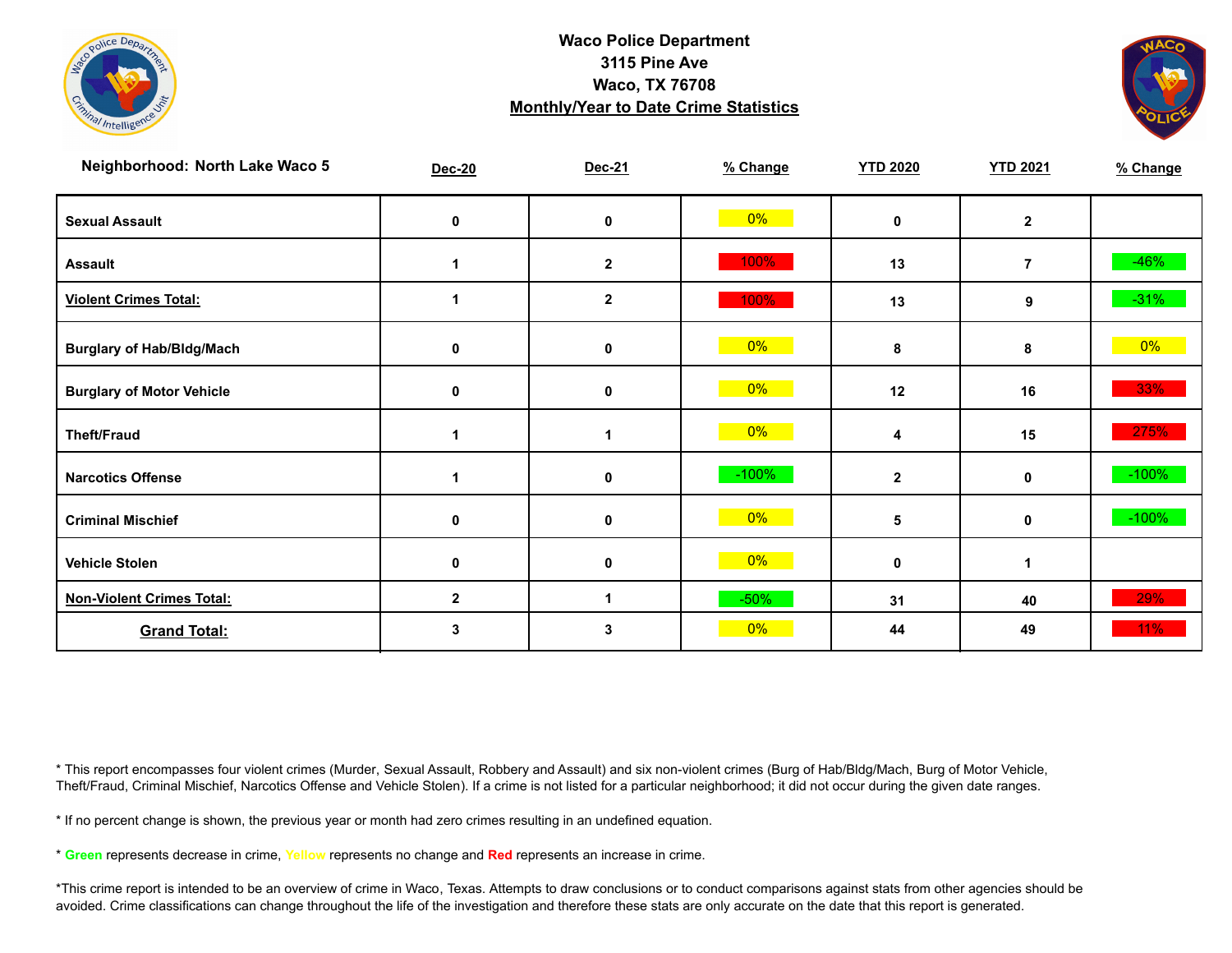



| Neighborhood: North Waco 1,4     | <b>Dec-20</b>           | Dec-21      | % Change | <b>YTD 2020</b> | <b>YTD 2021</b> | % Change |
|----------------------------------|-------------------------|-------------|----------|-----------------|-----------------|----------|
| <b>Murder</b>                    | $\pmb{0}$               | $\mathbf 0$ | $0\%$    | $\mathbf{1}$    | $\mathbf{1}$    | $0\%$    |
| <b>Sexual Assault</b>            | 0                       | $\pmb{0}$   | $0\%$    | 5               | 6               | $20\%$   |
| Robbery                          | 1                       | 1           | 0%       | 12              | 8               | $-33%$   |
| <b>Assault</b>                   | 10                      | $10$        | $0\%$    | 165             | 172             | $4\%$    |
| <b>Violent Crimes Total:</b>     | 11                      | 11          | $0\%$    | 183             | 187             | $2\%$    |
| <b>Burglary of Hab/Bldg/Mach</b> | $\mathbf 3$             | $\mathbf 2$ | $-33%$   | 50              | 35              | $-30\%$  |
| <b>Burglary of Motor Vehicle</b> | 1                       | 4           | 300%     | 29              | 35              | 21%      |
| <b>Theft/Fraud</b>               | 11                      | 21          | 91%      | 96              | 102             | 6%       |
| <b>Narcotics Offense</b>         | $\mathbf{3}$            | 6           | 100%     | 35              | 40              | 14%      |
| <b>Criminal Mischief</b>         | 5                       | 3           | $-40%$   | 54              | 43              | $-20%$   |
| <b>Vehicle Stolen</b>            | $\overline{\mathbf{4}}$ | ${\bf 5}$   | 25%      | 19              | 21              | $11\%$   |
| <b>Non-Violent Crimes Total:</b> | 27                      | 41          | 52%      | 283             | 276             | $-2\%$   |
| <b>Grand Total:</b>              | 38                      | 52          | 37%      | 466             | 463             | $-1\%$   |

\* This report encompasses four violent crimes (Murder, Sexual Assault, Robbery and Assault) and six non-violent crimes (Burg of Hab/Bldg/Mach, Burg of Motor Vehicle, Theft/Fraud, Criminal Mischief, Narcotics Offense and Vehicle Stolen). If a crime is not listed for a particular neighborhood; it did not occur during the given date ranges.

\* If no percent change is shown, the previous year or month had zero crimes resulting in an undefined equation.

\* **Green** represents decrease in crime, **Yellow** represents no change and **Red** represents an increase in crime.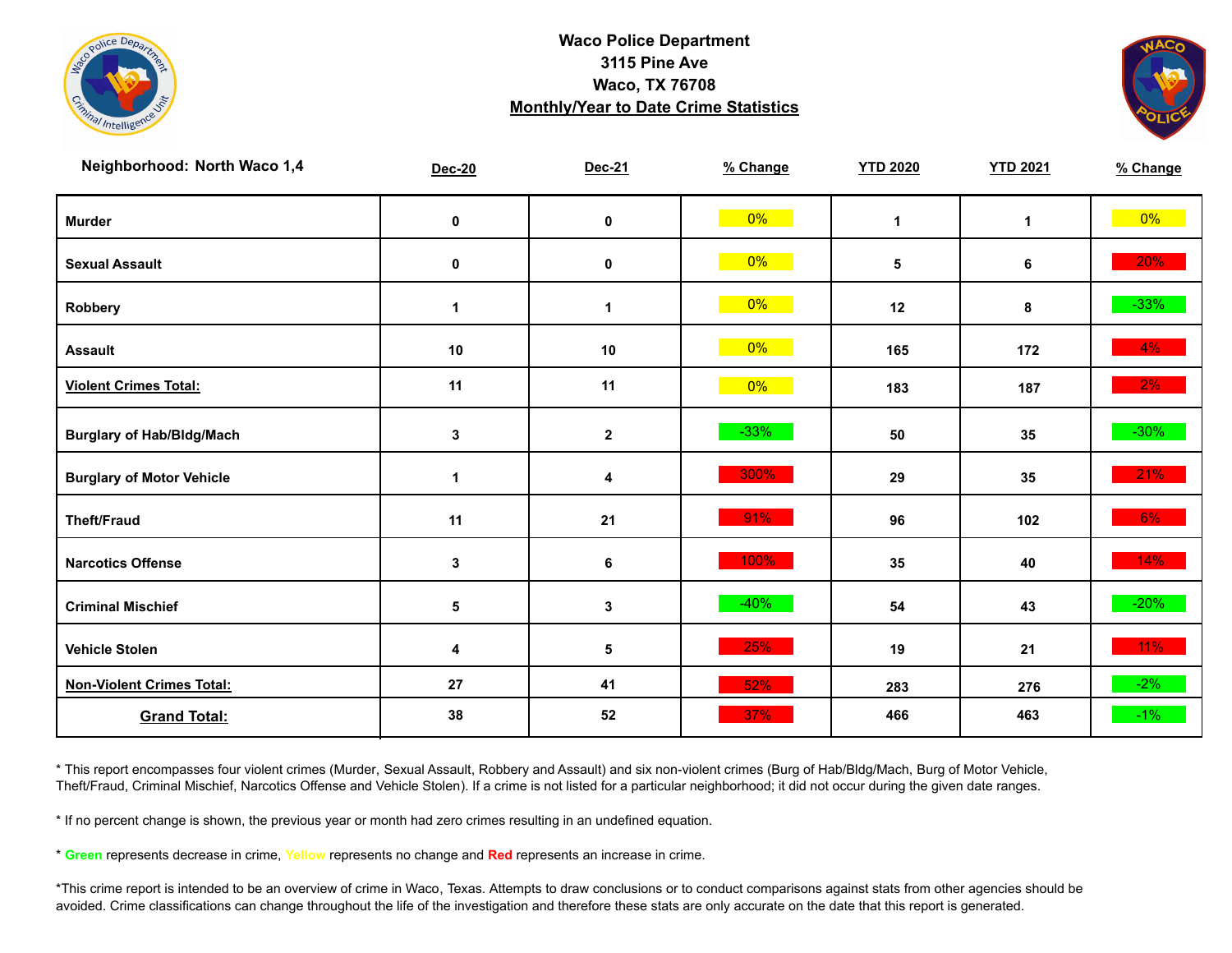



| Neighborhood: Oakwood 1,3        | <b>Dec-20</b> | Dec-21       | % Change | <b>YTD 2020</b> | <b>YTD 2021</b> | % Change |
|----------------------------------|---------------|--------------|----------|-----------------|-----------------|----------|
| <b>Murder</b>                    | $\pmb{0}$     | $\mathbf 0$  | $0\%$    | $\mathbf{2}$    | $\mathbf 0$     | $-100%$  |
| <b>Sexual Assault</b>            | $\mathbf{2}$  | $\mathbf{2}$ | $0\%$    | 4               | 9               | 125%     |
| Robbery                          | $\mathbf 1$   | $\mathbf 1$  | 0%       | 8               | $\overline{7}$  | $-13%$   |
| <b>Assault</b>                   | ${\bf 5}$     | $\mathbf 3$  | $-40%$   | 90              | 88              | $-2\%$   |
| <b>Violent Crimes Total:</b>     | 8             | 6            | $-25%$   | 104             | 104             | $0\%$    |
| <b>Burglary of Hab/Bldg/Mach</b> | 8             | 4            | $-50%$   | 56              | 40              | $-29%$   |
| <b>Burglary of Motor Vehicle</b> | 14            | 12           | $-14%$   | 98              | 87              | $-11%$   |
| <b>Theft/Fraud</b>               | 3             | 10           | 233%     | 60              | 80              | 33%      |
| <b>Narcotics Offense</b>         | $\mathbf 1$   | $\mathbf 0$  | $-100%$  | 12              | 10              | $-17%$   |
| <b>Criminal Mischief</b>         | $\sqrt{5}$    | $\mathbf{1}$ | $-80%$   | 42              | 47              | $12\%$   |
| <b>Vehicle Stolen</b>            | 3             | 0            | $-100%$  | 22              | 23              | 5%       |
| <b>Non-Violent Crimes Total:</b> | 34            | 27           | $-21%$   | 290             | 287             | $-1\%$   |
| <b>Grand Total:</b>              | 42            | 33           | $-21%$   | 394             | 391             | $-1\%$   |

\* This report encompasses four violent crimes (Murder, Sexual Assault, Robbery and Assault) and six non-violent crimes (Burg of Hab/Bldg/Mach, Burg of Motor Vehicle, Theft/Fraud, Criminal Mischief, Narcotics Offense and Vehicle Stolen). If a crime is not listed for a particular neighborhood; it did not occur during the given date ranges.

\* If no percent change is shown, the previous year or month had zero crimes resulting in an undefined equation.

\* **Green** represents decrease in crime, **Yellow** represents no change and **Red** represents an increase in crime.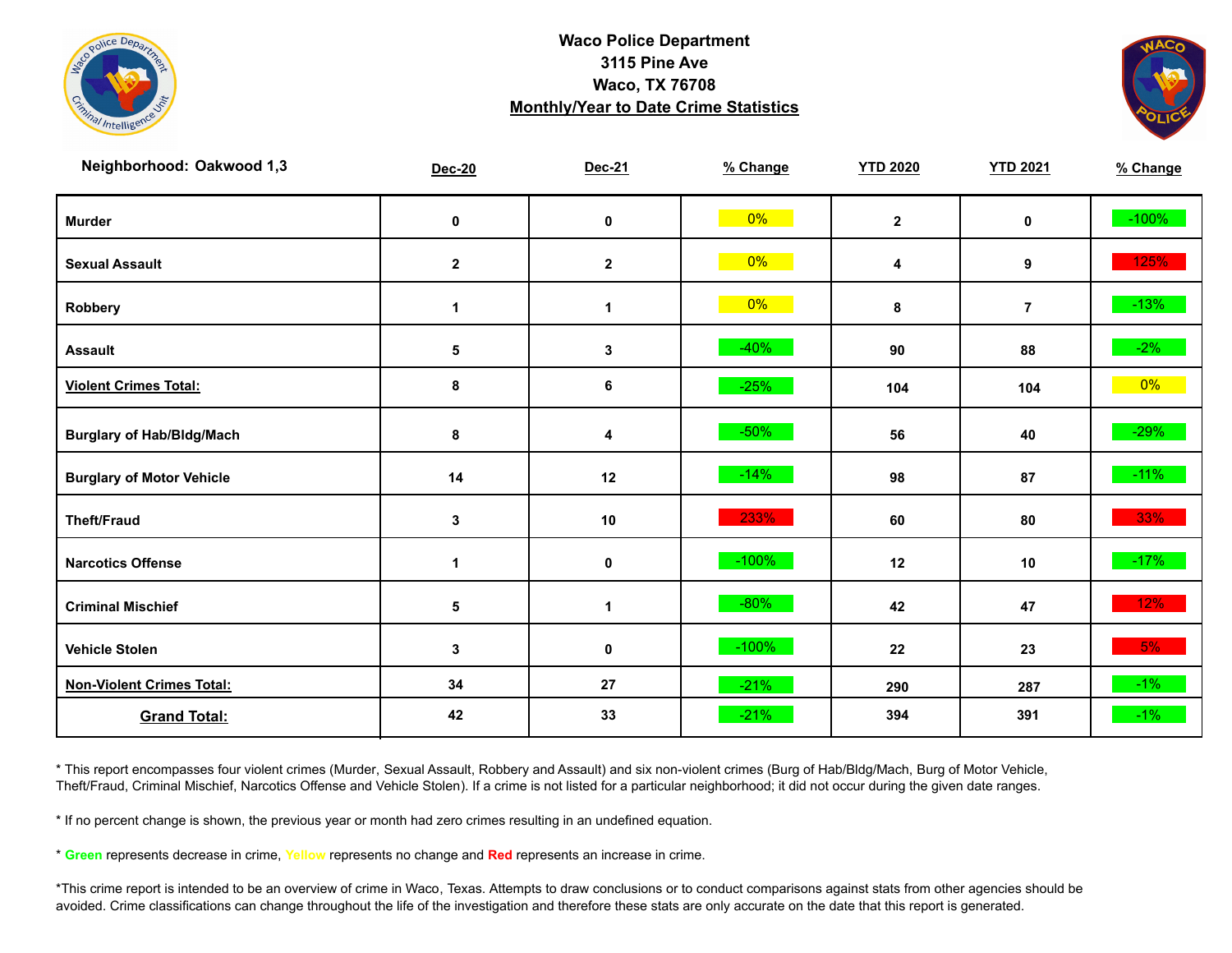



| Neighborhood: Parkdale / Viking Hills 3,5 | <b>Dec-20</b>  | Dec-21               | % Change | <b>YTD 2020</b> | <b>YTD 2021</b> | % Change |
|-------------------------------------------|----------------|----------------------|----------|-----------------|-----------------|----------|
| <b>Murder</b>                             | $\mathbf 0$    | $\pmb{0}$            | $0\%$    | $\mathbf 0$     | $\mathbf{2}$    |          |
| <b>Sexual Assault</b>                     | $\mathbf 0$    | $\mathbf 0$          | $0\%$    | 6               | 8               | 33%      |
| Robbery                                   | 0              | 1                    |          | 8               | 9               | 13%      |
| <b>Assault</b>                            | 6              | 11                   | 83%      | 100             | 118             | 18%      |
| <b>Violent Crimes Total:</b>              | 6              | 12                   | 100%     | 114             | 137             | 20%      |
| <b>Burglary of Hab/Bldg/Mach</b>          | $\mathbf{3}$   | $\mathbf{2}$         | $-33%$   | 26              | 28              | 8%       |
| <b>Burglary of Motor Vehicle</b>          | 4              | 6                    | 50%      | 59              | 59              | $0\%$    |
| <b>Theft/Fraud</b>                        | $\overline{7}$ | $\boldsymbol{9}$     | 29%      | 89              | 106             | 19%      |
| <b>Narcotics Offense</b>                  | $\mathbf 0$    | $\blacktriangleleft$ |          | 15              | 27              | 80%      |
| <b>Criminal Mischief</b>                  | $\mathbf{3}$   | $\mathbf{3}$         | 0%       | 49              | 47              | $-4%$    |
| <b>Vehicle Stolen</b>                     | $\pmb{0}$      | $\mathbf{2}$         |          | 15              | 23              | 53%      |
| <b>Non-Violent Crimes Total:</b>          | 17             | 23                   | 35%      | 253             | 290             | 15%      |
| <b>Grand Total:</b>                       | 23             | 35                   | 52%      | 367             | 427             | 16%      |

\* This report encompasses four violent crimes (Murder, Sexual Assault, Robbery and Assault) and six non-violent crimes (Burg of Hab/Bldg/Mach, Burg of Motor Vehicle, Theft/Fraud, Criminal Mischief, Narcotics Offense and Vehicle Stolen). If a crime is not listed for a particular neighborhood; it did not occur during the given date ranges.

\* If no percent change is shown, the previous year or month had zero crimes resulting in an undefined equation.

\* **Green** represents decrease in crime, **Yellow** represents no change and **Red** represents an increase in crime.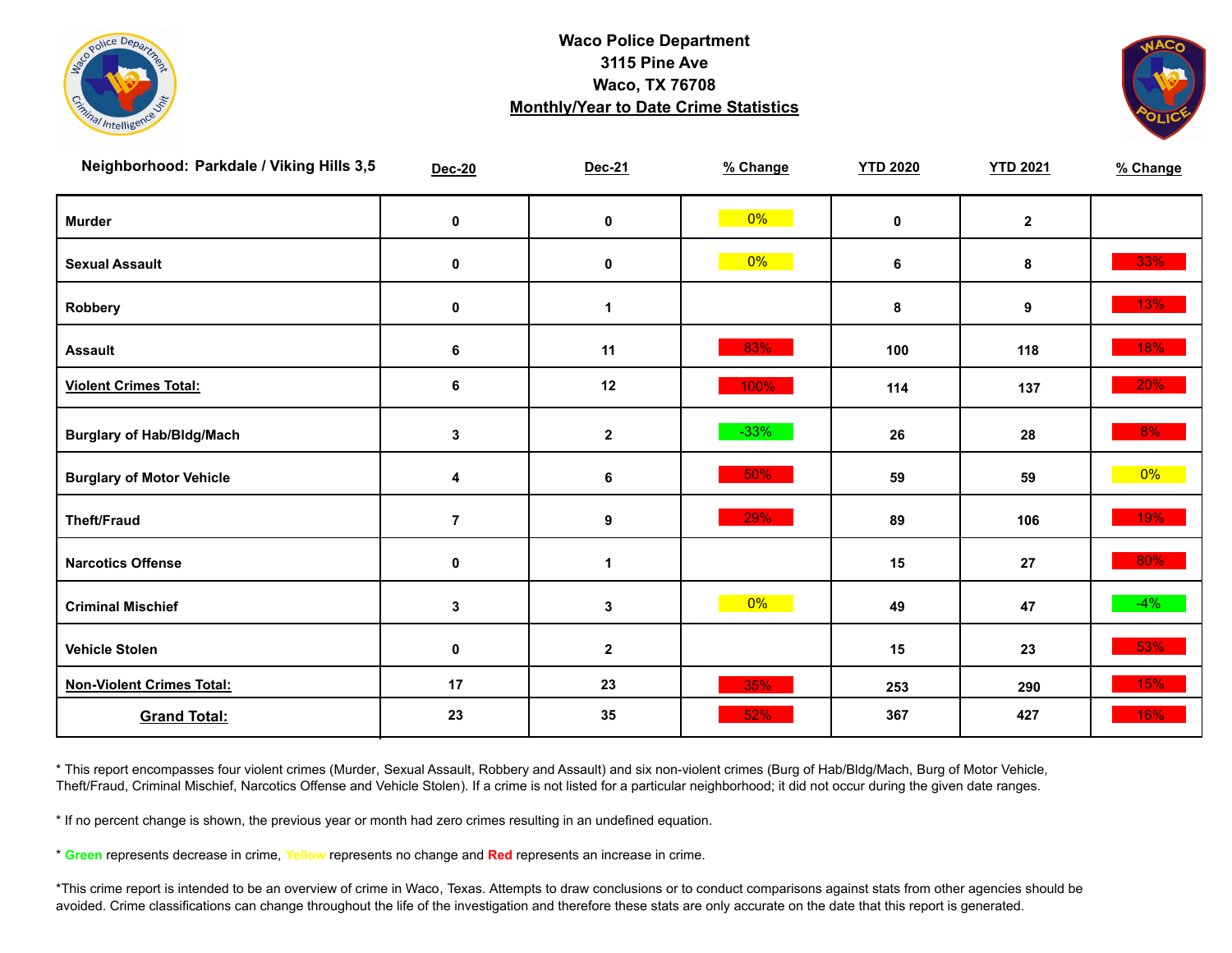



| <b>Neighborhood: Richland Hills 3</b> | <b>Dec-20</b> | Dec-21       | % Change | <b>YTD 2020</b> | <b>YTD 2021</b> | % Change |
|---------------------------------------|---------------|--------------|----------|-----------------|-----------------|----------|
| <b>Murder</b>                         | $\pmb{0}$     | $\mathbf 0$  | $0\%$    | $\mathbf{1}$    | $\mathbf 0$     | $-100%$  |
| <b>Sexual Assault</b>                 | $\mathbf 2$   | 1            | $-50%$   | 6               | 16              | 167%     |
| Robbery                               | 3             | $\mathbf{2}$ | $-33%$   | 21              | 30              | 43%      |
| <b>Assault</b>                        | 16            | 21           | 31%      | 183             | 209             | 14%      |
| <b>Violent Crimes Total:</b>          | 21            | 24           | 14%      | 211             | 255             | 21%      |
| <b>Burglary of Hab/Bldg/Mach</b>      | 6             | $\sqrt{5}$   | $-17%$   | 61              | 59              | $-3%$    |
| <b>Burglary of Motor Vehicle</b>      | 15            | 11           | $-27%$   | 125             | 97              | $-22%$   |
| <b>Theft/Fraud</b>                    | ${\bf 27}$    | 58           | 115%     | 505             | 606             | 20%      |
| <b>Narcotics Offense</b>              | 3             | 13           | 333%     | 54              | 65              | 20%      |
| <b>Criminal Mischief</b>              | $\sqrt{5}$    | 6            | 20%      | 79              | 105             | 33%      |
| <b>Vehicle Stolen</b>                 | $\mathbf 2$   | $\mathbf 2$  | $0\%$    | 40              | 42              | $5\%$    |
| <b>Non-Violent Crimes Total:</b>      | 58            | 95           | 64%      | 864             | 974             | 13%      |
| <b>Grand Total:</b>                   | 79            | 119          | 51%      | 1,075           | 1,229           | 14%      |

\* This report encompasses four violent crimes (Murder, Sexual Assault, Robbery and Assault) and six non-violent crimes (Burg of Hab/Bldg/Mach, Burg of Motor Vehicle, Theft/Fraud, Criminal Mischief, Narcotics Offense and Vehicle Stolen). If a crime is not listed for a particular neighborhood; it did not occur during the given date ranges.

\* If no percent change is shown, the previous year or month had zero crimes resulting in an undefined equation.

\* **Green** represents decrease in crime, **Yellow** represents no change and **Red** represents an increase in crime.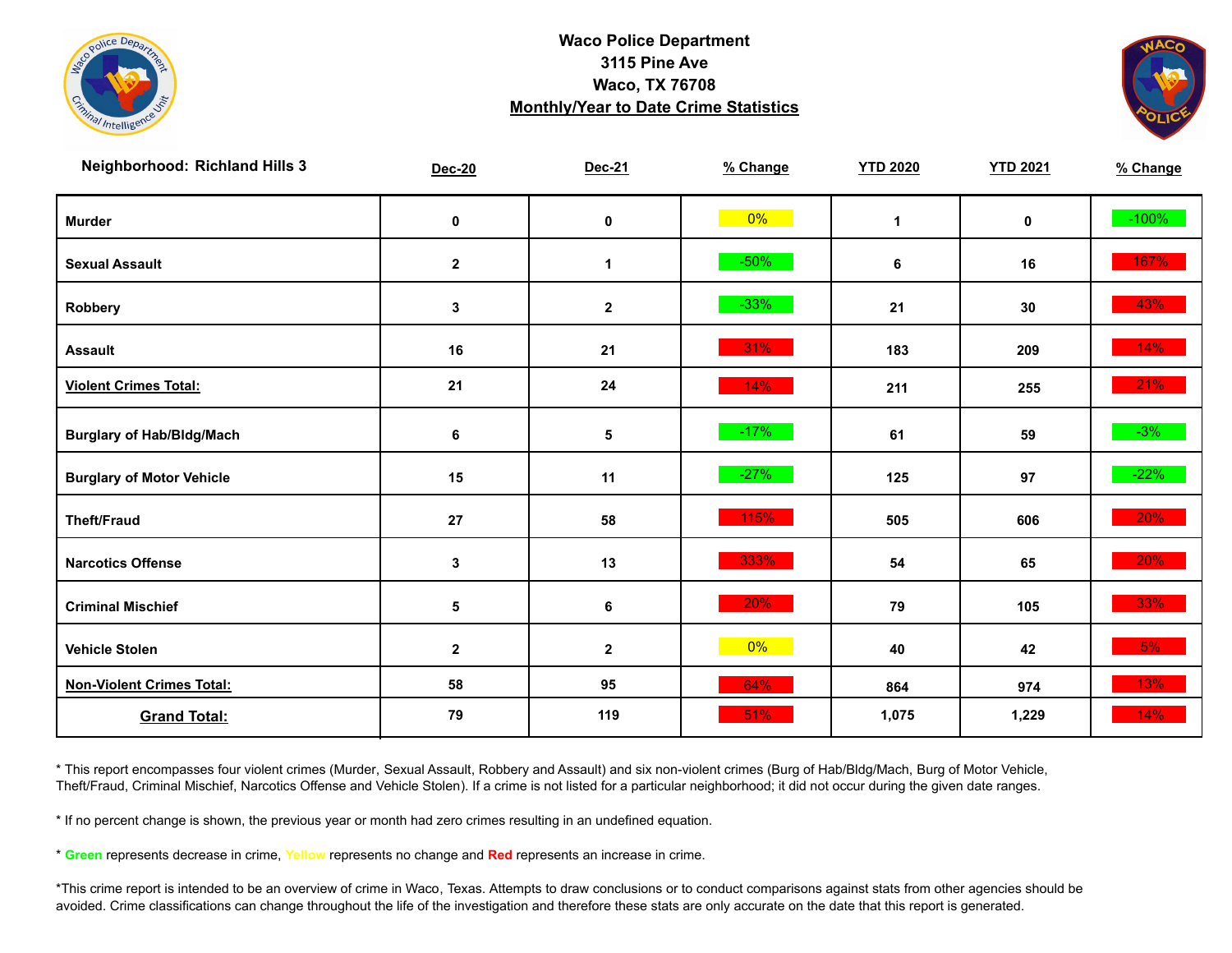



| Neighborhood: Sanger 4           | <b>Dec-20</b> | Dec-21               | % Change | <b>YTD 2020</b> | <b>YTD 2021</b> | % Change |
|----------------------------------|---------------|----------------------|----------|-----------------|-----------------|----------|
| <b>Murder</b>                    | $\pmb{0}$     | $\pmb{0}$            | $0\%$    | $\mathbf{2}$    | $\mathbf 0$     | $-100%$  |
| <b>Sexual Assault</b>            | $\mathbf 1$   | 1                    | $0\%$    | $\overline{7}$  | $\overline{7}$  | $0\%$    |
| Robbery                          | $\mathbf{2}$  | 4                    | 100%     | 9               | 12              | 33%      |
| <b>Assault</b>                   | 9             | $\blacktriangleleft$ | $-89%$   | 123             | 101             | $-18%$   |
| <b>Violent Crimes Total:</b>     | 12            | 6                    | $-50%$   | 141             | 120             | $-15%$   |
| <b>Burglary of Hab/Bldg/Mach</b> | $\mathbf{2}$  | $\mathbf 2$          | $0\%$    | 42              | 34              | $-19\%$  |
| <b>Burglary of Motor Vehicle</b> | $\mathbf{2}$  | $\overline{7}$       | 250%     | ${\bf 20}$      | 25              | 25%      |
| <b>Theft/Fraud</b>               | 9             | 6                    | $-33%$   | 69              | 66              | $-4%$    |
| <b>Narcotics Offense</b>         | $\mathbf 3$   | 1                    | $-67%$   | 52              | 41              | $-21%$   |
| <b>Criminal Mischief</b>         | 4             | 6                    | $50\%$   | 25              | 47              | 88%      |
| <b>Vehicle Stolen</b>            | 1             | $\pmb{0}$            | $-100%$  | 14              | 18              | 29%      |
| <b>Non-Violent Crimes Total:</b> | 21            | 22                   | 5%       | 222             | 231             | 4%       |
| <b>Grand Total:</b>              | 33            | 28                   | $-15%$   | 363             | 351             | $-3%$    |

\* This report encompasses four violent crimes (Murder, Sexual Assault, Robbery and Assault) and six non-violent crimes (Burg of Hab/Bldg/Mach, Burg of Motor Vehicle, Theft/Fraud, Criminal Mischief, Narcotics Offense and Vehicle Stolen). If a crime is not listed for a particular neighborhood; it did not occur during the given date ranges.

\* If no percent change is shown, the previous year or month had zero crimes resulting in an undefined equation.

\* **Green** represents decrease in crime, **Yellow** represents no change and **Red** represents an increase in crime.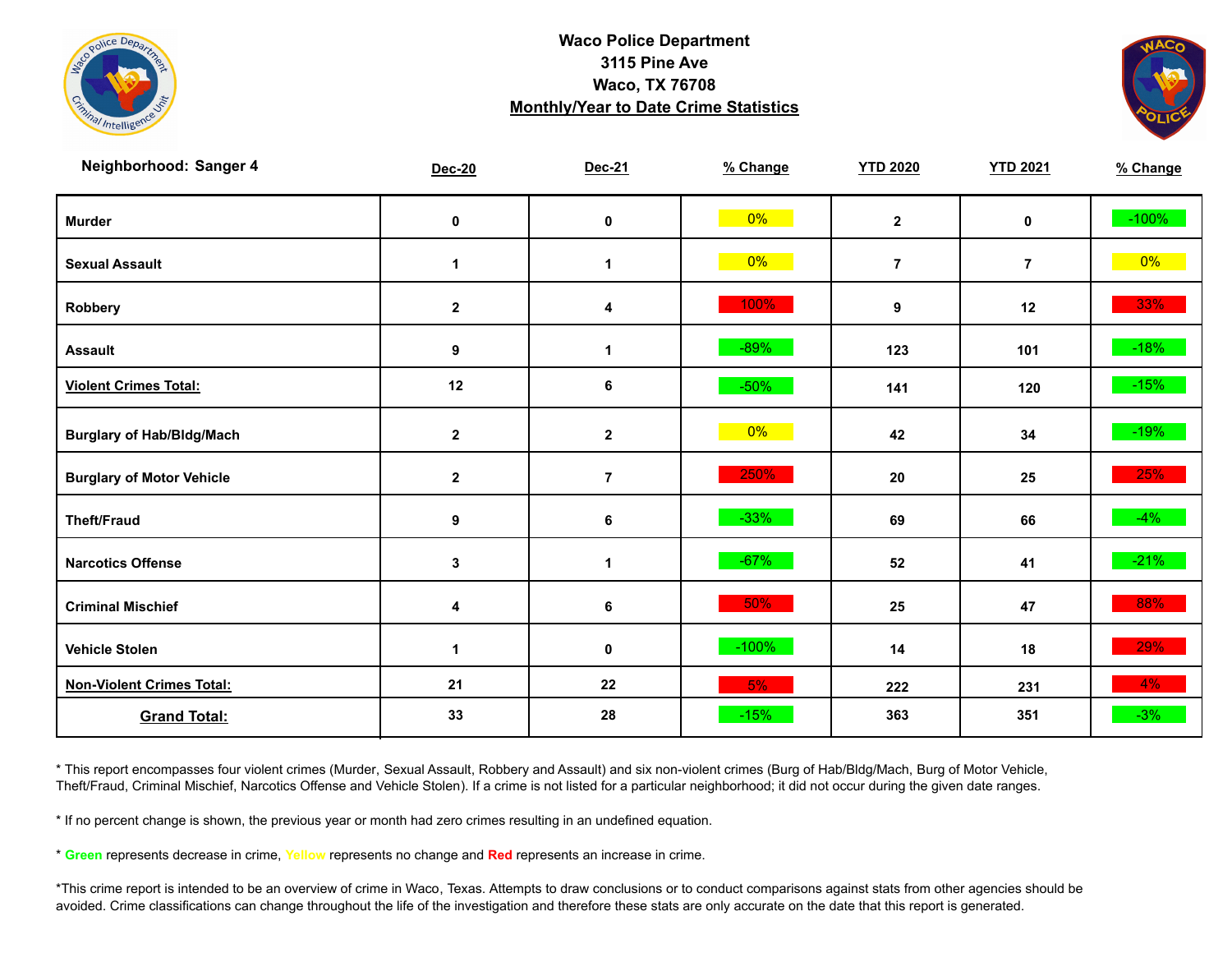



| Neighborhood: Technology Village 1 | <b>Dec-20</b> | Dec-21 | % Change | <b>YTD 2020</b> | <b>YTD 2021</b> | % Change |
|------------------------------------|---------------|--------|----------|-----------------|-----------------|----------|
| <b>Burglary of Hab/Bldg/Mach</b>   |               | 0      | $-100%$  |                 | 0               | $-100%$  |
| <b>Burglary of Motor Vehicle</b>   | 0             | 0      | 0%       |                 |                 | 0%       |
| Theft/Fraud                        | 0             | 0      | $0\%$    |                 |                 | $-80%$   |
| <b>Vehicle Stolen</b>              | 0             | 0      | $0\%$    |                 |                 |          |
| <b>Non-Violent Crimes Total:</b>   |               | 0      | $-100\%$ |                 |                 | $-57%$   |
| <b>Grand Total:</b>                |               | 0      | $-100%$  |                 |                 | $-57%$   |

\* This report encompasses four violent crimes (Murder, Sexual Assault, Robbery and Assault) and six non-violent crimes (Burg of Hab/Bldg/Mach, Burg of Motor Vehicle, Theft/Fraud, Criminal Mischief, Narcotics Offense and Vehicle Stolen). If a crime is not listed for a particular neighborhood; it did not occur during the given date ranges.

\* If no percent change is shown, the previous year or month had zero crimes resulting in an undefined equation.

\* **Green** represents decrease in crime, **Yellow** represents no change and **Red** represents an increase in crime.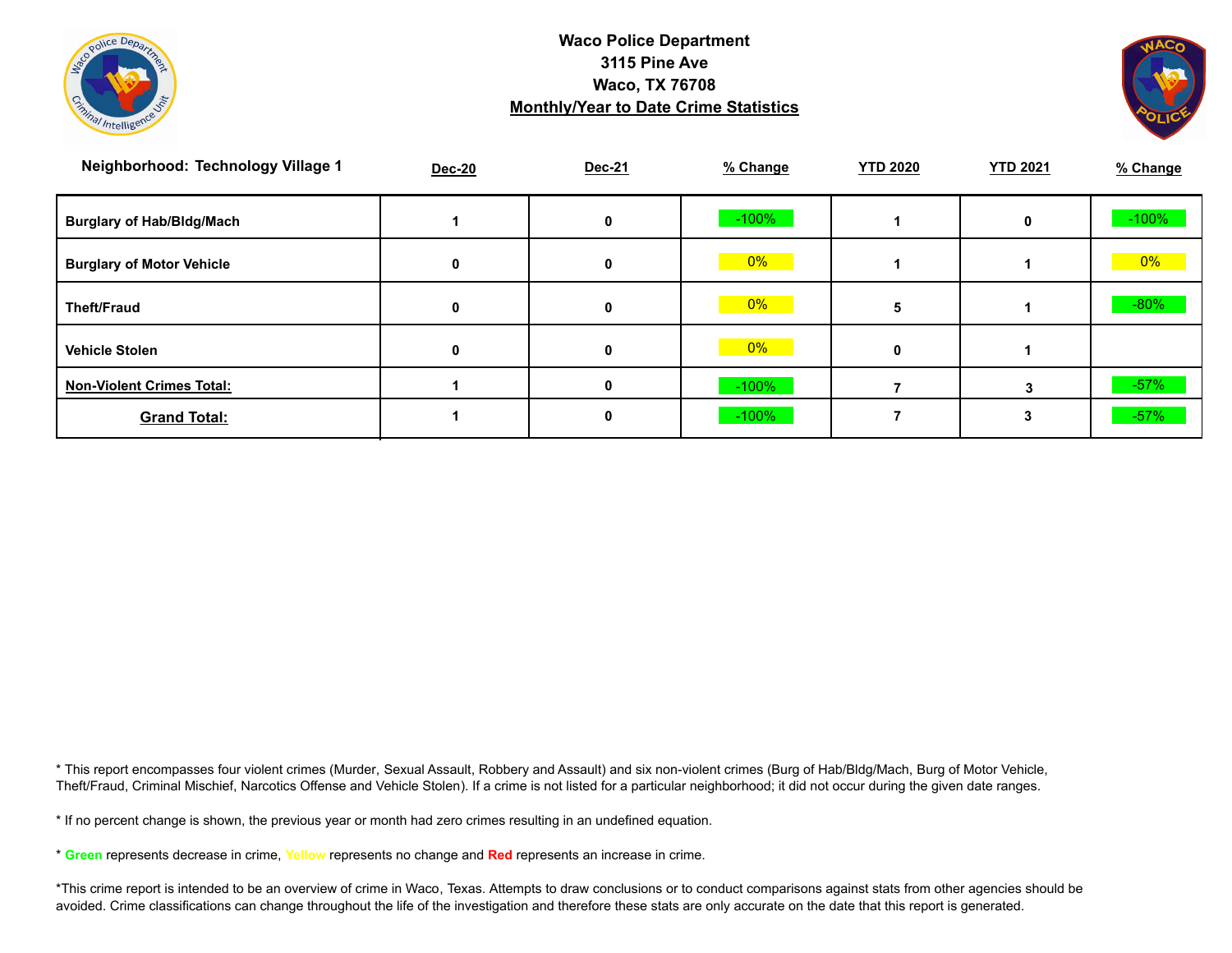



| Neighborhood: Timbercrest 1      | Dec-20       | Dec-21           | % Change | <b>YTD 2020</b> | <b>YTD 2021</b> | % Change |
|----------------------------------|--------------|------------------|----------|-----------------|-----------------|----------|
| <b>Sexual Assault</b>            | 0            | 0                | 0%       | $\mathbf{2}$    | $\mathbf{2}$    | $0\%$    |
| <b>Assault</b>                   |              | 1                | 0%       | 29              | 30              | 3%       |
| <b>Violent Crimes Total:</b>     |              | 1                | $0\%$    | 31              | 32              | 3%       |
| <b>Burglary of Hab/Bldg/Mach</b> | 0            | 0                | 0%       | 14              | 9               | $-36\%$  |
| <b>Burglary of Motor Vehicle</b> | 0            | 1                |          | 6               | 8               | 33%      |
| <b>Theft/Fraud</b>               |              | 1                | $0\%$    | 18              | 22              | 22%      |
| <b>Narcotics Offense</b>         |              | 0                | $-100%$  | 6               | 15              | 150%     |
| <b>Criminal Mischief</b>         | 0            | 0                | $0\%$    | 6               | 8               | 33%      |
| <b>Vehicle Stolen</b>            | 0            | 0                | $0\%$    | 4               | $\overline{7}$  | 75%      |
| <b>Non-Violent Crimes Total:</b> | $\mathbf{2}$ | $\boldsymbol{2}$ | $0\%$    | 54              | 69              | 28%      |
| <b>Grand Total:</b>              | 3            | 3                | $0\%$    | 85              | 101             | 19%      |

\* This report encompasses four violent crimes (Murder, Sexual Assault, Robbery and Assault) and six non-violent crimes (Burg of Hab/Bldg/Mach, Burg of Motor Vehicle, Theft/Fraud, Criminal Mischief, Narcotics Offense and Vehicle Stolen). If a crime is not listed for a particular neighborhood; it did not occur during the given date ranges.

\* If no percent change is shown, the previous year or month had zero crimes resulting in an undefined equation.

\* **Green** represents decrease in crime, **Yellow** represents no change and **Red** represents an increase in crime.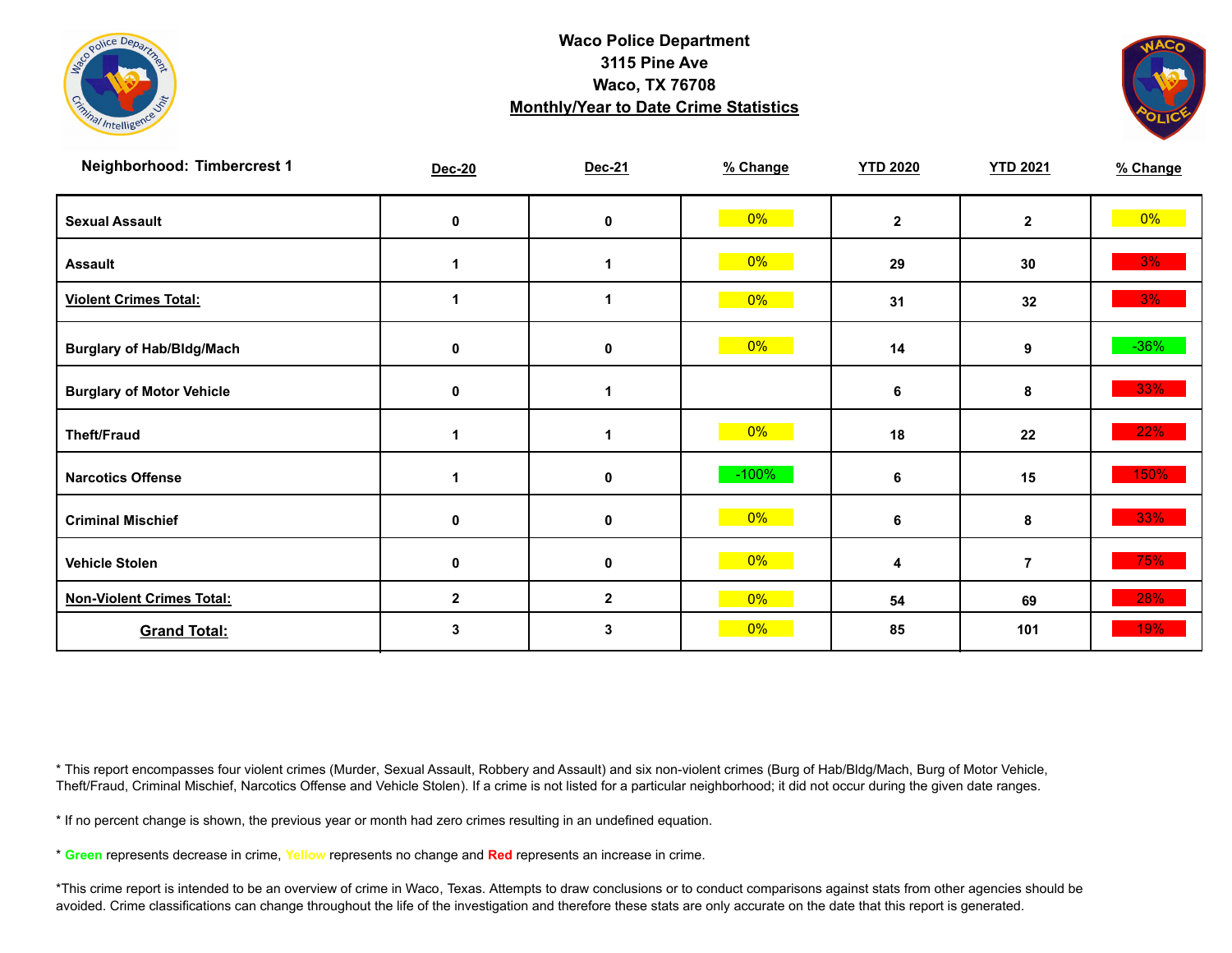



| <b>Neighborhood: University 1,2</b> | <b>Dec-20</b>  | Dec-21       | % Change | <b>YTD 2020</b> | <b>YTD 2021</b> | % Change |
|-------------------------------------|----------------|--------------|----------|-----------------|-----------------|----------|
| <b>Murder</b>                       | $\pmb{0}$      | $\pmb{0}$    | $0\%$    | $\mathbf 0$     | $\mathbf{1}$    |          |
| <b>Sexual Assault</b>               | $\pmb{0}$      | $\mathbf{2}$ |          | 4               | 5               | 25%      |
| Robbery                             | 0              | 1            |          | $\sqrt{5}$      | $\overline{7}$  | 40%      |
| <b>Assault</b>                      | 9              | 11           | 22%      | 75              | 74              | $-1\%$   |
| <b>Violent Crimes Total:</b>        | 9              | 14           | 56%      | 84              | 87              | $4\%$    |
| <b>Burglary of Hab/Bldg/Mach</b>    | $\mathbf{2}$   | $\mathbf{3}$ | 50%      | 33              | 28              | $-15%$   |
| <b>Burglary of Motor Vehicle</b>    | $\overline{7}$ | 5            | $-29%$   | 63              | 43              | $-32%$   |
| <b>Theft/Fraud</b>                  | 4              | $\mathbf{3}$ | $-25%$   | 62              | 50              | $-19%$   |
| <b>Narcotics Offense</b>            | $\mathbf{2}$   | $\mathbf{2}$ | $0\%$    | 26              | 26              | $0\%$    |
| <b>Criminal Mischief</b>            | $\mathbf 1$    | 4            | 300%     | 27              | 43              | 59%      |
| <b>Vehicle Stolen</b>               | 1              | 1            | $0\%$    | 10              | 21              | 110%     |
| <b>Non-Violent Crimes Total:</b>    | 17             | 18           | 6%       | 221             | 211             | $-5%$    |
| <b>Grand Total:</b>                 | 26             | 32           | 23%      | 305             | 298             | $-2%$    |

\* This report encompasses four violent crimes (Murder, Sexual Assault, Robbery and Assault) and six non-violent crimes (Burg of Hab/Bldg/Mach, Burg of Motor Vehicle, Theft/Fraud, Criminal Mischief, Narcotics Offense and Vehicle Stolen). If a crime is not listed for a particular neighborhood; it did not occur during the given date ranges.

\* If no percent change is shown, the previous year or month had zero crimes resulting in an undefined equation.

\* **Green** represents decrease in crime, **Yellow** represents no change and **Red** represents an increase in crime.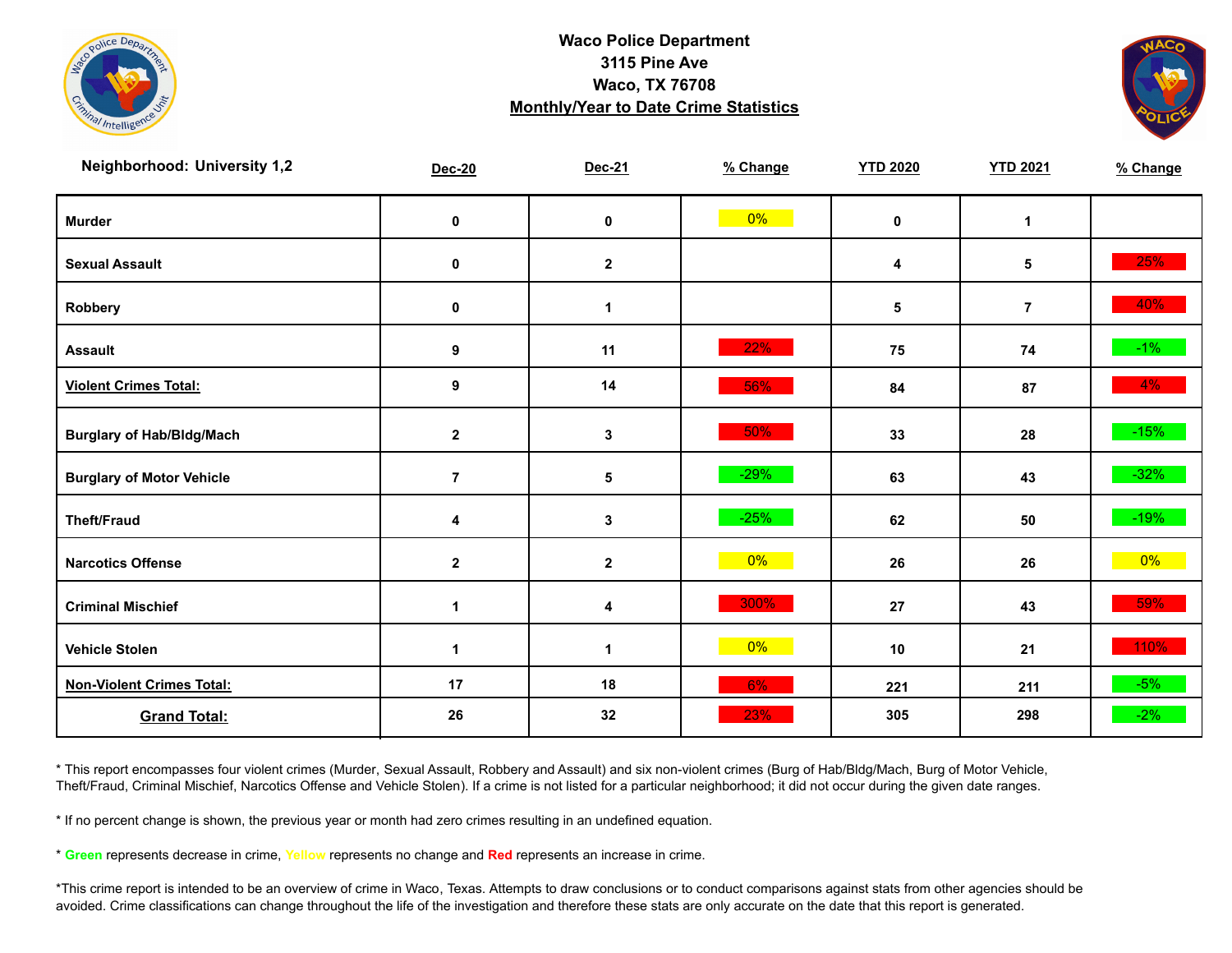



| Neighborhood: West Waco 3        | <b>Dec-20</b>  | Dec-21       | % Change | <b>YTD 2020</b> | <b>YTD 2021</b> | % Change |
|----------------------------------|----------------|--------------|----------|-----------------|-----------------|----------|
| <b>Murder</b>                    | $\pmb{0}$      | $\mathbf 0$  | $0\%$    | $\mathbf 0$     | $\mathbf{1}$    |          |
| <b>Sexual Assault</b>            | $\mathbf 1$    | $\mathbf{2}$ | 100%     | 5               | 5               | $0\%$    |
| Robbery                          | 0              | $\mathbf 0$  | $0\%$    | $\mathbf{3}$    | $\mathbf{1}$    | $-67%$   |
| <b>Assault</b>                   | 6              | 6            | $0\%$    | 69              | 68              | $-1\%$   |
| <b>Violent Crimes Total:</b>     | $\overline{7}$ | $\pmb{8}$    | 14%      | 77              | 75              | $-3%$    |
| <b>Burglary of Hab/Bldg/Mach</b> | 1              | $\mathbf{2}$ | 100%     | 22              | 37              | 68%      |
| <b>Burglary of Motor Vehicle</b> | $\mathbf{2}$   | 12           | 500%     | 58              | 85              | 47%      |
| <b>Theft/Fraud</b>               | 13             | 28           | 115%     | 157             | 241             | 54%      |
| <b>Narcotics Offense</b>         | 0              | $\mathbf 0$  | 0%       | 9               | 13              | 44%      |
| <b>Criminal Mischief</b>         | 4              | $\mathbf{2}$ | $-50%$   | 28              | 26              | $-7%$    |
| <b>Vehicle Stolen</b>            | $\pmb{0}$      | $\pmb{0}$    | $0\%$    | 10              | 19              | 90%      |
| <b>Non-Violent Crimes Total:</b> | 20             | 44           | 120%     | 284             | 421             | 48%      |
| <b>Grand Total:</b>              | 27             | 52           | 93%      | 361             | 496             | 37%      |

\* This report encompasses four violent crimes (Murder, Sexual Assault, Robbery and Assault) and six non-violent crimes (Burg of Hab/Bldg/Mach, Burg of Motor Vehicle, Theft/Fraud, Criminal Mischief, Narcotics Offense and Vehicle Stolen). If a crime is not listed for a particular neighborhood; it did not occur during the given date ranges.

\* If no percent change is shown, the previous year or month had zero crimes resulting in an undefined equation.

\* **Green** represents decrease in crime, **Yellow** represents no change and **Red** represents an increase in crime.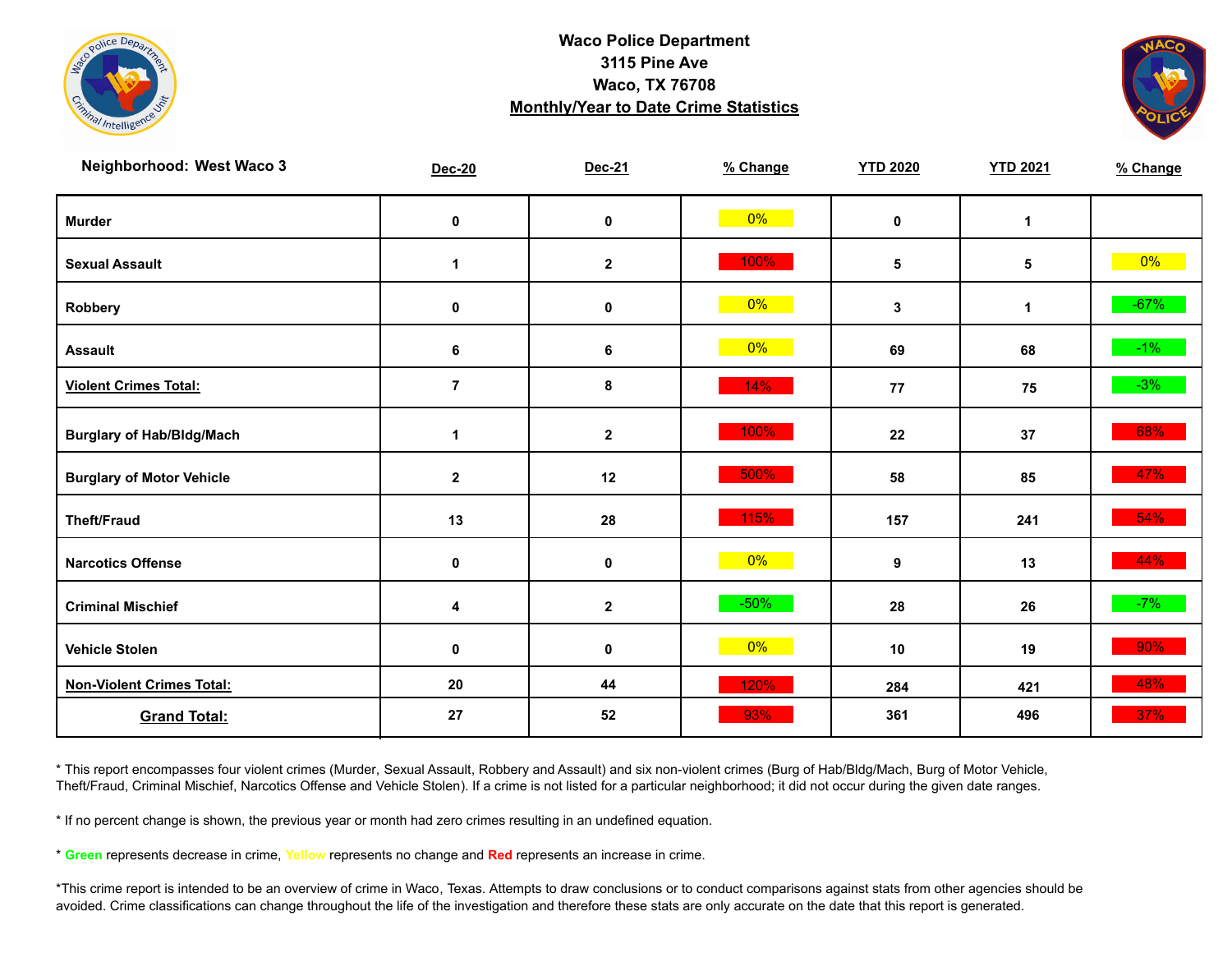



| <b>WACO, TX</b>                  | <b>Dec-20</b> | Dec-21 | % Change | <b>YTD 2020</b> | <b>YTD 2021</b> | % Change |
|----------------------------------|---------------|--------|----------|-----------------|-----------------|----------|
| <b>Murder</b>                    | $\pmb{0}$     | 0      | $0\%$    | 17              | 16              | $-6%$    |
| <b>Sexual Assault</b>            | 14            | 17     | 21%      | 180             | 170             | $-6%$    |
| Robbery                          | 15            | 23     | 53%      | 154             | 169             | $10\%$   |
| <b>Assault</b>                   | 166           | 185    | 11%      | 2,341           | 2,381           | $2\%$    |
| <b>Violent Crimes Total:</b>     | 195           | 225    | 15%      | 2,692           | 2,736           | $2\%$    |
| <b>Burglary of Hab/Bldg/Mach</b> | 83            | 72     | $-13%$   | 896             | 804             | $-10%$   |
| <b>Burglary of Motor Vehicle</b> | 99            | 124    | 25%      | 1,276           | 1,191           | $-7%$    |
| <b>Theft/Fraud</b>               | 180           | 259    | 44%      | 2,409           | 2,773           | 15%      |
| <b>Narcotics Offense</b>         | 36            | 57     | 58%      | 678             | 682             | $1\%$    |
| <b>Criminal Mischief</b>         | 79            | 69     | $-13%$   | 929             | 1,045           | 12%      |
| <b>Vehicle Stolen</b>            | 44            | 24     | $-45%$   | 434             | 480             | $11\%$   |
| <b>Non-Violent Crimes Total:</b> | 521           | 605    | 16%      | 6,622           | 6,975           | 5%       |
| <b>Grand Total:</b>              | 716           | 830    | 16%      | 9,314           | 9,711           | $4\%$    |

\* This report encompasses four violent crimes (Murder, Sexual Assault, Robbery and Assault) and six non-violent crimes (Burg of Hab/Bldg/Mach, Burg of Motor Vehicle, Theft/Fraud, Criminal Mischief, Narcotics Offense and Vehicle Stolen). If a crime is not listed for a particular neighborhood; it did not occur during the given date ranges.

\* If no percent change is shown, the previous year or month had zero crimes resulting in an undefined equation.

\* **Green** represents decrease in crime, **Yellow** represents no change and **Red** represents an increase in crime.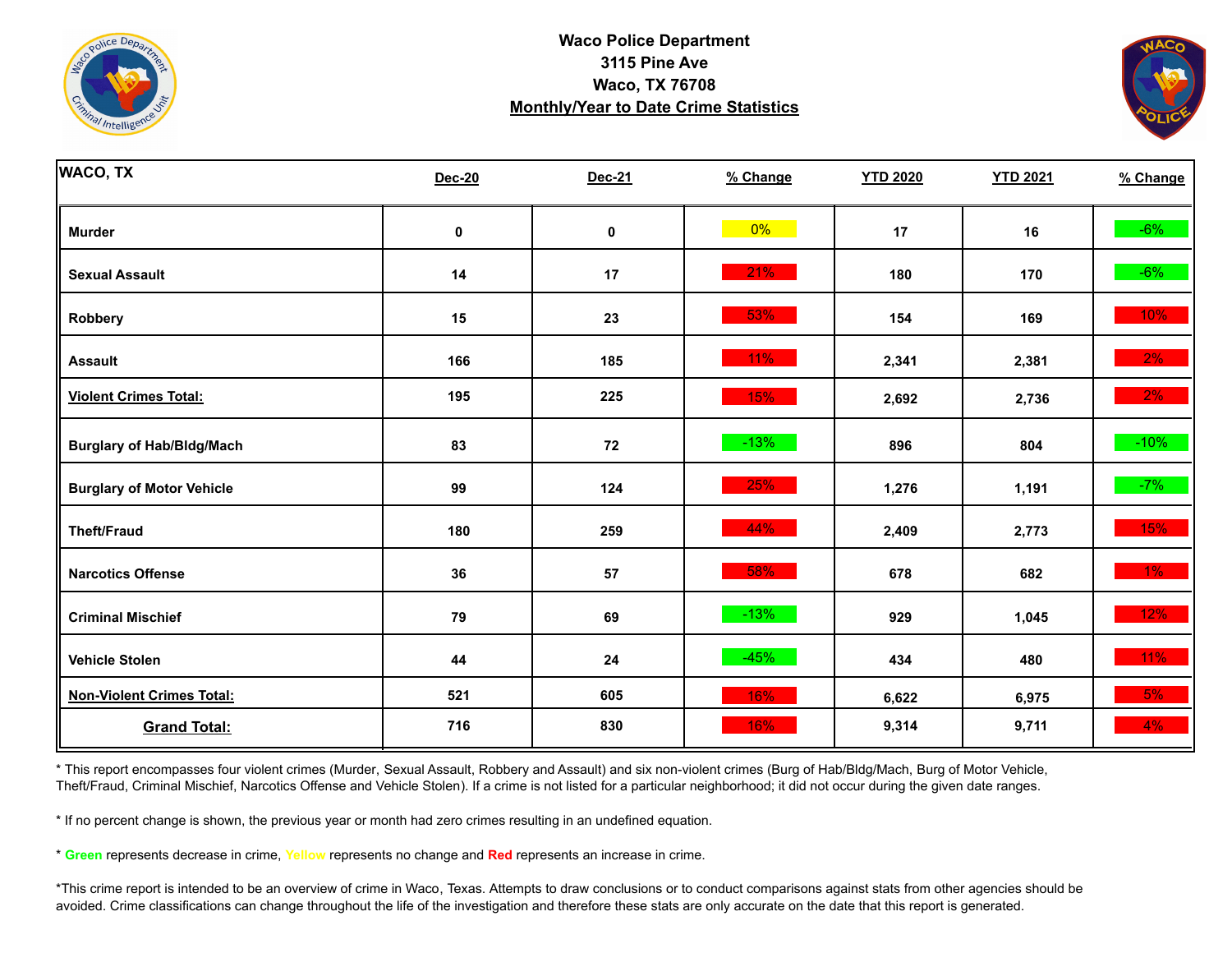

 $1011$ O

**Waco Police Department 3115 Pine Ave Waco, TX 76708 Monthly/Year to Date Crime Statistics**



Waco Police Department

**Waco PD reports**

254-750-7500 Neighborhood & Council District(s)

3115 Pine

**\*\*The reports shown on this list have a preliminary offense attached to the case. It is important to note that the final offense reported for year end reporting may very likely change due to new evidence or circumstances coming to light during the investigation.**

| Reported Date | Case #<br>Neighborhood: Alta Vista 1,3 | Report Time | <b>Preliminary Description</b> | <b>Preliminary Offense</b> | NA / Council Dist. | Location               |
|---------------|----------------------------------------|-------------|--------------------------------|----------------------------|--------------------|------------------------|
|               |                                        |             |                                |                            |                    |                        |
| 12/9/2021     | 21-020492                              | 1503        | Assault                        | PC 22.01 CM FV             | Alta Vista 1,3     | 3504 WYNMORE DR        |
| 12/17/2021    | 21-021003                              | 1910        | Assault                        | PC 22.01 CM FV             | Alta Vista 1,3     | 1800 PRIMROSE DR #131D |
| 12/22/2021    | 21-021273                              | 1111        | Assault                        | PC 22.01 AM FV             | Alta Vista 1,3     | 3609 ALTA VISTA DR     |
| 12/27/2021    | 21-021545                              | 1100        | Assault                        | PC 22.01 AM FV             | Alta Vista 1,3     | 2738 MADISON DR#C      |
| 12/27/2021    | 21-021586                              | 2206        | Assault                        | PC 22.02 2F                | Alta Vista 1,3     | 1800 PRIMROSE DR       |
| 12/1/2021     | 21-019964                              | 0657        | Burglary / Vehicle             | PC 30.04 AM                | Alta Vista 1,3     | 2717 OLD ROBINSON RD   |
| 12/1/2021     | 21-019965                              | 0729        | Burglary / Vehicle             | PC 30.04 AM                | Alta Vista 1,3     | 2700 S NEW RD          |
| 12/1/2021     | 21-019966                              | 0730        | Burglary / Vehicle             | PC 30.04 AM                | Alta Vista 1,3     | 2700 S NEW RD          |
| 12/21/2021    | 21-021190                              | 0823        | Burglary / Vehicle             | PC 30.04 AM                | Alta Vista 1,3     | 3001 S NEW RD #11      |
| 12/21/2021    | 21-021191                              | 0840        | Burglary / Vehicle             | PC 30.04 AM                | Alta Vista 1,3     | 3001 S NEW RD          |
| 12/23/2021    | 21-021322                              | 0919        | Burglary / Vehicle             | PC 30.04 AM                | Alta Vista 1,3     | 3001 S NEW RD          |
| 12/1/2021     | 21-019989                              | 1451        | Burglary of Hab/Bldg/Mach      | PC 30.02 FS                | Alta Vista 1,3     | 2518 LA SALLE AV #42   |
| 12/26/2021    | 21-021500                              | 1503        | Burglary of Hab/Bldg/Mach      | PC 30.02 FS                | Alta Vista 1,3     | 2518 LA SALLE AV #D51  |
| 12/27/2021    | 21-021551                              | 1216        | Burglary of Hab/Bldg/Mach      | PC 30.02 FS                | Alta Vista 1,3     | 2518 LA SALLE AV       |
| 12/28/2021    | 21-021622                              | 1702        | Burglary of Hab/Bldg/Mach      | PC 30.02 2F FV             | Alta Vista 1,3     | 3412 FERNDALE DR       |
| 12/3/2021     | 21-020143                              | 2259        | <b>Criminal Mischief</b>       | PC 28.04 CM                | Alta Vista 1,3     | 2425 S 21ST ST #123    |
| 12/11/2021    | 21-020599                              | 0857        | <b>Criminal Mischief</b>       | PC 28.03 AM                | Alta Vista 1,3     | 2549 OLD ROBINSON RD   |
| 12/12/2021    | 21-020650                              | 1219        | <b>Criminal Mischief</b>       | PC 28.03 CM                | Alta Vista 1,3     | 2118 LA SALLE AV       |
| 12/24/2021    | 21-021404                              | 1318        | <b>Criminal Mischief</b>       | PC 28.03 BM                | Alta Vista 1,3     | 2506 S 26TH ST         |

\* This report encompasses four violent crimes (Murder, Sexual Assault, Robbery and Assault) and six non-violent crimes (Burg of Hab/Bldg/Mach, Burg of Motor Vehicle, Theft/Fraud, Criminal Mischief, Narcotics Offense and Vehicle Stolen). If a crime is not listed for a particular neighborhood; it did not occur during the given date ranges.

\* If no percent change is shown, the previous year or month had zero crimes resulting in an undefined equation.

\* **Green** represents decrease in crime, **Yellow** represents no change and **Red** represents an increase in crime.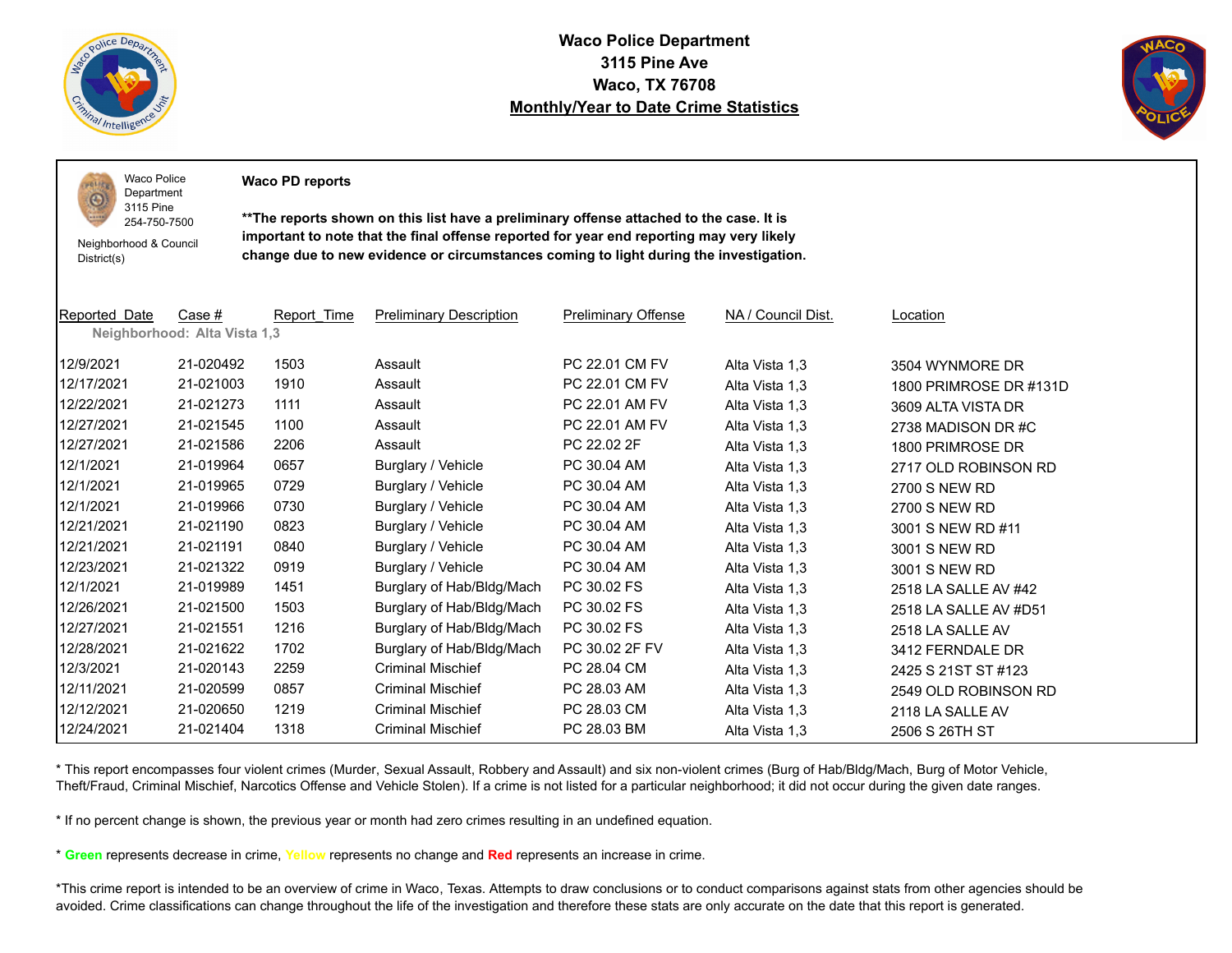



| 12/25/2021 | 21-021451                         | 1709 | <b>Criminal Mischief</b> | PC 28.03 CM    | Alta Vista 1,3      | 4100 S I-35 NB              |
|------------|-----------------------------------|------|--------------------------|----------------|---------------------|-----------------------------|
| 12/27/2021 | 21-800672                         | 1206 | <b>Criminal Mischief</b> | PC 28.04 CM    | Alta Vista 1,3      | 2815 LA SALLE AV            |
| 12/28/2021 | 21-021635                         | 2034 | <b>Criminal Mischief</b> | PC 28.03 AM    | Alta Vista 1,3      | 3412 FERNDALE DR            |
| 12/1/2021  | 21-019957                         | 0033 | Narcotics Offense        | HS 481.116 2F  | Alta Vista 1,3      | S 18TH ST/PRIMROSE DR       |
| 12/4/2021  | 21-020191                         | 1813 | Narcotics Offense        | HS 481.115 FS  | Alta Vista 1,3      | 2401 ROBINSON DR            |
| 12/14/2021 | 21-020797                         | 1759 | Narcotics Offense        | HS 481.115 3F  | Alta Vista 1,3      | 2724 ROBINSON DR            |
| 12/29/2021 | 21-021649                         | 0944 | Narcotics Offense        | HS 481.115 3F  | Alta Vista 1,3      | 4000 S JACK KULTGEN EX #202 |
| 12/27/2021 | 21-021585                         | 2206 | Robbery                  | PC 29.03 1F    | Alta Vista 1,3      | 1800 PRIMROSE DR            |
| 12/27/2021 | 21-021587                         | 2206 | Robbery                  | PC 29.03 1F    | Alta Vista 1,3      | 1800 PRIMROSE DR            |
| 12/4/2021  | 21-020181                         | 1548 | Theft /Fraud             | PC 32.21 3F    | Alta Vista 1,3      | 2118 LA SALLE AV            |
| 12/7/2021  | 21-020330                         | 1046 | Theft /Fraud             | PC 31.03 FS    | Alta Vista 1,3      | 3000 S NEW RD               |
| 12/9/2021  | 21-020487                         | 1342 | Theft /Fraud             | PC 32.21 3F    | Alta Vista 1,3      | 1800 PRIMROSE DR #326R      |
| 12/9/2021  | 21-800651                         | 1115 | Theft /Fraud             | PC 32.31 FS    | Alta Vista 1,3      | 2401 ROBINSON DR            |
| 12/22/2021 | 21-021255                         | 0630 | Theft /Fraud             | PC 31.03 FS    | Alta Vista 1,3      | 1800 PRIMROSE DR #135E      |
| 12/22/2021 | 21-021256                         | 0610 | Theft /Fraud             | PC 31.03 AM    | Alta Vista 1,3      | 1800 PRIMROSE DR            |
| 12/15/2021 | 21-020865                         | 2208 | Vehicle Stolen           | PC 31.03 FS SV | Alta Vista 1,3      | 3912 S JACK KULTGEN EX #110 |
|            | Neighborhood: Austin Avenue 2,3,4 |      |                          |                |                     |                             |
| 12/3/2021  | 21-020093                         | 1017 | Assault                  | PC 22.012 AM   | Austin Avenue 2,3,4 | 2111 AUSTIN AV              |
| 12/4/2021  | 21-020149                         | 0127 | Assault                  | PC 22.01 CM FV | Austin Avenue 2,3,4 | 3820 FRANKLIN AV #37        |
| 12/4/2021  | 21-020159                         | 1030 | Assault                  | PC 22.01 AM FV | Austin Avenue 2,3,4 | 2210 WASHINGTON AV          |
| 12/11/2021 | 21-020620                         | 2031 | Assault                  | PC 22.01 AM    | Austin Avenue 2,3,4 | N 17TH ST/W WACO DR         |
| 12/12/2021 | 21-020668                         | 1839 | Assault                  | PC 22.02 2F    | Austin Avenue 2,3,4 | 3406 FRANKLIN AV            |
| 12/23/2021 | 21-021351                         | 1830 | Assault                  | PC 22.01 3F FV | Austin Avenue 2,3,4 | 3820 FRANKLIN AV #23        |
| 12/7/2021  | 21-020379                         | 2215 | Burglary / Vehicle       | PC 30.04 AM    | Austin Avenue 2,3,4 | 300 S VALLEY MILLS DR       |
| 12/9/2021  | 21-020456                         | 0714 | Burglary / Vehicle       | PC 30.04 AM    | Austin Avenue 2,3,4 | 300 S VALLEY MILLS DR       |
| 12/9/2021  | 21-020459                         | 0710 | Burglary / Vehicle       | PC 30.04 AM    | Austin Avenue 2,3,4 | 300 S VALLEY MILLS DR       |
| 12/11/2021 | 21-020612                         | 1742 | Burglary / Vehicle       | PC 30.04 AM    | Austin Avenue 2,3,4 | 1829 WASHINGTON AV          |
| 12/13/2021 | 21-020717                         | 1452 | Burglary / Vehicle       | PC 30.04 AM    | Austin Avenue 2,3,4 | 2317 FRANKLIN AV            |
| 12/13/2021 | 21-020718                         | 1452 | Burglary / Vehicle       | PC 30.04 AM    | Austin Avenue 2,3,4 | 2317 FRANKLIN AV            |
|            |                                   |      |                          |                |                     |                             |

\* This report encompasses four violent crimes (Murder, Sexual Assault, Robbery and Assault) and six non-violent crimes (Burg of Hab/Bldg/Mach, Burg of Motor Vehicle, Theft/Fraud, Criminal Mischief, Narcotics Offense and Vehicle Stolen). If a crime is not listed for a particular neighborhood; it did not occur during the given date ranges.

\* If no percent change is shown, the previous year or month had zero crimes resulting in an undefined equation.

\* **Green** represents decrease in crime, **Yellow** represents no change and **Red** represents an increase in crime.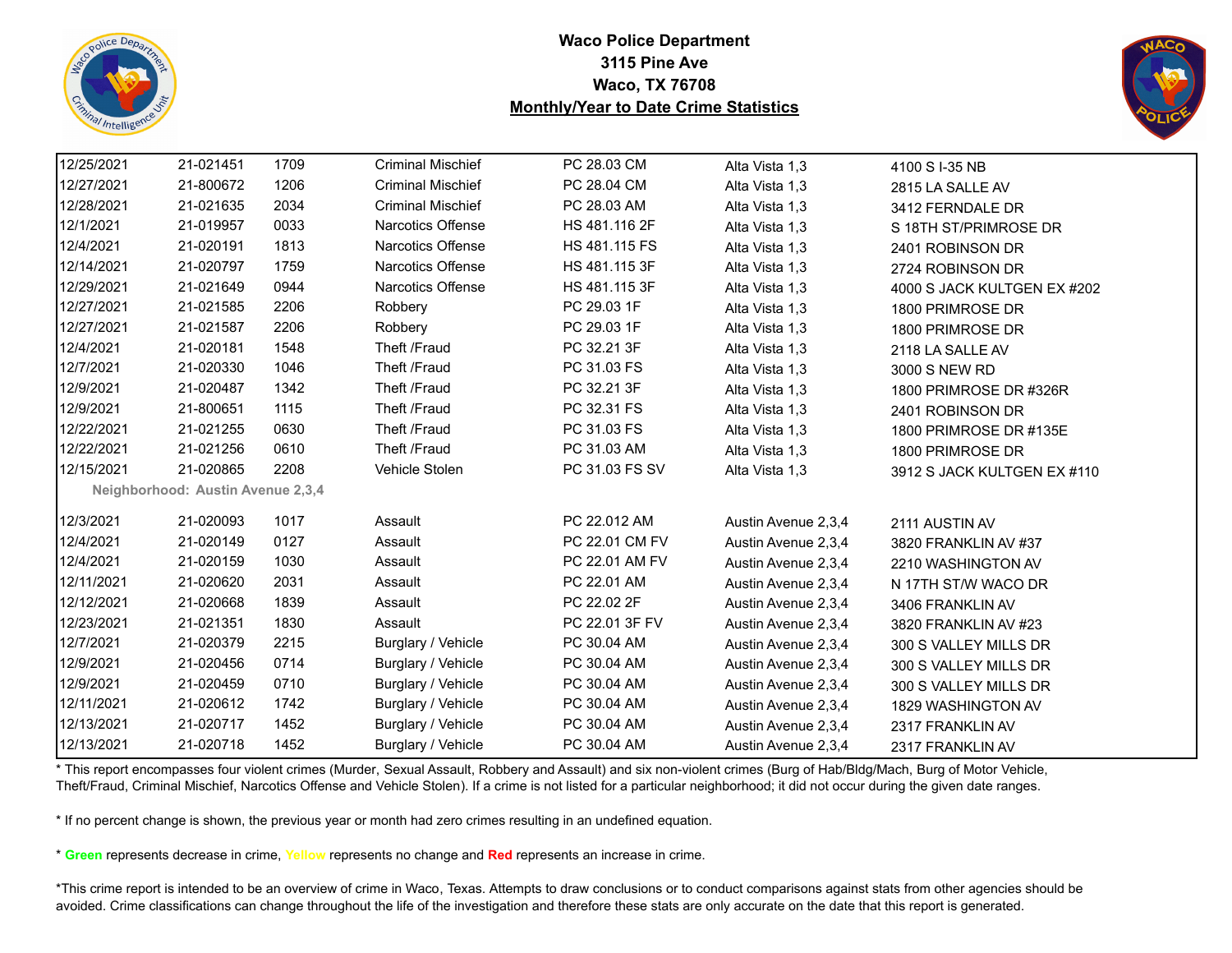



| 12/2/2021  | 21-020020              | 0201 | Burglary of Hab/Bldg/Mach | PC 30.02 FS    | Austin Avenue 2,3,4 | 1725 COLUMBUS AV         |  |
|------------|------------------------|------|---------------------------|----------------|---------------------|--------------------------|--|
| 12/3/2021  | 21-020106              | 1346 | Burglary of Hab/Bldg/Mach | PC 30.02 FS    | Austin Avenue 2,3,4 | 2612 W WACO DR           |  |
| 12/10/2021 | 21-020540              | 1227 | Burglary of Hab/Bldg/Mach | PC 30.02 2F    | Austin Avenue 2,3,4 | 3501 AUSTIN AV           |  |
| 12/13/2021 | 21-020701              | 0740 | Burglary of Hab/Bldg/Mach | PC 30.02 FS    | Austin Avenue 2,3,4 | 2215 FRANKLIN AV         |  |
| 12/13/2021 | 21-020705              | 1218 | Burglary of Hab/Bldg/Mach | PC 30.02 2F    | Austin Avenue 2,3,4 | 2101 AUSTIN AV           |  |
| 12/13/2021 | 21-020722              | 1607 | Burglary of Hab/Bldg/Mach | PC 30.02 FS    | Austin Avenue 2,3,4 | 1910 AUSTIN AV           |  |
| 12/23/2021 | 21-800670              | 1126 | Burglary of Hab/Bldg/Mach | PC 30.02 FS    | Austin Avenue 2,3,4 | 3626 CASTLE AV           |  |
| 12/27/2021 | 21-021529              | 0625 | Burglary of Hab/Bldg/Mach | PC 30.02 FS    | Austin Avenue 2,3,4 | 2009 FRANKLIN AV         |  |
| 12/31/2021 | 21-021790              | 1438 | Burglary of Hab/Bldg/Mach | PC 30.02 FS    | Austin Avenue 2,3,4 | 2226 WASHINGTON AV       |  |
| 12/13/2021 | 21-020711              | 1357 | <b>Criminal Mischief</b>  | PC 28.03 BM    | Austin Avenue 2,3,4 | 2201 AUSTIN AV           |  |
| 12/2/2021  | 21-020060              | 1543 | <b>Narcotics Offense</b>  | HS 481.115 FS  | Austin Avenue 2,3,4 | 2100 FRANKLIN AV         |  |
| 12/14/2021 | 21-020790              | 1628 | <b>Narcotics Offense</b>  | HS 481.115 FS  | Austin Avenue 2,3,4 | 2101 AUSTIN AV #B        |  |
| 12/15/2021 | 21-020835              | 1153 | <b>Narcotics Offense</b>  | HS 481.115 FS  | Austin Avenue 2,3,4 | 400-BL S VALLEY MILLS DR |  |
| 12/16/2021 | 21-020939              | 2349 | <b>Narcotics Offense</b>  | HS 481.121 BM  | Austin Avenue 2,3,4 | CRESCENT RD/W WACO DR    |  |
| 12/27/2021 | 21-021565              | 1137 | <b>Narcotics Offense</b>  | HS 481.115 FS  | Austin Avenue 2,3,4 | 1828 BARNARD AV          |  |
| 12/3/2021  | 21-020092              | 1017 | Sexual Assault            | PC 22.011 2F   | Austin Avenue 2,3,4 | <b>Address Witheld</b>   |  |
| 12/2/2021  | 21-020058              | 1543 | Theft /Fraud              | PC 32.315 2F   | Austin Avenue 2,3,4 | 2100 FRANKLIN AV         |  |
| 12/14/2021 | 21-020782              | 1527 | Theft /Fraud              | PC 32.21 FS    | Austin Avenue 2,3,4 | 3605 FRANKLIN AV         |  |
| 12/15/2021 | 21-020822              | 0933 | Theft /Fraud              | PC 31.03 FS    | Austin Avenue 2,3,4 | 2903 1/2 AUSTIN AV       |  |
| 12/19/2021 | 21-021091              | 1245 | Theft /Fraud              | PC 31.03 FS    | Austin Avenue 2,3,4 | 2009 AUSTIN AV           |  |
|            | Neighborhood: Baylor 2 |      |                           |                |                     |                          |  |
| 12/3/2021  | 21-020073              | 0042 | Assault                   | PC 22.01 AM FV | Baylor 2            | 1200 BAGBY AV            |  |
| 12/5/2021  | 21-020241              | 1549 | Assault                   | PC 22.012 AM   | Baylor 2            | 1300 S 11TH ST #1006     |  |
| 12/11/2021 | 21-020593              | 0216 | Assault                   | PC 22.01 AM FV | Baylor 2            | 1200-BLK SPEIGHT AV      |  |
| 12/17/2021 | 21-020978              | 1415 | Assault                   | PC 22.01 AM FV | Baylor 2            | 1912 S 5TH ST #626       |  |
| 12/21/2021 | 21-021240              | 2203 | Assault                   | PC 22.01 AM FV | Baylor 2            | 1414 S 9TH ST #2         |  |
| 12/22/2021 | 21-021253              | 0344 | Assault                   | PC 22.01 AM    | Baylor 2            | 1001 SPEIGHT AV          |  |
| 12/23/2021 | 21-021345              | 1644 | Assault                   | PC 22.01 CM FV | Baylor 2            | 2026 S 7TH ST #106       |  |
| 12/27/2021 | 21-021550              | 1239 | Assault                   | PC 22.01 AM FV | Baylor 2            | 1111 SPEIGHT AV #136     |  |

\* This report encompasses four violent crimes (Murder, Sexual Assault, Robbery and Assault) and six non-violent crimes (Burg of Hab/Bldg/Mach, Burg of Motor Vehicle, Theft/Fraud, Criminal Mischief, Narcotics Offense and Vehicle Stolen). If a crime is not listed for a particular neighborhood; it did not occur during the given date ranges.

\* If no percent change is shown, the previous year or month had zero crimes resulting in an undefined equation.

\* **Green** represents decrease in crime, **Yellow** represents no change and **Red** represents an increase in crime.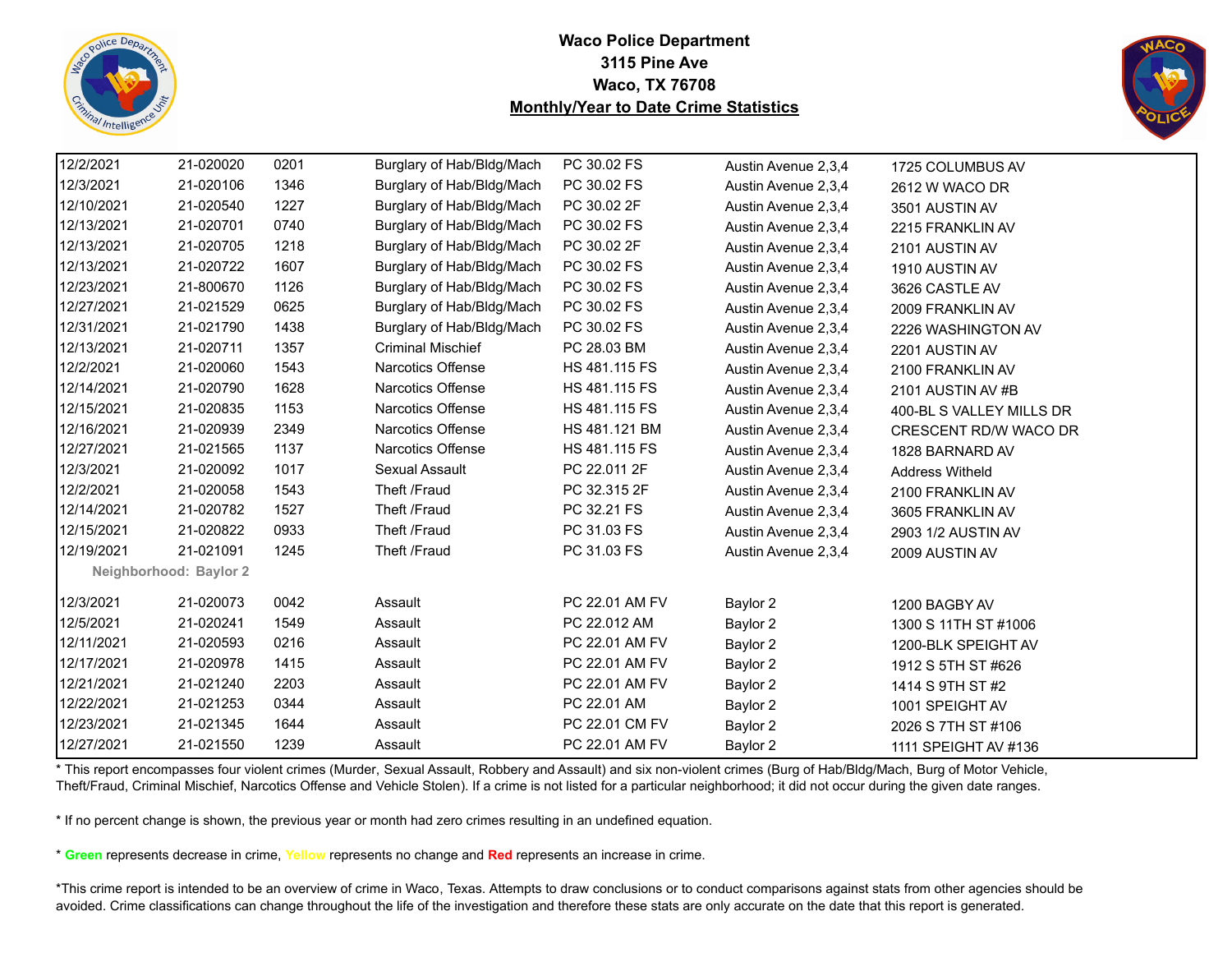



| 12/1/2021  | 21-019979 | 1152 | Burglary / Vehicle        | PC 30.04 AM   | Baylor 2 | 909 BAYLOR AV #236                |
|------------|-----------|------|---------------------------|---------------|----------|-----------------------------------|
| 12/1/2021  | 21-019991 | 1457 | Burglary / Vehicle        | PC 30.04 AM   | Baylor 2 | 909 BAYLOR AV #320                |
| 12/3/2021  | 21-020096 | 1138 | Burglary / Vehicle        | PC 30.04 AM   | Baylor 2 | 1321 S 11TH ST #101               |
| 12/17/2021 | 21-020972 | 1315 | Burglary / Vehicle        | PC 30.04 AM   | Baylor 2 | 225 LA SALLE AV                   |
| 12/22/2021 | 21-021279 | 1213 | Burglary / Vehicle        | PC 30.04 AM   | Baylor 2 | 1223 JAMES AV                     |
| 12/24/2021 | 21-800674 | 1038 | Burglary / Vehicle        | PC 30.04 AM   | Baylor 2 | 1321 S 11TH ST                    |
| 12/30/2021 | 21-021715 | 1404 | Burglary / Vehicle        | PC 30.04 AM   | Baylor 2 | 2026 S 7TH ST                     |
| 12/30/2021 | 21-021717 | 1419 | Burglary / Vehicle        | PC 30.04 AM   | Baylor 2 | 400 IVY AV                        |
| 12/2/2021  | 21-020019 | 0037 | Burglary of Hab/Bldg/Mach | PC 30.02 FS   | Baylor 2 | 1400 SPEIGHT AV                   |
| 12/5/2021  | 21-020239 | 1610 | Burglary of Hab/Bldg/Mach | PC 30.02 2F   | Baylor 2 | 2019 S 9TH ST                     |
| 12/6/2021  | 21-020288 | 1633 | Burglary of Hab/Bldg/Mach | PC 30.02 FS   | Baylor 2 | 1721 S 11TH ST                    |
| 12/14/2021 | 21-020754 | 0630 | Burglary of Hab/Bldg/Mach | PC 30.02 2F   | Baylor 2 | 1912 S 5TH ST #473                |
| 12/22/2021 | 21-021289 | 1539 | Burglary of Hab/Bldg/Mach | PC 30.02 2F   | Baylor 2 | 1600 JAMES AV                     |
| 12/24/2021 | 21-021405 | 1333 | Burglary of Hab/Bldg/Mach | PC 30.02 2F   | Baylor 2 | 1919 S 7TH ST #A                  |
| 12/26/2021 | 21-021514 | 2130 | Burglary of Hab/Bldg/Mach | PC 30.02 2F   | Baylor 2 | 2037 S 10TH ST                    |
| 12/28/2021 | 21-021634 | 1716 | Burglary of Hab/Bldg/Mach | PC 30.02 2F   | Baylor 2 | 1812 S 10TH ST                    |
| 12/12/2021 | 21-020636 | 0226 | <b>Criminal Mischief</b>  | PC 28.03 BM   | Baylor 2 | 1419 S 11TH ST                    |
| 12/14/2021 | 21-020789 | 1615 | <b>Criminal Mischief</b>  | PC 28.03 BM   | Baylor 2 | 909 BAYLOR AV                     |
| 12/27/2021 | 21-021560 | 1344 | <b>Criminal Mischief</b>  | PC 28.03 BM   | Baylor 2 | 1314 JAMES AV #122                |
| 12/15/2021 | 21-020840 | 1424 | <b>Narcotics Offense</b>  | HS 481.115 3F | Baylor 2 | 1500-BL S 9TH ST                  |
| 12/16/2021 | 21-020877 | 0525 | <b>Narcotics Offense</b>  | HS 481.121 BM | Baylor 2 | S UNIVERSITY PARKS DR/LA SALLE AV |
| 12/9/2021  | 21-020514 | 2132 | Robbery                   | PC 29.03 1F   | Baylor 2 | 1400 PARK AV #B1                  |
| 12/2/2021  | 21-020031 | 0957 | Theft /Fraud              | PC 31.03 AM   | Baylor 2 | 1817 S 11TH ST #A                 |
| 12/5/2021  | 21-020242 | 1811 | Theft /Fraud              | PC 32.31 FS   | Baylor 2 | 1226 SPEIGHT AV                   |
| 12/7/2021  | 21-020325 | 0956 | Theft /Fraud              | PC 31.03 AM   | Baylor 2 | 1410 JAMES AV                     |
| 12/9/2021  | 21-020475 | 0919 | Theft /Fraud              | PC 31.03 FS   | Baylor 2 | 1621 BAGBY AV                     |
| 12/12/2021 | 21-020643 | 1056 | Theft /Fraud              | PC 31.03 FS   | Baylor 2 | 1400 PARK AV #A2                  |
| 12/12/2021 | 21-800654 | 1802 | Theft /Fraud              | PC 31.03 BM   | Baylor 2 | 512 DAUGHTREY AV                  |
| 12/17/2021 | 21-020958 | 0910 | Theft /Fraud              | PC 31.03 CM   | Baylor 2 | 1102 SPEIGHT AV                   |

\* This report encompasses four violent crimes (Murder, Sexual Assault, Robbery and Assault) and six non-violent crimes (Burg of Hab/Bldg/Mach, Burg of Motor Vehicle, Theft/Fraud, Criminal Mischief, Narcotics Offense and Vehicle Stolen). If a crime is not listed for a particular neighborhood; it did not occur during the given date ranges.

\* If no percent change is shown, the previous year or month had zero crimes resulting in an undefined equation.

\* **Green** represents decrease in crime, **Yellow** represents no change and **Red** represents an increase in crime.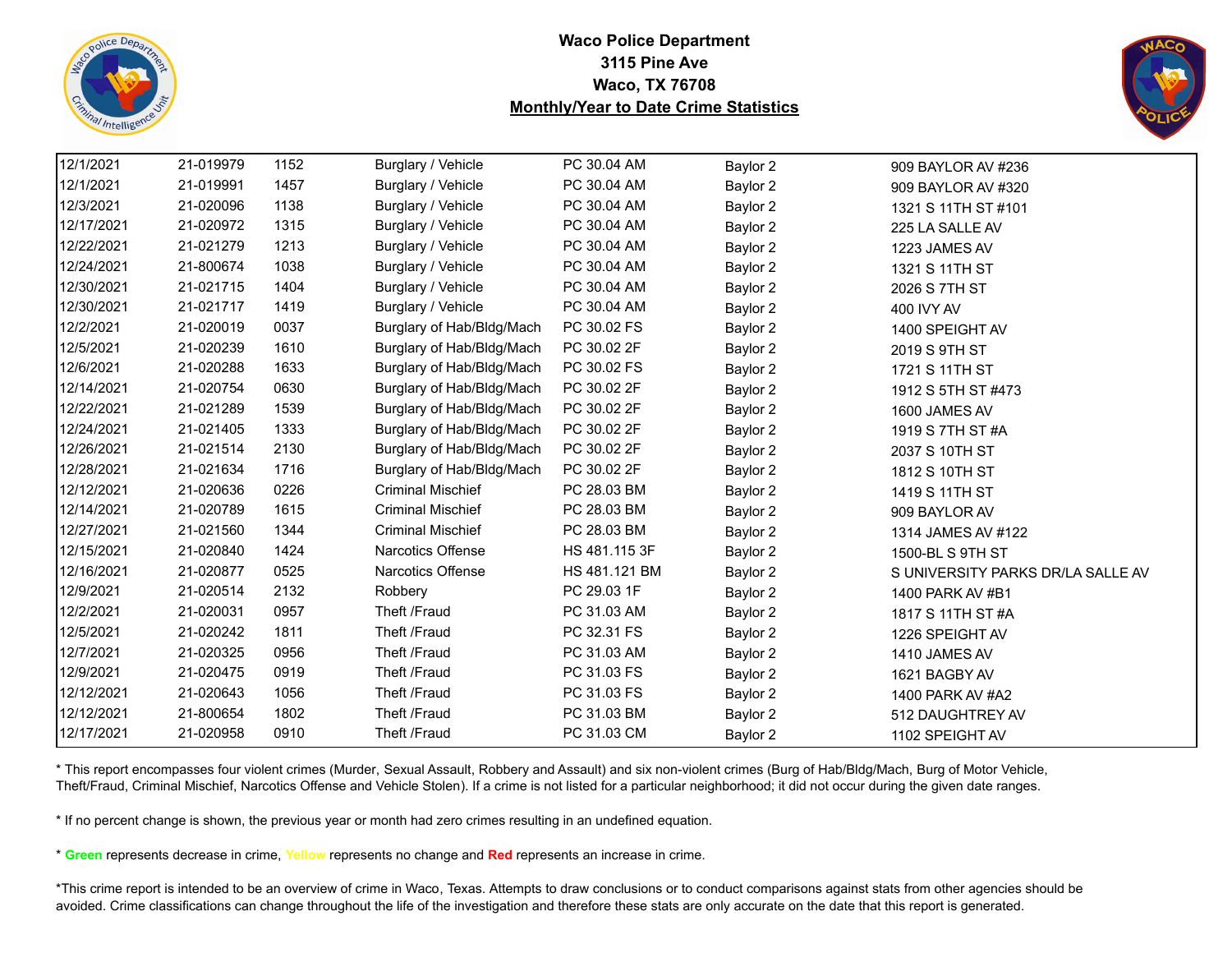



| 12/17/2021 | 21-020971                  | 1321 | Theft /Fraud              | PC 31.03 BM    | Baylor 2     | 1908 S 8TH ST          |  |
|------------|----------------------------|------|---------------------------|----------------|--------------|------------------------|--|
| 12/28/2021 | 21-021601                  | 1021 | Theft /Fraud              | PC 32.51 FS    | Baylor 2     | 1613 WOOD AV #B        |  |
| 12/30/2021 | 21-021704                  | 0926 | Theft /Fraud              | PC 31.03 AM    | Baylor 2     | 1508 S 13TH ST #112    |  |
| 12/8/2021  | 21-020435                  | 1942 | Vehicle Stolen            | PC 31.03 FS SV | Baylor 2     | 1310 SPEIGHT AV        |  |
|            | Neighborhood: Brook Oaks 4 |      |                           |                |              |                        |  |
| 12/4/2021  | 21-020153                  | 0645 | Assault                   | PC 22.04 FS FV | Brook Oaks 4 | 1536 HERRING AV #B     |  |
| 12/6/2021  | 21-020303                  | 1947 | Assault                   | PC 22.02 2F    | Brook Oaks 4 | 800-BLK BOSQUE BL      |  |
| 12/12/2021 | 21-020637                  | 0320 | Assault                   | PC 22.01 AM FV | Brook Oaks 4 | 1601 LIVE OAK AV       |  |
| 12/13/2021 | 21-020692                  | 0146 | Assault                   | PC 22.01 AM FV | Brook Oaks 4 | 1100 N 6TH ST #G3      |  |
| 12/14/2021 | 21-020784                  | 1550 | Assault                   | PC 22.01 AM FV | Brook Oaks 4 | 1700-BL ETHEL AV       |  |
| 12/27/2021 | 21-021566                  | 1643 | Assault                   | PC 22.01 AM FV | Brook Oaks 4 | 1100 N 6TH ST #Y8      |  |
| 12/28/2021 | 21-021605                  | 1210 | Assault                   | PC 22.02 1F    | Brook Oaks 4 | 807 N 10TH ST          |  |
| 12/30/2021 | 21-021752                  | 2236 | Assault                   | PC 22.02 2F    | Brook Oaks 4 | 825 W WACO DR          |  |
| 12/12/2021 | 21-020649                  | 1204 | Burglary / Vehicle        | PC 30.04 AM    | Brook Oaks 4 | 1100 N 6TH ST          |  |
| 12/1/2021  | 21-020000                  | 1722 | Burglary of Hab/Bldg/Mach | PC 30.02 2F    | Brook Oaks 4 | 1612 PROCTOR AV        |  |
| 12/9/2021  | 21-020478                  | 1116 | Burglary of Hab/Bldg/Mach | PC 30.02 FS    | Brook Oaks 4 | 700 GARLAND AV         |  |
| 12/17/2021 | 21-020977                  | 1354 | Burglary of Hab/Bldg/Mach | PC 30.02 2F    | Brook Oaks 4 | 1100 N 6TH ST #L1      |  |
| 12/27/2021 | 21-021569                  | 1743 | Burglary of Hab/Bldg/Mach | PC 30.02 2F    | Brook Oaks 4 | 1122 BROOK AV          |  |
| 12/27/2021 | 21-021577                  | 2139 | Burglary of Hab/Bldg/Mach | PC 30.02 2F FV | Brook Oaks 4 | 1010 WEST AV           |  |
| 12/2/2021  | 21-020041                  | 1129 | <b>Criminal Mischief</b>  | PC 28.03 BM    | Brook Oaks 4 | 1705 N 13TH ST         |  |
| 12/5/2021  | 21-020246                  | 1857 | <b>Criminal Mischief</b>  | PC 28.03 AM FV | Brook Oaks 4 | 922 REYNOLDS ST        |  |
| 12/9/2021  | 21-020461                  | 0757 | <b>Criminal Mischief</b>  | PC 28.03 BM    | Brook Oaks 4 | 1100 N 6TH ST          |  |
| 12/9/2021  | 21-020466                  | 0839 | <b>Criminal Mischief</b>  | PC 28.03 BM    | Brook Oaks 4 | 1100 N 6TH ST #V2      |  |
| 12/25/2021 | 21-021461                  | 2140 | <b>Criminal Mischief</b>  | PC 28.03 BM    | Brook Oaks 4 | 727 N 12TH ST          |  |
| 12/6/2021  | 21-020301                  | 1947 | Narcotics Offense         | HS 481.121 BM  | Brook Oaks 4 | 800-BLK BOSQUE BL      |  |
| 12/6/2021  | 21-020302                  | 1947 | Robbery                   | PC 29.02 2F    | Brook Oaks 4 | 800-BL BOSQUE BL       |  |
| 12/22/2021 | 21-021272                  | 1050 | Sexual Assault            | PC 22.011 2F   | Brook Oaks 4 | <b>Address Witheld</b> |  |
| 12/24/2021 | 21-021342                  | 0800 | Sexual Assault            | PC 22.011 2F   | Brook Oaks 4 | <b>Address Witheld</b> |  |
| 12/10/2021 | 21-020531                  | 0825 | Theft /Fraud              | PC 31.03 FS    | Brook Oaks 4 | 522 SEDWICK AV         |  |

\* This report encompasses four violent crimes (Murder, Sexual Assault, Robbery and Assault) and six non-violent crimes (Burg of Hab/Bldg/Mach, Burg of Motor Vehicle, Theft/Fraud, Criminal Mischief, Narcotics Offense and Vehicle Stolen). If a crime is not listed for a particular neighborhood; it did not occur during the given date ranges.

\* If no percent change is shown, the previous year or month had zero crimes resulting in an undefined equation.

\* **Green** represents decrease in crime, **Yellow** represents no change and **Red** represents an increase in crime.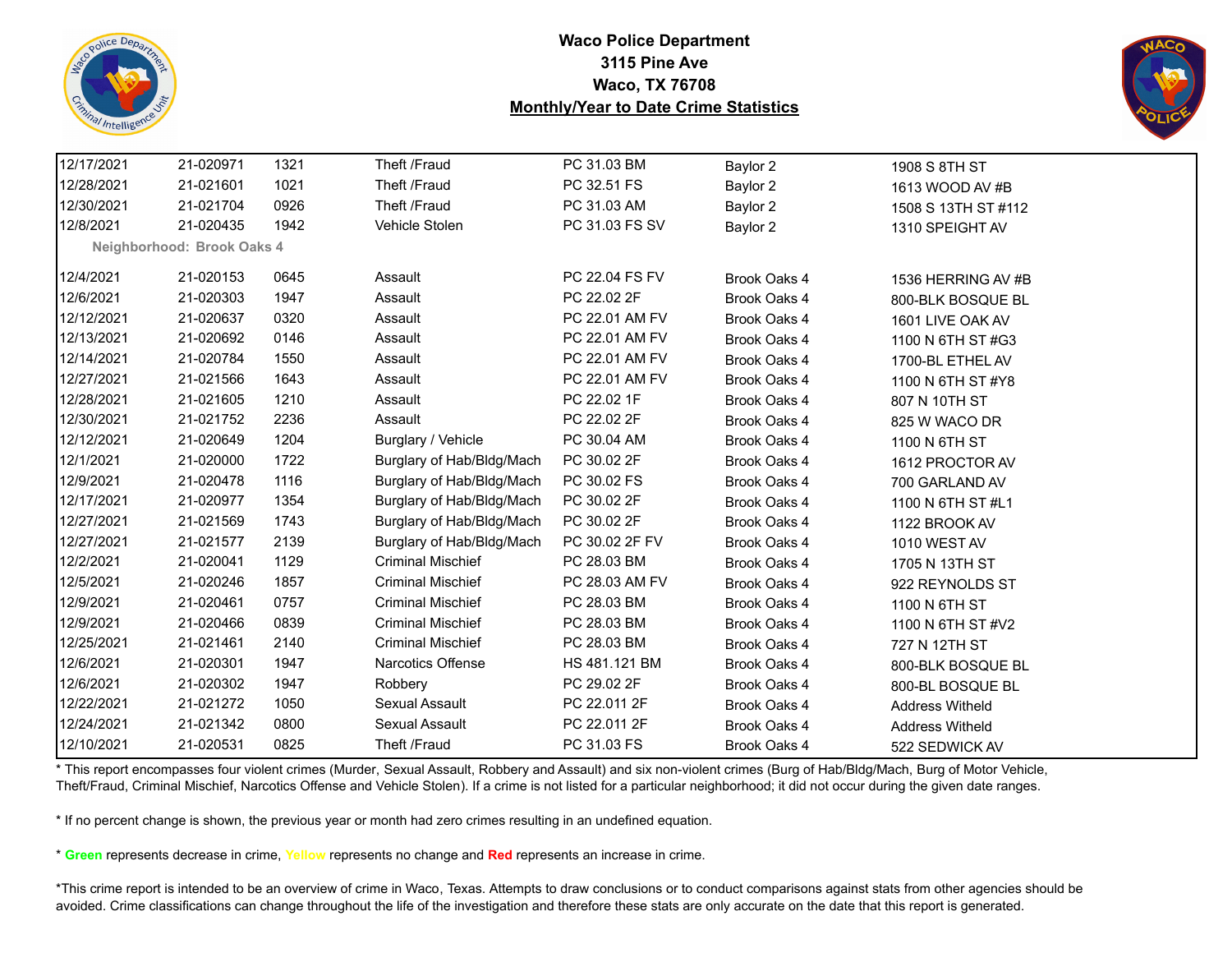



| 12/23/2021 | 21-021317                   | 0809 | Theft /Fraud              | PC 31.03 BM    | Brook Oaks 4  | 1100 N 6TH ST #Y2        |
|------------|-----------------------------|------|---------------------------|----------------|---------------|--------------------------|
| 12/23/2021 | 21-021332                   | 1135 | Theft /Fraud              | PC 31.03 FS    | Brook Oaks 4  | 1213 BROOK AV            |
| 12/23/2021 | 21-021334                   | 1115 | Theft /Fraud              | PC 31.03 AM    | Brook Oaks 4  | 817 COLCORD AV #4306     |
| 12/12/2021 | 21-020656                   | 1535 | Vehicle Stolen            | PC 31.03 FS SV | Brook Oaks 4  | N 18TH ST/COLCORD AV     |
|            | Neighborhood: Brookview 3,4 |      |                           |                |               |                          |
| 12/1/2021  | 21-019976                   | 1035 | Assault                   | PC 22.01 AM FV | Brookview 3,4 | 921 N 44TH ST            |
| 12/19/2021 | 21-021087                   | 1115 | Assault                   | PC 22.01 AM    | Brookview 3,4 | 2625 W WACO DR #C        |
| 12/20/2021 | 21-021172                   | 1739 | Assault                   | PC 22.02 2F    | Brookview 3,4 | 3400-BLK BOSQUE BL       |
| 12/23/2021 | 21-021356                   | 1940 | Assault                   | PC 22.01 AM FV | Brookview 3,4 | 1316 WESTWOOD DR         |
| 12/25/2021 | 21-021457                   | 2027 | Assault                   | PC 22.04 3F FV | Brookview 3,4 | 3614 HUBBY AV            |
| 12/30/2021 | 21-021713                   | 1301 | Assault                   | PC 22.01 CM FV | Brookview 3,4 | 4025 MEADOW BROOK RD     |
| 12/31/2021 | 21-020996                   | 0020 | Assault                   | PC 22.04 2F    | Brookview 3,4 | 1325 WESTWOOD DR         |
| 12/11/2021 | 21-020601                   | 1102 | Burglary / Vehicle        | PC 30.04 AM    | Brookview 3,4 | 2625 MORROW AV           |
| 12/10/2021 | 21-020559                   | 1811 | Burglary of Hab/Bldg/Mach | PC 30.02 2F    | Brookview 3,4 | 3906 FORT AV             |
| 12/28/2021 | 21-021611                   | 1410 | Burglary of Hab/Bldg/Mach | PC 30.02 2F    | Brookview 3,4 | 4200 GRIM AV             |
| 12/5/2021  | 21-020223                   | 0917 | <b>Criminal Mischief</b>  | PC 28.03 BM    | Brookview 3,4 | 3627 GRIM AV             |
| 12/11/2021 | 21-020621                   | 2106 | <b>Criminal Mischief</b>  | PC 28.03 CM    | Brookview 3,4 | 1025 N 27TH ST           |
| 12/26/2021 | 21-021483                   | 0929 | <b>Criminal Mischief</b>  | PC 28.03 AM    | Brookview 3,4 | 1108 N 34TH ST #102      |
| 12/8/2021  | 21-020425                   | 1535 | Narcotics Offense         | HS 481.115 FS  | Brookview 3,4 | 4512 SANGER AV           |
| 12/10/2021 | 21-020568                   | 1607 | Narcotics Offense         | HS 481.115 3F  | Brookview 3,4 | 2600 GRIM AV #104        |
| 12/24/2021 | 21-021380                   | 0010 | Robbery                   | PC 29.02 2F    | Brookview 3,4 | 2600 GRIM AV #102        |
| 12/25/2021 | 21-021433                   | 0340 | Robbery                   | PC 29.03 1F    | Brookview 3,4 | 3426 W BROOKVIEW DR #643 |
| 12/2/2021  | 21-020039                   | 1053 | Sexual Assault            | PC 22.011 2F   | Brookview 3,4 | <b>Address Witheld</b>   |
| 12/4/2021  | 21-020198                   | 2027 | Theft /Fraud              | PC 31.03 BM    | Brookview 3,4 | 1108 N 34TH ST #102      |
| 12/7/2021  | 21-020350                   | 1655 | Theft /Fraud              | PC 31.03 FS    | Brookview 3,4 | 2700 FORT AV             |
| 12/14/2021 | 21-020770                   | 1254 | Theft /Fraud              | PC 32.315 FS   | Brookview 3,4 | 2605 MORROW AV           |
| 12/15/2021 | 21-020815                   | 0818 | Theft /Fraud              | PC 31.03 CM    | Brookview 3,4 | 2605 MORROW AV           |
| 12/20/2021 | 21-021123                   | 0801 | Theft /Fraud              | PC 31.03 CM    | Brookview 3,4 | 505 N VALLEY MILLS DR    |
| 12/22/2021 | 21-800668                   | 0750 | Theft /Fraud              | PC 31.03 BM    | Brookview 3,4 | 2612 COLE AV             |

\* This report encompasses four violent crimes (Murder, Sexual Assault, Robbery and Assault) and six non-violent crimes (Burg of Hab/Bldg/Mach, Burg of Motor Vehicle, Theft/Fraud, Criminal Mischief, Narcotics Offense and Vehicle Stolen). If a crime is not listed for a particular neighborhood; it did not occur during the given date ranges.

\* If no percent change is shown, the previous year or month had zero crimes resulting in an undefined equation.

\* **Green** represents decrease in crime, **Yellow** represents no change and **Red** represents an increase in crime.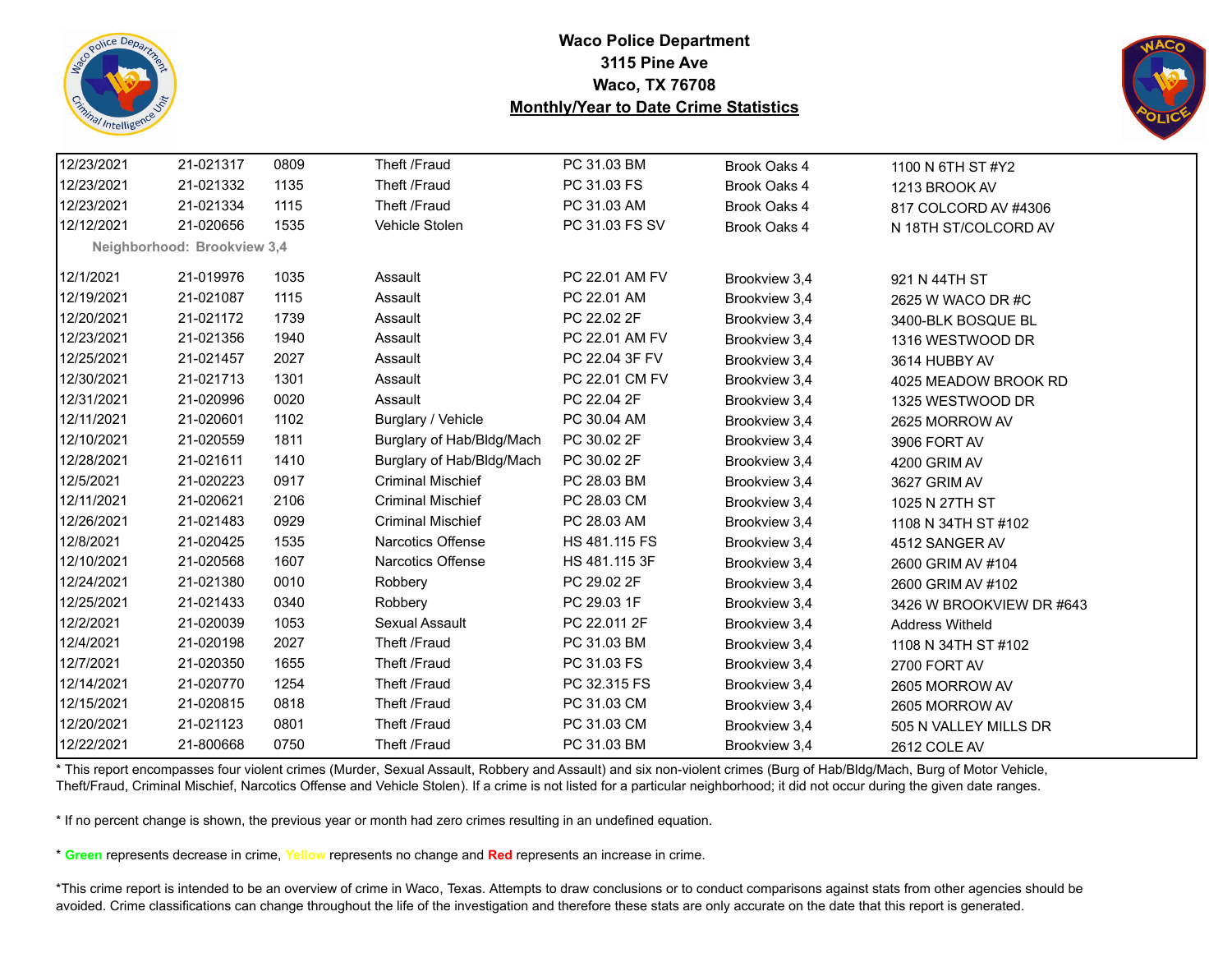



| 12/23/2021 | 21-021335              | 1150 | Theft /Fraud       | PC 31.03 AM    | Brookview 3,4 | 600 N 30TH ST                         |
|------------|------------------------|------|--------------------|----------------|---------------|---------------------------------------|
|            | Neighborhood: Carver 1 |      |                    |                |               |                                       |
| 12/2/2021  | 21-020062              | 1649 | Assault            | PC 22.02 1F FV | Carver 1      | 933 HOUSTON ST                        |
| 12/7/2021  | 21-020372              | 1842 | Assault            | PC 22.01 AM FV | Carver 1      | 1722 DALLAS CI#A                      |
| 12/9/2021  | 21-020468              | 0825 | Assault            | PC 22.04 FS    | Carver 1      | 2525 E LAKE SHORE DR #1004            |
| 12/9/2021  | 21-020513              | 1957 | Assault            | PC 22.01 AM FV | Carver 1      | 2509 E LAKE SHORE DR #1507            |
| 12/10/2021 | 21-020578              | 2151 | Assault            | PC 22.01 AM    | Carver 1      | PRESTON ST/E WACO DR                  |
| 12/15/2021 | 21-020839              | 1314 | Assault            | PC 22.01 CM    | Carver 1      | 2601 GHOLSON RD                       |
| 12/15/2021 | 21-020850              | 1636 | Assault            | PC 22.01 CM    | Carver 1      | 1700 DALLAS CI                        |
| 12/16/2021 | 21-020925              | 1943 | Assault            | PC 22.041 FS   | Carver 1      | 1623 BENNETT ST                       |
| 12/17/2021 | 21-021019              | 2118 | Assault            | PC 22.01 AM FV | Carver 1      | 1800 N MARTIN LUTHER KING JR BL #7308 |
| 12/18/2021 | 21-021045              | 1058 | Assault            | PC 22.01 AM FV | Carver 1      | 2509 E LAKE SHORE DR #1505            |
| 12/18/2021 | 21-021067              | 1821 | Assault            | PC 22.01 AM FV | Carver 1      | 1800 N MARTIN LUTHER KING JR BL       |
| 12/20/2021 | 21-021148              | 1620 | Assault            | PC 22.01 AM FV | Carver 1      | 624 E WACO DR                         |
| 12/21/2021 | 21-021220              | 1613 | Assault            | PC 22.02 2F    | Carver 1      | 401 HOOD ST                           |
| 12/21/2021 | 21-021234              | 1930 | Assault            | PC 22.01 AM FV | Carver 1      | 1210 SELMAN ST                        |
| 12/23/2021 | 21-021310              | 0219 | Assault            | PC 22.01 CM FV | Carver 1      | 2509 E LAKE SHORE DR #605             |
| 12/25/2021 | 21-021453              | 1750 | Assault            | PC 22.01 AM FV | Carver 1      | 2509 E LAKE SHORE DR                  |
| 12/27/2021 | 21-021547              | 1123 | Assault            | PC 22.02 2F    | Carver 1      | 700-BL SHERMAN ST                     |
| 12/28/2021 | 21-021604              | 0956 | Assault            | PC 22.01 CM FV | Carver 1      | 529 CARVER AVE                        |
| 12/30/2021 | 21-021706              | 1004 | Assault            | PC 22.01 CM    | Carver 1      | 1001 E LAKE SHORE DR                  |
| 12/31/2021 | 21-021789              | 1515 | Assault            | PC 22.01 3F FV | Carver 1      | 1744 DALLAS CI#B                      |
| 12/9/2021  | 21-020516              | 2255 | Burglary / Vehicle | PC 30.04 AM    | Carver 1      | 2525 E LAKE SHORE DR #1001            |
| 12/13/2021 | 21-020702              | 0803 | Burglary / Vehicle | PC 30.04 AM    | Carver 1      | 100-BL FAULKNER LN                    |
| 12/16/2021 | 21-020889              | 0919 | Burglary / Vehicle | PC 30.04 AM    | Carver 1      | 1800 N MARTIN LUTHER KING JR BL #6205 |
| 12/17/2021 | 21-020953              | 0719 | Burglary / Vehicle | PC 30.04 AM    | Carver 1      | 1200-BL ADAMS ST                      |
| 12/17/2021 | 21-020954              | 0700 | Burglary / Vehicle | PC 30.04 AM    | Carver 1      | 1527 CANTRELL ST                      |
| 12/26/2021 | 21-021481              | 0926 | Burglary / Vehicle | PC 30.04 AM    | Carver 1      | 1117 CONGRESS AV                      |
| 12/26/2021 | 21-021499              | 1613 | Burglary / Vehicle | PC 30.04 AM    | Carver 1      | 1200 HATTON ST                        |

\* This report encompasses four violent crimes (Murder, Sexual Assault, Robbery and Assault) and six non-violent crimes (Burg of Hab/Bldg/Mach, Burg of Motor Vehicle, Theft/Fraud, Criminal Mischief, Narcotics Offense and Vehicle Stolen). If a crime is not listed for a particular neighborhood; it did not occur during the given date ranges.

\* If no percent change is shown, the previous year or month had zero crimes resulting in an undefined equation.

\* **Green** represents decrease in crime, **Yellow** represents no change and **Red** represents an increase in crime.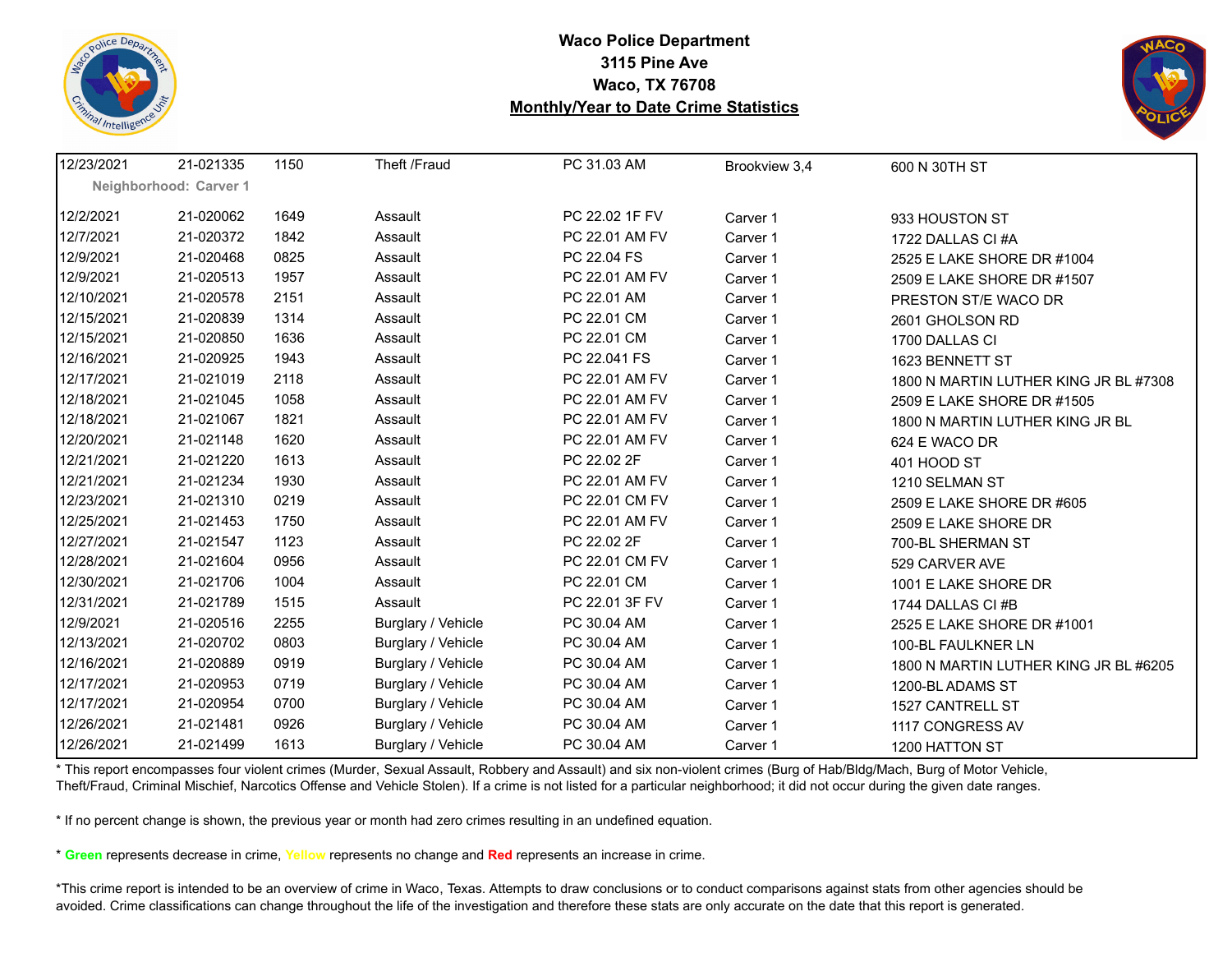



| 12/10/2021 | 21-020534 | 1038 | Burglary of Hab/Bldg/Mach | PC 30.02 FS     | Carver 1 | 1916 SELEY ST                        |
|------------|-----------|------|---------------------------|-----------------|----------|--------------------------------------|
| 12/10/2021 | 21-020535 | 1130 | Burglary of Hab/Bldg/Mach | PC 30.02 2F     | Carver 1 | 1720 ABBOTT ST                       |
| 12/18/2021 | 21-021034 | 0724 | Burglary of Hab/Bldg/Mach | PC 30.02 FS     | Carver 1 | 1900 JJ FLEWELLEN RD                 |
| 12/19/2021 | 21-021088 | 1132 | Burglary of Hab/Bldg/Mach | PC 30.02 2F     | Carver 1 | 1220 HATTON ST                       |
| 12/6/2021  | 21-020258 | 0628 | <b>Criminal Mischief</b>  | PC 28.03 BM     | Carver 1 | 1758 DALLAS CI                       |
| 12/8/2021  | 21-020385 | 0013 | <b>Criminal Mischief</b>  | PC 28.03 BM     | Carver 1 | 728 BOWERS ST                        |
| 12/11/2021 | 21-020614 | 1811 | <b>Criminal Mischief</b>  | PC 28.03 BM     | Carver 1 | 1700 DALLAS ST                       |
| 12/13/2021 | 21-020708 | 1240 | <b>Criminal Mischief</b>  | PC 28.03 BM     | Carver 1 | 500-BLK CARVER AV                    |
| 12/14/2021 | 21-020750 | 0757 | <b>Criminal Mischief</b>  | PC 28.03 AM     | Carver 1 | 1012 HATTON ST                       |
| 12/27/2021 | 21-021571 | 1743 | <b>Criminal Mischief</b>  | PC 28.03 BM     | Carver 1 | 1208 ADAMS ST                        |
| 12/8/2021  | 21-020444 | 2110 | Narcotics Offense         | HS 481.134 3F   | Carver 1 | 1100-BLK ADAMS ST                    |
| 12/11/2021 | 21-020611 | 1732 | <b>Narcotics Offense</b>  | HS 481.121 BM   | Carver 1 | SHERMAN ST/E JAMES AV                |
| 12/15/2021 | 21-020827 | 1100 | <b>Narcotics Offense</b>  | HS 481.115 FS   | Carver 1 | 1700 DALLAS CI #A                    |
| 12/23/2021 | 21-021368 | 2204 | <b>Narcotics Offense</b>  | HS 481.121 BM   | Carver 1 | 1700 DALLAS CI #1736D                |
| 12/26/2021 | 21-021468 | 0110 | <b>Narcotics Offense</b>  | HS 481.117 AM   | Carver 1 | 1700-BL GHOLSON RD                   |
| 12/31/2021 | 21-021803 | 2021 | Narcotics Offense         | HS 481.115 FS   | Carver 1 | 1013 PRESTON ST                      |
| 12/19/2021 | 21-021096 | 1448 | Robbery                   | PC 29.02 2F     | Carver 1 | 1924 JJ FLEWELLEN RD                 |
| 12/22/2021 | 21-021297 | 2029 | Robbery                   | PC 29.02 2F     | Carver 1 | 928 HOUSTON ST                       |
| 12/12/2021 | 21-020652 | 1311 | Sexual Assault            | PC 22.011 2F    | Carver 1 | <b>Address Witheld</b>               |
| 12/20/2021 | 21-021146 | 1616 | Sexual Assault            | PC 22.021 1F FV | Carver 1 | <b>Address Witheld</b>               |
| 12/4/2021  | 21-800644 | 1757 | Theft /Fraud              | PC 31.03 BM     | Carver 1 | 2320 E LAKE SHORE DR #729B           |
| 12/8/2021  | 21-020387 | 0033 | Theft /Fraud              | PC 32.21 3F     | Carver 1 | 1227 ADAMS ST                        |
| 12/10/2021 | 21-020542 | 1318 | Theft /Fraud              | PC 32.51 FS     | Carver 1 | 1213 DELANO AV                       |
| 12/10/2021 | 21-020575 | 2237 | Theft /Fraud              | PC 31.03 FS     | Carver 1 | 1725 N MARTIN LUTHER KING JR BL #901 |
| 12/14/2021 | 21-020756 | 1024 | Theft /Fraud              | PC 31.03 CM     | Carver 1 | 1118 CALUMET AV                      |
| 12/14/2021 | 21-020778 | 1417 | Theft /Fraud              | PC 31.03 BM     | Carver 1 | 1800 N MARTIN LUTHER KING JR BL      |
| 12/15/2021 | 21-020813 | 0708 | Theft /Fraud              | PC 31.03 FS     | Carver 1 | 1804 SELEY ST                        |
| 12/16/2021 | 21-020879 | 0646 | Theft /Fraud              | PC 31.03 AM     | Carver 1 | 1800 N MARTIN LUTHER KING JR BL      |
| 12/22/2021 | 21-021262 | 0820 | Theft /Fraud              | PC 31.03 FS     | Carver 1 | 1126 CALUMET AV                      |

\* This report encompasses four violent crimes (Murder, Sexual Assault, Robbery and Assault) and six non-violent crimes (Burg of Hab/Bldg/Mach, Burg of Motor Vehicle, Theft/Fraud, Criminal Mischief, Narcotics Offense and Vehicle Stolen). If a crime is not listed for a particular neighborhood; it did not occur during the given date ranges.

\* If no percent change is shown, the previous year or month had zero crimes resulting in an undefined equation.

\* **Green** represents decrease in crime, **Yellow** represents no change and **Red** represents an increase in crime.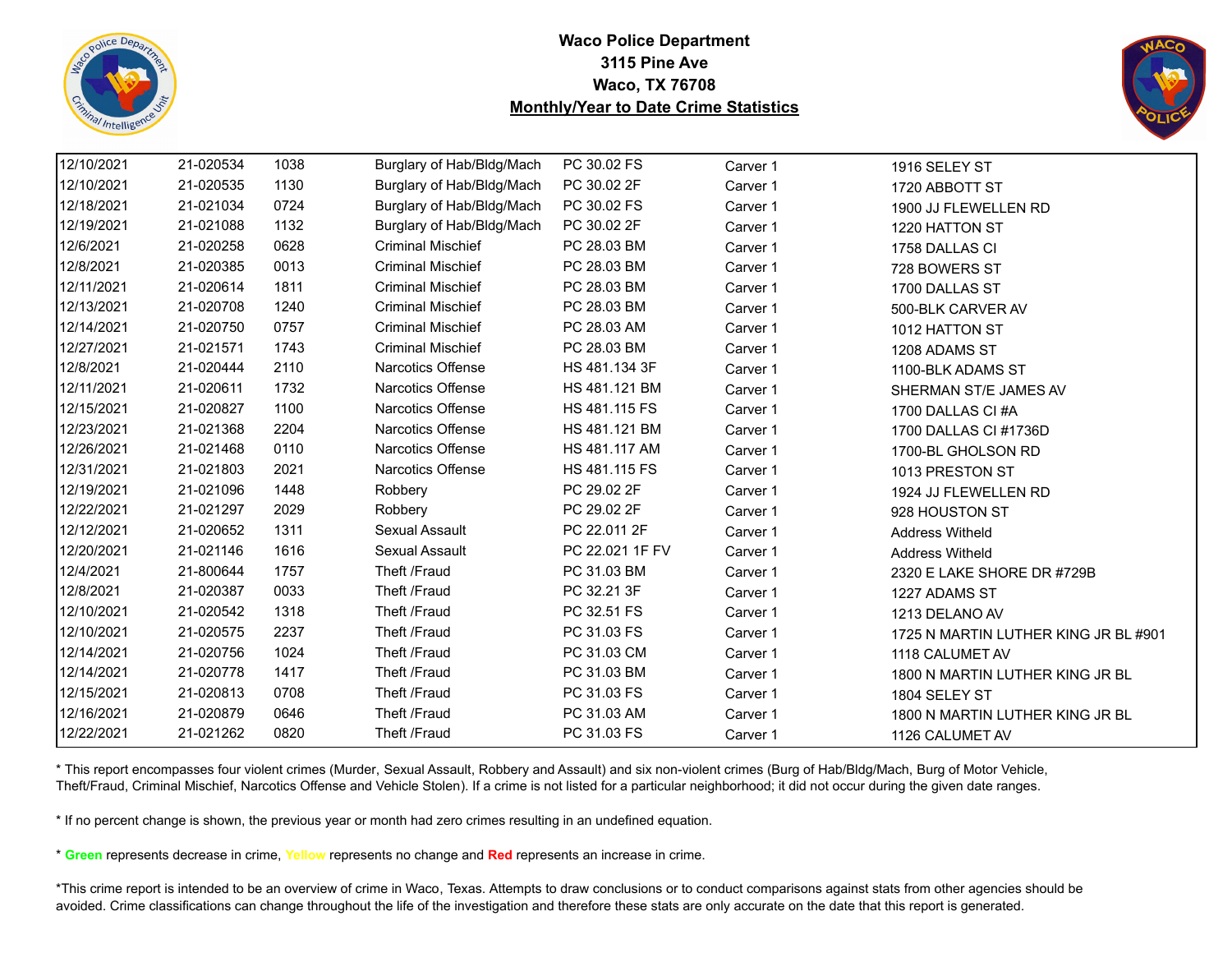



| 12/22/2021 | 21-021278                     | 1126 | Theft /Fraud              | PC 31.03 AM    | Carver 1        | 1101 ADAMS ST                     |
|------------|-------------------------------|------|---------------------------|----------------|-----------------|-----------------------------------|
| 12/23/2021 | 21-021325                     | 0959 | Theft /Fraud              | PC 31.03 AM    | Carver 1        | 2525 E LAKE SHORE DR #1705        |
| 12/23/2021 | 21-021343                     | 1542 | Theft /Fraud              | PC 31.03 BM    | Carver 1        | 2509 E LAKE SHORE DR #1004        |
| 12/28/2021 | 21-021590                     | 0251 | Theft /Fraud              | PC 31.03 AM    | Carver 1        | 2500 E LAKE SHORE DR              |
| 12/28/2021 | 21-021594                     | 0635 | Theft /Fraud              | PC 31.03 FS    | Carver 1        | 2801 GHOLSON RD                   |
| 12/28/2021 | 21-021609                     | 1321 | Theft /Fraud              | PC 31.03 AM    | Carver 1        | 2509 E LAKE SHORE DR #901         |
| 12/29/2021 | 21-021652                     | 1049 | Theft /Fraud              | PC 31.03 AM    | Carver 1        | 1809 JJ FLEWELLEN RD              |
| 12/29/2021 | 21-021666                     | 1319 | Theft /Fraud              | PC 31.03 AM    | Carver 1        | 413 DEARBORN AV                   |
| 12/15/2021 | 21-020823                     | 1009 | Vehicle Stolen            | PC 31.03 FS SV | Carver 1        | 1800 N MARTIN LUTHER KING JR BL   |
| 12/17/2021 | 21-020959                     | 1012 | Vehicle Stolen            | PC 31.03 FS SV | Carver 1        | 1800 N MARTIN LUTHER KING JR BL   |
|            | Neighborhood: Cedar Ridge 1,5 |      |                           |                |                 |                                   |
| 12/6/2021  | 21-020273                     | 1148 | Assault                   | PC 22.04 FS    | Cedar Ridge 1,5 | 1400 W LAKE SHORE DR              |
| 12/10/2021 | 21-020571                     | 2031 | Assault                   | PC 22.01 AM FV | Cedar Ridge 1,5 | 2001 GREGORY LN #H                |
| 12/30/2021 | 21-021708                     | 1132 | Assault                   | PC 22.01 AM FV | Cedar Ridge 1,5 | 4117 N 30TH ST                    |
| 12/6/2021  | 21-020264                     | 0829 | Burglary / Vehicle        | PC 30.04 AM    | Cedar Ridge 1,5 | 5701 N 19TH ST                    |
| 12/14/2021 | 21-020762                     | 1007 | Burglary / Vehicle        | PC 30.04 AM    | Cedar Ridge 1,5 | 4200 N 19TH ST                    |
| 12/5/2021  | 21-020221                     | 0821 | Burglary of Hab/Bldg/Mach | PC 30.02 FS    | Cedar Ridge 1,5 | 1801 W LAKE SHORE DR              |
| 12/6/2021  | 21-020275                     | 1156 | Burglary of Hab/Bldg/Mach | PC 30.02 3F    | Cedar Ridge 1,5 | 1200-BL W LAKE SHORE DR           |
| 12/14/2021 | 21-020798                     | 1841 | Burglary of Hab/Bldg/Mach | PC 30.02 2F    | Cedar Ridge 1,5 | 3901 N 23RD ST                    |
| 12/15/2021 | 21-020816                     | 0808 | Burglary of Hab/Bldg/Mach | PC 30.02 3F    | Cedar Ridge 1,5 | 1925 PARK LAKE DR                 |
| 12/6/2021  | 21-800647                     | 2121 | Theft /Fraud              | PC 31.03 CM    | Cedar Ridge 1,5 | 2320 W LAKE SHORE DR #707B        |
| 12/8/2021  | 21-020397                     | 1012 | Theft /Fraud              | PC 32.21 FS    | Cedar Ridge 1,5 | 4719 N 19TH ST                    |
| 12/14/2021 | 21-020755                     | 0940 | Theft /Fraud              | PC 31.03 FS    | Cedar Ridge 1,5 | 4400 N 19TH ST #130               |
| 12/19/2021 | 21-021097                     | 1601 | Theft /Fraud              | PC 31.03 AM    | Cedar Ridge 1,5 | 3801 N 19TH ST                    |
| 12/23/2021 | 21-021320                     | 0900 | Theft /Fraud              | PC 31.03 AM    | Cedar Ridge 1,5 | 4000 N 19TH ST #110               |
|            | Neighborhood: China Spring 5  |      |                           |                |                 |                                   |
| 12/3/2021  | 21-020127                     | 1757 | Assault                   | PC 22.01 AM    | China Spring 5  | CHINA SPRING RD/STEINBECK BEND DR |
| 12/5/2021  | 21-020220                     | 0210 | Assault                   | PC 22.01 AM FV | China Spring 5  | 11212 HAVITURE WY                 |
|            |                               |      |                           |                |                 |                                   |

\* This report encompasses four violent crimes (Murder, Sexual Assault, Robbery and Assault) and six non-violent crimes (Burg of Hab/Bldg/Mach, Burg of Motor Vehicle, Theft/Fraud, Criminal Mischief, Narcotics Offense and Vehicle Stolen). If a crime is not listed for a particular neighborhood; it did not occur during the given date ranges.

\* If no percent change is shown, the previous year or month had zero crimes resulting in an undefined equation.

\* **Green** represents decrease in crime, **Yellow** represents no change and **Red** represents an increase in crime.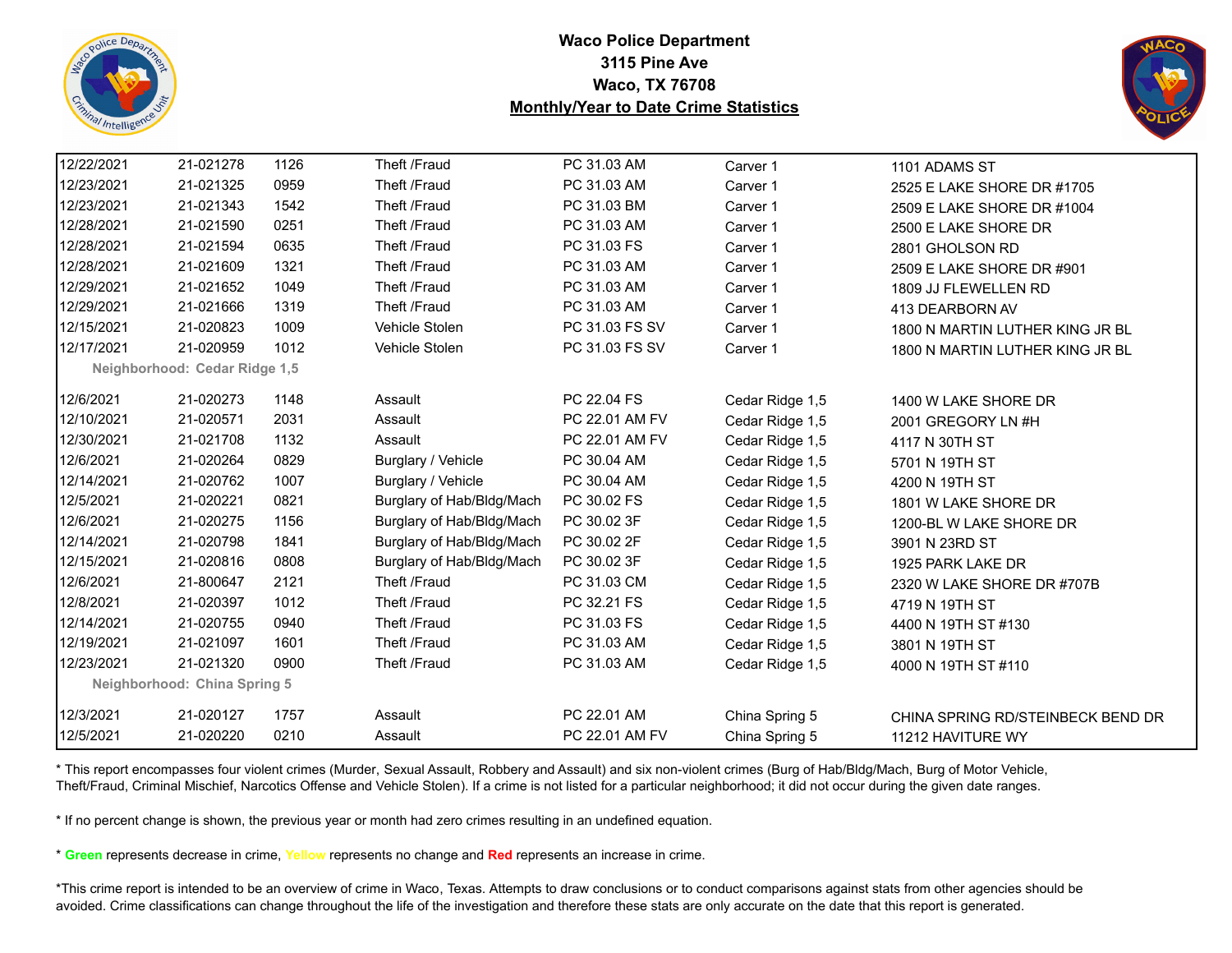



| 12/6/2021<br>21-020307<br>2136<br>PC 22.01 AM FV<br>Assault<br>China Spring 5<br>10149 CHINA CREEK DR<br>12/24/2021<br>21-021422<br>2231<br>PC 22.01 AM FV<br>Assault<br>China Spring 5<br>10601 MADRID CT<br>12/2/2021<br>2207<br>21-020071<br>Burglary / Vehicle<br>PC 30.04 AM<br>China Spring 5<br><b>10804 LILRY RD</b><br>12/1/2021<br>21-019968<br>0921<br>Burglary of Hab/Bldg/Mach<br>PC 30.02 FS<br>China Spring 5<br>4315 FLAT ROCK RD<br>12/2/2021<br>21-020034<br>0939<br>Burglary of Hab/Bldg/Mach<br>PC 30.02 FS<br>China Spring 5<br>3501 FLAT ROCK RD #379<br>12/18/2021<br>21-021041<br>0927<br>Burglary of Hab/Bldg/Mach<br>PC 30.02 FS<br>China Spring 5<br>10215 CHINA SPRING RD<br>12/27/2021<br>21-021536<br>0915<br>Burglary of Hab/Bldg/Mach<br>PC 30.02 2F<br>China Spring 5<br>11224 ECHO DR<br>12/28/2021<br>Burglary of Hab/Bldg/Mach<br>PC 30.02 FS<br>21-021614<br>1543<br>China Spring 5<br>3501 FLAT ROCK RD<br>12/3/2021<br>0139<br>PC 32.51 FS<br>21-800641<br>Theft /Fraud<br>China Spring 5<br>10192 CHINA CREEK DR<br>12/9/2021<br>21-020481<br>1228<br>Theft /Fraud<br>PC 31.03 BM<br>China Spring 5<br>9413 CENTENNIAL DR<br>12/10/2021<br>1251<br>Theft /Fraud<br>21-020538<br>PC 32.31 FS<br>China Spring 5<br>10013 IRONHORSE<br>Theft /Fraud<br>12/18/2021<br>21-800665<br>1046<br>PC 32.31 FS<br>China Spring 5<br>21 NORTH SHORE CI<br>12/23/2021<br>21-021324<br>1015<br>Theft /Fraud<br>PC 31.03 BM<br>China Spring 5<br>9701 SALEM WY<br>12/28/2021<br>21-021595<br>0828<br>Theft /Fraud<br>PC 32.31 FS<br>China Spring 5<br>10609 WHITNEY TRACE DR<br>Neighborhood: Dean Highland 4,5<br>12/6/2021<br>21-020261<br>0648<br>PC 22.01 CM FV<br>Assault<br>Dean Highland 4,5<br>3122 TRICE AV<br>12/10/2021<br>21-020582<br>2242<br>PC 22.01 AM FV<br>Assault<br>Dean Highland 4,5<br>3217 ETHEL AV<br>2126<br>12/15/2021<br>21-020861<br>Assault<br>PC 22.01 AM FV<br>Dean Highland 4,5<br>3001 BOSQUE BL<br>12/20/2021<br>21-021159<br>1716<br>PC 22.02 2F<br>Assault<br>Dean Highland 4,5<br>3101 FADAL AV<br>12/24/2021<br>1807<br>PC 22.01 AM<br>21-021416<br>Assault<br>Dean Highland 4,5<br>3010 PARROTT AV<br>12/25/2021<br>21-021449<br>1634<br>PC 22.01 3F FV<br>Assault<br>Dean Highland 4,5<br>3217 TRICE AV<br>12/28/2021<br>21-021639<br>2122<br>PC 22.01 CM FV<br>Assault<br>Dean Highland 4,5<br>$I-35$<br>1236<br>PC 22.041 FS<br>12/31/2021<br>21-021784<br>Assault<br>Dean Highland 4,5<br>2525 SUMMER AV<br>PC 30.04 AM<br>12/19/2021<br>21-021113<br>2302<br>Burglary / Vehicle<br>Dean Highland 4,5<br>3204 ETHEL AV<br>0008<br>Burglary / Vehicle<br>PC 30.04 AM<br>12/24/2021<br>21-021379<br>Dean Highland 4,5<br>3122 TRICE AV<br>12/7/2021<br>0923<br>PC 30.03 AM<br>21-020327<br>Burglary of Hab/Bldg/Mach<br>Dean Highland 4,5<br>1805 MCKENZIE AV<br>12/19/2021<br>21-021086<br>1105<br>Burglary of Hab/Bldg/Mach<br>PC 30.02 2F<br>Dean Highland 4,5<br>2616 WINDSOR AV<br>12/22/2021<br>Burglary of Hab/Bldg/Mach<br>21-021258<br>0737<br>PC 30.02 2F<br>Dean Highland 4,5<br>2717 PROCTOR AV<br>12/5/2021<br>21-020222<br><b>Criminal Mischief</b><br>PC 28.03 FS<br>0846<br>Dean Highland 4,5<br>3020 FADAL AV |  |  |  |  |
|-------------------------------------------------------------------------------------------------------------------------------------------------------------------------------------------------------------------------------------------------------------------------------------------------------------------------------------------------------------------------------------------------------------------------------------------------------------------------------------------------------------------------------------------------------------------------------------------------------------------------------------------------------------------------------------------------------------------------------------------------------------------------------------------------------------------------------------------------------------------------------------------------------------------------------------------------------------------------------------------------------------------------------------------------------------------------------------------------------------------------------------------------------------------------------------------------------------------------------------------------------------------------------------------------------------------------------------------------------------------------------------------------------------------------------------------------------------------------------------------------------------------------------------------------------------------------------------------------------------------------------------------------------------------------------------------------------------------------------------------------------------------------------------------------------------------------------------------------------------------------------------------------------------------------------------------------------------------------------------------------------------------------------------------------------------------------------------------------------------------------------------------------------------------------------------------------------------------------------------------------------------------------------------------------------------------------------------------------------------------------------------------------------------------------------------------------------------------------------------------------------------------------------------------------------------------------------------------------------------------------------------------------------------------------------------------------------------------------------------------------------------------------------------------------------------------------------------------------------------------------------------------------------------------------------------------------------------------------------------------------------------------------------------------------------------------------------------------------------------------------------------------------------------------------------------------------|--|--|--|--|
|                                                                                                                                                                                                                                                                                                                                                                                                                                                                                                                                                                                                                                                                                                                                                                                                                                                                                                                                                                                                                                                                                                                                                                                                                                                                                                                                                                                                                                                                                                                                                                                                                                                                                                                                                                                                                                                                                                                                                                                                                                                                                                                                                                                                                                                                                                                                                                                                                                                                                                                                                                                                                                                                                                                                                                                                                                                                                                                                                                                                                                                                                                                                                                                                 |  |  |  |  |
|                                                                                                                                                                                                                                                                                                                                                                                                                                                                                                                                                                                                                                                                                                                                                                                                                                                                                                                                                                                                                                                                                                                                                                                                                                                                                                                                                                                                                                                                                                                                                                                                                                                                                                                                                                                                                                                                                                                                                                                                                                                                                                                                                                                                                                                                                                                                                                                                                                                                                                                                                                                                                                                                                                                                                                                                                                                                                                                                                                                                                                                                                                                                                                                                 |  |  |  |  |
|                                                                                                                                                                                                                                                                                                                                                                                                                                                                                                                                                                                                                                                                                                                                                                                                                                                                                                                                                                                                                                                                                                                                                                                                                                                                                                                                                                                                                                                                                                                                                                                                                                                                                                                                                                                                                                                                                                                                                                                                                                                                                                                                                                                                                                                                                                                                                                                                                                                                                                                                                                                                                                                                                                                                                                                                                                                                                                                                                                                                                                                                                                                                                                                                 |  |  |  |  |
|                                                                                                                                                                                                                                                                                                                                                                                                                                                                                                                                                                                                                                                                                                                                                                                                                                                                                                                                                                                                                                                                                                                                                                                                                                                                                                                                                                                                                                                                                                                                                                                                                                                                                                                                                                                                                                                                                                                                                                                                                                                                                                                                                                                                                                                                                                                                                                                                                                                                                                                                                                                                                                                                                                                                                                                                                                                                                                                                                                                                                                                                                                                                                                                                 |  |  |  |  |
|                                                                                                                                                                                                                                                                                                                                                                                                                                                                                                                                                                                                                                                                                                                                                                                                                                                                                                                                                                                                                                                                                                                                                                                                                                                                                                                                                                                                                                                                                                                                                                                                                                                                                                                                                                                                                                                                                                                                                                                                                                                                                                                                                                                                                                                                                                                                                                                                                                                                                                                                                                                                                                                                                                                                                                                                                                                                                                                                                                                                                                                                                                                                                                                                 |  |  |  |  |
|                                                                                                                                                                                                                                                                                                                                                                                                                                                                                                                                                                                                                                                                                                                                                                                                                                                                                                                                                                                                                                                                                                                                                                                                                                                                                                                                                                                                                                                                                                                                                                                                                                                                                                                                                                                                                                                                                                                                                                                                                                                                                                                                                                                                                                                                                                                                                                                                                                                                                                                                                                                                                                                                                                                                                                                                                                                                                                                                                                                                                                                                                                                                                                                                 |  |  |  |  |
|                                                                                                                                                                                                                                                                                                                                                                                                                                                                                                                                                                                                                                                                                                                                                                                                                                                                                                                                                                                                                                                                                                                                                                                                                                                                                                                                                                                                                                                                                                                                                                                                                                                                                                                                                                                                                                                                                                                                                                                                                                                                                                                                                                                                                                                                                                                                                                                                                                                                                                                                                                                                                                                                                                                                                                                                                                                                                                                                                                                                                                                                                                                                                                                                 |  |  |  |  |
|                                                                                                                                                                                                                                                                                                                                                                                                                                                                                                                                                                                                                                                                                                                                                                                                                                                                                                                                                                                                                                                                                                                                                                                                                                                                                                                                                                                                                                                                                                                                                                                                                                                                                                                                                                                                                                                                                                                                                                                                                                                                                                                                                                                                                                                                                                                                                                                                                                                                                                                                                                                                                                                                                                                                                                                                                                                                                                                                                                                                                                                                                                                                                                                                 |  |  |  |  |
|                                                                                                                                                                                                                                                                                                                                                                                                                                                                                                                                                                                                                                                                                                                                                                                                                                                                                                                                                                                                                                                                                                                                                                                                                                                                                                                                                                                                                                                                                                                                                                                                                                                                                                                                                                                                                                                                                                                                                                                                                                                                                                                                                                                                                                                                                                                                                                                                                                                                                                                                                                                                                                                                                                                                                                                                                                                                                                                                                                                                                                                                                                                                                                                                 |  |  |  |  |
|                                                                                                                                                                                                                                                                                                                                                                                                                                                                                                                                                                                                                                                                                                                                                                                                                                                                                                                                                                                                                                                                                                                                                                                                                                                                                                                                                                                                                                                                                                                                                                                                                                                                                                                                                                                                                                                                                                                                                                                                                                                                                                                                                                                                                                                                                                                                                                                                                                                                                                                                                                                                                                                                                                                                                                                                                                                                                                                                                                                                                                                                                                                                                                                                 |  |  |  |  |
|                                                                                                                                                                                                                                                                                                                                                                                                                                                                                                                                                                                                                                                                                                                                                                                                                                                                                                                                                                                                                                                                                                                                                                                                                                                                                                                                                                                                                                                                                                                                                                                                                                                                                                                                                                                                                                                                                                                                                                                                                                                                                                                                                                                                                                                                                                                                                                                                                                                                                                                                                                                                                                                                                                                                                                                                                                                                                                                                                                                                                                                                                                                                                                                                 |  |  |  |  |
|                                                                                                                                                                                                                                                                                                                                                                                                                                                                                                                                                                                                                                                                                                                                                                                                                                                                                                                                                                                                                                                                                                                                                                                                                                                                                                                                                                                                                                                                                                                                                                                                                                                                                                                                                                                                                                                                                                                                                                                                                                                                                                                                                                                                                                                                                                                                                                                                                                                                                                                                                                                                                                                                                                                                                                                                                                                                                                                                                                                                                                                                                                                                                                                                 |  |  |  |  |
|                                                                                                                                                                                                                                                                                                                                                                                                                                                                                                                                                                                                                                                                                                                                                                                                                                                                                                                                                                                                                                                                                                                                                                                                                                                                                                                                                                                                                                                                                                                                                                                                                                                                                                                                                                                                                                                                                                                                                                                                                                                                                                                                                                                                                                                                                                                                                                                                                                                                                                                                                                                                                                                                                                                                                                                                                                                                                                                                                                                                                                                                                                                                                                                                 |  |  |  |  |
|                                                                                                                                                                                                                                                                                                                                                                                                                                                                                                                                                                                                                                                                                                                                                                                                                                                                                                                                                                                                                                                                                                                                                                                                                                                                                                                                                                                                                                                                                                                                                                                                                                                                                                                                                                                                                                                                                                                                                                                                                                                                                                                                                                                                                                                                                                                                                                                                                                                                                                                                                                                                                                                                                                                                                                                                                                                                                                                                                                                                                                                                                                                                                                                                 |  |  |  |  |
|                                                                                                                                                                                                                                                                                                                                                                                                                                                                                                                                                                                                                                                                                                                                                                                                                                                                                                                                                                                                                                                                                                                                                                                                                                                                                                                                                                                                                                                                                                                                                                                                                                                                                                                                                                                                                                                                                                                                                                                                                                                                                                                                                                                                                                                                                                                                                                                                                                                                                                                                                                                                                                                                                                                                                                                                                                                                                                                                                                                                                                                                                                                                                                                                 |  |  |  |  |
|                                                                                                                                                                                                                                                                                                                                                                                                                                                                                                                                                                                                                                                                                                                                                                                                                                                                                                                                                                                                                                                                                                                                                                                                                                                                                                                                                                                                                                                                                                                                                                                                                                                                                                                                                                                                                                                                                                                                                                                                                                                                                                                                                                                                                                                                                                                                                                                                                                                                                                                                                                                                                                                                                                                                                                                                                                                                                                                                                                                                                                                                                                                                                                                                 |  |  |  |  |
|                                                                                                                                                                                                                                                                                                                                                                                                                                                                                                                                                                                                                                                                                                                                                                                                                                                                                                                                                                                                                                                                                                                                                                                                                                                                                                                                                                                                                                                                                                                                                                                                                                                                                                                                                                                                                                                                                                                                                                                                                                                                                                                                                                                                                                                                                                                                                                                                                                                                                                                                                                                                                                                                                                                                                                                                                                                                                                                                                                                                                                                                                                                                                                                                 |  |  |  |  |
|                                                                                                                                                                                                                                                                                                                                                                                                                                                                                                                                                                                                                                                                                                                                                                                                                                                                                                                                                                                                                                                                                                                                                                                                                                                                                                                                                                                                                                                                                                                                                                                                                                                                                                                                                                                                                                                                                                                                                                                                                                                                                                                                                                                                                                                                                                                                                                                                                                                                                                                                                                                                                                                                                                                                                                                                                                                                                                                                                                                                                                                                                                                                                                                                 |  |  |  |  |
|                                                                                                                                                                                                                                                                                                                                                                                                                                                                                                                                                                                                                                                                                                                                                                                                                                                                                                                                                                                                                                                                                                                                                                                                                                                                                                                                                                                                                                                                                                                                                                                                                                                                                                                                                                                                                                                                                                                                                                                                                                                                                                                                                                                                                                                                                                                                                                                                                                                                                                                                                                                                                                                                                                                                                                                                                                                                                                                                                                                                                                                                                                                                                                                                 |  |  |  |  |
|                                                                                                                                                                                                                                                                                                                                                                                                                                                                                                                                                                                                                                                                                                                                                                                                                                                                                                                                                                                                                                                                                                                                                                                                                                                                                                                                                                                                                                                                                                                                                                                                                                                                                                                                                                                                                                                                                                                                                                                                                                                                                                                                                                                                                                                                                                                                                                                                                                                                                                                                                                                                                                                                                                                                                                                                                                                                                                                                                                                                                                                                                                                                                                                                 |  |  |  |  |
|                                                                                                                                                                                                                                                                                                                                                                                                                                                                                                                                                                                                                                                                                                                                                                                                                                                                                                                                                                                                                                                                                                                                                                                                                                                                                                                                                                                                                                                                                                                                                                                                                                                                                                                                                                                                                                                                                                                                                                                                                                                                                                                                                                                                                                                                                                                                                                                                                                                                                                                                                                                                                                                                                                                                                                                                                                                                                                                                                                                                                                                                                                                                                                                                 |  |  |  |  |
|                                                                                                                                                                                                                                                                                                                                                                                                                                                                                                                                                                                                                                                                                                                                                                                                                                                                                                                                                                                                                                                                                                                                                                                                                                                                                                                                                                                                                                                                                                                                                                                                                                                                                                                                                                                                                                                                                                                                                                                                                                                                                                                                                                                                                                                                                                                                                                                                                                                                                                                                                                                                                                                                                                                                                                                                                                                                                                                                                                                                                                                                                                                                                                                                 |  |  |  |  |
|                                                                                                                                                                                                                                                                                                                                                                                                                                                                                                                                                                                                                                                                                                                                                                                                                                                                                                                                                                                                                                                                                                                                                                                                                                                                                                                                                                                                                                                                                                                                                                                                                                                                                                                                                                                                                                                                                                                                                                                                                                                                                                                                                                                                                                                                                                                                                                                                                                                                                                                                                                                                                                                                                                                                                                                                                                                                                                                                                                                                                                                                                                                                                                                                 |  |  |  |  |
|                                                                                                                                                                                                                                                                                                                                                                                                                                                                                                                                                                                                                                                                                                                                                                                                                                                                                                                                                                                                                                                                                                                                                                                                                                                                                                                                                                                                                                                                                                                                                                                                                                                                                                                                                                                                                                                                                                                                                                                                                                                                                                                                                                                                                                                                                                                                                                                                                                                                                                                                                                                                                                                                                                                                                                                                                                                                                                                                                                                                                                                                                                                                                                                                 |  |  |  |  |
|                                                                                                                                                                                                                                                                                                                                                                                                                                                                                                                                                                                                                                                                                                                                                                                                                                                                                                                                                                                                                                                                                                                                                                                                                                                                                                                                                                                                                                                                                                                                                                                                                                                                                                                                                                                                                                                                                                                                                                                                                                                                                                                                                                                                                                                                                                                                                                                                                                                                                                                                                                                                                                                                                                                                                                                                                                                                                                                                                                                                                                                                                                                                                                                                 |  |  |  |  |
|                                                                                                                                                                                                                                                                                                                                                                                                                                                                                                                                                                                                                                                                                                                                                                                                                                                                                                                                                                                                                                                                                                                                                                                                                                                                                                                                                                                                                                                                                                                                                                                                                                                                                                                                                                                                                                                                                                                                                                                                                                                                                                                                                                                                                                                                                                                                                                                                                                                                                                                                                                                                                                                                                                                                                                                                                                                                                                                                                                                                                                                                                                                                                                                                 |  |  |  |  |
|                                                                                                                                                                                                                                                                                                                                                                                                                                                                                                                                                                                                                                                                                                                                                                                                                                                                                                                                                                                                                                                                                                                                                                                                                                                                                                                                                                                                                                                                                                                                                                                                                                                                                                                                                                                                                                                                                                                                                                                                                                                                                                                                                                                                                                                                                                                                                                                                                                                                                                                                                                                                                                                                                                                                                                                                                                                                                                                                                                                                                                                                                                                                                                                                 |  |  |  |  |
|                                                                                                                                                                                                                                                                                                                                                                                                                                                                                                                                                                                                                                                                                                                                                                                                                                                                                                                                                                                                                                                                                                                                                                                                                                                                                                                                                                                                                                                                                                                                                                                                                                                                                                                                                                                                                                                                                                                                                                                                                                                                                                                                                                                                                                                                                                                                                                                                                                                                                                                                                                                                                                                                                                                                                                                                                                                                                                                                                                                                                                                                                                                                                                                                 |  |  |  |  |
|                                                                                                                                                                                                                                                                                                                                                                                                                                                                                                                                                                                                                                                                                                                                                                                                                                                                                                                                                                                                                                                                                                                                                                                                                                                                                                                                                                                                                                                                                                                                                                                                                                                                                                                                                                                                                                                                                                                                                                                                                                                                                                                                                                                                                                                                                                                                                                                                                                                                                                                                                                                                                                                                                                                                                                                                                                                                                                                                                                                                                                                                                                                                                                                                 |  |  |  |  |

\* This report encompasses four violent crimes (Murder, Sexual Assault, Robbery and Assault) and six non-violent crimes (Burg of Hab/Bldg/Mach, Burg of Motor Vehicle, Theft/Fraud, Criminal Mischief, Narcotics Offense and Vehicle Stolen). If a crime is not listed for a particular neighborhood; it did not occur during the given date ranges.

\* If no percent change is shown, the previous year or month had zero crimes resulting in an undefined equation.

\* **Green** represents decrease in crime, **Yellow** represents no change and **Red** represents an increase in crime.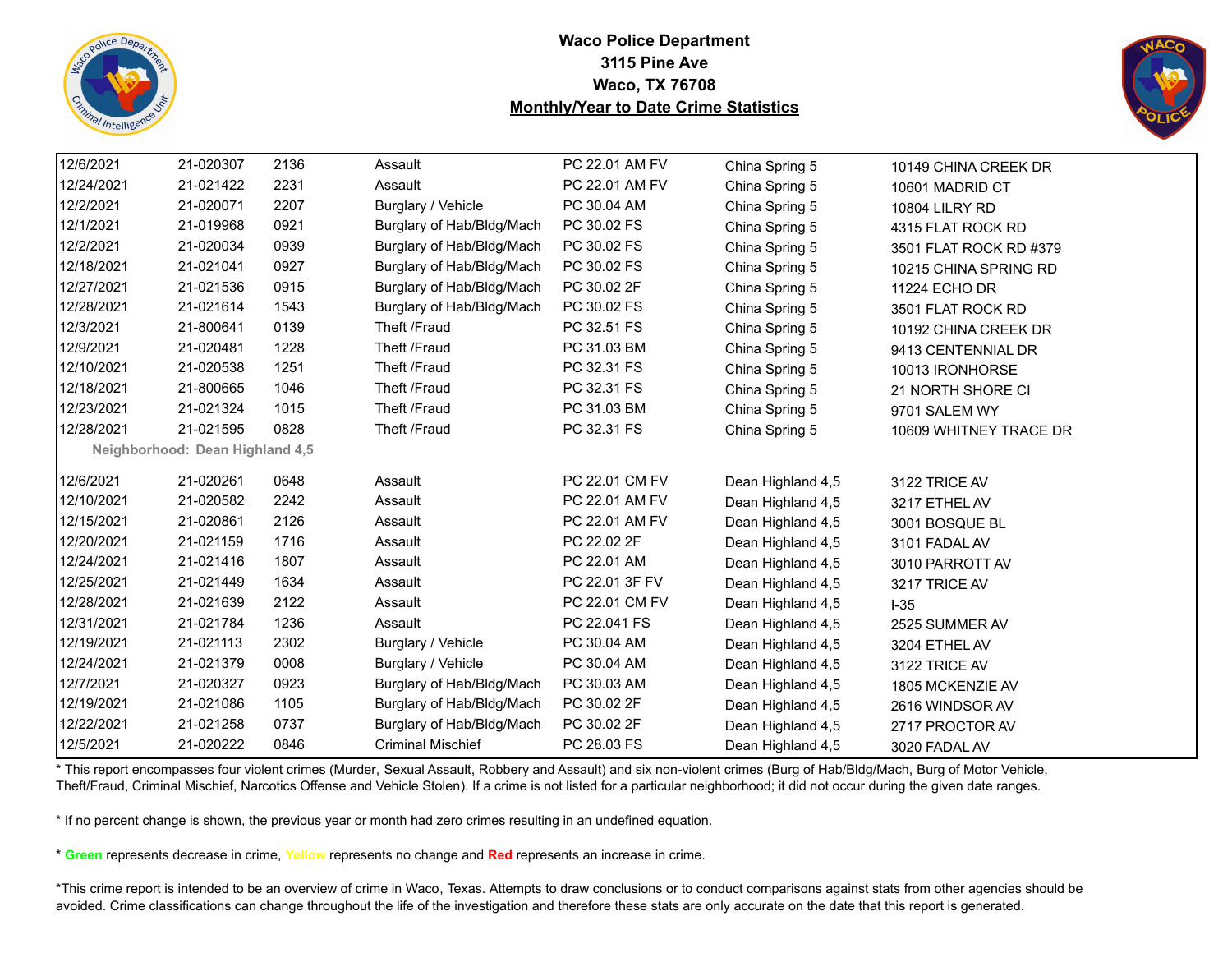



| 12/11/2021<br>21-020629<br>2358<br><b>Criminal Mischief</b><br>PC 28.03 AM<br>Dean Highland 4,5<br>2920 LIVE OAK AV<br><b>Criminal Mischief</b><br>12/12/2021<br>21-020638<br>0500<br>PC 28.03 CM<br>Dean Highland 4,5<br>2920 LIVE OAK AV<br>12/6/2021<br>21-020293<br><b>Narcotics Offense</b><br>1742<br>HS 483.041 AM<br>Dean Highland 4,5<br>3000-BL PARROTT AV<br>12/15/2021<br>21-020808<br>0005<br><b>Narcotics Offense</b><br>HS 481.121 BM<br>Dean Highland 4,5<br>2900-BL LYLE AV<br>12/16/2021<br>1648<br>PC 32.21 3F<br>21-020911<br>Theft /Fraud<br>Dean Highland 4,5<br>3100 MAPLE AV<br>Theft /Fraud<br>12/31/2021<br>22-800002<br>0433<br>PC 31.03 FS<br>Dean Highland 4,5<br>2721 HERRING AV<br>Vehicle Stolen<br>12/4/2021<br>21-020192<br>1859<br>PC 31.03 FS SV<br>Dean Highland 4,5<br>3020 FADAL AV<br>Neighborhood: Downtown (Brazos) 2,4<br>PC 22.01 AM<br>12/3/2021<br>21-020088<br>0956<br>Assault<br>Downtown (Brazos) 2,4<br>12/5/2021<br>PC 22.01 AM<br>21-020212<br>0113<br>Assault<br>Downtown (Brazos) 2,4<br>221 MARY AV<br>12/7/2021<br>21-020314<br>0023<br>PC 22.02 2F<br>Assault<br>Downtown (Brazos) 2,4<br>1016 CLAY AV<br>12/7/2021<br>21-020366<br>1819<br>PC 22.02 1F<br>Assault<br>Downtown (Brazos) 2,4<br>12/8/2021<br>21-020414<br>1359<br>PC 22.02 2F<br>Assault<br>Downtown (Brazos) 2,4<br>700-BLK S 11TH ST<br>12/9/2021<br>21-020449<br>0249<br>PC 22.02 2F<br>Assault<br>Downtown (Brazos) 2,4<br>12/12/2021<br>21-020686<br>PC 22.01 CM FV<br>2238<br>Assault<br>Downtown (Brazos) 2,4<br>12/15/2021<br>PC 22.01 CM FV<br>21-020858<br>2031<br>Assault<br>Downtown (Brazos) 2,4<br>937 S 11TH ST<br>12/18/2021<br>21-021058<br>1405<br>Assault<br>PC 22.01 AM FV<br>Downtown (Brazos) 2,4<br>12/21/2021<br>21-021244<br>2306<br>Assault<br>PC 22.01 CM FV<br>Downtown (Brazos) 2,4<br>1007 S 11TH ST<br>12/22/2021<br>21-021293<br>1830<br>PC 22.01 AM<br>Assault<br>Downtown (Brazos) 2,4<br>300 WEBSTER AV<br>12/27/2021<br>21-021584<br>PC 22.01 AM FV<br>2237<br>Assault<br>Downtown (Brazos) 2,4<br>511 S 8TH ST<br>12/29/2021<br>21-021637<br>0843<br>PC 22.01 AM FV<br>Assault<br>Downtown (Brazos) 2,4<br>1100 BLK ROSS AV<br>12/29/2021<br>1429<br>PC 22.01 CM<br>21-021678<br>Assault<br>Downtown (Brazos) 2,4<br>110 S 12TH ST<br>12/29/2021<br>21-021691<br>2153<br>PC 22.01 AM FV<br>Assault<br>Downtown (Brazos) 2,4<br>813 S 15TH ST<br>12/1/2021<br>PC 30.04 AM<br>21-800638<br>1442<br>Burglary / Vehicle<br>Downtown (Brazos) 2,4<br>720 FRANKLIN AV<br>12/2/2021<br>21-020067<br>2005<br>Burglary / Vehicle<br>PC 30.04 AM<br>Downtown (Brazos) 2,4<br>S 6TH ST/MARY AV<br>12/2/2021<br>21-020068<br>2038<br>Burglary / Vehicle<br>PC 30.04 AM<br>Downtown (Brazos) 2,4<br>S 6TH ST/MARY AV<br>12/6/2021<br>21-020306<br>2205<br>Burglary / Vehicle<br>PC 30.04 AM<br>Downtown (Brazos) 2,4<br>625 S 9TH ST<br>12/12/2021<br>21-020648<br>1144<br>Burglary / Vehicle<br>PC 30.04 AM<br>Downtown (Brazos) 2,4<br>626 S 12TH ST |                                     |
|--------------------------------------------------------------------------------------------------------------------------------------------------------------------------------------------------------------------------------------------------------------------------------------------------------------------------------------------------------------------------------------------------------------------------------------------------------------------------------------------------------------------------------------------------------------------------------------------------------------------------------------------------------------------------------------------------------------------------------------------------------------------------------------------------------------------------------------------------------------------------------------------------------------------------------------------------------------------------------------------------------------------------------------------------------------------------------------------------------------------------------------------------------------------------------------------------------------------------------------------------------------------------------------------------------------------------------------------------------------------------------------------------------------------------------------------------------------------------------------------------------------------------------------------------------------------------------------------------------------------------------------------------------------------------------------------------------------------------------------------------------------------------------------------------------------------------------------------------------------------------------------------------------------------------------------------------------------------------------------------------------------------------------------------------------------------------------------------------------------------------------------------------------------------------------------------------------------------------------------------------------------------------------------------------------------------------------------------------------------------------------------------------------------------------------------------------------------------------------------------------------------------------------------------------------------------------------------------------------------------------------------------------------------------------------------------------------------------------------------------------------------------------------------------------------------------------------------------------------------------------------------------------------------------------------------------------------------------------------------------------------|-------------------------------------|
|                                                                                                                                                                                                                                                                                                                                                                                                                                                                                                                                                                                                                                                                                                                                                                                                                                                                                                                                                                                                                                                                                                                                                                                                                                                                                                                                                                                                                                                                                                                                                                                                                                                                                                                                                                                                                                                                                                                                                                                                                                                                                                                                                                                                                                                                                                                                                                                                                                                                                                                                                                                                                                                                                                                                                                                                                                                                                                                                                                                                        |                                     |
|                                                                                                                                                                                                                                                                                                                                                                                                                                                                                                                                                                                                                                                                                                                                                                                                                                                                                                                                                                                                                                                                                                                                                                                                                                                                                                                                                                                                                                                                                                                                                                                                                                                                                                                                                                                                                                                                                                                                                                                                                                                                                                                                                                                                                                                                                                                                                                                                                                                                                                                                                                                                                                                                                                                                                                                                                                                                                                                                                                                                        |                                     |
|                                                                                                                                                                                                                                                                                                                                                                                                                                                                                                                                                                                                                                                                                                                                                                                                                                                                                                                                                                                                                                                                                                                                                                                                                                                                                                                                                                                                                                                                                                                                                                                                                                                                                                                                                                                                                                                                                                                                                                                                                                                                                                                                                                                                                                                                                                                                                                                                                                                                                                                                                                                                                                                                                                                                                                                                                                                                                                                                                                                                        |                                     |
|                                                                                                                                                                                                                                                                                                                                                                                                                                                                                                                                                                                                                                                                                                                                                                                                                                                                                                                                                                                                                                                                                                                                                                                                                                                                                                                                                                                                                                                                                                                                                                                                                                                                                                                                                                                                                                                                                                                                                                                                                                                                                                                                                                                                                                                                                                                                                                                                                                                                                                                                                                                                                                                                                                                                                                                                                                                                                                                                                                                                        |                                     |
|                                                                                                                                                                                                                                                                                                                                                                                                                                                                                                                                                                                                                                                                                                                                                                                                                                                                                                                                                                                                                                                                                                                                                                                                                                                                                                                                                                                                                                                                                                                                                                                                                                                                                                                                                                                                                                                                                                                                                                                                                                                                                                                                                                                                                                                                                                                                                                                                                                                                                                                                                                                                                                                                                                                                                                                                                                                                                                                                                                                                        |                                     |
|                                                                                                                                                                                                                                                                                                                                                                                                                                                                                                                                                                                                                                                                                                                                                                                                                                                                                                                                                                                                                                                                                                                                                                                                                                                                                                                                                                                                                                                                                                                                                                                                                                                                                                                                                                                                                                                                                                                                                                                                                                                                                                                                                                                                                                                                                                                                                                                                                                                                                                                                                                                                                                                                                                                                                                                                                                                                                                                                                                                                        |                                     |
|                                                                                                                                                                                                                                                                                                                                                                                                                                                                                                                                                                                                                                                                                                                                                                                                                                                                                                                                                                                                                                                                                                                                                                                                                                                                                                                                                                                                                                                                                                                                                                                                                                                                                                                                                                                                                                                                                                                                                                                                                                                                                                                                                                                                                                                                                                                                                                                                                                                                                                                                                                                                                                                                                                                                                                                                                                                                                                                                                                                                        |                                     |
|                                                                                                                                                                                                                                                                                                                                                                                                                                                                                                                                                                                                                                                                                                                                                                                                                                                                                                                                                                                                                                                                                                                                                                                                                                                                                                                                                                                                                                                                                                                                                                                                                                                                                                                                                                                                                                                                                                                                                                                                                                                                                                                                                                                                                                                                                                                                                                                                                                                                                                                                                                                                                                                                                                                                                                                                                                                                                                                                                                                                        |                                     |
|                                                                                                                                                                                                                                                                                                                                                                                                                                                                                                                                                                                                                                                                                                                                                                                                                                                                                                                                                                                                                                                                                                                                                                                                                                                                                                                                                                                                                                                                                                                                                                                                                                                                                                                                                                                                                                                                                                                                                                                                                                                                                                                                                                                                                                                                                                                                                                                                                                                                                                                                                                                                                                                                                                                                                                                                                                                                                                                                                                                                        | N UNIVERSITY PARKS DR/WASHINGTON AV |
|                                                                                                                                                                                                                                                                                                                                                                                                                                                                                                                                                                                                                                                                                                                                                                                                                                                                                                                                                                                                                                                                                                                                                                                                                                                                                                                                                                                                                                                                                                                                                                                                                                                                                                                                                                                                                                                                                                                                                                                                                                                                                                                                                                                                                                                                                                                                                                                                                                                                                                                                                                                                                                                                                                                                                                                                                                                                                                                                                                                                        |                                     |
|                                                                                                                                                                                                                                                                                                                                                                                                                                                                                                                                                                                                                                                                                                                                                                                                                                                                                                                                                                                                                                                                                                                                                                                                                                                                                                                                                                                                                                                                                                                                                                                                                                                                                                                                                                                                                                                                                                                                                                                                                                                                                                                                                                                                                                                                                                                                                                                                                                                                                                                                                                                                                                                                                                                                                                                                                                                                                                                                                                                                        |                                     |
|                                                                                                                                                                                                                                                                                                                                                                                                                                                                                                                                                                                                                                                                                                                                                                                                                                                                                                                                                                                                                                                                                                                                                                                                                                                                                                                                                                                                                                                                                                                                                                                                                                                                                                                                                                                                                                                                                                                                                                                                                                                                                                                                                                                                                                                                                                                                                                                                                                                                                                                                                                                                                                                                                                                                                                                                                                                                                                                                                                                                        | JEFFERSON AV/N 13TH ST              |
|                                                                                                                                                                                                                                                                                                                                                                                                                                                                                                                                                                                                                                                                                                                                                                                                                                                                                                                                                                                                                                                                                                                                                                                                                                                                                                                                                                                                                                                                                                                                                                                                                                                                                                                                                                                                                                                                                                                                                                                                                                                                                                                                                                                                                                                                                                                                                                                                                                                                                                                                                                                                                                                                                                                                                                                                                                                                                                                                                                                                        |                                     |
|                                                                                                                                                                                                                                                                                                                                                                                                                                                                                                                                                                                                                                                                                                                                                                                                                                                                                                                                                                                                                                                                                                                                                                                                                                                                                                                                                                                                                                                                                                                                                                                                                                                                                                                                                                                                                                                                                                                                                                                                                                                                                                                                                                                                                                                                                                                                                                                                                                                                                                                                                                                                                                                                                                                                                                                                                                                                                                                                                                                                        | S 17TH ST/CLEVELAND AV              |
|                                                                                                                                                                                                                                                                                                                                                                                                                                                                                                                                                                                                                                                                                                                                                                                                                                                                                                                                                                                                                                                                                                                                                                                                                                                                                                                                                                                                                                                                                                                                                                                                                                                                                                                                                                                                                                                                                                                                                                                                                                                                                                                                                                                                                                                                                                                                                                                                                                                                                                                                                                                                                                                                                                                                                                                                                                                                                                                                                                                                        | 600 FRANKLIN AV #310                |
|                                                                                                                                                                                                                                                                                                                                                                                                                                                                                                                                                                                                                                                                                                                                                                                                                                                                                                                                                                                                                                                                                                                                                                                                                                                                                                                                                                                                                                                                                                                                                                                                                                                                                                                                                                                                                                                                                                                                                                                                                                                                                                                                                                                                                                                                                                                                                                                                                                                                                                                                                                                                                                                                                                                                                                                                                                                                                                                                                                                                        |                                     |
|                                                                                                                                                                                                                                                                                                                                                                                                                                                                                                                                                                                                                                                                                                                                                                                                                                                                                                                                                                                                                                                                                                                                                                                                                                                                                                                                                                                                                                                                                                                                                                                                                                                                                                                                                                                                                                                                                                                                                                                                                                                                                                                                                                                                                                                                                                                                                                                                                                                                                                                                                                                                                                                                                                                                                                                                                                                                                                                                                                                                        | 1519 WASHINGTON AV #2               |
|                                                                                                                                                                                                                                                                                                                                                                                                                                                                                                                                                                                                                                                                                                                                                                                                                                                                                                                                                                                                                                                                                                                                                                                                                                                                                                                                                                                                                                                                                                                                                                                                                                                                                                                                                                                                                                                                                                                                                                                                                                                                                                                                                                                                                                                                                                                                                                                                                                                                                                                                                                                                                                                                                                                                                                                                                                                                                                                                                                                                        |                                     |
|                                                                                                                                                                                                                                                                                                                                                                                                                                                                                                                                                                                                                                                                                                                                                                                                                                                                                                                                                                                                                                                                                                                                                                                                                                                                                                                                                                                                                                                                                                                                                                                                                                                                                                                                                                                                                                                                                                                                                                                                                                                                                                                                                                                                                                                                                                                                                                                                                                                                                                                                                                                                                                                                                                                                                                                                                                                                                                                                                                                                        |                                     |
|                                                                                                                                                                                                                                                                                                                                                                                                                                                                                                                                                                                                                                                                                                                                                                                                                                                                                                                                                                                                                                                                                                                                                                                                                                                                                                                                                                                                                                                                                                                                                                                                                                                                                                                                                                                                                                                                                                                                                                                                                                                                                                                                                                                                                                                                                                                                                                                                                                                                                                                                                                                                                                                                                                                                                                                                                                                                                                                                                                                                        |                                     |
|                                                                                                                                                                                                                                                                                                                                                                                                                                                                                                                                                                                                                                                                                                                                                                                                                                                                                                                                                                                                                                                                                                                                                                                                                                                                                                                                                                                                                                                                                                                                                                                                                                                                                                                                                                                                                                                                                                                                                                                                                                                                                                                                                                                                                                                                                                                                                                                                                                                                                                                                                                                                                                                                                                                                                                                                                                                                                                                                                                                                        |                                     |
|                                                                                                                                                                                                                                                                                                                                                                                                                                                                                                                                                                                                                                                                                                                                                                                                                                                                                                                                                                                                                                                                                                                                                                                                                                                                                                                                                                                                                                                                                                                                                                                                                                                                                                                                                                                                                                                                                                                                                                                                                                                                                                                                                                                                                                                                                                                                                                                                                                                                                                                                                                                                                                                                                                                                                                                                                                                                                                                                                                                                        |                                     |
|                                                                                                                                                                                                                                                                                                                                                                                                                                                                                                                                                                                                                                                                                                                                                                                                                                                                                                                                                                                                                                                                                                                                                                                                                                                                                                                                                                                                                                                                                                                                                                                                                                                                                                                                                                                                                                                                                                                                                                                                                                                                                                                                                                                                                                                                                                                                                                                                                                                                                                                                                                                                                                                                                                                                                                                                                                                                                                                                                                                                        |                                     |
|                                                                                                                                                                                                                                                                                                                                                                                                                                                                                                                                                                                                                                                                                                                                                                                                                                                                                                                                                                                                                                                                                                                                                                                                                                                                                                                                                                                                                                                                                                                                                                                                                                                                                                                                                                                                                                                                                                                                                                                                                                                                                                                                                                                                                                                                                                                                                                                                                                                                                                                                                                                                                                                                                                                                                                                                                                                                                                                                                                                                        |                                     |
|                                                                                                                                                                                                                                                                                                                                                                                                                                                                                                                                                                                                                                                                                                                                                                                                                                                                                                                                                                                                                                                                                                                                                                                                                                                                                                                                                                                                                                                                                                                                                                                                                                                                                                                                                                                                                                                                                                                                                                                                                                                                                                                                                                                                                                                                                                                                                                                                                                                                                                                                                                                                                                                                                                                                                                                                                                                                                                                                                                                                        |                                     |
|                                                                                                                                                                                                                                                                                                                                                                                                                                                                                                                                                                                                                                                                                                                                                                                                                                                                                                                                                                                                                                                                                                                                                                                                                                                                                                                                                                                                                                                                                                                                                                                                                                                                                                                                                                                                                                                                                                                                                                                                                                                                                                                                                                                                                                                                                                                                                                                                                                                                                                                                                                                                                                                                                                                                                                                                                                                                                                                                                                                                        |                                     |
|                                                                                                                                                                                                                                                                                                                                                                                                                                                                                                                                                                                                                                                                                                                                                                                                                                                                                                                                                                                                                                                                                                                                                                                                                                                                                                                                                                                                                                                                                                                                                                                                                                                                                                                                                                                                                                                                                                                                                                                                                                                                                                                                                                                                                                                                                                                                                                                                                                                                                                                                                                                                                                                                                                                                                                                                                                                                                                                                                                                                        |                                     |
|                                                                                                                                                                                                                                                                                                                                                                                                                                                                                                                                                                                                                                                                                                                                                                                                                                                                                                                                                                                                                                                                                                                                                                                                                                                                                                                                                                                                                                                                                                                                                                                                                                                                                                                                                                                                                                                                                                                                                                                                                                                                                                                                                                                                                                                                                                                                                                                                                                                                                                                                                                                                                                                                                                                                                                                                                                                                                                                                                                                                        |                                     |
| 12/12/2021<br>21-020678<br>2137<br>Burglary / Vehicle<br>PC 30.04 AM<br>Downtown (Brazos) 2,4<br>600-BL MARY AV                                                                                                                                                                                                                                                                                                                                                                                                                                                                                                                                                                                                                                                                                                                                                                                                                                                                                                                                                                                                                                                                                                                                                                                                                                                                                                                                                                                                                                                                                                                                                                                                                                                                                                                                                                                                                                                                                                                                                                                                                                                                                                                                                                                                                                                                                                                                                                                                                                                                                                                                                                                                                                                                                                                                                                                                                                                                                        |                                     |

\* This report encompasses four violent crimes (Murder, Sexual Assault, Robbery and Assault) and six non-violent crimes (Burg of Hab/Bldg/Mach, Burg of Motor Vehicle, Theft/Fraud, Criminal Mischief, Narcotics Offense and Vehicle Stolen). If a crime is not listed for a particular neighborhood; it did not occur during the given date ranges.

\* If no percent change is shown, the previous year or month had zero crimes resulting in an undefined equation.

\* **Green** represents decrease in crime, **Yellow** represents no change and **Red** represents an increase in crime.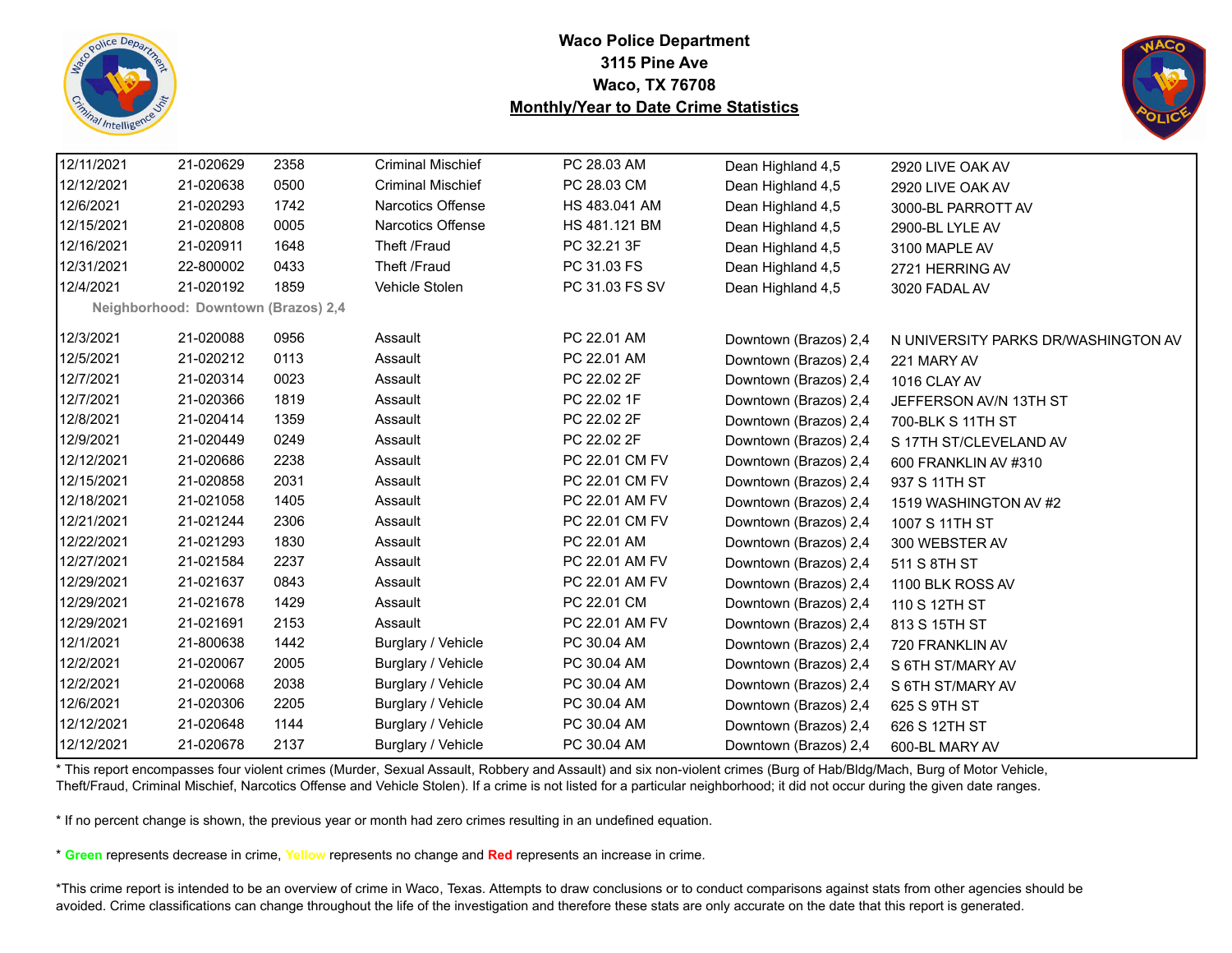



| 12/12/2021 | 21-020680 | 2215 | Burglary / Vehicle        | PC 30.04 AM   | Downtown (Brazos) 2,4 | 600 MARY AV                   |
|------------|-----------|------|---------------------------|---------------|-----------------------|-------------------------------|
| 12/12/2021 | 21-020682 | 2210 | Burglary / Vehicle        | PC 30.04 AM   | Downtown (Brazos) 2,4 | 600-BLK MARY AV               |
| 12/24/2021 | 21-021412 | 1633 | Burglary / Vehicle        | PC 30.04 AM   | Downtown (Brazos) 2,4 | 625 S 5TH ST #306             |
| 12/27/2021 | 21-021589 | 2258 | Burglary / Vehicle        | PC 30.04 AM   | Downtown (Brazos) 2,4 | MARY AV/S 3RD ST              |
| 12/29/2021 | 21-021642 | 0617 | Burglary / Vehicle        | PC 30.04 AM   | Downtown (Brazos) 2,4 | 911 S 10TH ST                 |
| 12/30/2021 | 21-021741 | 1834 | Burglary / Vehicle        | PC 30.04 AM   | Downtown (Brazos) 2,4 | 211 CLAY AV                   |
| 12/8/2021  | 21-020396 | 0930 | Burglary of Hab/Bldg/Mach | PC 30.02 2F   | Downtown (Brazos) 2,4 | 1616 CONNOR AV                |
| 12/28/2021 | 21-021602 | 1002 | Burglary of Hab/Bldg/Mach | PC 30.02 FS   | Downtown (Brazos) 2,4 | 700 S 4TH ST                  |
| 12/19/2021 | 21-021114 | 2256 | <b>Criminal Mischief</b>  | PC 28.03 BM   | Downtown (Brazos) 2,4 | 813 S 9TH ST                  |
| 12/21/2021 | 21-021192 | 0915 | <b>Criminal Mischief</b>  | PC 28.03 AM   | Downtown (Brazos) 2,4 | 613 S 9TH ST                  |
| 12/27/2021 | 21-021539 | 0909 | <b>Criminal Mischief</b>  | PC 28.03 BM   | Downtown (Brazos) 2,4 | 917 S 11TH ST                 |
| 12/30/2021 | 21-021716 | 1351 | <b>Criminal Mischief</b>  | PC 28.03 CM   | Downtown (Brazos) 2,4 | 701 S UNIVERSITY PARKS DR     |
| 12/3/2021  | 21-020139 | 2021 | <b>Narcotics Offense</b>  | HS 481.121 BM | Downtown (Brazos) 2,4 | 311 AUSTIN AV                 |
| 12/5/2021  | 21-020214 | 0202 | <b>Narcotics Offense</b>  | HS 481.115 FS | Downtown (Brazos) 2,4 | 221 MARY AV                   |
| 12/10/2021 | 21-020527 | 0434 | <b>Narcotics Offense</b>  | HS 481.134 3F | Downtown (Brazos) 2,4 | 700-BL S 11TH ST              |
| 12/15/2021 | 21-020860 | 2031 | Narcotics Offense         | HS 481.121 BM | Downtown (Brazos) 2,4 | 937 S 11TH ST                 |
| 12/24/2021 | 21-021387 | 0111 | Narcotics Offense         | HS 481.134 3F | Downtown (Brazos) 2,4 | S 15TH ST/FLINT AV            |
| 12/30/2021 | 21-021723 | 1536 | <b>Narcotics Offense</b>  | HS 481.117 AM | Downtown (Brazos) 2,4 | SPEIGHT AV/S JACK KULTGEN EX  |
| 12/22/2021 | 21-021294 | 1916 | Robbery                   | PC 29.02 2F   | Downtown (Brazos) 2,4 | 820 S 7TH ST                  |
| 12/5/2021  | 21-020215 | 0202 | Sexual Assault            | PC 22.011 2F  | Downtown (Brazos) 2,4 | <b>Address Witheld</b>        |
| 12/6/2021  | 21-020312 | 2152 | Sexual Assault            | PC 22.011 2F  | Downtown (Brazos) 2,4 | <b>Address Witheld</b>        |
| 12/30/2021 | 21-021698 | 0524 | Sexual Assault            | PC 22.011 2F  | Downtown (Brazos) 2,4 | <b>Address Witheld</b>        |
| 12/2/2021  | 21-020037 | 1101 | Theft /Fraud              | PC 31.03 BM   | Downtown (Brazos) 2,4 | 215 N 5TH ST                  |
| 12/6/2021  | 21-800646 | 1145 | Theft /Fraud              | PC 31.03 FS   | Downtown (Brazos) 2,4 | 501 S UNIVERSITY PARKS DR     |
| 12/8/2021  | 21-020404 | 1154 | Theft /Fraud              | PC 31.03 FS   | Downtown (Brazos) 2,4 | 1211 CLEVELAND AV             |
| 12/8/2021  | 21-020412 | 1325 | Theft /Fraud              | PC 32.21 FS   | Downtown (Brazos) 2,4 | 425 FRANKLIN AV               |
| 12/9/2021  | 21-020485 | 1320 | Theft /Fraud              | PC 31.03 AM   | Downtown (Brazos) 2,4 | S UNIVERSITY PARKS DR/MARY AV |
| 12/11/2021 | 21-800653 | 1535 | Theft /Fraud              | PC 31.03 BM   | Downtown (Brazos) 2,4 | 220 S 3RD ST                  |
| 12/16/2021 | 21-020886 | 0931 | Theft /Fraud              | PC 31.03 CM   | Downtown (Brazos) 2,4 | 1226 WASHINGTON AV            |

\* This report encompasses four violent crimes (Murder, Sexual Assault, Robbery and Assault) and six non-violent crimes (Burg of Hab/Bldg/Mach, Burg of Motor Vehicle, Theft/Fraud, Criminal Mischief, Narcotics Offense and Vehicle Stolen). If a crime is not listed for a particular neighborhood; it did not occur during the given date ranges.

\* If no percent change is shown, the previous year or month had zero crimes resulting in an undefined equation.

\* **Green** represents decrease in crime, **Yellow** represents no change and **Red** represents an increase in crime.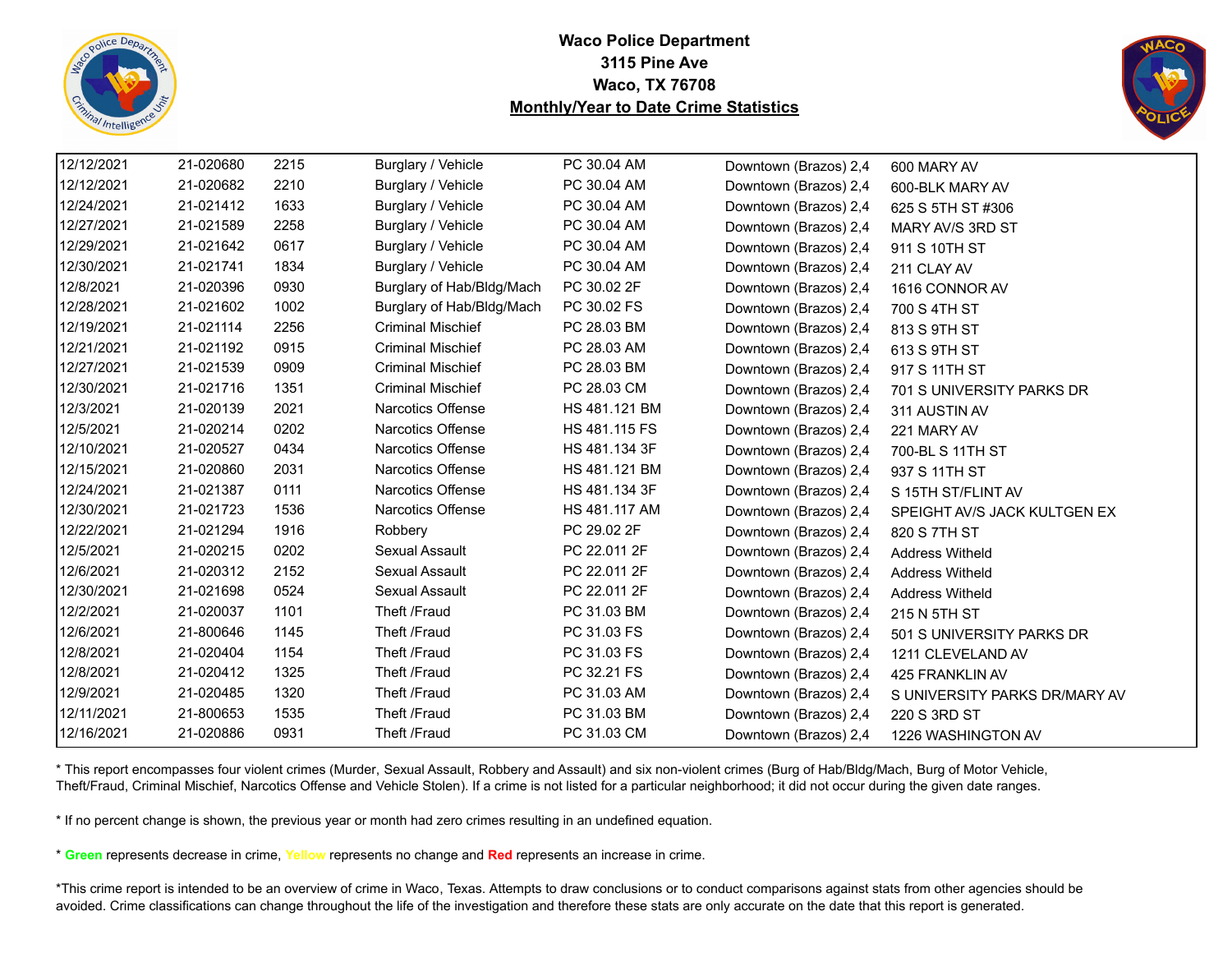



| 12/23/2021 | 21-021312                      | 0438 | Theft /Fraud              | PC 31.03 BM    | Downtown (Brazos) 2,4 | 1207-1/2 DUTTON AV        |
|------------|--------------------------------|------|---------------------------|----------------|-----------------------|---------------------------|
| 12/28/2021 | 21-800675                      | 1301 | Theft /Fraud              | PC 31.03 CM    | Downtown (Brazos) 2,4 | 700 S 15TH ST             |
| 12/31/2021 | 22-800003                      | 1631 | Theft /Fraud              | PC 31.03 CM    | Downtown (Brazos) 2,4 | 301 N 8TH ST              |
| 12/8/2021  | 21-020407                      | 1226 | Vehicle Stolen            | PC 31.03 FS SV | Downtown (Brazos) 2,4 | 900 FRANKLIN AV           |
| 12/27/2021 | 21-021531                      | 0720 | Vehicle Stolen            | PC 31.03 FS SV | Downtown (Brazos) 2,4 | 300 S 4TH ST              |
|            | Neighborhood: Heart of Texas 5 |      |                           |                |                       |                           |
| 12/9/2021  | 21-020465                      | 0850 | Assault                   | PC 22.01 CM FV | Heart of Texas 5      | 3825 SLEEPER AVE          |
| 12/11/2021 | 21-020603                      | 1111 | Assault                   | PC 22.01 AM FV | Heart of Texas 5      | 3904 WINDSOR AV           |
| 12/13/2021 | 21-020690                      | 0027 | Assault                   | PC 22.01 CM FV | Heart of Texas 5      | 3901 MAPLE AV             |
| 12/20/2021 | 21-021138                      | 1400 | Assault                   | PC 22.02 2F FV | Heart of Texas 5      | 3504 PARROTT AV           |
| 12/22/2021 | 21-021264                      | 0830 | Assault                   | PC 22.01 AM FV | Heart of Texas 5      | 3901 HOMAN AV             |
| 12/26/2021 | 21-021515                      | 2201 | Assault                   | PC 22.02 1F FV | Heart of Texas 5      | 3405 CUMBERLAND AV        |
| 12/29/2021 | 21-021654                      | 1036 | Assault                   | PC 22.01 AM    | Heart of Texas 5      | 3904 ETHEL AV             |
| 12/9/2021  | 21-020453                      | 0607 | Burglary / Vehicle        | PC 30.04 AM    | Heart of Texas 5      | 1428 WOODED ACRES DR #116 |
| 12/9/2021  | 21-020454                      | 0607 | Burglary / Vehicle        | PC 30.04 AM    | Heart of Texas 5      | 1428 WOODED ACRES DR #116 |
| 12/9/2021  | 21-020455                      | 0607 | Burglary / Vehicle        | PC 30.04 AM    | Heart of Texas 5      | 1428 WOODED ACRES DR      |
| 12/6/2021  | 21-020265                      | 0848 | Burglary of Hab/Bldg/Mach | PC 30.02 FS    | Heart of Texas 5      | 1105 WOODED ACRES DR      |
| 12/17/2021 | 21-021025                      | 2336 | Burglary of Hab/Bldg/Mach | PC 30.02 2F    | Heart of Texas 5      | 3400 LIVE OAK AV          |
| 12/7/2021  | 21-020369                      | 1840 | <b>Criminal Mischief</b>  | PC 28.03 BM FV | Heart of Texas 5      | 2009 N 40TH ST            |
| 12/12/2021 | 21-020633                      | 0042 | <b>Narcotics Offense</b>  | HS 481.121 BM  | Heart of Texas 5      | 1101 N VALLEY MILLS DR    |
| 12/18/2021 | 21-021071                      | 2003 | Robbery                   | PC 29.02 2F    | Heart of Texas 5      | 601 N VALLEY MILLS DR     |
| 12/20/2021 | 21-021165                      | 2037 | Robbery                   | PC 29.03 1F    | Heart of Texas 5      | 3550 HILLCREST DR         |
| 12/27/2021 | 21-021576                      | 2112 | Robbery                   | PC 29.03 1F    | Heart of Texas 5      | 3508 FREDERICK AV         |
| 12/2/2021  | 21-020055                      | 1452 | Theft /Fraud              | PC 31.03 BM    | Heart of Texas 5      | 1428 WOODED ACRES DR      |
| 12/4/2021  | 21-020179                      | 1603 | Theft /Fraud              | PC 31.03 FS    | Heart of Texas 5      | 1301 WOODED ACRES DR      |
| 12/4/2021  | 21-020194                      | 1930 | Theft /Fraud              | PC 31.03 CM    | Heart of Texas 5      | 601 N VALLEY MILLS DR     |
| 12/6/2021  | 21-800648                      | 2257 | Theft /Fraud              | PC 31.03 CM    | Heart of Texas 5      | 3429 MAPLE AV             |
| 12/7/2021  | 21-020358                      | 1707 | Theft /Fraud              | PC 32.21 3F    | Heart of Texas 5      | 1301 WOODED ACRES DR      |
| 12/7/2021  | 21-020360                      | 1808 | Theft /Fraud              | PC 32.21 FS    | Heart of Texas 5      | 3612 SLEEPER AV           |

\* This report encompasses four violent crimes (Murder, Sexual Assault, Robbery and Assault) and six non-violent crimes (Burg of Hab/Bldg/Mach, Burg of Motor Vehicle, Theft/Fraud, Criminal Mischief, Narcotics Offense and Vehicle Stolen). If a crime is not listed for a particular neighborhood; it did not occur during the given date ranges.

\* If no percent change is shown, the previous year or month had zero crimes resulting in an undefined equation.

\* **Green** represents decrease in crime, **Yellow** represents no change and **Red** represents an increase in crime.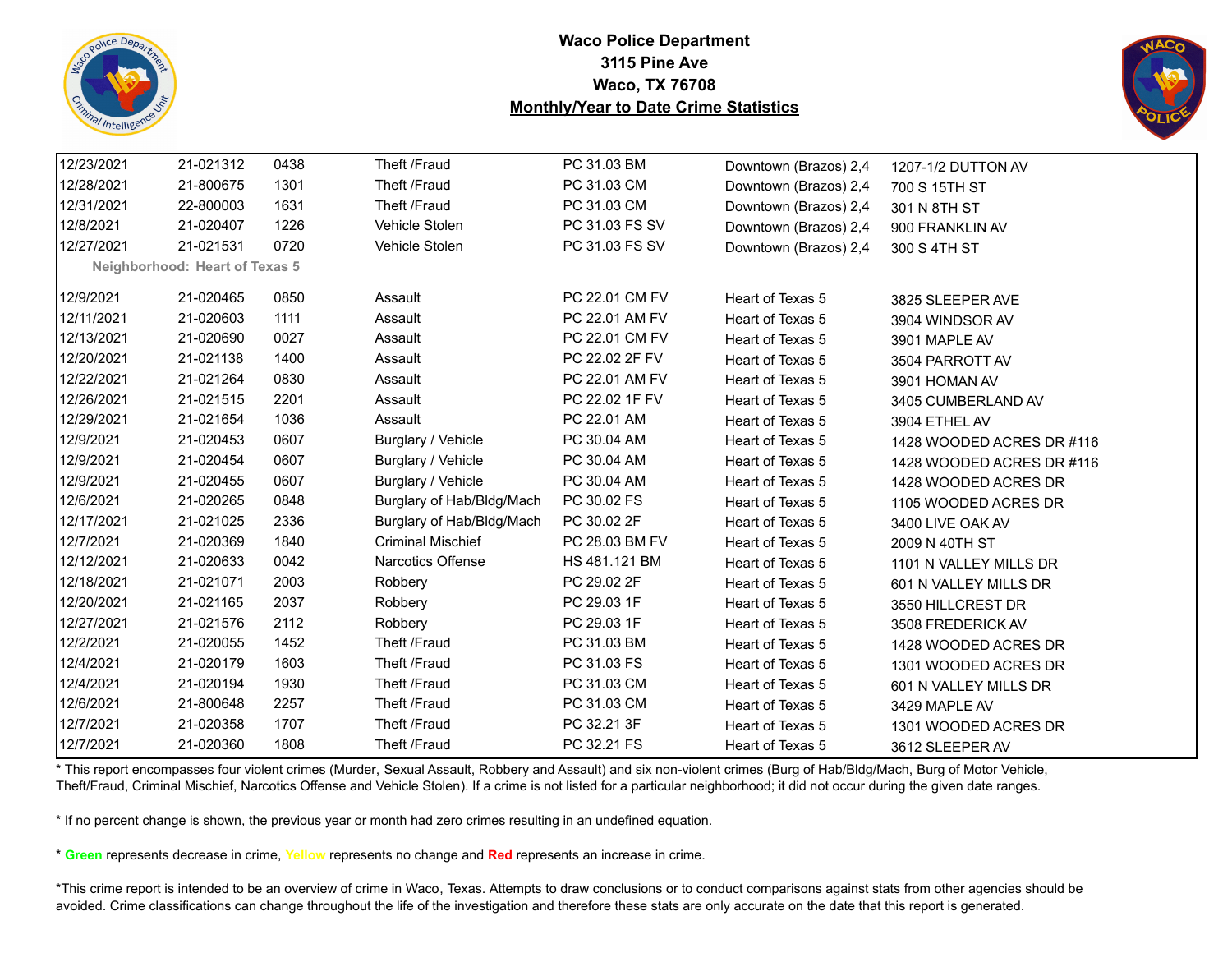



| 12/10/2021 | 21-020539                       | 1247 | Theft /Fraud              | PC 31.04 BM    | Heart of Texas 5  | 1411 N VALLEY MILLS DR #C |
|------------|---------------------------------|------|---------------------------|----------------|-------------------|---------------------------|
| 12/10/2021 | 21-020560                       | 1838 | Theft /Fraud              | PC 32.21 FS    | Heart of Texas 5  | 1428 WOODED ACRES DR #116 |
| 12/12/2021 | 21-020675                       | 2051 | Theft /Fraud              | PC 31.03 BM    | Heart of Texas 5  | 3616 LELAND AV            |
| 12/13/2021 | 21-020704                       | 1210 | Theft /Fraud              | PC 31.03 CM    | Heart of Texas 5  | 1301 WOODED ACRES DR      |
| 12/19/2021 | 21-021108                       | 2009 | Theft /Fraud              | PC 32.21 3F    | Heart of Texas 5  | 601 N VALLEY MILLS DR     |
| 12/20/2021 | 21-021132                       | 1339 | Theft /Fraud              | PC 31.03 FS    | Heart of Texas 5  | 4025 BOSQUE BL            |
| 12/23/2021 | 21-021323                       | 0834 | Theft /Fraud              | PC 32.21 3F    | Heart of Texas 5  | 4721 BOSQUE BL            |
| 12/23/2021 | 21-021340                       | 1344 | Theft /Fraud              | PC 31.03 AM    | Heart of Texas 5  | 1301 WOODED ACRES DR      |
| 12/30/2021 | 21-021729                       | 1616 | Theft /Fraud              | PC 32.21 3F    | Heart of Texas 5  | 1428 WOODED ACRES DR      |
|            | Neighborhood: Hwy 84 Corridor 5 |      |                           |                |                   |                           |
| 12/10/2021 | 21-020574                       | 2138 | Assault                   | PC 22.01 3F FV | Hwy 84 Corridor 5 | 411 SILVER SPUR           |
| 12/17/2021 | 21-020988                       | 1602 | Assault                   | PC 22.01 AM FV | Hwy 84 Corridor 5 | 5317 SPEEGLEVILLE RD      |
| 12/22/2021 | 21-021248                       | 0036 | Assault                   | PC 22.01 CM FV | Hwy 84 Corridor 5 | 1101 BOLDMERE RD          |
| 12/25/2021 | 21-021445                       | 1515 | Assault                   | PC 22.01 CM    | Hwy 84 Corridor 5 | 4700-BLK SPEEGLEVILLE RD  |
| 12/23/2021 | 21-021347                       | 1731 | Burglary / Vehicle        | PC 30.04 AM    | Hwy 84 Corridor 5 | 25930 HWY 84              |
| 12/31/2021 | 21-021776                       | 0816 | Burglary / Vehicle        | PC 30.04 AM    | Hwy 84 Corridor 5 | 188 STONE CREEK CI        |
| 12/31/2021 | 21-021782                       | 0941 | Burglary / Vehicle        | PC 30.04 AM    | Hwy 84 Corridor 5 | 362 ELM GROVE CIR         |
| 12/31/2021 | 21-021798                       | 1729 | Burglary / Vehicle        | PC 30.04 AM    | Hwy 84 Corridor 5 | 212 SHADY TRL             |
| 12/27/2021 | 21-021562                       | 1549 | Burglary of Hab/Bldg/Mach | PC 30.02 2F    | Hwy 84 Corridor 5 | 523 RIVER PARK RD         |
| 12/18/2021 | 21-021069                       | 1912 | Theft /Fraud              | PC 31.03 3F    | Hwy 84 Corridor 5 | 204 PROSPERITY            |
| 12/22/2021 | 21-021291                       | 1700 | Theft /Fraud              | PC 31.03 AM    | Hwy 84 Corridor 5 | 3020 ROCKBRIDGE RD        |
|            | Neighborhood: Kendrick 2,3      |      |                           |                |                   |                           |
| 12/1/2021  | 21-019962                       | 0241 | Assault                   | PC 22.01 AM FV | Kendrick 2,3      | 4019 S JACK KULTGEN EX SB |
| 12/4/2021  | 21-020169                       | 1338 | Assault                   | PC 22.01 CM FV | Kendrick 2,3      | 1901 RICHTER ST #5112     |
| 12/5/2021  | 21-020226                       | 0926 | Assault                   | PC 22.01 AM FV | Kendrick 2,3      | 1212 SHEPPARD ST          |
| 12/10/2021 | 21-020572                       | 2050 | Assault                   | PC 22.01 AM FV | Kendrick 2,3      | 3317 BAGBY AV             |
| 12/11/2021 | 21-020600                       | 1004 | Assault                   | PC 22.01 3F    | Kendrick 2,3      | 4109 S JACK KULTGEN EX SB |
| 12/15/2021 | 21-020863                       | 2048 | Assault                   | PC 22.041 FS   | Kendrick 2,3      | 2400 CORPORATION PK #1107 |
|            |                                 |      |                           |                |                   |                           |

\* This report encompasses four violent crimes (Murder, Sexual Assault, Robbery and Assault) and six non-violent crimes (Burg of Hab/Bldg/Mach, Burg of Motor Vehicle, Theft/Fraud, Criminal Mischief, Narcotics Offense and Vehicle Stolen). If a crime is not listed for a particular neighborhood; it did not occur during the given date ranges.

\* If no percent change is shown, the previous year or month had zero crimes resulting in an undefined equation.

\* **Green** represents decrease in crime, **Yellow** represents no change and **Red** represents an increase in crime.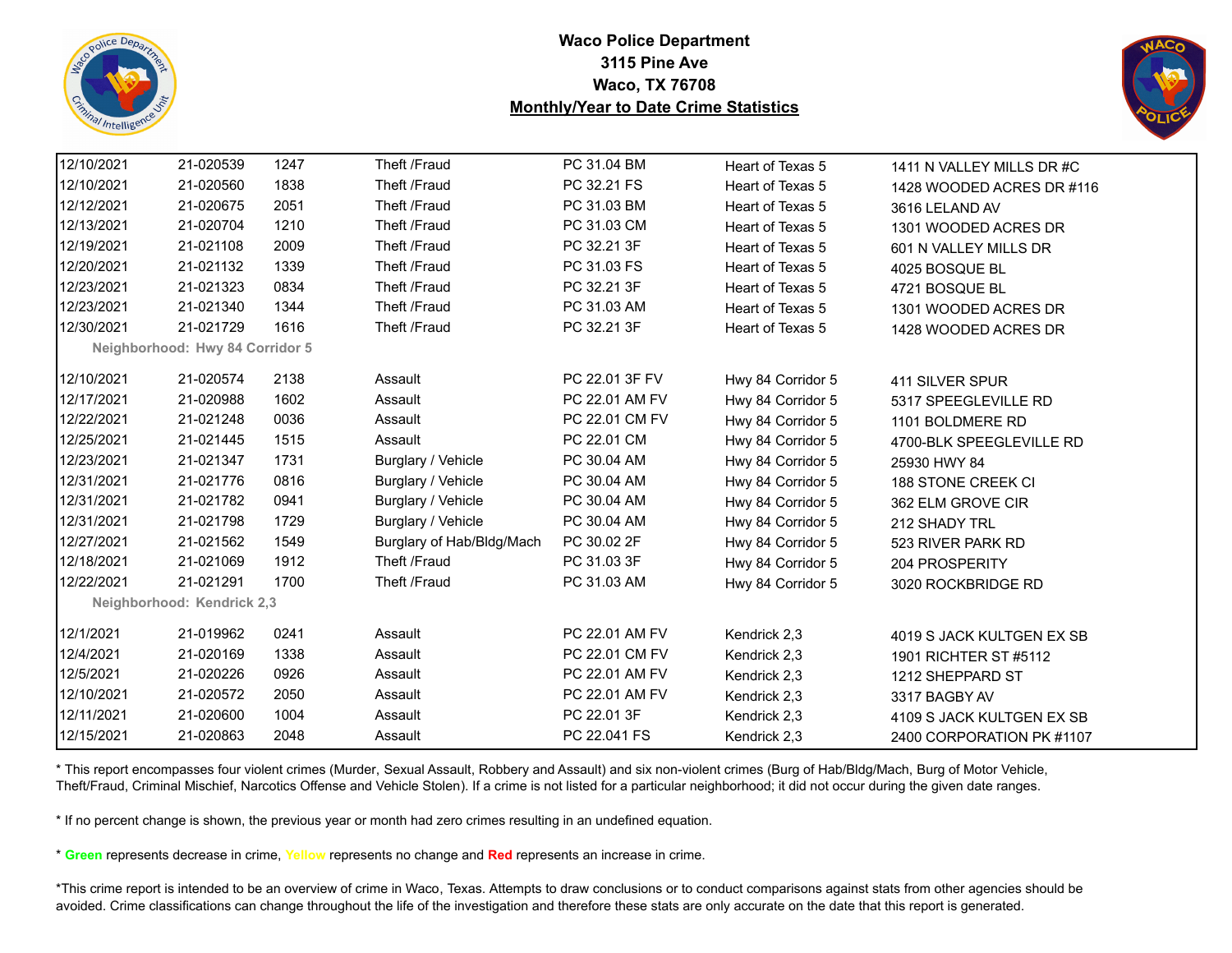



| 12/15/2021 | 21-020866 | 2048 | Assault                   | PC 22.01 AM FV | Kendrick 2,3 | 2400 CORPORATION PK #1107     |
|------------|-----------|------|---------------------------|----------------|--------------|-------------------------------|
| 12/16/2021 | 21-020870 | 0019 | Assault                   | PC 22.01 AM FV | Kendrick 2,3 | 4513 ROLANDO AV               |
| 12/16/2021 | 21-020874 | 0233 | Assault                   | PC 22.01 AM    | Kendrick 2,3 | 1801 S NEW RD                 |
| 12/17/2021 | 21-021022 | 2246 | Assault                   | PC 22.01 AM    | Kendrick 2,3 | 1901 RICHTER ST               |
| 12/18/2021 | 21-021068 | 1817 | Assault                   | PC 22.02 2F    | Kendrick 2,3 | S NEW RD/S JACK KULTGEN EX SB |
| 12/25/2021 | 21-021446 | 1504 | Assault                   | PC 22.01 AM    | Kendrick 2,3 | 1708 RICHTER ST               |
| 12/28/2021 | 21-021606 | 1237 | Assault                   | PC 22.01 AM    | Kendrick 2,3 | 100 W LOOP 340 S              |
| 12/1/2021  | 21-019969 | 0907 | Burglary / Vehicle        | PC 30.04 AM    | Kendrick 2,3 | 2400 CORPORATION PK #1301     |
| 12/1/2021  | 21-800637 | 1041 | Burglary / Vehicle        | PC 30.04 AM    | Kendrick 2,3 | 2400 CORPORATION PK           |
| 12/2/2021  | 21-020021 | 0251 | Burglary / Vehicle        | PC 30.04 AM    | Kendrick 2,3 | 3200 BELMONT DR               |
| 12/5/2021  | 21-020236 | 1507 | Burglary / Vehicle        | PC 30.04 AM    | Kendrick 2,3 | 4637 S JACK KULTGEN EX SB     |
| 12/8/2021  | 21-020401 | 1013 | Burglary / Vehicle        | PC 30.04 AM    | Kendrick 2,3 | 2428 MARKETPLACE DR           |
| 12/8/2021  | 21-020405 | 1104 | Burglary / Vehicle        | PC 30.04 AM    | Kendrick 2,3 | 2501 MARKETPLACE DR           |
| 12/11/2021 | 21-020608 | 1653 | Burglary / Vehicle        | PC 30.04 AM    | Kendrick 2,3 | 5501 LEGENDLAKE PK            |
| 12/14/2021 | 21-020805 | 2135 | Burglary / Vehicle        | PC 30.04 AM    | Kendrick 2,3 | 1912 MABRY ST                 |
| 12/20/2021 | 21-021163 | 1815 | Burglary / Vehicle        | PC 30.04 AM    | Kendrick 2,3 | 3404 WOOD AV                  |
| 12/23/2021 | 21-021338 | 1258 | Burglary of Hab/Bldg/Mach | PC 30.02 FS    | Kendrick 2,3 | 2333 S NEW RD                 |
| 12/6/2021  | 21-020286 | 1602 | <b>Criminal Mischief</b>  | PC 28.03 BM    | Kendrick 2,3 | 3301 BELMONT DR #B            |
| 12/10/2021 | 21-020549 | 1430 | <b>Criminal Mischief</b>  | PC 28.03 BM    | Kendrick 2,3 | 4627 S JACK KULTGEN EX        |
| 12/21/2021 | 21-021185 | 0649 | <b>Criminal Mischief</b>  | PC 28.03 BM    | Kendrick 2,3 | 1521 HOLLY VISTA ST           |
| 12/23/2021 | 21-021314 | 0530 | <b>Criminal Mischief</b>  | PC 28.03 BM    | Kendrick 2,3 | 5901 CROSSLAKE PK             |
| 12/20/2021 | 21-021153 | 1426 | <b>Narcotics Offense</b>  | HS 481.116 2F  | Kendrick 2,3 | 100 HILLCREST MEDICAL BL      |
| 12/1/2021  | 21-019981 | 1219 | Theft /Fraud              | PC 31.03 BM    | Kendrick 2,3 | 1821 S VALLEY MILLS DR EB     |
| 12/7/2021  | 21-020365 | 1800 | Theft /Fraud              | PC 31.03 BM    | Kendrick 2,3 | 1901 RICHTER ST               |
| 12/8/2021  | 21-020417 | 1450 | Theft /Fraud              | PC 31.03 BM    | Kendrick 2,3 | 1821 S VALLEY MILLS DR EB     |
| 12/8/2021  | 21-020424 | 1603 | Theft /Fraud              | PC 31.03 BM    | Kendrick 2,3 | 1801 S NEW RD                 |
| 12/12/2021 | 21-020640 | 0920 | Theft /Fraud              | PC 32.21 3F    | Kendrick 2,3 | 2701 S JACK KULTGEN EX SB     |
| 12/12/2021 | 21-020659 | 1438 | Theft /Fraud              | PC 31.03 BM    | Kendrick 2,3 | 6601 LA SOL LN                |
| 12/13/2021 | 21-020725 | 1723 | Theft /Fraud              | PC 32.31 FS    | Kendrick 2,3 | 3212 JAMES AV                 |
|            |           |      |                           |                |              |                               |

\* This report encompasses four violent crimes (Murder, Sexual Assault, Robbery and Assault) and six non-violent crimes (Burg of Hab/Bldg/Mach, Burg of Motor Vehicle, Theft/Fraud, Criminal Mischief, Narcotics Offense and Vehicle Stolen). If a crime is not listed for a particular neighborhood; it did not occur during the given date ranges.

\* If no percent change is shown, the previous year or month had zero crimes resulting in an undefined equation.

\* **Green** represents decrease in crime, **Yellow** represents no change and **Red** represents an increase in crime.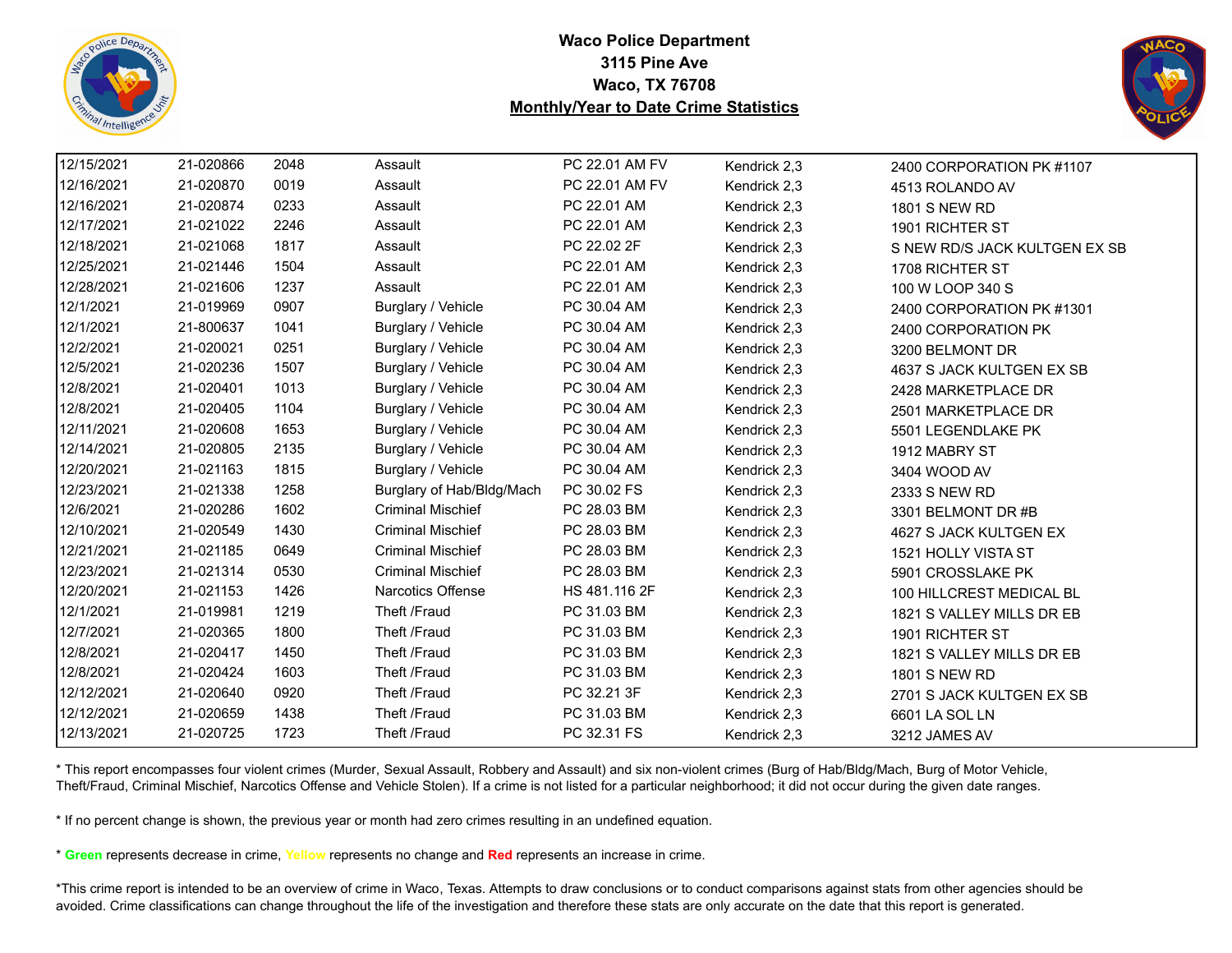



| 12/16/2021 | 21-020897                     | 1109 | Theft /Fraud              | PC 31.03 AM    | Kendrick 2,3    | 2500 W LOOP 340 FRONTAGE RD WB |
|------------|-------------------------------|------|---------------------------|----------------|-----------------|--------------------------------|
| 12/21/2021 | 21-021227                     | 1754 | Theft /Fraud              | PC 31.03 BM    | Kendrick 2,3    | 2500 W LOOP 340 FRONTAGE RD WB |
| 12/21/2021 | 21-021231                     | 1915 | Theft /Fraud              | PC 31.03 CM    | Kendrick 2,3    | 2444 W LOOP 340 N #A17         |
| 12/23/2021 | 21-021337                     | 1152 | Theft /Fraud              | PC 31.03 BM    | Kendrick 2,3    | 2339 S NEW RD                  |
| 12/23/2021 | 21-021357                     | 2013 | Theft /Fraud              | PC 31.03 FS    | Kendrick 2,3    | 2432 W LOOP 340 N              |
| 12/29/2021 | 21-021645                     | 0901 | Theft /Fraud              | PC 31.03 FS    | Kendrick 2,3    | 5400 BAGBY AV                  |
| 12/29/2021 | 21-021680                     | 1621 | Theft /Fraud              | PC 31.03 CM    | Kendrick 2,3    | 2701 S JACK KULTGEN EX SB      |
| 12/29/2021 | 21-021681                     | 1622 | Theft /Fraud              | PC 31.03 AM    | Kendrick 2,3    | 2701 S JACK KULTGEN EX SB      |
| 12/30/2021 | 21-021730                     | 1419 | Theft /Fraud              | PC 31.03 FS    | Kendrick 2,3    | 2412 MARKETPLACE DR #1C        |
| 12/30/2021 | 21-021734                     | 1627 | Theft /Fraud              | PC 31.03 BM    | Kendrick 2,3    | 1821 S VALLEY MILLS DR EB      |
| 12/30/2021 | 21-021744                     | 1959 | Theft /Fraud              | PC 31.03 FS    | Kendrick 2,3    | 1821 S VALLEY MILLS DR EB      |
| 12/31/2021 | 21-021771                     | 0340 | Theft /Fraud              | PC 31.03 3F    | Kendrick 2,3    | 5210 BAGBY AV                  |
| 12/7/2021  | 21-020331                     | 1117 | Vehicle Stolen            | PC 31.03 FS SV | Kendrick 2,3    | 3120 S JACK KULTGEN EX SB      |
| 12/7/2021  | 21-020346                     | 1557 | Vehicle Stolen            | PC 31.03 FS SV | Kendrick 2,3    | 2000 W LOOP 340 N              |
| 12/27/2021 | 21-021528                     | 0647 | Vehicle Stolen            | PC 31.03 FS SV | Kendrick 2,3    | 1901 RICHTER ST                |
| 12/27/2021 | 21-021556                     | 1406 | Vehicle Stolen            | PC 31.07 FS    | Kendrick 2,3    | 3120 S JACK KULTGEN EX SB      |
| 12/30/2021 | 21-021697                     | 0301 | Vehicle Stolen            | PC 31.03 FS SV | Kendrick 2,3    | 5210 BAGBY AV #137             |
|            | Neighborhood: Landon Branch 5 |      |                           |                |                 |                                |
| 12/2/2021  | 21-020051                     | 1322 | Assault                   | PC 22.01 AM FV | Landon Branch 5 | 3109 N 26TH ST                 |
| 12/14/2021 | 21-020753                     | 0707 | Burglary / Vehicle        | PC 30.04 AM    | Landon Branch 5 | 4415 LAKE SHORE VILLA DR       |
| 12/19/2021 | 21-021083                     | 0706 | Burglary / Vehicle        | PC 30.04 AM    | Landon Branch 5 | 4502 W LAKE SHORE DR           |
| 12/25/2021 | 21-021455                     | 1848 | Burglary of Hab/Bldg/Mach | PC 30.02 1F    | Landon Branch 5 | 3100 N 30TH ST                 |
| 12/11/2021 | 21-020619                     | 2026 | <b>Criminal Mischief</b>  | PC 28.03 BM    | Landon Branch 5 | 4502 W LAKE SHORE DR #319      |
| 12/18/2021 | 21-021042                     | 1000 | <b>Criminal Mischief</b>  | PC 28.03 FS    | Landon Branch 5 | 3616 N 26TH ST                 |
| 12/18/2021 | 21-021043                     | 0837 | <b>Criminal Mischief</b>  | PC 28.03 FS    | Landon Branch 5 | 3620 N 26TH ST                 |
| 12/27/2021 | 21-021546                     | 1142 | <b>Criminal Mischief</b>  | PC 28.03 CM    | Landon Branch 5 | 4228 W LAKE SHORE DR           |
| 12/5/2021  | 21-020248                     | 2220 | <b>Narcotics Offense</b>  | HS 481.121 BM  | Landon Branch 5 | 3636 N 26TH ST                 |
| 12/16/2021 | 21-020912                     | 1544 | Theft /Fraud              | PC 32.21 FS    | Landon Branch 5 | 4500 W LAKE SHORE DR #8        |
| 12/21/2021 | 21-021208                     | 1342 | Theft /Fraud              | PC 32.51 FS    | Landon Branch 5 | 3726 N 31ST ST                 |

\* This report encompasses four violent crimes (Murder, Sexual Assault, Robbery and Assault) and six non-violent crimes (Burg of Hab/Bldg/Mach, Burg of Motor Vehicle, Theft/Fraud, Criminal Mischief, Narcotics Offense and Vehicle Stolen). If a crime is not listed for a particular neighborhood; it did not occur during the given date ranges.

\* If no percent change is shown, the previous year or month had zero crimes resulting in an undefined equation.

\* **Green** represents decrease in crime, **Yellow** represents no change and **Red** represents an increase in crime.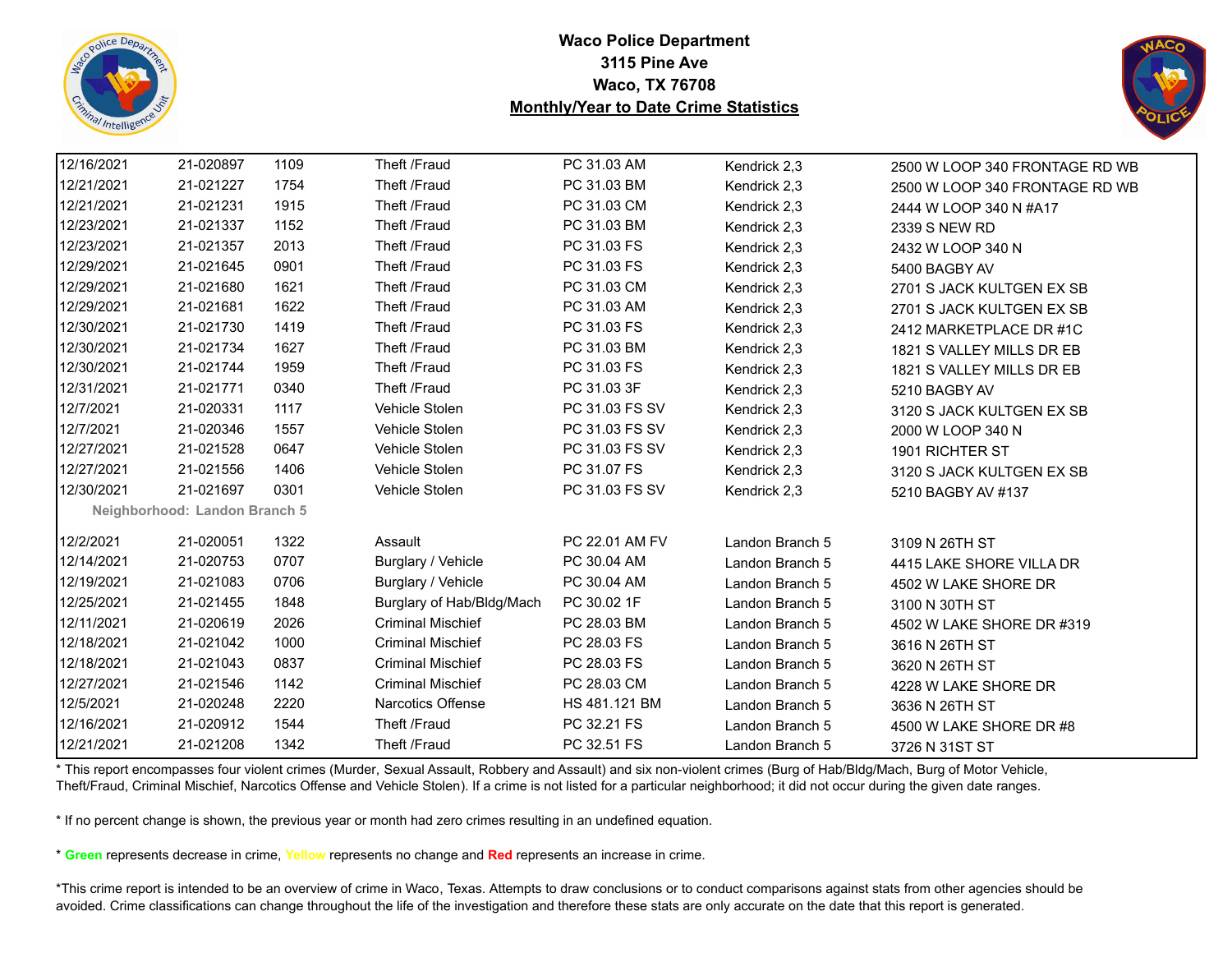



| 12/29/2021 | 21-021646                                   | 0911 | Theft /Fraud              | PC 31.03 BM    | Landon Branch 5        | 4372 W LAKE SHORE DR                 |
|------------|---------------------------------------------|------|---------------------------|----------------|------------------------|--------------------------------------|
| 12/29/2021 | 21-021656                                   | 1116 | Theft /Fraud              | PC 31.03 FS    | Landon Branch 5        | 4372 W LAKE SHORE DR                 |
| 12/29/2021 | 21-021689                                   | 2000 | Theft /Fraud              | PC 31.03 BM    | Landon Branch 5        | 4502 W LAKE SHORE DR #217            |
|            | Neighborhood: Mountainview 5                |      |                           |                |                        |                                      |
| 12/5/2021  | 21-020244                                   | 1859 | <b>Criminal Mischief</b>  | PC 28.03 CM    | Mountainview 5         | 2200 CHARBONEAU DR                   |
| 12/18/2021 | 21-021029                                   | 0311 | <b>Narcotics Offense</b>  | HS 481.116 3F  | Mountainview 5         | 5125 BOSQUE BL                       |
| 12/19/2021 | 21-021082                                   | 0257 | <b>Narcotics Offense</b>  | HS 481.121 AM  | Mountainview 5         | 5125 BOSQUE BL                       |
| 12/6/2021  | 21-020276                                   | 1226 | Theft /Fraud              | PC 31.03 AM    | Mountainview 5         | 1611 N VALLEY MILLS DR               |
| 12/16/2021 | 21-800662                                   | 1234 | Theft /Fraud              | PC 31.03 BM    | Mountainview 5         | 5201 BOSQUE BL                       |
| 12/22/2021 | 21-021295                                   | 1824 | Theft /Fraud              | PC 32.21 3F    | Mountainview 5         | 5401 BOSQUE BL                       |
| 12/29/2021 | 21-021647                                   | 0918 | Theft /Fraud              | PC 31.03 BM    | Mountainview 5         | 6708 BISHOP DR                       |
|            | <b>Neighborhood: North East Riverside 1</b> |      |                           |                |                        |                                      |
| 12/5/2021  | 21-020250                                   | 2336 | Assault                   | PC 22.01 AM FV | North East Riverside 1 | 1409 E CLAY AV                       |
| 12/10/2021 | 21-020518                                   | 0026 | Assault                   | PC 22.01 AM FV | North East Riverside 1 | 211 MAJOR ST                         |
| 12/10/2021 | 21-020547                                   | 1350 | Assault                   | PC 22.01 CM    | North East Riverside 1 | 1325 E WACO DR                       |
| 12/10/2021 | 21-020581                                   | 2214 | Assault                   | PC 22.01 AM    | North East Riverside 1 | 701 E WACO DR                        |
| 12/11/2021 | 21-020627                                   | 2251 | Assault                   | PC 22.041 FS   | North East Riverside 1 | 1601 S MARTIN LUTHER KING JR BL #141 |
| 12/14/2021 | 21-020785                                   | 1537 | Assault                   | PC 22.01 AM FV | North East Riverside 1 | 1601 S MARTIN LUTHER KING JR BL #83  |
| 12/22/2021 | 21-021257                                   | 0638 | Assault                   | PC 22.01 AM    | North East Riverside 1 | ROSE AV/CHESTNUT AV                  |
| 12/22/2021 | 21-021281                                   | 1245 | Assault                   | PC 22.01 AM FV | North East Riverside 1 | 904 ELM AV                           |
| 12/25/2021 | 21-021456                                   | 1856 | Assault                   | PC 22.01 AM FV | North East Riverside 1 | 700 PECAN AV                         |
| 12/26/2021 | 21-021480                                   | 0845 | Assault                   | PC 22.02 1F    | North East Riverside 1 | 1300-BLK TABOR AV                    |
| 12/25/2021 | 21-021448                                   | 1603 | Burglary / Vehicle        | PC 30.04 AM    | North East Riverside 1 | 1601 SPRING ST #4                    |
| 12/30/2021 | 21-021701                                   | 0622 | Burglary / Vehicle        | PC 30.04 AM    | North East Riverside 1 | 1715 SPRING ST #199                  |
| 12/28/2021 | 21-021628                                   | 1710 | Burglary of Hab/Bldg/Mach | PC 30.02 2F    | North East Riverside 1 | 1400 S MARTIN LUTHER KING JR BL      |
| 12/9/2021  | 21-020450                                   | 0327 | <b>Criminal Mischief</b>  | PC 28.03 BM    | North East Riverside 1 | 1000 ELM AV                          |
| 12/21/2021 | 21-021204                                   | 1228 | <b>Criminal Mischief</b>  | PC 28.03 CM    | North East Riverside 1 | 1324 HARRISON AV                     |
| 12/19/2021 | 21-021085                                   | 0920 | <b>Narcotics Offense</b>  | HS 481.121 FS  | North East Riverside 1 | 721 EARLE AV                         |
|            |                                             |      |                           |                |                        |                                      |

\* This report encompasses four violent crimes (Murder, Sexual Assault, Robbery and Assault) and six non-violent crimes (Burg of Hab/Bldg/Mach, Burg of Motor Vehicle, Theft/Fraud, Criminal Mischief, Narcotics Offense and Vehicle Stolen). If a crime is not listed for a particular neighborhood; it did not occur during the given date ranges.

\* If no percent change is shown, the previous year or month had zero crimes resulting in an undefined equation.

\* **Green** represents decrease in crime, **Yellow** represents no change and **Red** represents an increase in crime.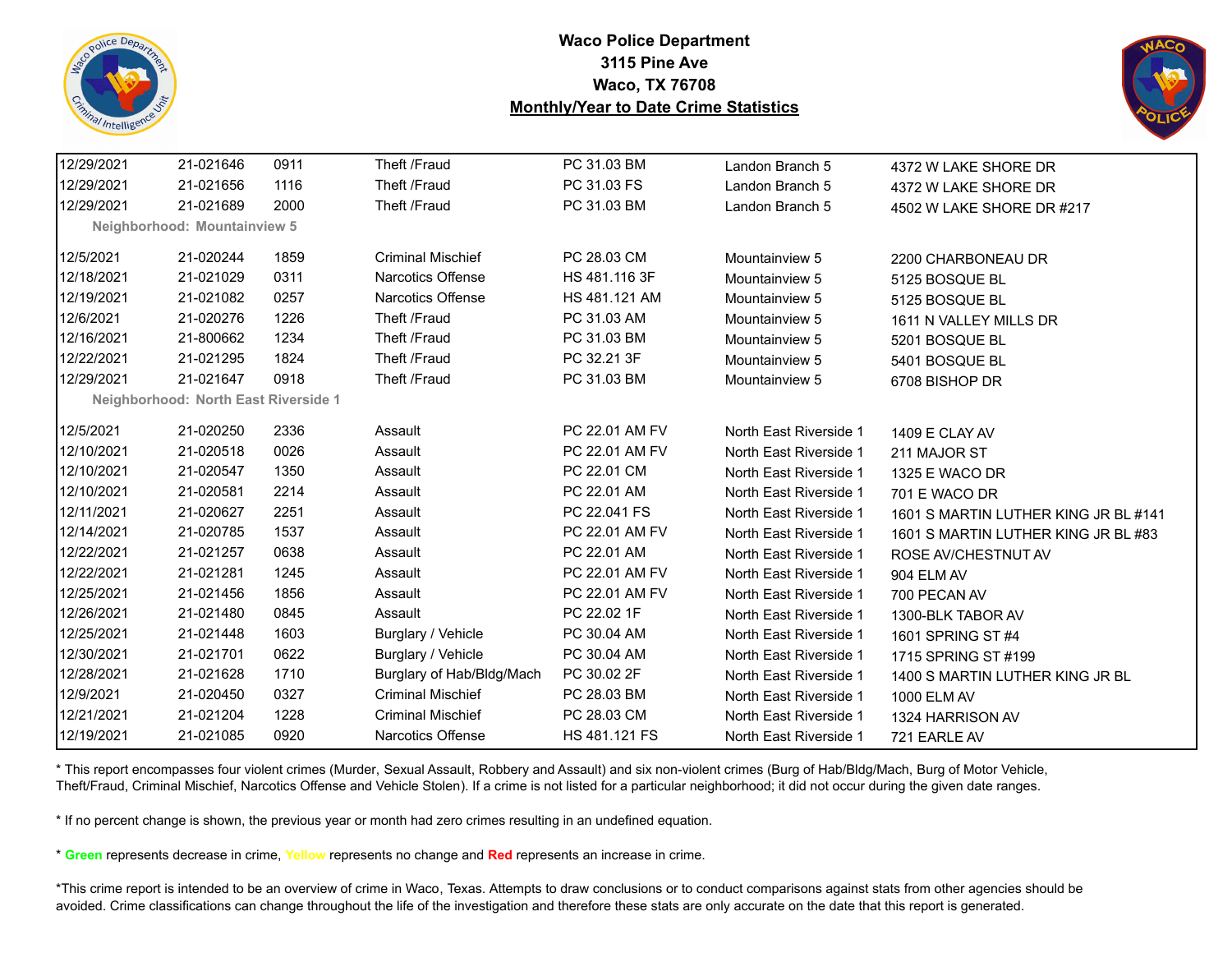



| 12/4/2021  | 21-020205                       | 2325 | Robbery                   | PC 29.02 2F    | North East Riverside 1 | 701 E WACO DR                        |
|------------|---------------------------------|------|---------------------------|----------------|------------------------|--------------------------------------|
| 12/3/2021  | 21-020085                       | 0836 | Theft /Fraud              | PC 31.03 BM    | North East Riverside 1 | 1600 S MARTIN LUTHER KING JR BL #170 |
| 12/15/2021 | 21-020830                       | 1131 | Theft /Fraud              | PC 31.03 BM    | North East Riverside 1 | 1404 E CLAY AV                       |
| 12/26/2021 | 21-021496                       | 1523 | Theft /Fraud              | PC 31.03 BM    | North East Riverside 1 | 1601 S MARTIN LUTHER KING JR BL #191 |
| 12/27/2021 | 21-021568                       | 1651 | Theft /Fraud              | PC 31.03 CM    | North East Riverside 1 | 1601 S MARTIN LUTHER KING JR BL #191 |
| 12/30/2021 | 21-021719                       | 1432 | Theft /Fraud              | PC 32.51 FS    | North East Riverside 1 | 1112 FORREST ST                      |
| 12/21/2021 | 21-021202                       | 1151 | Vehicle Stolen            | PC 31.07 FS    | North East Riverside 1 | HOOD ST/E WACO DR                    |
|            | Neighborhood: North Lake Waco 5 |      |                           |                |                        |                                      |
| 12/4/2021  | 21-020148                       | 0128 | Assault                   | PC 22.01 CM FV | North Lake Waco 5      | 6305 SYDNEY DR                       |
| 12/4/2021  | 21-020202                       | 2142 | Assault                   | PC 22.01 AM FV | North Lake Waco 5      | 141 CREEK RIDGE DR                   |
| 12/3/2021  | 21-020121                       | 1744 | Theft /Fraud              | PC 32.31 FS    | North Lake Waco 5      | 4900 STEINBECK BEND DR               |
|            | Neighborhood: North Waco 1,4    |      |                           |                |                        |                                      |
| 12/3/2021  | 21-020140                       | 2009 | Assault                   | PC 22.04 2F    | North Waco 1,4         | 1611 BRYAN AV #B                     |
| 12/6/2021  | 21-020285                       | 1528 | Assault                   | PC 22.01 AM FV | North Waco 1,4         | 2116 N 22ND ST                       |
| 12/9/2021  | 21-020486                       | 1303 | Assault                   | PC 22.01 AM FV | North Waco 1,4         | 1708 CLARK AV                        |
| 12/10/2021 | 21-020580                       | 2136 | Assault                   | PC 22.01 CM FV | North Waco 1,4         | 2124 LYLE AV                         |
| 12/11/2021 | 21-020590                       | 0051 | Assault                   | PC 22.01 AM FV | North Waco 1.4         | <b>2124 LYLE AV</b>                  |
| 12/11/2021 | 21-020630                       | 2357 | Assault                   | PC 22.01 AM FV | North Waco 1,4         | 1801 REUTER AV                       |
| 12/11/2021 | 21-020634                       | 2357 | Assault                   | PC 22.01 AM FV | North Waco 1,4         | 1801 REUTER AV                       |
| 12/18/2021 | 21-021050                       | 1242 | Assault                   | PC 22.01 AM FV | North Waco 1,4         | 1817 MARSHALL AV                     |
| 12/21/2021 | 21-021222                       | 1725 | Assault                   | PC 22.01 CM    | North Waco 1,4         | 3501 N 19TH ST                       |
| 12/24/2021 | 21-021423                       | 2232 | Assault                   | PC 22.02 2F    | North Waco 1,4         | 2512 N 20TH ST                       |
| 12/3/2021  | 21-020116                       | 1535 | Burglary / Vehicle        | PC 30.04 AM    | North Waco 1,4         | 2500 CAMERON PARK DR                 |
| 12/12/2021 | 21-020669                       | 1820 | Burglary / Vehicle        | PC 30.04 AM    | North Waco 1,4         | 1503 MCFERRIN AV #B                  |
| 12/27/2021 | 21-021588                       | 2236 | Burglary / Vehicle        | PC 30.04 AM    | North Waco 1,4         | 3301 N 20TH ST                       |
| 12/29/2021 | 21-021668                       | 1307 | Burglary / Vehicle        | PC 30.04 AM    | North Waco 1,4         | 3405 EDWARD DR                       |
| 12/12/2021 | 21-020639                       | 0905 | Burglary of Hab/Bldg/Mach | PC 30.02 2F    | North Waco 1,4         | 1812 SUMMER AV                       |
| 12/20/2021 | 21-021162                       | 1808 | Burglary of Hab/Bldg/Mach | PC 30.02 2F    | North Waco 1,4         | 1918 PROCTOR AV                      |
|            |                                 |      |                           |                |                        |                                      |

\* This report encompasses four violent crimes (Murder, Sexual Assault, Robbery and Assault) and six non-violent crimes (Burg of Hab/Bldg/Mach, Burg of Motor Vehicle, Theft/Fraud, Criminal Mischief, Narcotics Offense and Vehicle Stolen). If a crime is not listed for a particular neighborhood; it did not occur during the given date ranges.

\* If no percent change is shown, the previous year or month had zero crimes resulting in an undefined equation.

\* **Green** represents decrease in crime, **Yellow** represents no change and **Red** represents an increase in crime.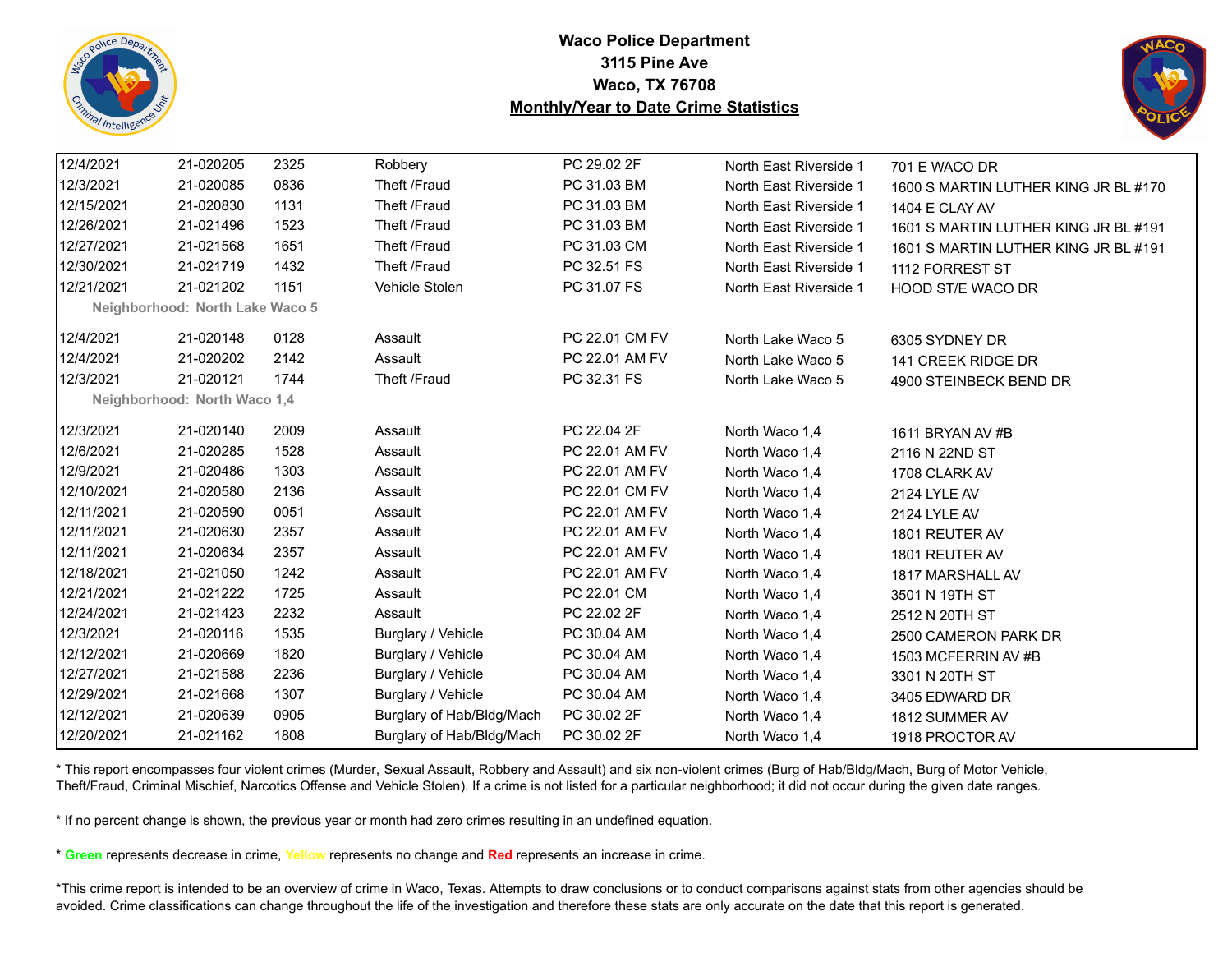



| 12/7/2021  | 21-020381 | 2307 | <b>Criminal Mischief</b> | PC 28.03 BM   | North Waco 1,4 | 3607 N 22ND ST                   |
|------------|-----------|------|--------------------------|---------------|----------------|----------------------------------|
| 12/21/2021 | 21-021224 | 1608 | <b>Criminal Mischief</b> | PC 28.03 FS   | North Waco 1,4 | 2217 MAPLE AV                    |
| 12/25/2021 | 21-021459 | 2112 | <b>Criminal Mischief</b> | PC 28.03 BM   | North Waco 1,4 | <b>1924 PINE AV</b>              |
| 12/5/2021  | 21-020238 | 1505 | Narcotics Offense        | HS 481.115 3F | North Waco 1,4 | 2300-BLK HERRING AV              |
| 12/8/2021  | 21-020430 | 1742 | Narcotics Offense        | HS 481.121 BM | North Waco 1,4 | <b>EMMONS CLIFF CAMERON PARK</b> |
| 12/9/2021  | 21-020496 | 1607 | Narcotics Offense        | HS 481.115 2F | North Waco 1,4 | 2626 N 18TH ST                   |
| 12/11/2021 | 21-020618 | 1957 | Narcotics Offense        | HS 481.115 FS | North Waco 1,4 | 1503 MCFERRIN AV #B              |
| 12/15/2021 | 21-020846 | 1447 | Narcotics Offense        | HS 481.115 2F | North Waco 1,4 | 2205 MCFERRIN AV                 |
| 12/20/2021 | 21-021175 | 2251 | <b>Narcotics Offense</b> | HS 481.121 BM | North Waco 1,4 | 2500 CAMERON PARK DR             |
| 12/16/2021 | 21-020904 | 1403 | Robbery                  | PC 29.03 1F   | North Waco 1,4 | 1813 REUTER AV                   |
| 12/3/2021  | 21-020107 | 1443 | Theft /Fraud             | PC 31.03 BM   | North Waco 1,4 | 3020 N 18TH ST                   |
| 12/4/2021  | 21-020156 | 0904 | Theft /Fraud             | PC 31.03 BM   | North Waco 1,4 | 2825 N 22ND ST                   |
| 12/5/2021  | 21-800649 | 1222 | Theft /Fraud             | PC 31.03 AM   | North Waco 1,4 | 1918 PARK LAKE DR                |
| 12/7/2021  | 21-020344 | 1548 | Theft /Fraud             | PC 31.03 BM   | North Waco 1,4 | 3611 N 20TH ST                   |
| 12/10/2021 | 21-020550 | 1446 | Theft /Fraud             | PC 31.03 CM   | North Waco 1,4 | 1809 SUMMER AV                   |
| 12/13/2021 | 21-020721 | 1500 | Theft /Fraud             | PC 31.03 FS   | North Waco 1,4 | 2024 EDNA AV                     |
| 12/15/2021 | 21-020814 | 0817 | Theft /Fraud             | PC 32.21 FS   | North Waco 1,4 | 3729 N 22ND ST                   |
| 12/15/2021 | 21-020848 | 1642 | Theft /Fraud             | PC 31.03 CM   | North Waco 1,4 | 2321 MITCHELL AV                 |
| 12/16/2021 | 21-800660 | 0018 | Theft /Fraud             | PC 31.03 CM   | North Waco 1,4 | 3301 N 24TH ST                   |
| 12/16/2021 | 21-020901 | 1330 | Theft /Fraud             | PC 31.03 BM   | North Waco 1,4 | 1815 MARSHALL AV                 |
| 12/17/2021 | 21-020981 | 1502 | Theft /Fraud             | PC 32.21 3F   | North Waco 1,4 | 1825 ALEXANDER AV                |
| 12/18/2021 | 21-021063 | 1645 | Theft /Fraud             | PC 31.03 BM   | North Waco 1,4 | 2227 WINDSOR AV                  |
| 12/19/2021 | 21-021090 | 1135 | Theft /Fraud             | PC 31.03 CM   | North Waco 1,4 | 2910 N 21ST ST                   |
| 12/21/2021 | 21-021187 | 0815 | Theft /Fraud             | PC 31.03 FS   | North Waco 1,4 | 3300 N 19TH ST                   |
| 12/22/2021 | 21-021304 | 2326 | Theft /Fraud             | PC 31.03 BM   | North Waco 1,4 | 3216 N 18TH ST                   |
| 12/25/2021 | 21-800671 | 1318 | Theft /Fraud             | PC 32.31 FS   | North Waco 1,4 | MARSHALL AV/N 19TH ST            |
| 12/26/2021 | 21-021472 | 0232 | Theft /Fraud             | PC 31.03 CM   | North Waco 1,4 | 2910 N 21ST ST                   |
| 12/27/2021 | 21-800673 | 1221 | Theft /Fraud             | PC 31.03 AM   | North Waco 1,4 | 1512 WILSON AV                   |
| 12/28/2021 | 21-021618 | 1619 | Theft /Fraud             | PC 32.51 FS   | North Waco 1,4 | 1544 MCFERRIN AV                 |

\* This report encompasses four violent crimes (Murder, Sexual Assault, Robbery and Assault) and six non-violent crimes (Burg of Hab/Bldg/Mach, Burg of Motor Vehicle, Theft/Fraud, Criminal Mischief, Narcotics Offense and Vehicle Stolen). If a crime is not listed for a particular neighborhood; it did not occur during the given date ranges.

\* If no percent change is shown, the previous year or month had zero crimes resulting in an undefined equation.

\* **Green** represents decrease in crime, **Yellow** represents no change and **Red** represents an increase in crime.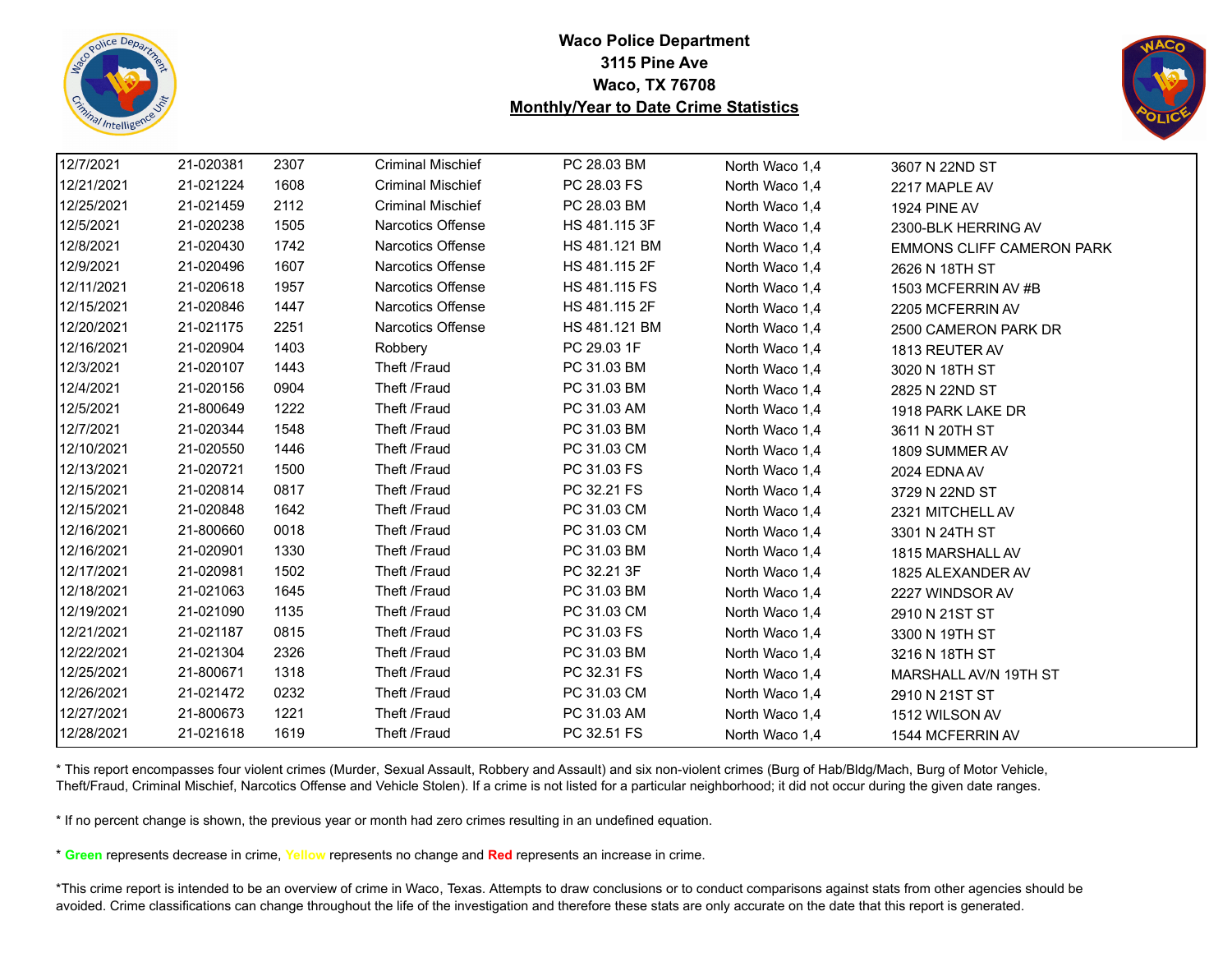



| 12/29/2021 | 21-021671                 | 1341 | Theft /Fraud              | PC 32.31 FS    | North Waco 1,4 | 3528 N 19TH ST                  |
|------------|---------------------------|------|---------------------------|----------------|----------------|---------------------------------|
| 12/30/2021 | 21-021740                 | 1930 | Theft /Fraud              | PC 32.51 3F    | North Waco 1.4 | 2100 LYLE AV                    |
| 12/3/2021  | 21-020074                 | 0059 | Vehicle Stolen            | PC 31.07 FS    | North Waco 1,4 | 1915 WINDSOR AV                 |
| 12/5/2021  | 21-020237                 | 1505 | Vehicle Stolen            | PC 31.03 FS SV | North Waco 1,4 | N 24TH ST/ALEXANDER AV          |
| 12/8/2021  | 21-020392                 | 0819 | Vehicle Stolen            | PC 31.07 FS    | North Waco 1,4 | 2107 MCFERRIN AV                |
| 12/21/2021 | 21-021233                 | 1928 | Vehicle Stolen            | PC 31.07 FS    | North Waco 1,4 | 2310 SUMMER AV                  |
| 12/24/2021 | 21-021399                 | 1028 | Vehicle Stolen            | PC 31.03 FS SV | North Waco 1,4 | 2724 N 18TH ST                  |
|            | Neighborhood: Oakwood 1,3 |      |                           |                |                |                                 |
| 12/14/2021 | 21-020804                 | 2049 | Assault                   | PC 22.02 2F    | Oakwood 1,3    | 100-BL KENNEDY CI               |
| 12/16/2021 | 21-020875                 | 0250 | Assault                   | PC 22.01 CM FV | Oakwood 1,3    | 2509 S 9TH ST                   |
| 12/28/2021 | 21-021617                 | 1402 | Assault                   | PC 22.01 3F FV | Oakwood 1,3    | 319 E CHURCH AV                 |
| 12/6/2021  | 21-020263                 | 0759 | Burglary / Vehicle        | PC 30.04 AM    | Oakwood 1,3    | 2617 S 2ND ST #C                |
| 12/6/2021  | 21-020270                 | 1000 | Burglary / Vehicle        | PC 30.04 AM    | Oakwood 1,3    | 2255 S UNIVERSITY PARKS DR      |
| 12/6/2021  | 21-020282                 | 1300 | Burglary / Vehicle        | PC 30.04 AM    | Oakwood 1,3    | 2255 S UNIVERSITY PARKS DR      |
| 12/10/2021 | 21-020523                 | 0211 | Burglary / Vehicle        | PC 30.04 AM    | Oakwood 1,3    | 3227 S 3RD ST                   |
| 12/14/2021 | 21-020758                 | 1000 | Burglary / Vehicle        | PC 30.04 AM    | Oakwood 1,3    | 2412 S 3RD ST                   |
| 12/14/2021 | 21-020759                 | 1000 | Burglary / Vehicle        | PC 30.04 AM    | Oakwood 1,3    | 2255 S UNIVERSITY PARKS DR #21D |
| 12/14/2021 | 21-020761                 | 1049 | Burglary / Vehicle        | PC 30.04 AM    | Oakwood 1,3    | 2255 S UNIVERSITY PARKS DR      |
| 12/14/2021 | 21-800657                 | 0920 | Burglary / Vehicle        | PC 30.04 AM    | Oakwood 1,3    | 2227 S 3RD ST                   |
| 12/14/2021 | 21-020795                 | 1733 | Burglary / Vehicle        | PC 30.04 AM    | Oakwood 1,3    | 2227 S 3RD ST                   |
| 12/14/2021 | 21-800659                 | 1607 | Burglary / Vehicle        | PC 30.04 AM    | Oakwood 1,3    | 2601 S UNIVERSITY PARKS DR      |
| 12/19/2021 | 21-021075                 | 0030 | Burglary / Vehicle        | PC 30.04 AM    | Oakwood 1,3    | 2400 S 2ND ST                   |
| 12/27/2021 | 21-021544                 | 1040 | Burglary / Vehicle        | PC 30.04 AM    | Oakwood 1,3    | 324 CONESTOGA                   |
| 12/5/2021  | 21-020219                 | 0251 | Burglary of Hab/Bldg/Mach | PC 30.02 2F    | Oakwood 1,3    | 319 FRENCH AV                   |
| 12/10/2021 | 21-020579                 | 2228 | Burglary of Hab/Bldg/Mach | PC 30.02 3F    | Oakwood 1,3    | 2724 S 14TH ST                  |
| 12/21/2021 | 21-021232                 | 1906 | Burglary of Hab/Bldg/Mach | PC 30.02 2F    | Oakwood 1,3    | 2406 S UNIVERSITY PARKS DR      |
| 12/26/2021 | 21-021509                 | 1947 | Burglary of Hab/Bldg/Mach | PC 30.02 2F    | Oakwood 1,3    | 2220 S 2ND ST                   |
| 12/21/2021 | 21-021241                 | 2238 | <b>Criminal Mischief</b>  | PC 28.03 BM    | Oakwood 1,3    | 3512 S 4TH ST                   |
| 12/30/2021 | 21-021693                 | 0239 | Robbery                   | PC 29.02 2F    | Oakwood 1,3    | 1516 GURLEY LN #7101            |

\* This report encompasses four violent crimes (Murder, Sexual Assault, Robbery and Assault) and six non-violent crimes (Burg of Hab/Bldg/Mach, Burg of Motor Vehicle, Theft/Fraud, Criminal Mischief, Narcotics Offense and Vehicle Stolen). If a crime is not listed for a particular neighborhood; it did not occur during the given date ranges.

\* If no percent change is shown, the previous year or month had zero crimes resulting in an undefined equation.

\* **Green** represents decrease in crime, **Yellow** represents no change and **Red** represents an increase in crime.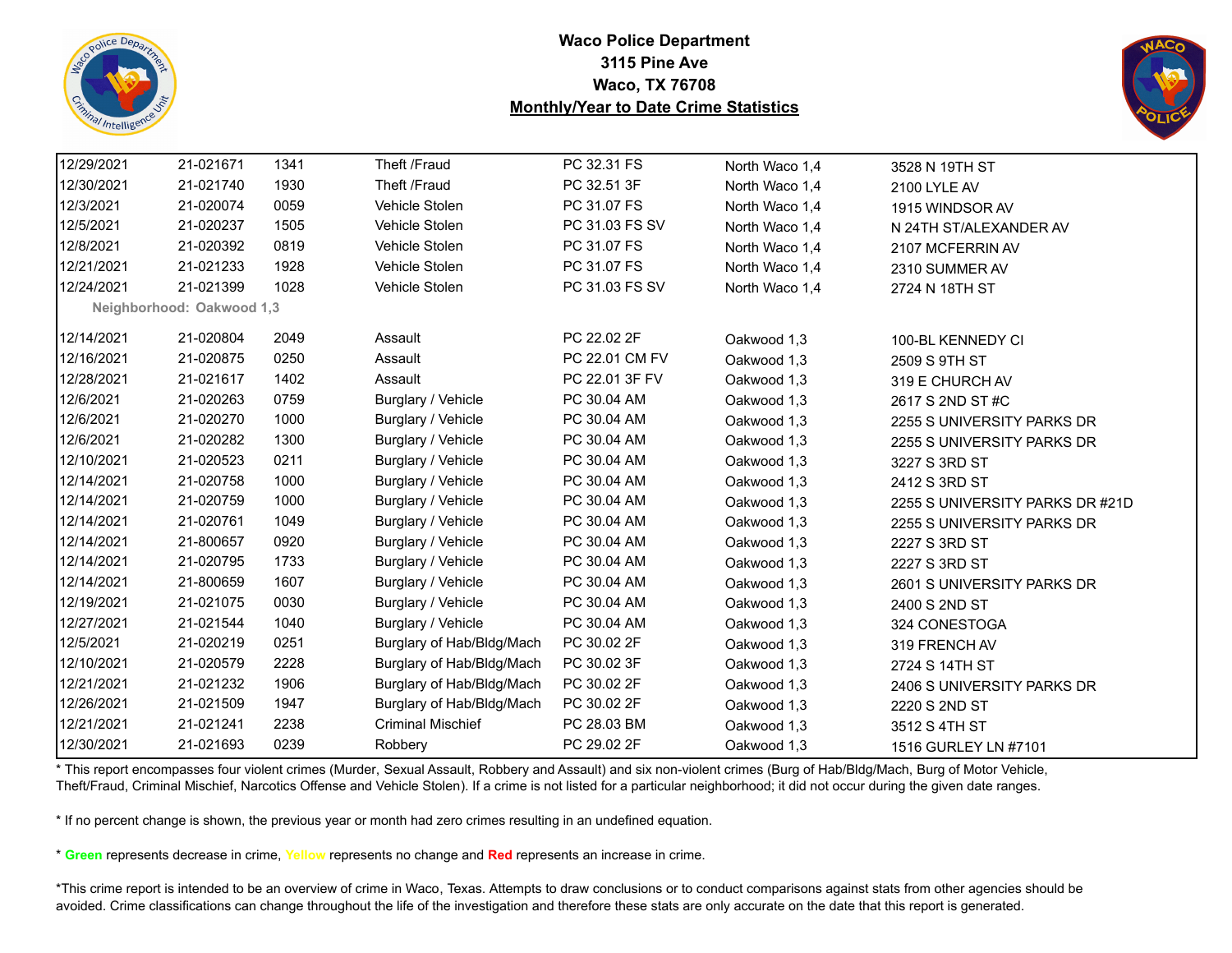



| 12/4/2021  | 21-020182                                 | 1519 | Sexual Assault     | PC 22.011 2F   | Oakwood 1,3                                      | <b>Address Witheld</b>                         |
|------------|-------------------------------------------|------|--------------------|----------------|--------------------------------------------------|------------------------------------------------|
| 12/4/2021  | 21-020196                                 | 1917 | Sexual Assault     | PC 22.011 2F   | Oakwood 1,3                                      | <b>Address Witheld</b>                         |
| 12/4/2021  | 21-020184                                 | 1715 | Theft /Fraud       | PC 31.03 AM    | Oakwood 1,3                                      | 2629 GRADUATE                                  |
| 12/17/2021 | 21-020960                                 | 1043 | Theft /Fraud       | PC 31.03 FS    | Oakwood 1,3                                      | 2415 S UNIVERSITY PARKS DR                     |
| 12/17/2021 | 21-020987                                 | 1630 | Theft /Fraud       | PC 31.03 FS    | Oakwood 1,3                                      | 4105 S 3RD ST                                  |
| 12/17/2021 | 21-800663                                 | 1619 | Theft /Fraud       | PC 31.03 FS    | Oakwood 1,3                                      | 2826 S UNIVERSITY PARKS DR                     |
| 12/18/2021 | 21-021040                                 | 0917 | Theft /Fraud       | PC 31.03 FS    | Oakwood 1,3                                      | 2410 S 2ND ST #1376                            |
| 12/20/2021 | 21-021173                                 | 2255 | Theft /Fraud       | PC 31.03 CM    | Oakwood 1,3                                      | 1100-BLK LA SALLE AV                           |
| 12/22/2021 | 21-021267                                 | 1034 | Theft /Fraud       | PC 32.31 FS    | Oakwood 1,3                                      | 2513 S 2ND ST                                  |
| 12/29/2021 | 21-021679                                 | 1441 | Theft /Fraud       | PC 31.03 FS    | Oakwood 1,3                                      | 1516 GURLEY LN #3105                           |
| 12/29/2021 | 21-021685                                 | 1825 | Theft /Fraud       | PC 32.31 FS    | Oakwood 1,3                                      | 712 BOYD ST                                    |
| 12/30/2021 | 21-021695                                 | 0301 | Theft /Fraud       | PC 31.03 2F    | Oakwood 1,3                                      | 24 LA SALLE AV                                 |
|            | Neighborhood: Parkdale / Viking Hills 3,5 |      |                    |                |                                                  |                                                |
| 12/5/2021  | 21-020228                                 | 1058 | Assault            | PC 22.01 AM    | Parkdale / Viking Hills 3,5 6702 WIETHORN DR     |                                                |
| 12/14/2021 | 21-020802                                 | 2001 | Assault            | PC 22.01 AM    | Parkdale / Viking Hills 3,5 6101 BOSQUE BL       |                                                |
| 12/14/2021 | 21-020810                                 | 2331 | Assault            | PC 22.01 AM    |                                                  | Parkdale / Viking Hills 3,5 1918 NORTHCREST DR |
| 12/16/2021 | 21-020915                                 | 1706 | Assault            | PC 22.01 CM    | Parkdale / Viking Hills 3,5 2121 W HWY 6         |                                                |
| 12/17/2021 | 21-020948                                 | 0332 | Assault            | PC 22.041 FS   | Parkdale / Viking Hills 3,5 5701 EDMOND AV #126  |                                                |
| 12/19/2021 | 21-021084                                 | 0804 | Assault            | PC 22.01 CM    |                                                  | Parkdale / Viking Hills 3,5 225 LONDONDERRY DR |
| 12/20/2021 | 21-021118                                 | 0205 | Assault            | PC 22.04 3F FV | Parkdale / Viking Hills 3,5 6901 MEDICAL PK      |                                                |
| 12/24/2021 | 21-021393                                 | 0218 | Assault            | PC 22.02 2F FV | Parkdale / Viking Hills 3,5 6800-BL SANGER AV    |                                                |
| 12/31/2021 | 21-021210                                 | 1200 | Assault            | MC 99100       | Parkdale / Viking Hills 3,5 6125 BOSQUE BL       |                                                |
| 12/31/2021 | 21-021791                                 | 1252 | Assault            | PC 22.01 AM    | Parkdale / Viking Hills 3,5 6901 MEDICAL PK      |                                                |
| 12/31/2021 | 21-021804                                 | 2210 | Assault            | PC 22.01 AM FV | Parkdale / Viking Hills 3,5 1825 SOUTHERN DR     |                                                |
| 12/24/2021 | 21-021395                                 | 0438 | Burglary / Vehicle | PC 30.04 AM    | Parkdale / Viking Hills 3,5 2506 HILLTOP DR #403 |                                                |
| 12/27/2021 | 21-021533                                 | 0707 | Burglary / Vehicle | PC 30.04 AM    | Parkdale / Viking Hills 3,5 6703 WIETHORN DR     |                                                |
| 12/27/2021 | 21-021534                                 | 0820 | Burglary / Vehicle | PC 30.04 AM    | Parkdale / Viking Hills 3,5 5821 EDMOND AV       |                                                |
| 12/27/2021 | 21-021567                                 | 1707 | Burglary / Vehicle | PC 30.04 AM    | Parkdale / Viking Hills 3,5 6617 WIETHORN DR     |                                                |
| 12/30/2021 | 21-021722                                 | 1543 | Burglary / Vehicle | PC 30.04 AM    | Parkdale / Viking Hills 3,5 1213 N 60TH ST       |                                                |

\* This report encompasses four violent crimes (Murder, Sexual Assault, Robbery and Assault) and six non-violent crimes (Burg of Hab/Bldg/Mach, Burg of Motor Vehicle, Theft/Fraud, Criminal Mischief, Narcotics Offense and Vehicle Stolen). If a crime is not listed for a particular neighborhood; it did not occur during the given date ranges.

\* If no percent change is shown, the previous year or month had zero crimes resulting in an undefined equation.

\* **Green** represents decrease in crime, **Yellow** represents no change and **Red** represents an increase in crime.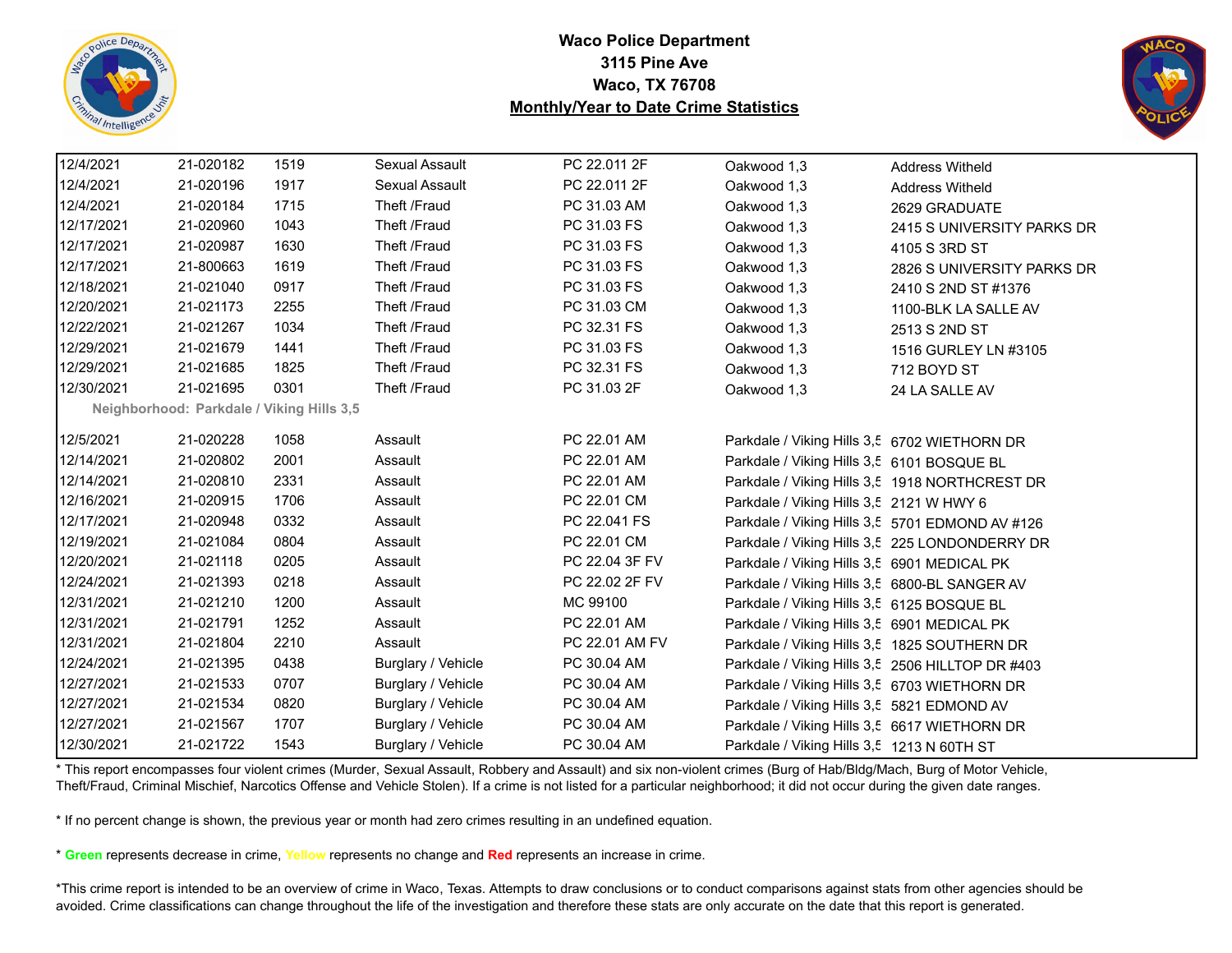



| 12/31/2021 | 21-021783                             | 1158 | Burglary / Vehicle        | PC 30.04 AM    | Parkdale / Viking Hills 3,5 7101 HARVEY DR      |                                                     |
|------------|---------------------------------------|------|---------------------------|----------------|-------------------------------------------------|-----------------------------------------------------|
| 12/2/2021  | 21-800640                             | 1112 | Burglary of Hab/Bldg/Mach | PC 30.02 FS    | Parkdale / Viking Hills 3,5 500 MALL DR         |                                                     |
| 12/13/2021 | 21-020703                             | 0924 | Burglary of Hab/Bldg/Mach | PC 30.02 2F    | Parkdale / Viking Hills 3,5 2121 W HWY 6 NB     |                                                     |
| 12/6/2021  | 21-020295                             | 1909 | <b>Criminal Mischief</b>  | PC 28.03 AM    |                                                 | Parkdale / Viking Hills 3,5 225 LONDONDERRY DR #204 |
| 12/11/2021 | 21-800655                             | 1149 | <b>Criminal Mischief</b>  | PC 28.03 CM    | Parkdale / Viking Hills 3,5 1107 N 63RD ST      |                                                     |
| 12/27/2021 | 21-021532                             | 0746 | <b>Criminal Mischief</b>  | PC 28.03 CM    | Parkdale / Viking Hills 3,5 700 W HWY 6 #B      |                                                     |
| 12/17/2021 | 21-021017                             | 2214 | Narcotics Offense         | HS 481.121 BM  | Parkdale / Viking Hills 3,5 1300-BL RICHLAND DR |                                                     |
| 12/12/2021 | 21-020674                             | 2003 | Robbery                   | PC 29.02 2F    |                                                 | Parkdale / Viking Hills 3,5 6801 TENNYSON DR #105   |
| 12/1/2021  | 21-019994                             | 1546 | Theft /Fraud              | PC 32.31 FS    | Parkdale / Viking Hills 3,5 7108 BELFAST CI     |                                                     |
| 12/3/2021  | 21-020098                             | 1220 | Theft /Fraud              | PC 32.31 FS    | Parkdale / Viking Hills 3,5 719 N 59TH ST       |                                                     |
| 12/7/2021  | 21-020375                             | 1831 | Theft /Fraud              | PC 31.03 BM    | Parkdale / Viking Hills 3,5 800 RAMBLER DR      |                                                     |
| 12/9/2021  | 21-020511                             | 1850 | Theft /Fraud              | PC 32.21 3F    | Parkdale / Viking Hills 3,5 6800 HARVEY DR      |                                                     |
| 12/14/2021 | 21-800658                             | 1527 | Theft /Fraud              | PC 31.03 AM    | Parkdale / Viking Hills 3,5 1900 W HWY 6 SB     |                                                     |
| 12/16/2021 | 21-020909                             | 1606 | Theft /Fraud              | PC 31.03 AM    | Parkdale / Viking Hills 3,5 432 OWEN LN #61     |                                                     |
| 12/17/2021 | 21-020952                             | 0706 | Theft /Fraud              | PC 31.04 FS    | Parkdale / Viking Hills 3,5 6800-BLK SANGER AV  |                                                     |
| 12/18/2021 | 21-021052                             | 1320 | Theft /Fraud              | PC 31.03 BM    | Parkdale / Viking Hills 3,5 1400 ROYAL OAKS DR  |                                                     |
| 12/18/2021 | 21-021054                             | 1321 | Theft /Fraud              | PC 31.03 BM    | Parkdale / Viking Hills 3,5 1400 ROYAL OAKS DR  |                                                     |
| 12/12/2021 | 21-020683                             | 2123 | Vehicle Stolen            | PC 31.07 FS    | Parkdale / Viking Hills 3,5 416 OWEN LN #15     |                                                     |
| 12/30/2021 | 21-021712                             | 1251 | Vehicle Stolen            | PC 31.07 FS    | Parkdale / Viking Hills 3,5 7004 DUBLIN DR      |                                                     |
|            | <b>Neighborhood: Richland Hills 3</b> |      |                           |                |                                                 |                                                     |
| 12/1/2021  | 21-019971                             | 0947 | Assault                   | PC 22.01 AM    | <b>Richland Hills 3</b>                         | 740 WESTVIEW DR #45                                 |
| 12/1/2021  | 21-020013                             | 2120 | Assault                   | PC 22.01 AM FV | <b>Richland Hills 3</b>                         | 5100 HAWTHORNE DR #806                              |
| 12/3/2021  | 21-020130                             | 1839 | Assault                   | PC 22.01 3F FV | <b>Richland Hills 3</b>                         | 5100 FRANKLIN AV                                    |
| 12/5/2021  | 21-020245                             | 1857 | Assault                   | PC 22.01 AM FV | <b>Richland Hills 3</b>                         | 728 NEIL DR #215                                    |
| 12/7/2021  | 21-020368                             | 1829 | Assault                   | PC 22.01 AM FV | <b>Richland Hills 3</b>                         | 5100 HAWTHORNE DR #722                              |
| 12/7/2021  | 21-020371                             | 1829 | Assault                   | PC 22.041 FS   | <b>Richland Hills 3</b>                         | 5100 HAWTHORNE DR #722                              |
| 12/10/2021 | 21-020517                             | 0029 | Assault                   | PC 22.01 AM FV | <b>Richland Hills 3</b>                         | 390 RICHLAND DR #D                                  |
| 12/11/2021 | 21-020604                             | 1414 | Assault                   | PC 22.01 AM    | <b>Richland Hills 3</b>                         | 711 WESTVIEW DR #127                                |
| 12/13/2021 | 21-020723                             | 1504 | Assault                   | PC 22.02 2F    | <b>Richland Hills 3</b>                         | 5336 FRANKLIN AV                                    |

\* This report encompasses four violent crimes (Murder, Sexual Assault, Robbery and Assault) and six non-violent crimes (Burg of Hab/Bldg/Mach, Burg of Motor Vehicle, Theft/Fraud, Criminal Mischief, Narcotics Offense and Vehicle Stolen). If a crime is not listed for a particular neighborhood; it did not occur during the given date ranges.

\* If no percent change is shown, the previous year or month had zero crimes resulting in an undefined equation.

\* **Green** represents decrease in crime, **Yellow** represents no change and **Red** represents an increase in crime.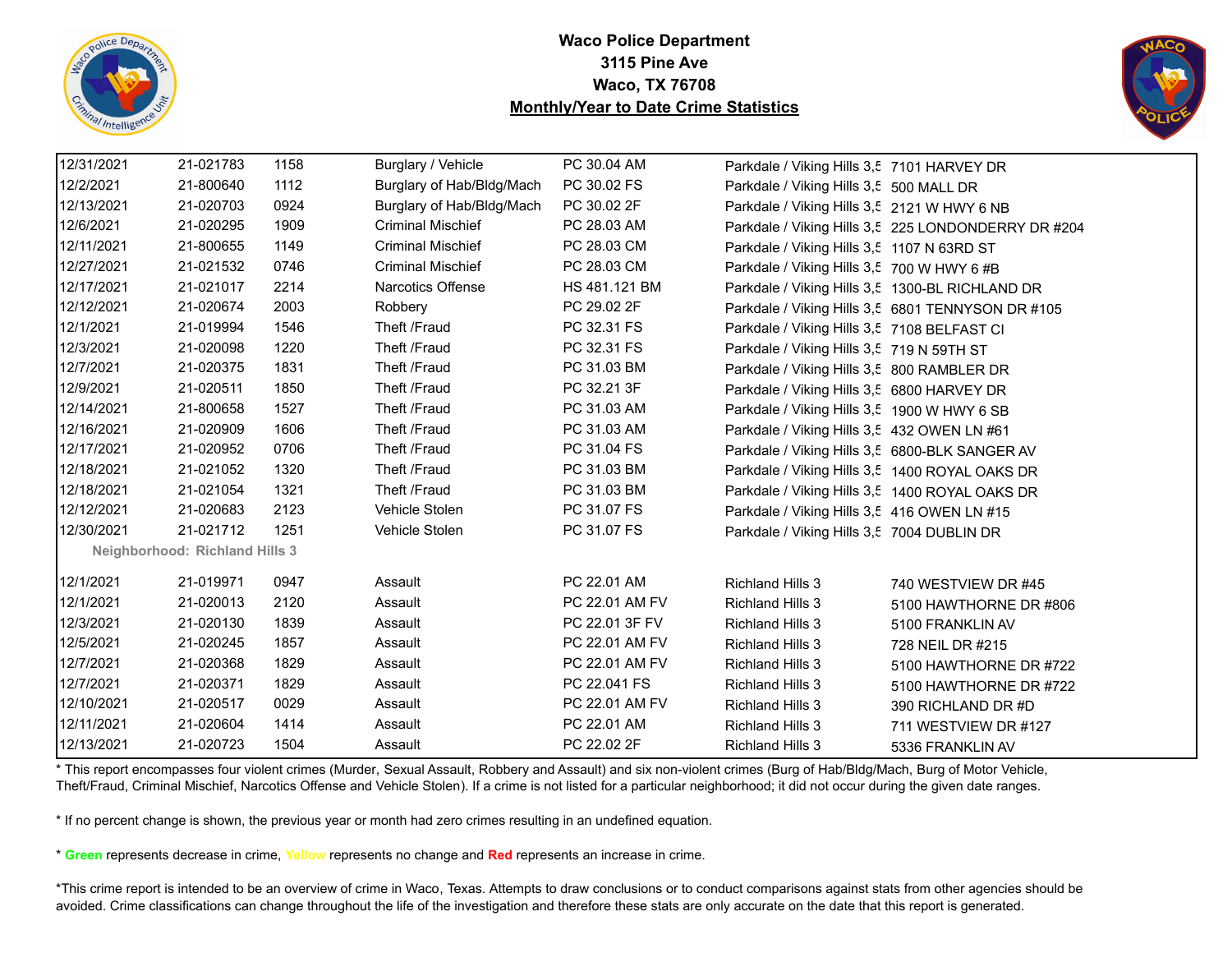



| 12/17/2021 | 21-021008 | 1935 | Assault                   | PC 22.01 AM    | <b>Richland Hills 3</b> | 1210 N VALLEY MILLS DR    |
|------------|-----------|------|---------------------------|----------------|-------------------------|---------------------------|
| 12/18/2021 | 21-021038 | 0741 | Assault                   | PC 22.01 3F FV | <b>Richland Hills 3</b> | 5100 HAWTHORNE DR #611    |
| 12/19/2021 | 21-021094 | 1548 | Assault                   | PC 22.01 AM FV | <b>Richland Hills 3</b> | 5101 SANGER AV #304       |
| 12/19/2021 | 21-021105 | 1953 | Assault                   | PC 22.01 AM    | <b>Richland Hills 3</b> | 4601 HODDE DR             |
| 12/20/2021 | 21-021157 | 1744 | Assault                   | PC 22.01 AM    | <b>Richland Hills 3</b> | 6001 W WACO DR            |
| 12/20/2021 | 21-021171 | 2139 | Assault                   | PC 22.01 AM    | <b>Richland Hills 3</b> | 711 NEIL DR #127          |
| 12/21/2021 | 21-021221 | 1656 | Assault                   | PC 22.02 2F    | <b>Richland Hills 3</b> | 800 LAKE AIR DR           |
| 12/22/2021 | 21-021290 | 1643 | Assault                   | PC 22.02 2F    | <b>Richland Hills 3</b> | 5000 TENNYSON DR          |
| 12/26/2021 | 21-021501 | 1543 | Assault                   | PC 22.01 AM FV | Richland Hills 3        | SANGER AV/TOWNE OAKS DR   |
| 12/27/2021 | 21-021519 | 0048 | Assault                   | PC 22.01 AM FV | <b>Richland Hills 3</b> | 415 OWEN LN #1702         |
| 12/27/2021 | 21-021523 | 0218 | Assault                   | PC 22.01 AM FV | <b>Richland Hills 3</b> | 901 WOODED ACRES DR #949B |
| 12/28/2021 | 21-021636 | 2100 | Assault                   | PC 22.01 AM    | <b>Richland Hills 3</b> | 4320 FRANKLIN AV          |
| 12/1/2021  | 21-019967 | 0825 | Burglary / Vehicle        | PC 30.04 AM    | <b>Richland Hills 3</b> | 5605 W WACO DR            |
| 12/3/2021  | 21-020084 | 0816 | Burglary / Vehicle        | PC 30.04 AM    | <b>Richland Hills 3</b> | 5500 S INDUSTRIAL DR #A   |
| 12/3/2021  | 21-020110 | 1445 | Burglary / Vehicle        | PC 30.04 AM    | <b>Richland Hills 3</b> | 5605 W WACO DR            |
| 12/3/2021  | 21-020125 | 1755 | Burglary / Vehicle        | PC 30.04 AM    | <b>Richland Hills 3</b> | 5100 FRANKLIN AV          |
| 12/6/2021  | 21-020260 | 0713 | Burglary / Vehicle        | PC 30.04 AM    | <b>Richland Hills 3</b> | 300 N VALLEY MILLS DR     |
| 12/6/2021  | 21-020262 | 0734 | Burglary / Vehicle        | PC 30.04 AM    | <b>Richland Hills 3</b> | 5000 SANGER AV #1216      |
| 12/9/2021  | 21-020458 | 0716 | Burglary / Vehicle        | PC 30.04 AM    | <b>Richland Hills 3</b> | 5100 FRANKLIN AV          |
| 12/10/2021 | 21-020546 | 1351 | Burglary / Vehicle        | PC 30.04 AM    | <b>Richland Hills 3</b> | 5709 ROXANNE DR           |
| 12/15/2021 | 21-020832 | 1200 | Burglary / Vehicle        | PC 30.04 AM    | <b>Richland Hills 3</b> | 5000 SANGER AV            |
| 12/30/2021 | 21-021714 | 1316 | Burglary / Vehicle        | PC 30.04 AM    | <b>Richland Hills 3</b> | <b>201 N NEW RD</b>       |
| 12/30/2021 | 21-021747 | 2121 | Burglary / Vehicle        | PC 30.04 AM    | <b>Richland Hills 3</b> | 618 N VALLEY MILLS DR     |
| 12/4/2021  | 21-020171 | 1426 | Burglary of Hab/Bldg/Mach | PC 30.02 2F    | <b>Richland Hills 3</b> | 4601 FORT AV #12          |
| 12/6/2021  | 21-020279 | 1318 | Burglary of Hab/Bldg/Mach | PC 30.02 2F    | <b>Richland Hills 3</b> | 912 LAKE AIR DR #33       |
| 12/8/2021  | 21-020437 | 1921 | Burglary of Hab/Bldg/Mach | PC 30.02 FS    | <b>Richland Hills 3</b> | 920 N VALLEY MILLS DR     |
| 12/13/2021 | 21-020694 | 0230 | Burglary of Hab/Bldg/Mach | PC 30.02 FS    | <b>Richland Hills 3</b> | 4208 FRANKLIN AV          |
| 12/15/2021 | 21-020818 | 0842 | Burglary of Hab/Bldg/Mach | PC 30.02 FS    | <b>Richland Hills 3</b> | 5156 W WACO DR            |
| 12/3/2021  | 21-020141 | 1956 | <b>Criminal Mischief</b>  | PC 28.03 AM    | <b>Richland Hills 3</b> | 415 OWEN LN #1316         |

\* This report encompasses four violent crimes (Murder, Sexual Assault, Robbery and Assault) and six non-violent crimes (Burg of Hab/Bldg/Mach, Burg of Motor Vehicle, Theft/Fraud, Criminal Mischief, Narcotics Offense and Vehicle Stolen). If a crime is not listed for a particular neighborhood; it did not occur during the given date ranges.

\* If no percent change is shown, the previous year or month had zero crimes resulting in an undefined equation.

\* **Green** represents decrease in crime, **Yellow** represents no change and **Red** represents an increase in crime.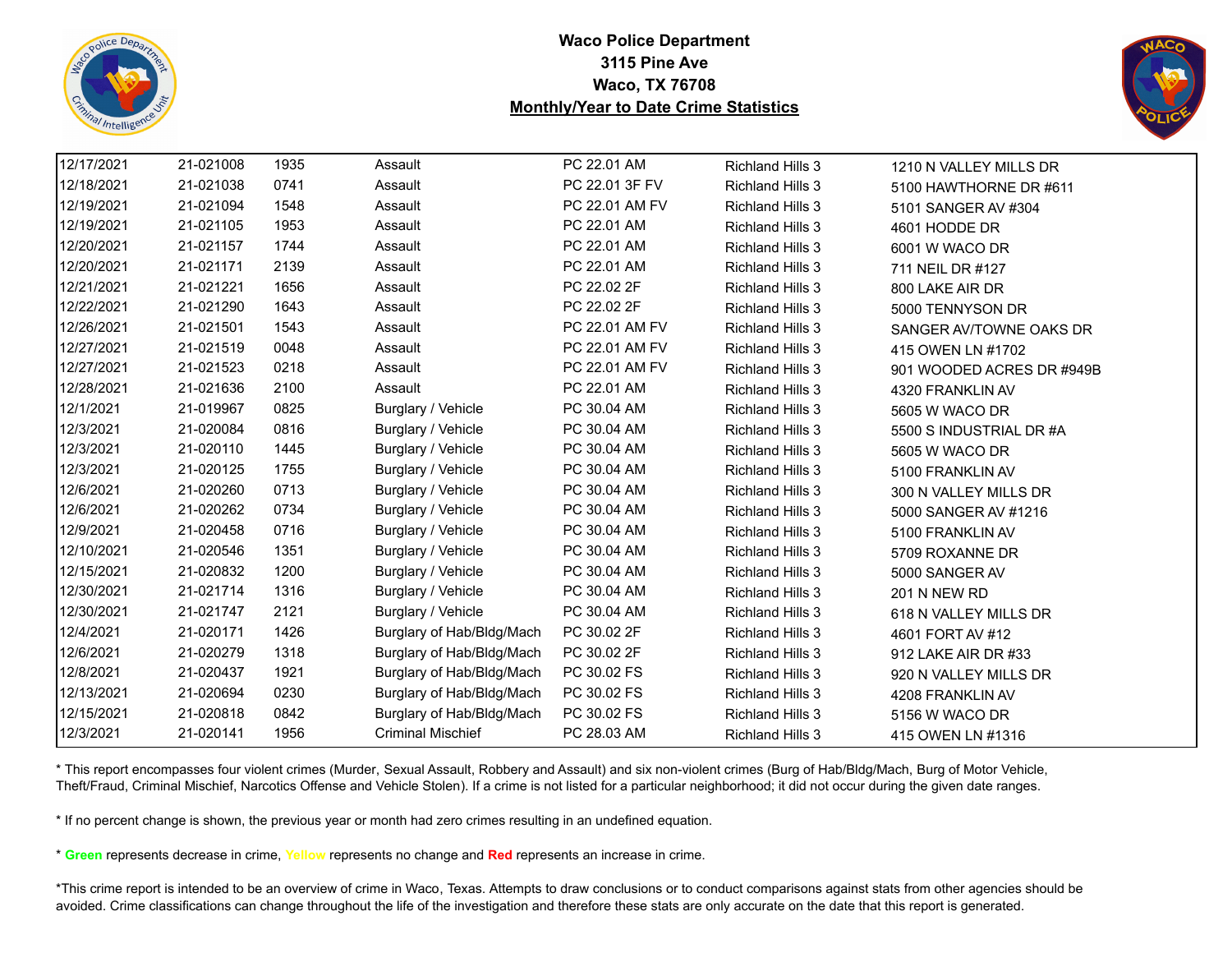



| 12/4/2021  | 21-020150 | 0156 | <b>Criminal Mischief</b> | PC 28.03 FS   | <b>Richland Hills 3</b> | 816 N VALLEY MILLS DR      |
|------------|-----------|------|--------------------------|---------------|-------------------------|----------------------------|
| 12/10/2021 | 21-020532 | 0815 | <b>Criminal Mischief</b> | PC 28.03 BM   | <b>Richland Hills 3</b> | 5814 WILSHIRE DR           |
| 12/13/2021 | 21-020726 | 1724 | <b>Criminal Mischief</b> | PC 28.03 AM   | <b>Richland Hills 3</b> | <b>111 S NEW RD</b>        |
| 12/17/2021 | 21-020957 | 0803 | <b>Criminal Mischief</b> | PC 28.03 AM   | <b>Richland Hills 3</b> | 724 NEIL DR #210           |
| 12/25/2021 | 21-021442 | 1412 | <b>Criminal Mischief</b> | PC 28.03 BM   | <b>Richland Hills 3</b> | <b>100 S NEW RD</b>        |
| 12/10/2021 | 21-020570 | 2051 | Narcotics Offense        | HS 481.115 FS | <b>Richland Hills 3</b> | 5600-BL W WACO DR          |
| 12/10/2021 | 21-020576 | 2212 | Narcotics Offense        | HS 481.115 FS | <b>Richland Hills 3</b> | SANGER AV/RICHLAND DR      |
| 12/11/2021 | 21-020587 | 0008 | Narcotics Offense        | HS 481.121 BM | <b>Richland Hills 3</b> | LAKE AIR DR/TENNYSON DR    |
| 12/16/2021 | 21-020927 | 2116 | Narcotics Offense        | HS 481.116 2F | <b>Richland Hills 3</b> | <b>ESTHER ST/W WACO DR</b> |
| 12/16/2021 | 21-020933 | 2236 | Narcotics Offense        | HS 481.121 BM | <b>Richland Hills 3</b> | SANGER AV/WESTVIEW DR      |
| 12/17/2021 | 21-020942 | 0041 | Narcotics Offense        | HS 481.121 BM | <b>Richland Hills 3</b> | 618 N VALLEY MILLS DR      |
| 12/18/2021 | 21-021027 | 0102 | Narcotics Offense        | HS 481.115 3F | <b>Richland Hills 3</b> | 618 N VALLEY MILLS DR      |
| 12/23/2021 | 21-021306 | 0156 | Narcotics Offense        | HS 481.115 FS | <b>Richland Hills 3</b> | 420 N VALLEY MILLS DR      |
| 12/23/2021 | 21-021311 | 0156 | Narcotics Offense        | HS 481.115 FS | <b>Richland Hills 3</b> | 420 N VALLEY MILLS DR      |
| 12/23/2021 | 21-021378 | 2355 | Narcotics Offense        | HS 481.115 FS | <b>Richland Hills 3</b> | 4425 W WACO DR             |
| 12/24/2021 | 21-021394 | 0143 | Narcotics Offense        | HS 481.121 BM | <b>Richland Hills 3</b> | 4601 HODDE DR              |
| 12/30/2021 | 21-021753 | 2234 | Narcotics Offense        | HS 481.121 BM | <b>Richland Hills 3</b> | 1100-BL N VALLEY MILLS DR  |
| 12/31/2021 | 21-021802 | 2025 | Narcotics Offense        | HS 481.115 FS | <b>Richland Hills 3</b> | 4320 FRANKLIN AV           |
| 12/16/2021 | 21-020920 | 1840 | Robbery                  | PC 29.02 2F   | <b>Richland Hills 3</b> | 6001 W WACO DR             |
| 12/24/2021 | 21-021389 | 0143 | Robbery                  | PC 29.03 1F   | <b>Richland Hills 3</b> | 4601 HODDE DR              |
| 12/7/2021  | 21-020356 | 1640 | Sexual Assault           | PC 22.011 2F  | <b>Richland Hills 3</b> | <b>Address Witheld</b>     |
| 12/1/2021  | 21-019992 | 1502 | Theft /Fraud             | PC 31.03 BM   | <b>Richland Hills 3</b> | 6001 W WACO DR             |
| 12/3/2021  | 21-020100 | 1230 | Theft /Fraud             | PC 31.03 CM   | <b>Richland Hills 3</b> | 4320 FRANKLIN AV           |
| 12/3/2021  | 21-800642 | 0858 | Theft /Fraud             | PC 31.03 AM   | <b>Richland Hills 3</b> | 4501 W WACO DR             |
| 12/4/2021  | 21-020170 | 1412 | Theft /Fraud             | PC 31.03 BM   | <b>Richland Hills 3</b> | 210 N NEW RD               |
| 12/4/2021  | 21-020203 | 2157 | Theft /Fraud             | PC 31.03 BM   | <b>Richland Hills 3</b> | 5000 SANGER AV #213        |
| 12/5/2021  | 21-020225 | 1023 | Theft /Fraud             | PC 31.03 FS   | <b>Richland Hills 3</b> | 5700 FRANKLIN AV           |
| 12/5/2021  | 21-020249 | 2216 | Theft /Fraud             | PC 31.03 AM   | <b>Richland Hills 3</b> | 4320 FRANKLIN AV           |
| 12/5/2021  | 21-020255 | 2215 | Theft /Fraud             | PC 31.03 AM   | <b>Richland Hills 3</b> | 4320 FRANKLIN AV           |

\* This report encompasses four violent crimes (Murder, Sexual Assault, Robbery and Assault) and six non-violent crimes (Burg of Hab/Bldg/Mach, Burg of Motor Vehicle, Theft/Fraud, Criminal Mischief, Narcotics Offense and Vehicle Stolen). If a crime is not listed for a particular neighborhood; it did not occur during the given date ranges.

\* If no percent change is shown, the previous year or month had zero crimes resulting in an undefined equation.

\* **Green** represents decrease in crime, **Yellow** represents no change and **Red** represents an increase in crime.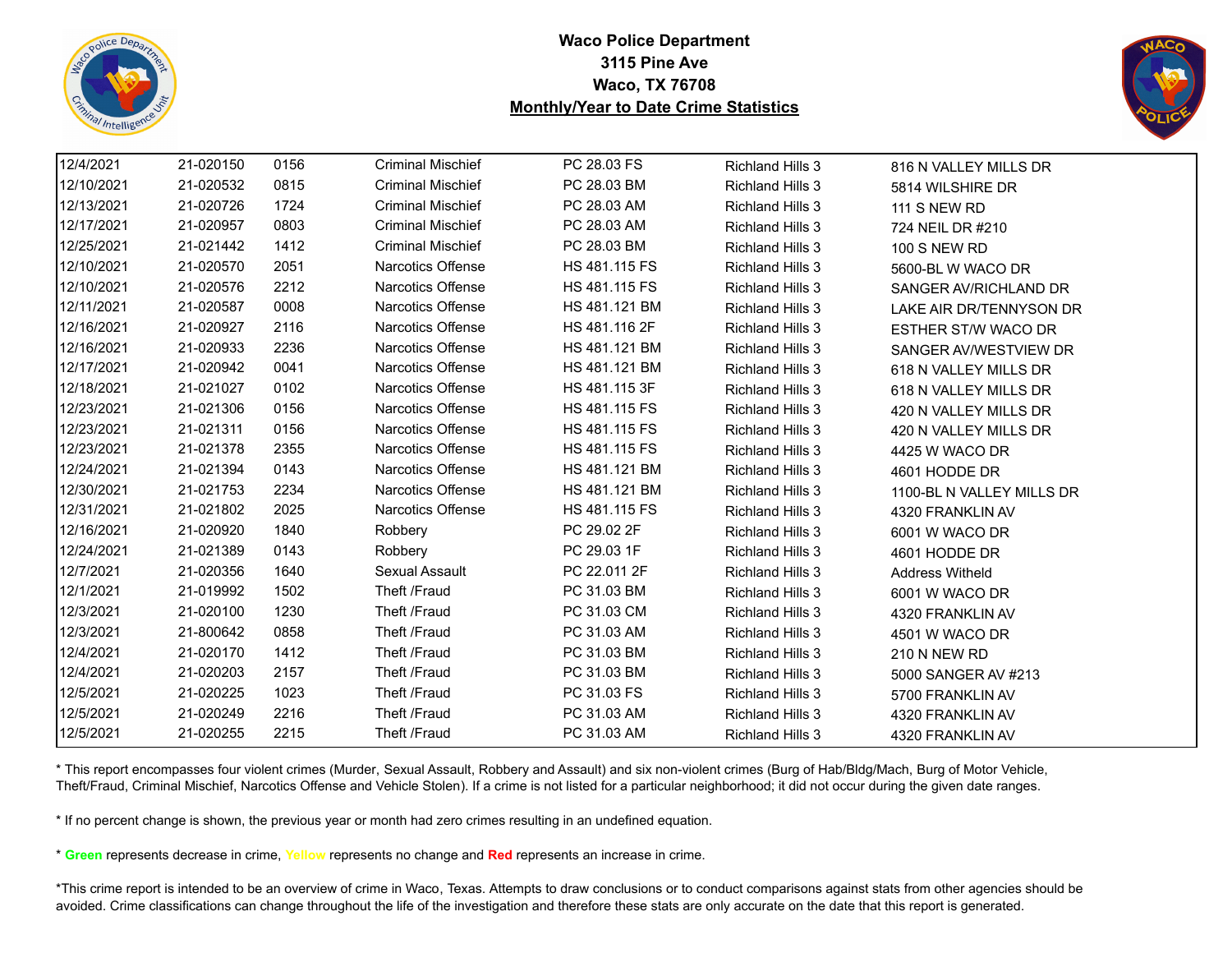



| 12/6/2021  | 21-020278 | 1342 | Theft /Fraud | PC 31.04 BM | <b>Richland Hills 3</b> | 5701 W WACO DR        |
|------------|-----------|------|--------------|-------------|-------------------------|-----------------------|
| 12/7/2021  | 21-020355 | 1726 | Theft /Fraud | PC 32.31 FS | <b>Richland Hills 3</b> | 736 N VALLEY MILLS DR |
| 12/7/2021  | 21-020364 | 1826 | Theft /Fraud | PC 31.03 BM | <b>Richland Hills 3</b> | 6001 W WACO DR        |
| 12/7/2021  | 21-800652 | 1502 | Theft /Fraud | PC 31.03 CM | <b>Richland Hills 3</b> | 5000 SANGER AV        |
| 12/8/2021  | 21-020402 | 1028 | Theft /Fraud | PC 31.03 FS | <b>Richland Hills 3</b> | 4320 FRANKLIN AV      |
| 12/8/2021  | 21-800650 | 1240 | Theft /Fraud | PC 31.03 BM | <b>Richland Hills 3</b> | 6001 W WACO DR        |
| 12/9/2021  | 21-020482 | 1243 | Theft /Fraud | PC 31.03 AM | <b>Richland Hills 3</b> | 5117 TENNYSON DR      |
| 12/9/2021  | 21-020484 | 1230 | Theft /Fraud | PC 31.03 CM | <b>Richland Hills 3</b> | 4320 FRANKLIN AV      |
| 12/9/2021  | 21-020495 | 1542 | Theft /Fraud | PC 31.03 CM | <b>Richland Hills 3</b> | 4320 FRANKLIN AV      |
| 12/10/2021 | 21-020552 | 1600 | Theft /Fraud | PC 31.03 CM | <b>Richland Hills 3</b> | 4320 FRANKLIN AV      |
| 12/10/2021 | 21-020553 | 1629 | Theft /Fraud | PC 32.21 3F | <b>Richland Hills 3</b> | 4310 FRANKLIN AV      |
| 12/10/2021 | 21-020564 | 1950 | Theft /Fraud | PC 31.03 FS | <b>Richland Hills 3</b> | 6001 W WACO DR        |
| 12/10/2021 | 21-020566 | 1939 | Theft /Fraud | PC 31.03 BM | <b>Richland Hills 3</b> | 4320 FRANKLIN AV      |
| 12/11/2021 | 21-020605 | 1408 | Theft /Fraud | PC 32.47 CM | <b>Richland Hills 3</b> | 4320 FRANKLIN AV      |
| 12/12/2021 | 21-020662 | 1622 | Theft /Fraud | PC 31.03 CM | <b>Richland Hills 3</b> | 4320 FRANKLIN AV      |
| 12/12/2021 | 21-020663 | 1622 | Theft /Fraud | PC 31.03 FS | <b>Richland Hills 3</b> | 4320 FRANKLIN AV      |
| 12/12/2021 | 21-020676 | 2102 | Theft /Fraud | PC 31.03 CM | <b>Richland Hills 3</b> | 4320 FRANKLIN AV      |
| 12/12/2021 | 21-020677 | 2131 | Theft /Fraud | PC 31.03 CM | <b>Richland Hills 3</b> | 4320 FRANKLIN AV      |
| 12/13/2021 | 21-020710 | 1329 | Theft /Fraud | PC 31.03 BM | <b>Richland Hills 3</b> | 700 RUBY AV #113      |
| 12/15/2021 | 21-020828 | 1109 | Theft /Fraud | PC 32.21 3F | <b>Richland Hills 3</b> | 600 N VALLEY MILLS DR |
| 12/15/2021 | 21-020847 | 1629 | Theft /Fraud | PC 32.31 FS | <b>Richland Hills 3</b> | 6001 W WACO DR #415   |
| 12/15/2021 | 21-020888 | 1400 | Theft /Fraud | PC 32.21 FS | <b>Richland Hills 3</b> | 4631 W. WACO          |
| 12/16/2021 | 21-020896 | 1131 | Theft /Fraud | PC 31.03 CM | <b>Richland Hills 3</b> | 4320 FRANKLIN AV      |
| 12/16/2021 | 21-020913 | 1630 | Theft /Fraud | PC 31.03 CM | <b>Richland Hills 3</b> | 4320 FRANKLIN AV      |
| 12/16/2021 | 21-020914 | 1630 | Theft /Fraud | PC 31.03 CM | <b>Richland Hills 3</b> | 4320 FRANKLIN AV      |
| 12/16/2021 | 21-020916 | 1721 | Theft /Fraud | PC 31.03 BM | <b>Richland Hills 3</b> | 6001 W WACO DR        |
| 12/17/2021 | 21-020966 | 1211 | Theft /Fraud | PC 31.03 CM | <b>Richland Hills 3</b> | 5101 TENNYSON DR      |
| 12/17/2021 | 21-021023 | 2259 | Theft /Fraud | PC 31.03 BM | <b>Richland Hills 3</b> | <b>210 N NEW RD</b>   |
| 12/19/2021 | 21-021101 | 1835 | Theft /Fraud | PC 31.03 BM | <b>Richland Hills 3</b> | 6001 W WACO DR        |

\* This report encompasses four violent crimes (Murder, Sexual Assault, Robbery and Assault) and six non-violent crimes (Burg of Hab/Bldg/Mach, Burg of Motor Vehicle, Theft/Fraud, Criminal Mischief, Narcotics Offense and Vehicle Stolen). If a crime is not listed for a particular neighborhood; it did not occur during the given date ranges.

\* If no percent change is shown, the previous year or month had zero crimes resulting in an undefined equation.

\* **Green** represents decrease in crime, **Yellow** represents no change and **Red** represents an increase in crime.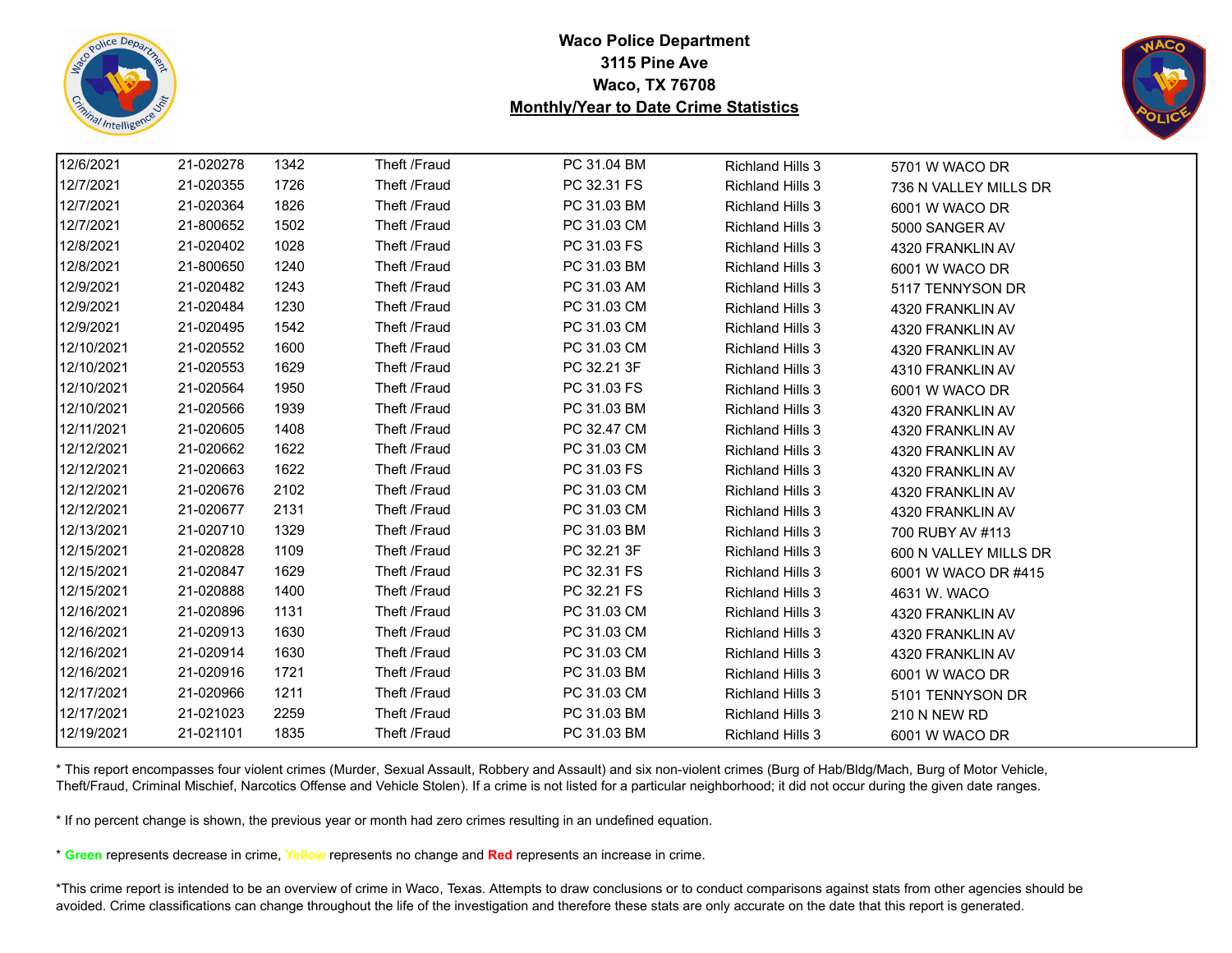



| 12/20/2021 | 21-021167              | 2039 | Theft /Fraud       | PC 32.21 3F    | <b>Richland Hills 3</b> | 4215 FRANKLIN AV #2A       |
|------------|------------------------|------|--------------------|----------------|-------------------------|----------------------------|
| 12/21/2021 | 21-021183              | 0407 | Theft /Fraud       | PC 31.03 BM    | Richland Hills 3        | 912 LAKE AIR DR #19        |
| 12/21/2021 | 21-021238              | 2226 | Theft /Fraud       | PC 31.03 CM    | <b>Richland Hills 3</b> | 4320 FRANKLIN AV           |
| 12/22/2021 | 21-021296              | 2042 | Theft /Fraud       | PC 31.03 FS    | <b>Richland Hills 3</b> | 6001 W WACO DR             |
| 12/23/2021 | 21-021341              | 1353 | Theft /Fraud       | PC 31.03 BM    | <b>Richland Hills 3</b> | 4320 FRANKLIN AV           |
| 12/24/2021 | 21-021398              | 0913 | Theft /Fraud       | PC 31.03 3F    | <b>Richland Hills 3</b> | 901 WOODED ACRES DR        |
| 12/24/2021 | 21-021400              | 1054 | Theft /Fraud       | PC 31.03 BM    | <b>Richland Hills 3</b> | 500-BL N NEW RD            |
| 12/24/2021 | 21-021401              | 1134 | Theft /Fraud       | PC 31.03 CM    | <b>Richland Hills 3</b> | 4320 FRANKLIN AV           |
| 12/26/2021 | 21-021475              | 0313 | Theft /Fraud       | PC 31.03 BM    | <b>Richland Hills 3</b> | 5100 SANGER AV #251        |
| 12/26/2021 | 21-021508              | 2002 | Theft /Fraud       | PC 31.03 FS    | <b>Richland Hills 3</b> | 4320 FRANKLIN AV           |
| 12/27/2021 | 21-021543              | 1023 | Theft /Fraud       | PC 31.03 BM    | <b>Richland Hills 3</b> | <b>200 N NEW RD</b>        |
| 12/28/2021 | 21-021615              | 1445 | Theft /Fraud       | PC 31.03 BM    | <b>Richland Hills 3</b> | 538 N NEW RD               |
| 12/29/2021 | 21-021651              | 1036 | Theft /Fraud       | PC 31.03 FS    | <b>Richland Hills 3</b> | 408 N VALLEY MILLS DR #408 |
| 12/29/2021 | 21-021674              | 1423 | Theft /Fraud       | PC 31.03 CM    | <b>Richland Hills 3</b> | 5000 SANGER AV             |
| 12/29/2021 | 21-021688              | 1905 | Theft /Fraud       | PC 31.03 CM    | <b>Richland Hills 3</b> | 4320 FRANKLIN AV           |
| 12/30/2021 | 21-021711              | 1232 | Theft /Fraud       | PC 31.03 BM    | <b>Richland Hills 3</b> | 6001 W WACO DR             |
| 12/30/2021 | 21-021721              | 1423 | Theft /Fraud       | PC 32.21 AM    | <b>Richland Hills 3</b> | 5100 HAWTHORNE DR #411     |
| 12/30/2021 | 21-021749              | 2216 | Theft /Fraud       | PC 31.03 BM    | <b>Richland Hills 3</b> | 4320 FRANKLIN AV           |
| 12/30/2021 | 21-021754              | 2234 | Theft /Fraud       | PC 31.03 FS    | <b>Richland Hills 3</b> | 1100-BL N VALLEY MILLS DR  |
| 12/31/2021 | 21-021778              | 0922 | Theft /Fraud       | PC 31.03 AM    | <b>Richland Hills 3</b> | 370 RICHLAND DR #B         |
| 12/31/2021 | 21-021801              | 2025 | Theft /Fraud       | PC 31.03 BM    | <b>Richland Hills 3</b> | 4320 FRANKLIN AV           |
| 12/9/2021  | 21-020493              | 1530 | Vehicle Stolen     | PC 31.03 FS SV | <b>Richland Hills 3</b> | 4601 FORT AV #2            |
| 12/12/2021 | 21-020642              | 1006 | Vehicle Stolen     | PC 31.03 FS SV | <b>Richland Hills 3</b> | 724 NEIL DR #209           |
|            | Neighborhood: Sanger 4 |      |                    |                |                         |                            |
| 12/18/2021 | 21-021039              | 0852 | Assault            | PC 22.01 AM FV | Sanger 4                | 1718 ETHEL AV              |
| 12/9/2021  | 21-020467              | 0814 | Burglary / Vehicle | PC 30.04 AM    | Sanger 4                | 2000 AVONDALE AV           |
| 12/11/2021 | 21-020607              | 1610 | Burglary / Vehicle | PC 30.04 AM    | Sanger 4                | 2010 ALGONQUIN AV          |
| 12/12/2021 | 21-020664              | 1702 | Burglary / Vehicle | PC 30.04 AM    | Sanger 4                | 1924 SANGER AV             |
| 12/15/2021 | 21-020819              | 0833 | Burglary / Vehicle | PC 30.04 AM    | Sanger 4                | 2326 ETHEL AV              |

\* This report encompasses four violent crimes (Murder, Sexual Assault, Robbery and Assault) and six non-violent crimes (Burg of Hab/Bldg/Mach, Burg of Motor Vehicle, Theft/Fraud, Criminal Mischief, Narcotics Offense and Vehicle Stolen). If a crime is not listed for a particular neighborhood; it did not occur during the given date ranges.

\* If no percent change is shown, the previous year or month had zero crimes resulting in an undefined equation.

\* **Green** represents decrease in crime, **Yellow** represents no change and **Red** represents an increase in crime.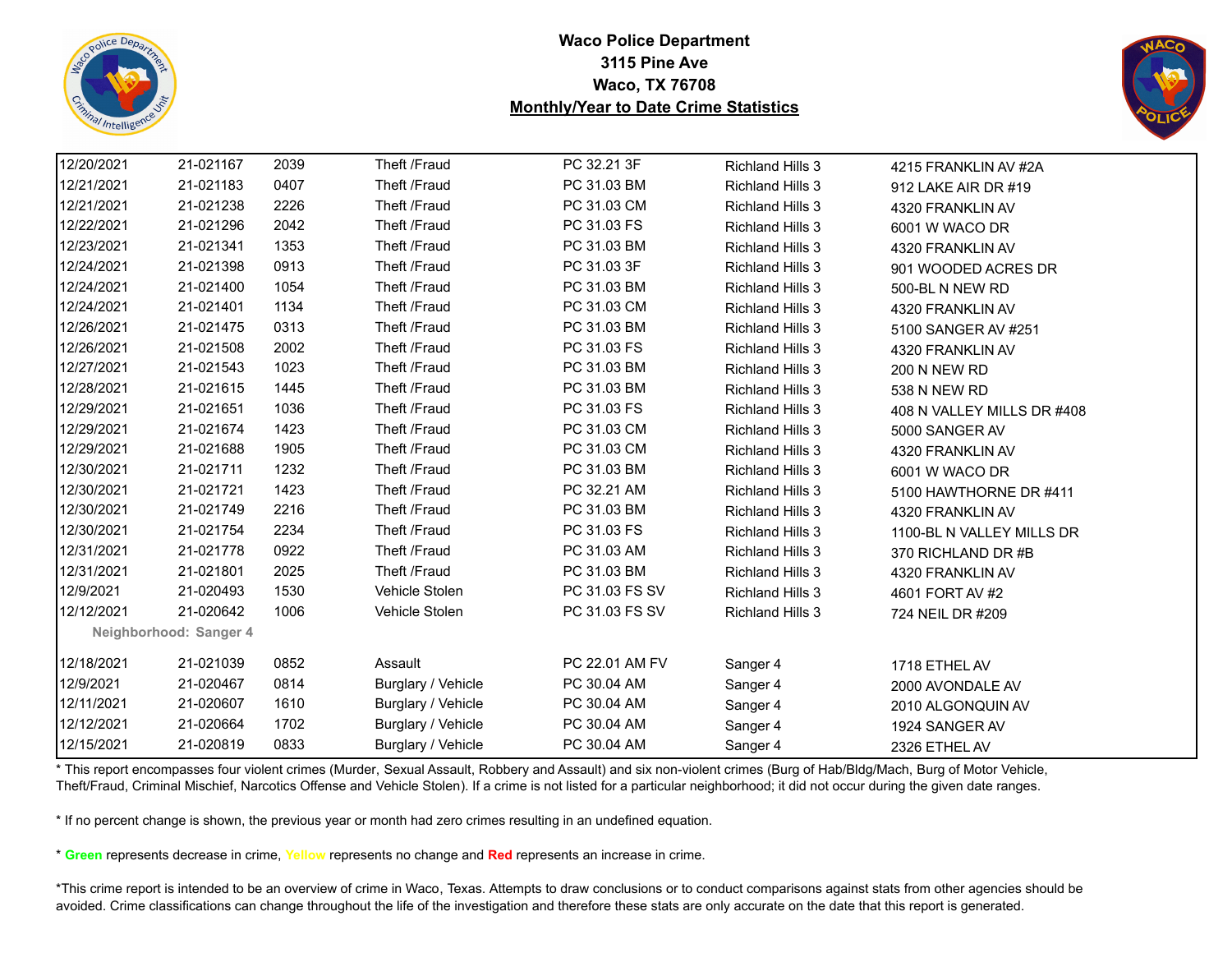



| 12/18/2021 | 21-021053                           | 1227 | Burglary / Vehicle        | PC 30.04 AM     | Sanger 4      | 800 N 15TH ST              |  |
|------------|-------------------------------------|------|---------------------------|-----------------|---------------|----------------------------|--|
| 12/27/2021 | 21-021555                           | 1348 | Burglary / Vehicle        | PC 30.04 AM     | Sanger 4      | 1234 N 18TH ST             |  |
| 12/30/2021 | 21-021703                           | 0929 | Burglary / Vehicle        | PC 30.04 AM     | Sanger 4      | 1716 N 19TH ST             |  |
| 12/9/2021  | 21-020462                           | 0757 | Burglary of Hab/Bldg/Mach | PC 30.02 2F     | Sanger 4      | 2020 PARROTT AV            |  |
| 12/22/2021 | 21-021277                           | 1129 | Burglary of Hab/Bldg/Mach | PC 30.02 FS     | Sanger 4      | 2426 ETHEL AV #A           |  |
| 12/5/2021  | 21-020229                           | 1128 | <b>Criminal Mischief</b>  | PC 28.03 AM     | Sanger 4      | 514 N 16TH ST              |  |
| 12/8/2021  | 21-020403                           | 1123 | <b>Criminal Mischief</b>  | PC 28.03 CM     | Sanger 4      | 408 N 25TH ST              |  |
| 12/15/2021 | 21-020811                           | 0053 | <b>Criminal Mischief</b>  | PC 28.03 BM     | Sanger 4      | 2324 SANGER AV             |  |
| 12/15/2021 | 21-020826                           | 1101 | <b>Criminal Mischief</b>  | PC 28.03 BM     | Sanger 4      | 1815 ALGONQUIN AV          |  |
| 12/25/2021 | 21-021439                           | 1109 | <b>Criminal Mischief</b>  | PC 28.03 BM     | Sanger 4      | 2318 SANGER AV             |  |
| 12/31/2021 | 21-021795                           | 1626 | <b>Criminal Mischief</b>  | PC 28.03 BM     | Sanger 4      | 925 N 26TH ST #11          |  |
| 12/4/2021  | 21-020177                           | 1525 | <b>Narcotics Offense</b>  | HS 481.115 FS   | Sanger 4      | 2004 HOMAN AV              |  |
| 12/14/2021 | 21-020745                           | 0645 | Robbery                   | PC 29.02 2F     | Sanger 4      | <b>LASKER AV/N 21ST ST</b> |  |
| 12/17/2021 | 21-020963                           | 1104 | Robbery                   | PC 29.02 2F     | Sanger 4      | 1500 BOSQUE BL             |  |
| 12/21/2021 | 21-021196                           | 1057 | Robbery                   | PC 29.03 1F     | Sanger 4      | 2403 W WACO DR #A          |  |
| 12/24/2021 | 21-021391                           | 0222 | Robbery                   | PC 29.03 1F     | Sanger 4      | 1800 AVONDALE AV           |  |
| 12/2/2021  | 21-019475                           | 1105 | Sexual Assault            | PC 22.021 1F FV | Sanger 4      | Address Witheld            |  |
| 12/7/2021  | 21-020319                           | 0538 | Theft /Fraud              | PC 32.21 3F     | Sanger 4      | 400 N 25TH ST              |  |
| 12/22/2021 | 21-021263                           | 0859 | Theft /Fraud              | PC 32.31 FS     | Sanger 4      | 1234 N 18TH ST             |  |
| 12/22/2021 | 21-021298                           | 2103 | Theft /Fraud              | PC 31.03 FS     | Sanger 4      | 1806 AVONDALE AV           |  |
| 12/22/2021 | 21-021300                           | 2148 | Theft /Fraud              | PC 32.21 FS     | Sanger 4      | 2200-BL SANGER AV          |  |
| 12/23/2021 | 21-021363                           | 2145 | Theft /Fraud              | PC 31.03 BM     | Sanger 4      | 613 N 23RD ST              |  |
| 12/23/2021 | 21-800676                           | 1213 | Theft /Fraud              | PC 32.51 FS     | Sanger 4      | 2325 LASKER AV             |  |
|            | Neighborhood: Timbercrest 1         |      |                           |                 |               |                            |  |
| 12/27/2021 | 21-021583                           | 2248 | Assault                   | PC 22.02 1F FV  | Timbercrest 1 | 1206 BERKSHIRE DR          |  |
| 12/28/2021 | 21-021610                           | 1428 | Burglary / Vehicle        | PC 30.04 AM     | Timbercrest 1 | 1206 CROW DR               |  |
| 12/25/2021 | 21-021450                           | 1716 | Theft /Fraud              | PC 31.03 BM     | Timbercrest 1 | 4001 KENDALL LN            |  |
|            | <b>Neighborhood: University 1.2</b> |      |                           |                 |               |                            |  |

\* This report encompasses four violent crimes (Murder, Sexual Assault, Robbery and Assault) and six non-violent crimes (Burg of Hab/Bldg/Mach, Burg of Motor Vehicle, Theft/Fraud, Criminal Mischief, Narcotics Offense and Vehicle Stolen). If a crime is not listed for a particular neighborhood; it did not occur during the given date ranges.

\* If no percent change is shown, the previous year or month had zero crimes resulting in an undefined equation.

\* **Green** represents decrease in crime, **Yellow** represents no change and **Red** represents an increase in crime.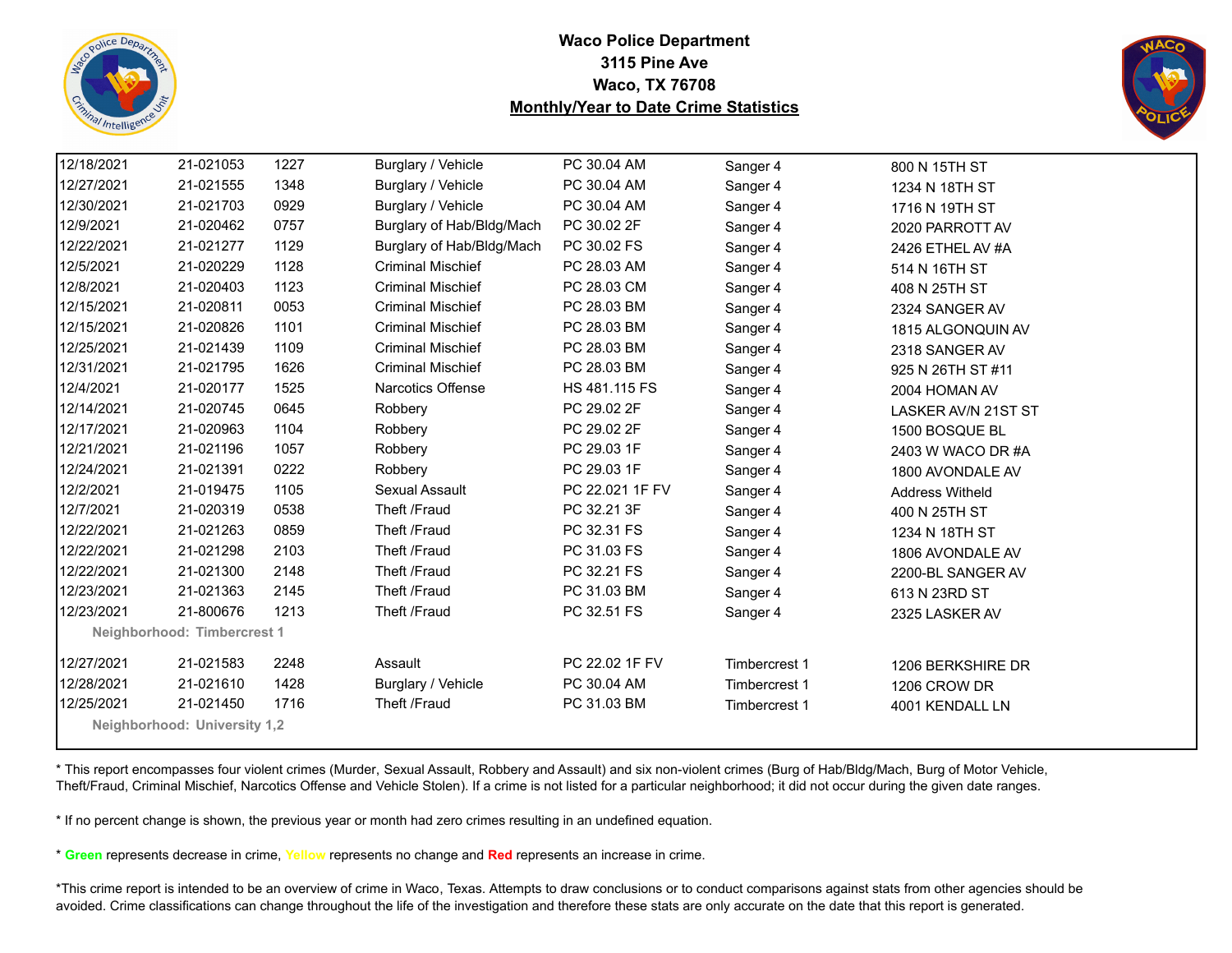



| 12/4/2021  | 21-020174 | 1500 | Assault                   | PC 22.01 AM FV | University 1,2 | 620 S 20TH ST             |
|------------|-----------|------|---------------------------|----------------|----------------|---------------------------|
| 12/8/2021  | 21-020390 | 0433 | Assault                   | PC 22.01 AM FV | University 1,2 | 1910 GURLEY AV            |
| 12/10/2021 | 21-020524 | 0216 | Assault                   | PC 22.01 AM FV | University 1,2 | 1700 S JACK KULTGEN EX    |
| 12/10/2021 | 21-020526 | 0216 | Assault                   | PC 22.01 AM FV | University 1,2 | 1700 S JACK KULTGEN EX    |
| 12/15/2021 | 21-020836 | 1333 | Assault                   | PC 22.02 2F    | University 1,2 | 917 S 17TH ST #B          |
| 12/17/2021 | 21-021011 | 2024 | Assault                   | PC 22.01 AM FV | University 1,2 | 1913 S 20TH ST            |
| 12/23/2021 | 21-021375 | 2309 | Assault                   | PC 22.01 AM FV | University 1,2 | 1819 S 19TH ST            |
| 12/24/2021 | 21-021418 | 1957 | Assault                   | PC 22.02 2F    | University 1,2 | S 29TH ST/BURNETT AV      |
| 12/25/2021 | 21-021462 | 2238 | Assault                   | PC 22.01 AM FV | University 1,2 | 1128 S 29TH ST            |
| 12/26/2021 | 21-021485 | 1238 | Assault                   | PC 22.01 CM FV | University 1,2 | 1926 CONNOR AV            |
| 12/26/2021 | 21-021506 | 1903 | Assault                   | PC 22.01 AM FV | University 1,2 | 1808 BURNETT AV           |
| 12/1/2021  | 21-019970 | 0946 | Burglary / Vehicle        | PC 30.04 AM    | University 1,2 | 1808 GURLEY AV            |
| 12/12/2021 | 21-020645 | 1059 | Burglary / Vehicle        | PC 30.04 AM    | University 1,2 | 2801 FLINT AV             |
| 12/22/2021 | 21-021282 | 1324 | Burglary / Vehicle        | PC 30.04 AM    | University 1,2 | 1925 S 17TH ST            |
| 12/23/2021 | 21-021354 | 1906 | Burglary / Vehicle        | PC 30.04 AM    | University 1,2 | 2601 S JACK KULTGEN EX SB |
| 12/28/2021 | 21-021620 | 1644 | Burglary / Vehicle        | PC 30.04 AM    | University 1,2 | 2820 CLAY AV              |
| 12/7/2021  | 21-020378 | 2104 | Burglary of Hab/Bldg/Mach | PC 30.02 2F    | University 1,2 | 2211 BAGBY AV             |
| 12/23/2021 | 21-021318 | 0834 | Burglary of Hab/Bldg/Mach | PC 30.02 2F    | University 1,2 | 1800 PARK AV              |
| 12/26/2021 | 21-021488 | 1358 | Burglary of Hab/Bldg/Mach | PC 30.02 2F    | University 1,2 | 620 S 20TH ST             |
| 12/8/2021  | 21-020433 | 1759 | <b>Criminal Mischief</b>  | PC 28.03 BM    | University 1,2 | 1925 SPEIGHT AV           |
| 12/14/2021 | 21-020803 | 2044 | <b>Criminal Mischief</b>  | PC 28.03 BM    | University 1,2 | 2510 CIRCLE RD            |
| 12/18/2021 | 21-800664 | 1456 | <b>Criminal Mischief</b>  | PC 28.03 CM    | University 1,2 | 1136 S 29TH ST            |
| 12/30/2021 | 21-021728 | 1607 | <b>Criminal Mischief</b>  | PC 28.03 AM    | University 1,2 | 2804 CLEVELAND AV         |
| 12/13/2021 | 21-020716 | 1533 | <b>Narcotics Offense</b>  | HS 481.117 AM  | University 1,2 | 2400-BL CONNOR AV         |
| 12/14/2021 | 21-020766 | 1057 | Narcotics Offense         | HS 481.115 FS  | University 1,2 | 2601 CIRCLE RD            |
| 12/15/2021 | 21-020841 | 1457 | Robbery                   | PC 29.03 1F    | University 1,2 | 621 S 18TH ST             |
| 12/13/2021 | 21-020700 | 0530 | Sexual Assault            | PC 22.021 1F   | University 1,2 | <b>Address Witheld</b>    |
| 12/13/2021 | 21-020729 | 1853 | Sexual Assault            | PC 22.011 2F   | University 1,2 | <b>Address Witheld</b>    |
| 12/16/2021 | 21-800661 | 1057 | Theft /Fraud              | PC 31.03 BM    | University 1,2 | 2404 BURNETT AV           |
|            |           |      |                           |                |                |                           |

\* This report encompasses four violent crimes (Murder, Sexual Assault, Robbery and Assault) and six non-violent crimes (Burg of Hab/Bldg/Mach, Burg of Motor Vehicle, Theft/Fraud, Criminal Mischief, Narcotics Offense and Vehicle Stolen). If a crime is not listed for a particular neighborhood; it did not occur during the given date ranges.

\* If no percent change is shown, the previous year or month had zero crimes resulting in an undefined equation.

\* **Green** represents decrease in crime, **Yellow** represents no change and **Red** represents an increase in crime.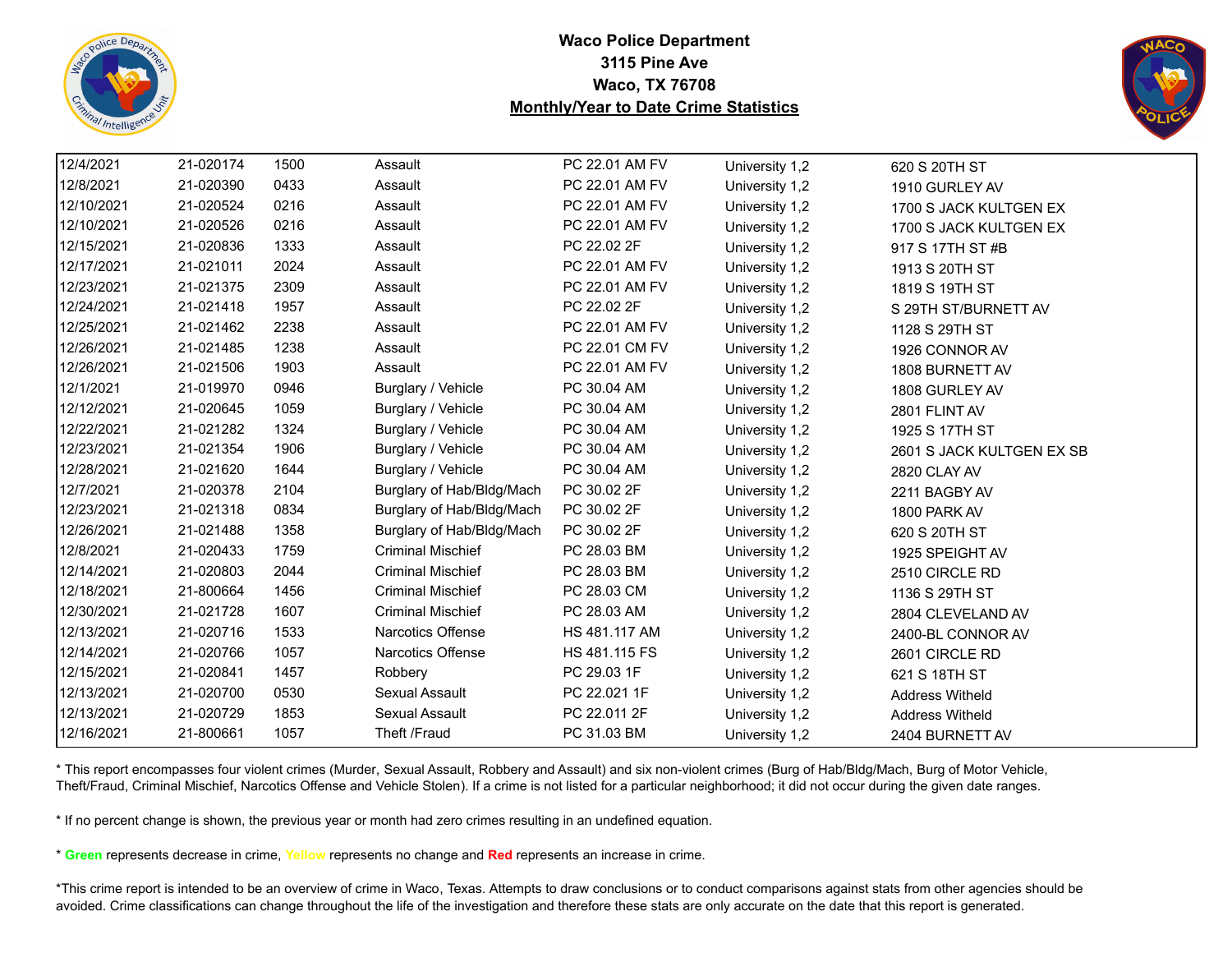



| 12/17/2021 | 21-020962                 | 1117 | Theft /Fraud              | PC 31.03 FS    | University 1,2 | 2707 1/2 DUTTON AV      |
|------------|---------------------------|------|---------------------------|----------------|----------------|-------------------------|
| 12/30/2021 | 21-021707                 | 1130 | Theft /Fraud              | PC 32.21 AM    | University 1,2 | 1912 SPEIGHT AVE        |
| 12/1/2021  | 21-019984                 | 1315 | Vehicle Stolen            | PC 31.07 FS    | University 1,2 | 1720 WEBSTER AV #A      |
|            | Neighborhood: West Waco 3 |      |                           |                |                |                         |
| 12/1/2021  | 21-019998                 | 1609 | Assault                   | PC 22.01 AM FV |                |                         |
|            |                           |      |                           |                | West Waco 3    | 2705 SKINNER DR         |
| 12/3/2021  | 21-020114                 | 1534 | Assault                   | PC 22.01 AM    | West Waco 3    | 1316 CHAPEL HILL DR     |
| 12/4/2021  | 21-020155                 | 0919 | Assault                   | PC 22.02 2F FV | West Waco 3    | 8900 W HWY 84           |
| 12/10/2021 | 21-020525                 | 0350 | Assault                   | PC 22.02 2F    | West Waco 3    | 328 MILL CREEK CI       |
| 12/12/2021 | 21-020635                 | 0050 | Assault                   | PC 22.01 AM FV | West Waco 3    | 6624 WOODWAY DR #118    |
| 12/23/2021 | 21-021308                 | 0210 | Assault                   | PC 22.01 CM    | West Waco 3    | 6201 IMPERIAL DR        |
| 12/2/2021  | 21-020040                 | 1110 | Burglary / Vehicle        | PC 30.04 AM    | West Waco 3    | 1700 BREEZY DR          |
| 12/4/2021  | 21-020186                 | 1750 | Burglary / Vehicle        | PC 30.04 AM    | West Waco 3    | 600 HEWITT DR           |
| 12/9/2021  | 21-020451                 | 0354 | Burglary / Vehicle        | PC 30.04 AM    | West Waco 3    | 1205 MEADOW MOUNTAIN DR |
| 12/9/2021  | 21-020460                 | 0730 | Burglary / Vehicle        | PC 30.04 AM    | West Waco 3    | 6500 WOODWAY DR         |
| 12/16/2021 | 21-020882                 | 0656 | Burglary / Vehicle        | PC 30.04 AM    | West Waco 3    | 10037 WILDBERRY DR      |
| 12/16/2021 | 21-020885                 | 0820 | Burglary / Vehicle        | PC 30.04 AM    | West Waco 3    | 9107 ROYAL LN           |
| 12/20/2021 | 21-021129                 | 1028 | Burglary / Vehicle        | PC 30.04 AM    | West Waco 3    | 315 COTTON DR           |
| 12/20/2021 | 21-021131                 | 1028 | Burglary / Vehicle        | PC 30.04 AM    | West Waco 3    | 315 COTTON DR           |
| 12/21/2021 | 21-021186                 | 0555 | Burglary / Vehicle        | PC 30.04 AM    | West Waco 3    | 9000 CHAPEL RD          |
| 12/21/2021 | 21-021203                 | 1213 | Burglary / Vehicle        | PC 30.04 AM    | West Waco 3    | 1923 REY DR             |
| 12/21/2021 | 21-800667                 | 1444 | Burglary / Vehicle        | PC 30.04 AM    | West Waco 3    | 1314 CHAPEL CREEK RD    |
| 12/23/2021 | 21-021328                 | 1107 | Burglary / Vehicle        | PC 30.04 AM    | West Waco 3    | 9011 ROYAL LN           |
| 12/7/2021  | 21-020333                 | 1112 | Burglary of Hab/Bldg/Mach | PC 30.02 FS    | West Waco 3    | 501 HEWITT DR #1078     |
| 12/28/2021 | 21-021613                 | 1515 | Burglary of Hab/Bldg/Mach | PC 30.02 2F    | West Waco 3    | 2201 REAL DR            |
| 12/4/2021  | 21-020157                 | 1038 | <b>Criminal Mischief</b>  | PC 28.03 AM    | West Waco 3    | 10600 PANTHER WY        |
| 12/9/2021  | 21-020473                 | 0845 | <b>Criminal Mischief</b>  | PC 28.03 BM    | West Waco 3    | 2209 CUSHMAN ST         |
| 12/7/2021  | 21-020274                 | 1354 | Sexual Assault            | PC 22.021 1F   | West Waco 3    | <b>Address Witheld</b>  |
| 12/14/2021 | 21-020824                 | 0843 | Sexual Assault            | PC 22.021 1F   | West Waco 3    | <b>Address Witheld</b>  |
| 12/1/2021  | 21-019985                 | 1338 | Theft /Fraud              | PC 31.03 FS    | West Waco 3    | 129 PLEASANT GROVE LN   |

\* This report encompasses four violent crimes (Murder, Sexual Assault, Robbery and Assault) and six non-violent crimes (Burg of Hab/Bldg/Mach, Burg of Motor Vehicle, Theft/Fraud, Criminal Mischief, Narcotics Offense and Vehicle Stolen). If a crime is not listed for a particular neighborhood; it did not occur during the given date ranges.

\* If no percent change is shown, the previous year or month had zero crimes resulting in an undefined equation.

\* **Green** represents decrease in crime, **Yellow** represents no change and **Red** represents an increase in crime.